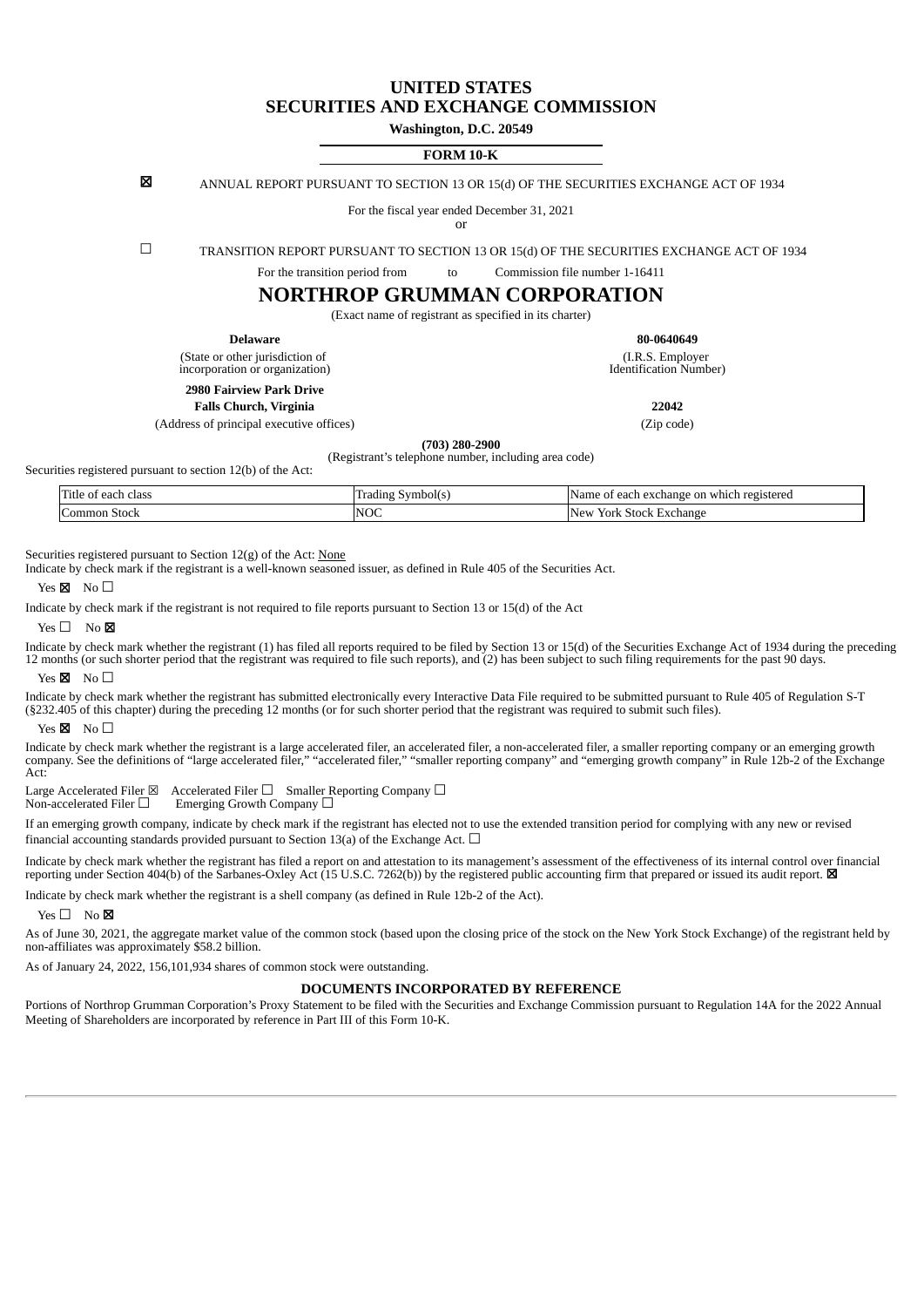# **TABLE OF CONTENTS**

|          |                                                                                                              | <b>Page</b>                                                                                                                                     |
|----------|--------------------------------------------------------------------------------------------------------------|-------------------------------------------------------------------------------------------------------------------------------------------------|
|          | <b>PART I</b>                                                                                                |                                                                                                                                                 |
| Item 1.  | <b>Business</b>                                                                                              |                                                                                                                                                 |
| Item 1A. | <b>Risk Factors</b>                                                                                          | 10                                                                                                                                              |
| Item 1B. | <b>Unresolved Staff Comments</b>                                                                             | $\frac{24}{26}$<br>$\frac{27}{27}$                                                                                                              |
| Item 2.  | <b>Properties</b>                                                                                            |                                                                                                                                                 |
| Item 3.  | <b>Legal Proceedings</b>                                                                                     |                                                                                                                                                 |
| Item 4.  | <b>Mine Safety Disclosures</b>                                                                               |                                                                                                                                                 |
|          | <b>PART II</b>                                                                                               |                                                                                                                                                 |
| Item 5.  | Market for Registrant's Common Equity, Related Stockholder Matters and Issuer Purchases of Equity Securities | 28                                                                                                                                              |
| Item 6.  | [Reserved]                                                                                                   | 30                                                                                                                                              |
| Item 7.  | <b>Management's Discussion and Analysis of Financial Condition and Results of Operations</b>                 | 31                                                                                                                                              |
|          | <b>Overview</b>                                                                                              | 31                                                                                                                                              |
|          | <b>Consolidated Operating Results</b>                                                                        |                                                                                                                                                 |
|          | <b>Segment Operating Results</b>                                                                             | $\frac{33}{37}$                                                                                                                                 |
|          | <b>Product and Service Analysis</b>                                                                          |                                                                                                                                                 |
|          | <b>Backlog</b>                                                                                               |                                                                                                                                                 |
|          | <b>Liquidity and Capital Resources</b>                                                                       | $\frac{41}{42}$ $\frac{42}{42}$ $\frac{44}{49}$ $\frac{50}{50}$ $\frac{53}{50}$ $\frac{54}{50}$ $\frac{55}{50}$ $\frac{57}{52}$ $\frac{54}{50}$ |
|          |                                                                                                              |                                                                                                                                                 |
|          | <b>Critical Accounting Policies, Estimates and Judgments</b>                                                 |                                                                                                                                                 |
| Item 7A. | <b>Quantitative and Qualitative Disclosures About Market Risk</b>                                            |                                                                                                                                                 |
| Item 8.  | <b>Financial Statements and Supplementary Data</b>                                                           |                                                                                                                                                 |
|          | Report of Independent Registered Public Accounting Firm                                                      |                                                                                                                                                 |
|          | <b>Consolidated Statements of Earnings and Comprehensive Income</b>                                          |                                                                                                                                                 |
|          | <b>Consolidated Statements of Financial Position</b>                                                         |                                                                                                                                                 |
|          | <b>Consolidated Statements of Cash Flows</b>                                                                 |                                                                                                                                                 |
|          | <b>Consolidated Statements of Changes in Shareholders' Equity</b>                                            |                                                                                                                                                 |
|          | <b>Notes to Consolidated Financial Statements</b>                                                            |                                                                                                                                                 |
|          | 1. Summary of Significant Accounting Policies                                                                |                                                                                                                                                 |
|          | 2. Dispositions                                                                                              |                                                                                                                                                 |
|          | 3. Earnings Per Share, Share Repurchases and Dividends on Common Stock                                       |                                                                                                                                                 |
|          | 4. Accounts Receivable, Net                                                                                  | 66                                                                                                                                              |
|          | 5. Unbilled Receivables, Net                                                                                 | 66                                                                                                                                              |
|          | <b>6. Inventoried Costs, Net</b>                                                                             | 67                                                                                                                                              |
|          | 7. Income Taxes                                                                                              | 67                                                                                                                                              |
|          | 8. Goodwill and Other Purchased Intangible Assets                                                            | $\overline{20}$                                                                                                                                 |
|          | 9. Fair Value of Financial Instruments                                                                       | $\overline{21}$                                                                                                                                 |
|          | 10. Debt                                                                                                     |                                                                                                                                                 |
|          | 11. Investigations, Claims and Litigation                                                                    |                                                                                                                                                 |
|          | 12. Commitments and Contingencies                                                                            | $\frac{71}{73}$<br>$\frac{73}{75}$                                                                                                              |
|          | 13. Retirement Benefits                                                                                      |                                                                                                                                                 |
|          | 14. Stock Compensation Plans and Other Compensation Arrangements                                             | $\frac{80}{83}$                                                                                                                                 |
|          | 15. Leases                                                                                                   |                                                                                                                                                 |
|          | 16. Segment Information                                                                                      | 84                                                                                                                                              |

i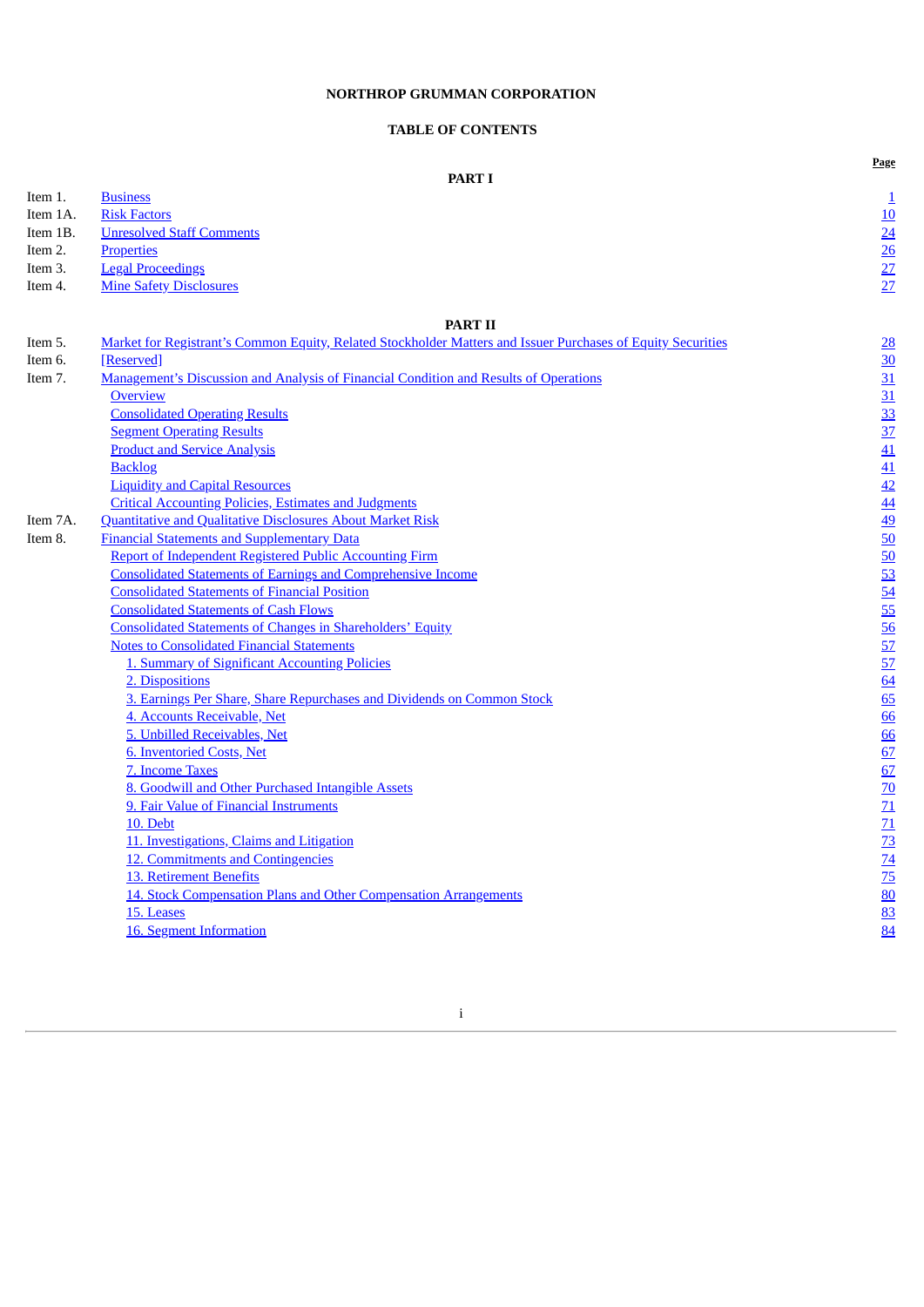|             |                                                                                                       | Page       |
|-------------|-------------------------------------------------------------------------------------------------------|------------|
| Item 9.     | Changes in and Disagreements with Accountants on Accounting and Financial Disclosure                  | <u>89</u>  |
| Item 9A.    | <b>Controls and Procedures</b>                                                                        | 89         |
| Item 9B.    | <b>Other Information</b>                                                                              | 89         |
|             | Management's Report on Internal Control over Financial Reporting                                      | 90         |
|             | Report of Independent Registered Public Accounting Firm on Internal Control over Financial Reporting  | 91         |
| Item 9C.    | <b>Disclosure Regarding Foreign Jurisdictions that Prevent Inspections</b>                            | 91         |
|             | <b>PART III</b>                                                                                       |            |
| Item 10.    | Directors, Executive Officers and Corporate Governance                                                | 92         |
| Item 11.    | <b>Executive Compensation</b>                                                                         | 93         |
| Item 12.    | <b>Security Ownership of Certain Beneficial Owners and Management and Related Stockholder Matters</b> | 93         |
| Item $13.$  | <b>Certain Relationships and Related Transactions, and Director Independence</b>                      | 93         |
| Item 14.    | <b>Principal Accounting Fees and Services</b>                                                         | 94         |
|             | <b>PART IV</b>                                                                                        |            |
| Item 15.    | <b>Exhibits, Financial Statement Schedules</b>                                                        | 95         |
| Item $16$ . | Form 10-K Summary                                                                                     | <b>103</b> |
|             | <b>Signatures</b>                                                                                     | 104        |
|             |                                                                                                       |            |
|             |                                                                                                       |            |

<span id="page-2-0"></span>ii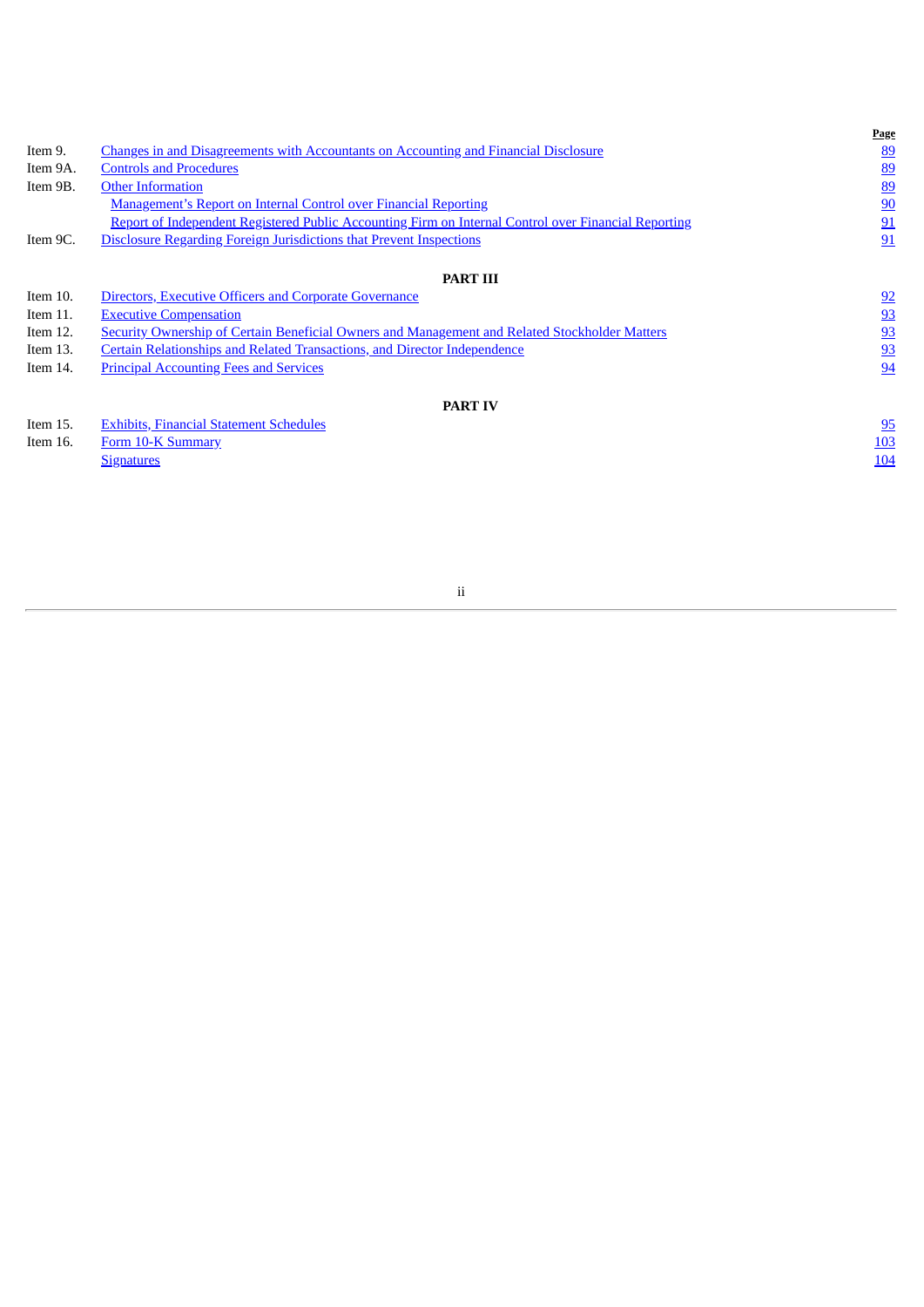### **PART I**

## <span id="page-3-0"></span>**Item 1. Business**

# **HISTORY AND ORGANIZATION**

# **History**

Northrop Grumman Corporation (herein referred to as "Northrop Grumman," the "company," "we," "us," or "our") is a leading global aerospace and defense company. We deliver a broad range of products, services and solutions to U.S. and international customers, and principally to the U.S. Department of Defense (DoD) and intelligence community. Our broad portfolio is aligned to support national security priorities and our solutions equip our customers with capabilities they need to connect, protect and advance humanity.

The company is a leading provider of space systems, advanced aircraft, missile defense, advanced weapons and long-range fires capabilities, mission systems, networking and communications, strategic deterrence systems, and breakthrough technologies, such as artificial intelligence, advanced computing and cyber. We are focused on competing and winning programs that enable continued growth, performing on our commitments and affordably delivering capability our customers need. With the investments we've made in advanced technologies, combined with our talented workforce and digital transformation capabilities, Northrop Grumman is well positioned to meet our customers' needs today and in the future. For a discussion of risks associated with our operations, see "Risk Factors."

The company originally was formed in 1939 in Hawthorne, California as Northrop Aircraft Incorporated and was reincorporated in Delaware in 1985, as Northrop Corporation. Northrop Corporation was a principal developer of flying wing technology, including the B-2 Spirit bomber. The company developed into one of the largest defense contractors in the world through a series of acquisitions, as well as organic growth, including the following:

- 1994 Acquired Grumman Corporation, a premier military aircraft systems integrator. The combined company was renamed Northrop Grumman Corporation;
- 1996 Acquired the defense and electronics businesses of Westinghouse Electric Corporation, developer of sophisticated radar and other electronics systems;
- 2001 Acquired Litton Industries, Inc., a global electronics and information technology company and full service shipbuilder;
- 2001 Acquired Newport News Shipbuilding Inc., designer and builder of nuclear-powered aircraft carriers and submarines;
- 2002 Acquired TRW Inc., developer of military and civil space systems and payloads, and integrator of complex, mission-enabling systems and services;
- 2011 Completed the spin-off of Huntington Ingalls Industries, Inc., operator of our former shipbuilding business, comprised largely of a part of Litton Industries and Newport News Shipbuilding;
- 2018 Acquired Orbital ATK, Inc. (OATK), developer and producer of satellites and other space systems, launch vehicles and missile products; and
- 2021 Completed the sale of our IT and mission support services business (the "IT services divestiture") to Veritas Capital.

### **Organization**

From time to time, we acquire or dispose of businesses and realign contracts, programs or businesses among and within our operating segments. Internal realignments are typically designed to leverage existing capabilities more fully and to enhance efficient development and delivery of products and services. At December 31, 2021, the company was aligned in four operating sectors, which also comprise our reportable segments: Aeronautics Systems, Defense Systems, Mission Systems and Space Systems.

# **AERONAUTICS SYSTEMS**

Aeronautics Systems is a leader in the design, development, production, integration, sustainment and modernization of advanced aircraft systems for the U.S. Air Force, the U.S. Navy, other U.S. government agencies, and international customers. These aircraft systems support four mission areas: strike; air dominance; battle management

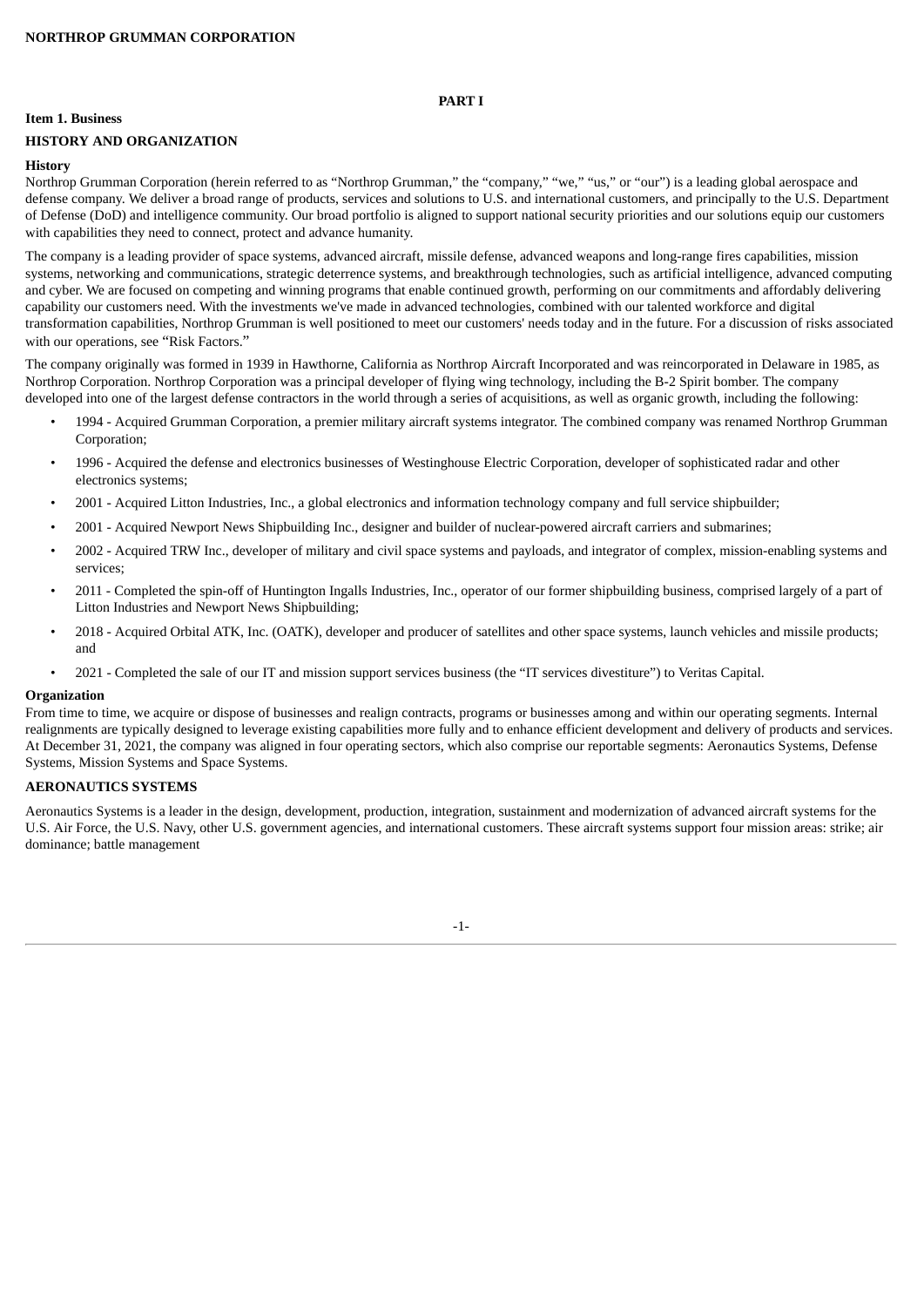and control; and intelligence, surveillance and reconnaissance (ISR). Aeronautics Systems is reported in two business areas: Autonomous Systems and Manned Aircraft.

*Autonomous Systems* – provides unmanned autonomous aircraft systems, including high-altitude long-endurance (HALE) strategic ISR systems and vertical take-off and landing (VTOL) tactical ISR systems. Key programs include:

- MQ-4C Triton, which provides wide area strategic ISR over vast ocean and coastal regions for maritime domain awareness to the U.S. Navy and Australia;
- RQ-4 Global Hawk, which provides high resolution imagery of land masses for theater awareness and strategic ISR to the U.S. Air Force, Japan, and the Republic of Korea;
- North Atlantic Treaty Organization (NATO) Alliance Ground Surveillance (AGS), a Global Hawk variant, for strategic ISR missions conducted in multinational theater operations; and
- MQ-8B and MQ-8C Fire Scout, ship-based, VTOL tactical ISR systems that provide situational awareness and precision targeting for the U.S. Navy.

*Manned Aircraft* – provides strategic long-range strike aircraft, tactical fighter and air dominance aircraft, and airborne battle management and command and control systems. Key programs include:

- Development and production of the U.S. Air Force B-21 Raider long-range strike bomber, as well as modernization and sustainment services for the B-2 Spirit bomber;
- Fuselage production for the F/A-18 Super Hornet and the F-35 Lighting II Joint Strike Fighter for use by U.S. and international forces;
- E-2D Advanced Hawkeye battle management aircraft production for the U.S. Navy, Japan, and France; and
- E-8C Joint Surveillance Target Attack Radar System (JSTARS) aircraft sustainment and modernization for the U.S. Air Force.

## **DEFENSE SYSTEMS**

Defense Systems is a leader in the design, development, production, integration, sustainment and modernization of weapon and mission systems for U.S. military and civilian agency customers, and a broad range of international customers. Major products and services include integrated battle management systems, weapons systems and aircraft and mission systems sustainment and modernization. The sector is reported in two business areas: Battle Management & Missile Systems, and Mission Readiness.

*Battle Management & Missile Systems* – designs, develops and integrates multi-domain command and control (C2) and weapons systems, including munitions and missiles. The business provides integration and interoperability of net-enabled battle management, sensors, targeting and surveillance systems – a backbone architecture for Joint All-Domain Command and Control (JADC2) capable of integrating sensors and shooters, as well as air and missile defense C2 systems. It also develops and produces precision strike weapons; advanced propulsion, including high speed air-breathing and hypersonic systems; and high-performance gun systems and precision munitions. Competencies include system and software development; integration of weapon systems; tactical missile and component development and production; and production of advanced fuzes, munitions and defense electronics. Key programs include:

- Integrated Air and Missile Defense Battle Command System (IBCS) for the U.S. Army and Poland, which is a system that integrates sensors and effectors to deliver among the most advanced C2 systems for joint and coalition forces;
- Counter Rocket, Artillery and Mortar (C-RAM), a set of systems used to detect and destroy incoming threats;
- U.S. Navy's Advanced Anti-Radiation Guided Missile (AARGM), a medium-range, air-to-surface missile, and its extended range variant, AARGM-ER;
- Guided Multiple Launch Rocket System (GMLRS) propulsion and warhead subsystems for a surface-to-surface system used to defeat targets using indirect precision fires up to 70-plus kilometers;
- Precision Guidance Kit (PGK), replaces conventional fuzes for artillery and mortar munitions and transforms them into Global Positioning System enabled precision guided weapons; and

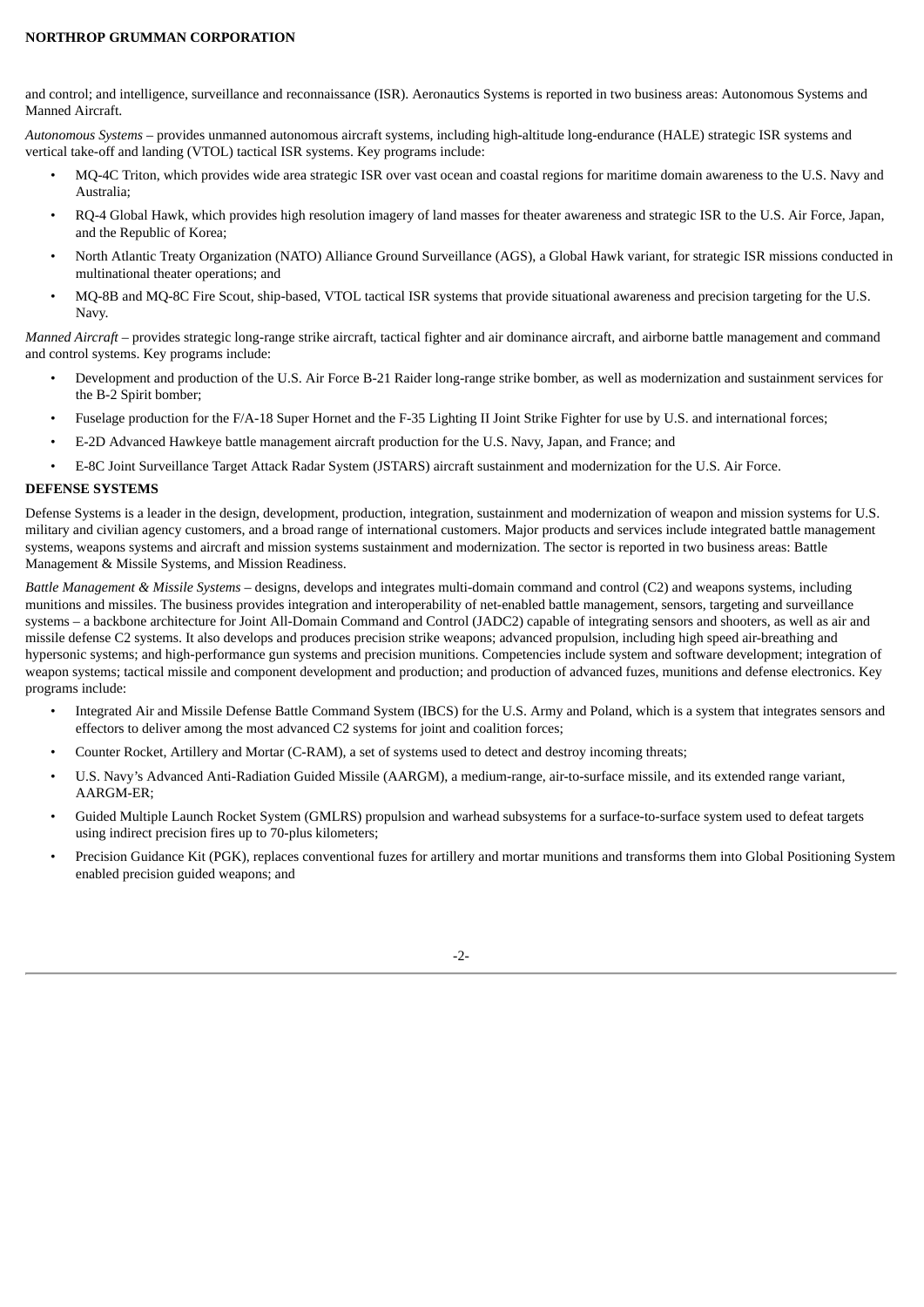• U.S. Army's Mission Command Training Program (MCTP), providing the design, development and support to train and exercise senior Army Commanders on modern warfighting operations.

*Mission Readiness* – provides full life cycle service and support for software, weapons systems and aircraft, and logistics support, sustainment, operations and modernization for air, sea and ground systems. It also supports critical warfighter training for complex missions in a realistic virtual environment. Competencies include aircraft, electronics and embedded software sustainment; digital engineering and extended reality training for platform logistics; and maintenance. Key programs include:

- Global system sustainment and operations support for the F-35, B-2, E-8C JSTARS surveillance aircraft, P-3 Orion, KC-30A multi-role tanker, C-27J transport, Global Hawk and Triton programs;
- Special Electronics Mission Aircraft (SEMA) intelligence, surveillance and reconnaissance support;
- AAQ-24 sensor sustainment and repair for U.S. military customers; and
- APN-241 radar sustainment, repair and production for U.S. military and foreign military sales (FMS) customers.

#### **MISSION SYSTEMS**

Mission Systems is a leader in advanced mission solutions and multifunction systems, primarily for the U.S. defense and intelligence community, and international customers. Major products and services include cyber; command, control, communications and computers, intelligence, surveillance and reconnaissance (C4ISR) systems; radar, electro-optical/infrared (EO/IR) and acoustic sensors; electronic warfare systems; advanced communications and network systems; cyber solutions; intelligence processing systems; navigation; and maritime power, propulsion and payload launch systems. The sector is reported in four business areas: Airborne Multifunction Sensors; Maritime/Land Systems & Sensors; Navigation, Targeting & Survivability; and Networked Information Solutions.

*Airborne Multifunction Sensors* – delivers products, systems and services that support airborne platforms with multi-function radio frequency (RF) and EO/IR systems; radar, electronic warfare and situational awareness mission systems; and high altitude ISR sensors. Competencies include fire control, surveillance and early warning and control radar systems; electronic attack and electronic support systems; and multi-sensor processing. Key unrestricted programs include:

- Airborne Early Warning & Control (AEW&C). The center piece of the E-7 AEW&C aircraft is the Multi-role Electronically Scanned Array (MESA) radar which enables 360 degree long range advanced air moving target indicator (AMTI) capabilities for Battle Management, Command and Control, and Maritime Surveillance;
- F-35 fire control radar and Distributed Aperture System (DAS), which provides 360 degree field of view tracking, identifying, missile warning and night vision capabilities;
- LONGBOW Fire Control Radar (FCR), which provides fire control radar capabilities for the global AH-64 helicopter fleet; and
- Scalable Agile Beam Radar (SABR), an active electronically scanned array fire control radar system for F-16 aircraft.

*Maritime/Land Systems & Sensors* – delivers products, systems and services that enable maritime and ground platform mission capabilities via sensors, targeting and surveillance systems; electronic warfare systems; mission module integration; power, propulsion and control systems; and missile launchers. Competencies include ground and maritime radar systems; nuclear ship propulsion and power generation systems; shipboard missile and encapsulated payload launch systems; integrated bridge systems; unmanned maritime vehicles; high-resolution undersea sensors; deep-sea packaging; and mission integration. Key unrestricted programs include:

- Surface Electronic Warfare Improvement Program (SEWIP) Block III, which protects surface ships from anti-ship missiles, provides early detection, signal analysis and threat warning;
- Ground/Air Task Oriented Radar (G/ATOR), a mobile multi-mode active electronically scanned array;
- Littoral Combat Ship Mission Module Integration, which provides engineering design, support and production of mission modules for U.S. Navy littoral combat ships;

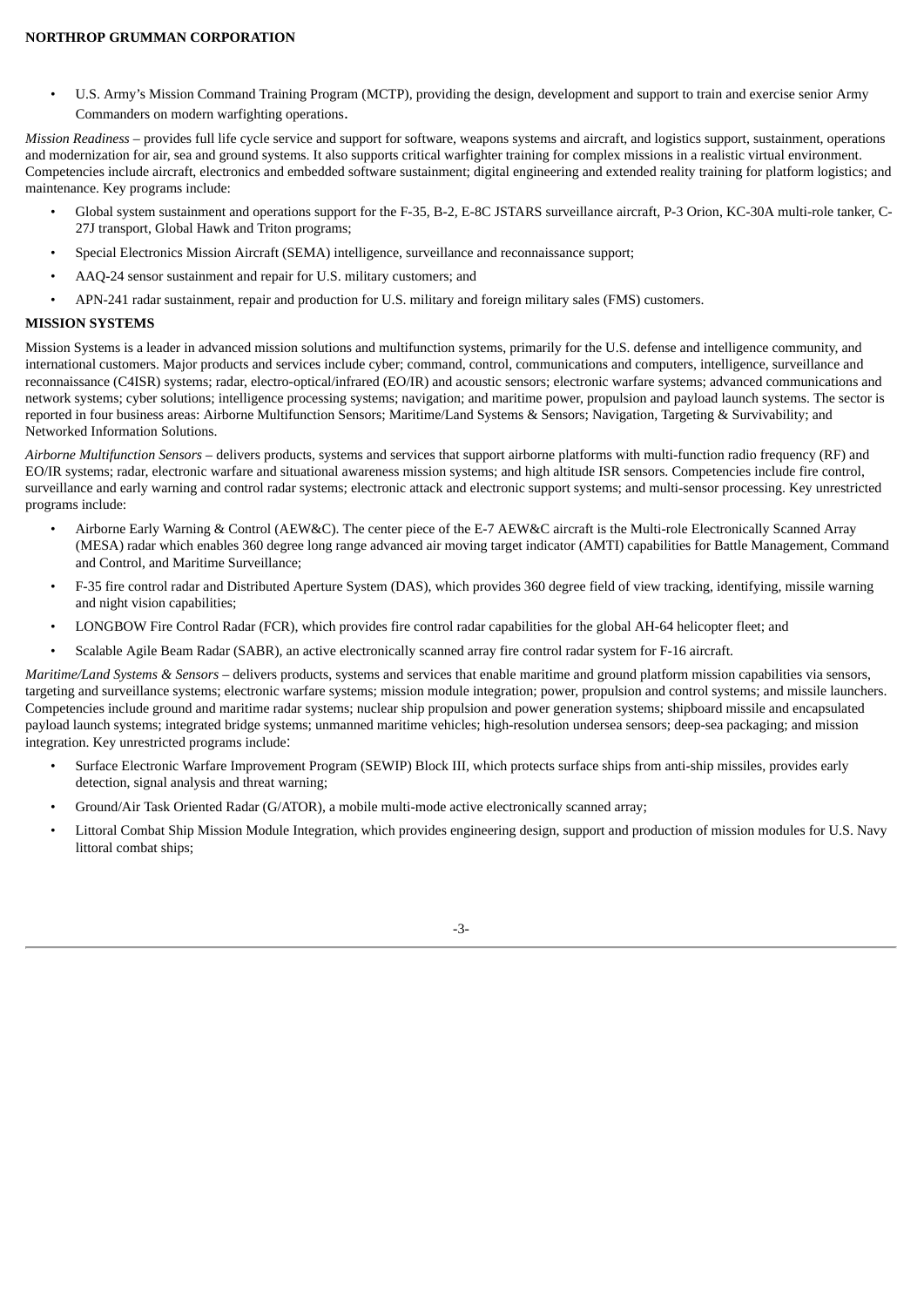- DDG Modernization, which is comprised of several subsystems to support modernization of Arleigh Burke-class guided missile destroyers including Integrated Bridge and Navigation Systems (IBNS) and ship control systems; and
- Offshore Patrol Cutter (OPC), the integrator for C5ISR systems on the U.S. Coast Guard OPC including integrated bridge, navigation, command and control, computing network, machinery and propulsion control.

*Navigation, Targeting & Survivability* – delivers products, systems and services that support aircraft platforms with targeting, self-protection and situational awareness mission systems; and provides embedded navigation and positioning sensors for a range of platforms including ships, aircraft, spacecraft and weapons. Competencies include EO/IR and RF self-protection; targeting and surveillance systems; digitized cockpits; and inertial navigation systems. Key unrestricted programs include:

- LITENING Advanced Targeting Pod, an electro-optical infrared sensor system for targeting and surveillance that enables aircrews to detect, acquire, identify and track targets at long ranges;
- Large Aircraft and Common Infrared Countermeasures (LAIRCM, DoN LAIRCM, CIRCM) systems, which protect large aircraft as well as rotary wing and medium fixed wing aircraft from infrared missiles using advanced laser technology;
- APR-39 DV(2) and EV(2) Radar Warning Receiver programs, which produce a digital radar warning receiver for the U.S. Army, Navy and Marines;
- AC/MC 130J Radio Frequency Countermeasures system, which provides superior situational awareness and better enables aircraft survivability in operationally relevant environments;
- Embedded Global Positioning System (GPS) / Inertial Navigation Systems-Modernization (EGI-M) program, which provides state-of-the-art airborne navigation capabilities with an open architecture that enables rapid responses to future threats; and
- UH-60V Black Hawk integrated mission equipment package, which modernizes the U.S. Army's Black Hawk helicopters with a glass cockpit, including an integrated computational system, visual display system and control display units, extending the life and mission capabilities of the UH-60 platform.

*Networked Information Solutions* - delivers products, systems and services in the areas of advanced communications and network systems, full spectrum cyber solutions, secure processing, transformational computing, advanced technology development, and Signals Intelligence (SIGINT) mission systems. Competencies include software defined radios and network gateways, communications and counter-communications systems; cyber mission management; large scale cyber solutions for national security applications; cyber survivability; ground software systems; and SIGINT sensors and processing. Key unrestricted programs include:

- Battlefield Airborne Communications Node (BACN), one of the first airborne gateway systems that allows platforms to communicate and securely share data;
- F-35 Communications, Navigation and Identification (CNI) integrated avionics system, which provides secure communications and interoperability capabilities;
- Joint Counter Radio-Controlled Improvised Explosive Device Electronic Warfare (JCREW), a software-programmable jammer that provides protection from improvised explosive devices (IEDs);
- Exploitation and cyber programs, which provide cyber and intelligence domain support through unique intelligence and cyber capabilities, and;
- Airborne Signals Intelligence Payload (ASIP), which delivers key signals intelligence capabilities to the warfighter by detecting, identifying, and locating radar and other types of electronic and modern communication signals.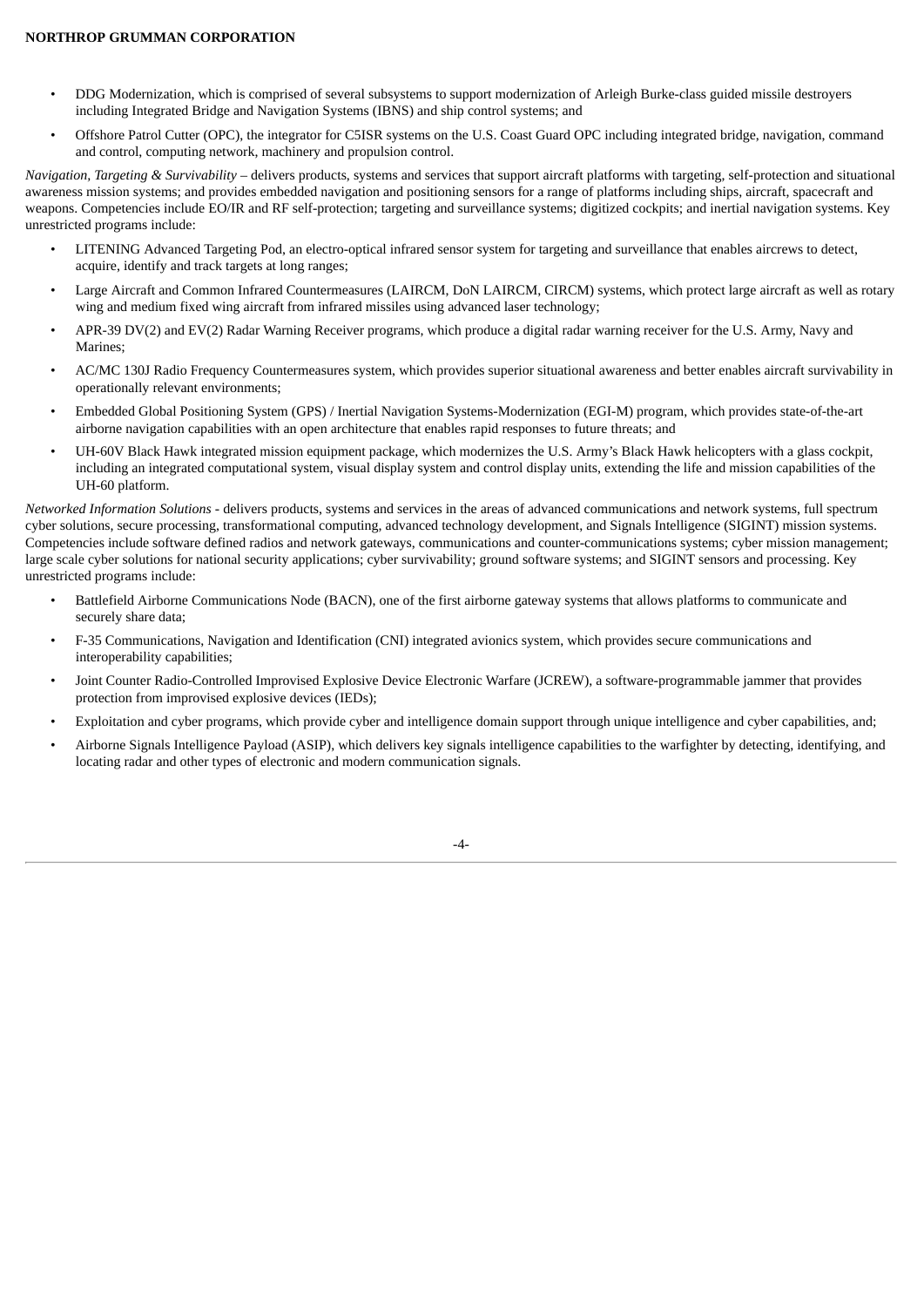### **SPACE SYSTEMS**

Space Systems is a leader in delivering end-to-end mission solutions through the design, development, integration, production and operation of space, missile defense, launch and strategic missile systems for national security, civil government, commercial and international customers. Major products include satellites and payloads; ground systems; missile defense systems and interceptors; launch vehicles and related propulsion systems; and strategic missiles. The sector is reported in two business areas: Launch & Strategic Missiles, and Space.

*Launch & Strategic Missiles* – designs, develops, manufactures and integrates small- and medium-class space launch vehicles to place satellites into earth orbit; suborbital launch vehicles that place payloads into a variety of high-altitude trajectories; large strategic missile systems; and missile defense systems. Competencies include large strategic missile design, integration, production and sustainment, as well as the production of medium- and large-class rocket propulsion systems for human and cargo launch vehicles, hypersonic boosters and missile defense interceptors. Key programs include:

- Antares rocket, used in the execution of our Commercial Resupply Services (CRS) contracts with the National Aeronautics and Space Administration (NASA);
- Development and production of solid rocket motors for NASA's Space Launch System (SLS) heavy lift vehicle;
- Missile defense systems, interceptors, targets, mission processing and boosters for the Missile Defense Agency's (MDA) Next-Generation Interceptor (NGI), Ground-based Midcourse Defense (GMD) system and Ground Based Interceptor (GBI);
- Ground Based Strategic Deterrent (GBSD) Engineering & Manufacturing Development (EMD) program;
- Medium-class solid rocket motors for the U.S. Navy's Trident II Fleet Ballistic Missile program; and
- Intercontinental Ballistic Missile (ICBM) Ground Subsystem Support Contract (GSSC).

*Space* – designs, develops, manufactures and integrates spacecraft systems, subsystems, sensors, payloads and ground systems to deliver mission capability to national security, science and environmental, communications, on-orbit servicing, and human-rated space systems for earth orbit and deep-space exploration missions. Much of this business is performed through restricted programs. Key unrestricted programs include:

- Cygnus spacecraft, used in the execution of our CRS contracts with NASA;
- Habitation and Logistics Outpost (HALO) module in support of NASA's Gateway;
- Advanced Extremely High Frequency (AEHF), Enhanced Polar System (EPS), Evolved Strategic SATCOM (ESS), and Protected Tactical SATCOM (PTS) satellites and payloads providing survivable, protected communications to U.S. forces;
- Next-Generation Overhead Persistent Infrared (Next Gen OPIR) program satellites and payloads providing data for missile defense;
- Space sustainability driven by on orbit servicing vehicles Mission Extension Vehicle (MEV) 1 and 2; and
- James Webb Space Telescope (JWST), a large infrared telescope built for NASA that was launched on December 25, 2021 to study the origins of the universe.

## **CUSTOMER CONCENTRATION**

Our largest customer is the U.S. government. Sales to the U.S. government accounted for 85 percent, 84 percent and 83 percent of sales during the years ended December 31, 2021, 2020 and 2019, respectively. For further information on sales by customer type, contract type and geographic region, see Note 16 to the consolidated financial statements. See "Risk Factors" for further discussion regarding risks related to customer concentration.

#### **COMPETITIVE CONDITIONS**

We compete with many companies in the defense, intelligence and federal civil markets. The Boeing Company, General Dynamics, L3Harris Technologies, Lockheed Martin, and Raytheon Technologies are some of our primary competitors. Key characteristics of our industry include long operating cycles and intense competition, which is evident through the number of competitors bidding on program opportunities and the number of bid protests (competitor protests of U.S. government procurement awards).

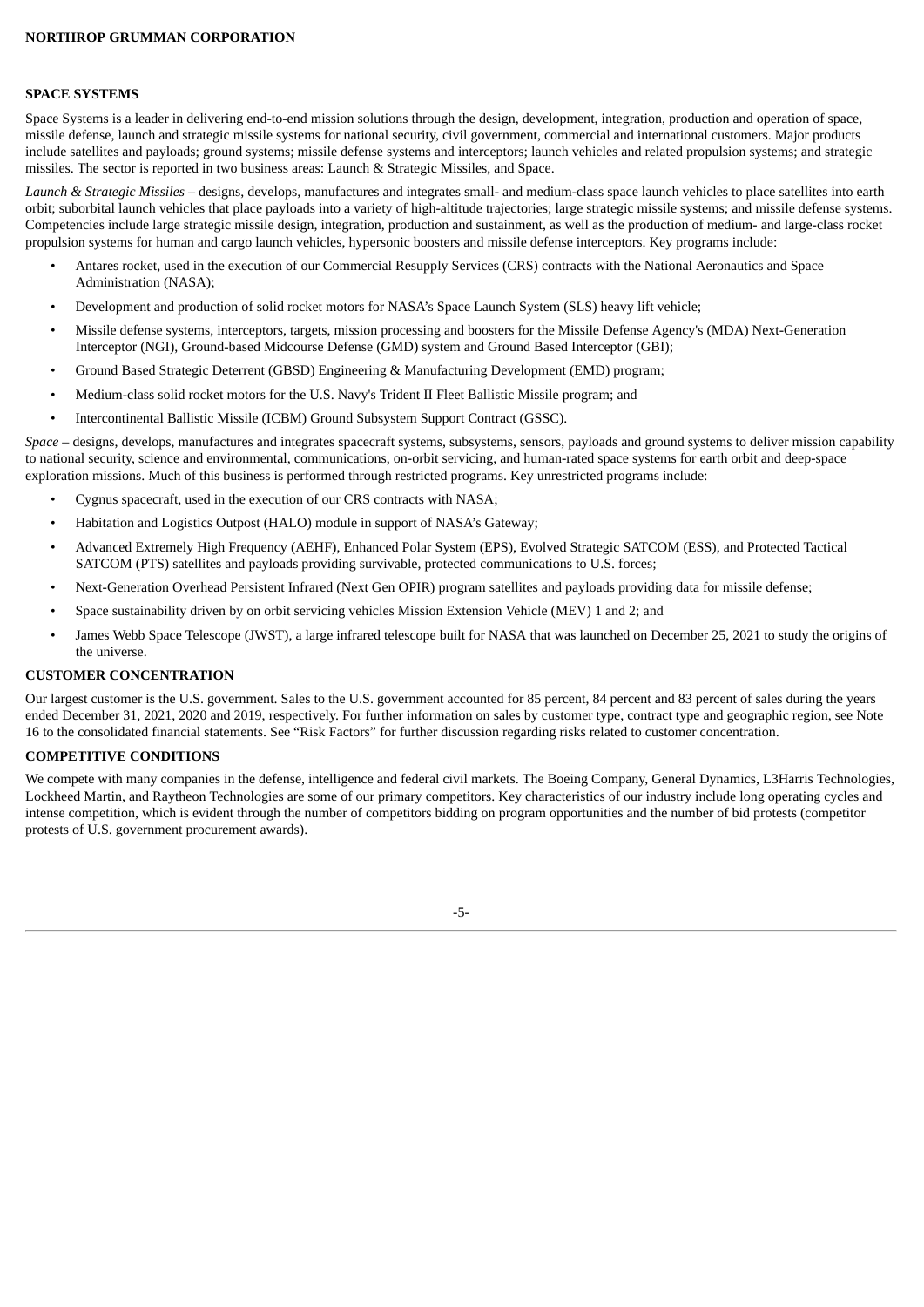It is common in the defense industry for work on major programs to be shared among a number of companies. A company competing to be a prime contractor may, upon ultimate award of the contract to another competitor, serve as a subcontractor to the ultimate prime contracting company. It is not unusual to compete for a contract award with a peer company and, simultaneously, perform as a supplier to or a customer of that same competitor on other contracts, or vice versa.

#### **SEASONALITY**

No material portion of our business is considered to be seasonal.

#### **BACKLOG**

At December 31, 2021, total backlog, which is equivalent to the company's remaining performance obligations, was \$76.0 billion as compared with \$81.0 billion at December 31, 2020. In connection with the IT services divestiture, the company reduced backlog by \$1.4 billion during the first quarter of 2021 (\$1.0 billion at Defense Systems, \$0.2 billion at Mission Systems and \$0.2 billion at Space Systems). For further information, see "Backlog" in "Management's Discussion and Analysis of Financial Condition and Results of Operations" (MD&A) and Note 1 to the consolidated financial statements.

# **INTELLECTUAL PROPERTY**

We routinely apply for and own a number of U.S. and foreign patents related to the technologies we develop. We also develop and protect intellectual property as trade secrets. In addition to owning a large portfolio of proprietary intellectual property, we license some intellectual property rights to third parties and we license or otherwise obtain access to intellectual property from third parties. The U.S. government typically holds licenses to patents developed in the performance of U.S. government contracts and may use or authorize others to use the inventions covered by these patents for certain purposes. See "Risk Factors" for further discussion regarding risks related to intellectual property.

#### **RAW MATERIALS**

We have experienced challenges with access to certain raw materials due to several global events such as microelectronics shortages and COVID-19. Nonetheless, these challenges have not to date led to significant cost increases or schedule delays. See "Risk Factors" for further discussion regarding risks related to raw materials.

#### **HUMAN CAPITAL**

Creating a diverse, talented and inclusive workplace is central to our culture, employee engagement, innovation and excellence, and in performing and delivering on our commitments. Our culture is an important factor in our ability to continue attracting and retaining qualified employees, particularly those with security clearances and requisite skills in multiple areas, including science, technology, engineering and math. This focus was a factor in our ability to hire approximately 9,500 new employees in 2021 and as of December 31, 2021, we have approximately 88,000 employees.

Additional information regarding our human capital strategy is available in our Sustainability Report and Proxy Statement, which can be found on our company website. Information on our website, including our Sustainability Report, is not incorporated by reference into this Annual Report.

# *Our Values and Culture*

Our values reflect our priorities and form the bedrock of our culture:

- We do the right thing we earn trust, act with ethics, integrity and transparency, treat everyone with respect, value diversity and foster safe and inclusive environments.
- We do what we promise  $-$  we own the delivery of results, focused on quality.
- We commit to shared success we work together to focus on the mission and take accountability for the sustainable success of our people, customers, shareholders, suppliers and communities.
- We pioneer with fierce curiosity, dedication and innovation, we seek to solve the world's most challenging problems.

We believe our values are vital to the continued and future success of the company, and in our ability to attract and retain a diverse workforce. Our values are also integral to our commitment to long-term sustainability, with robust environmental, social and governance (ESG) practices across our company. The company has a Standards of Business Conduct program. All employees are empowered to raise concerns without fear of reprisal. We employ 140 business conduct advisors whose job is to promote values and an ethical culture within the company.

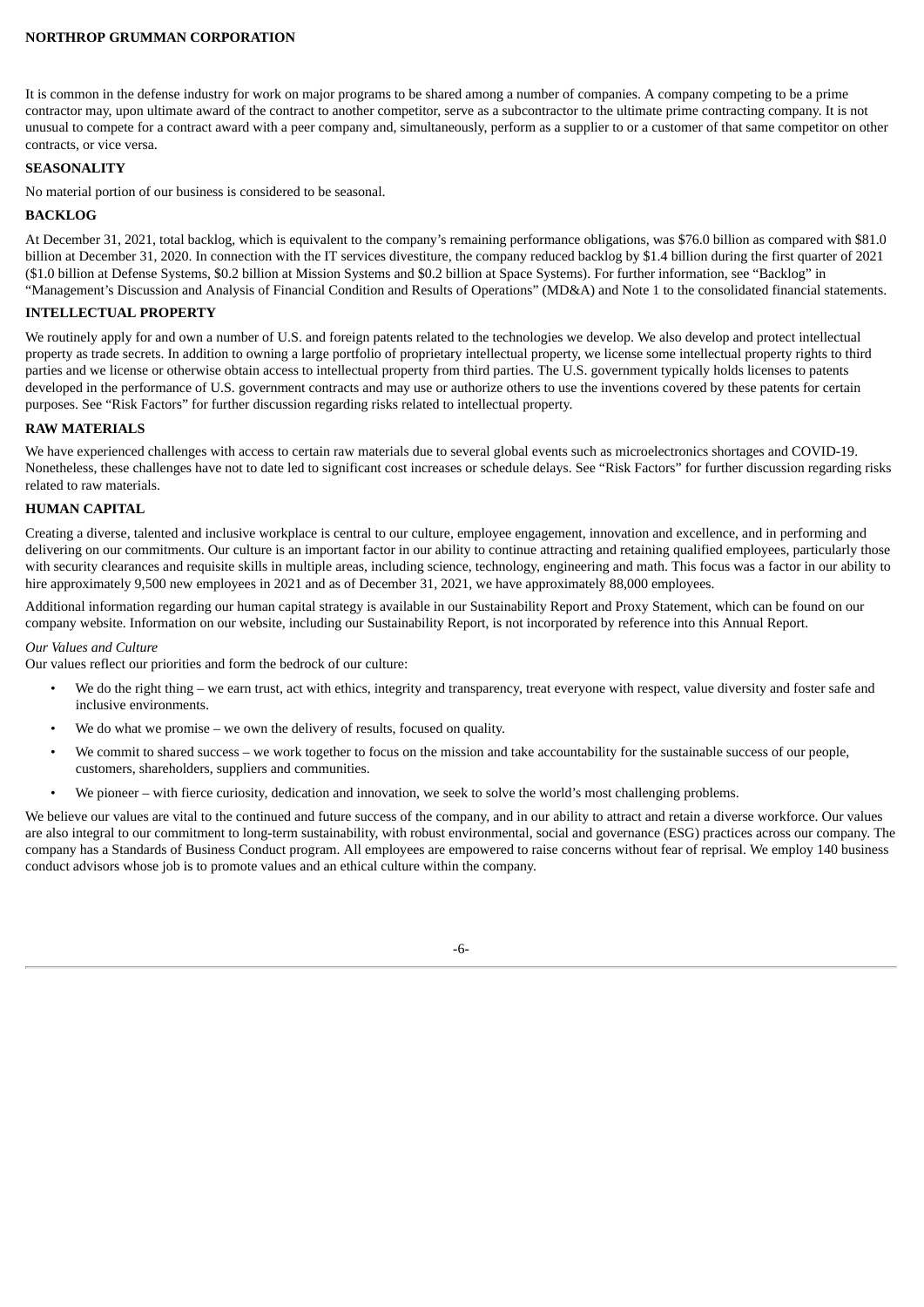Our annual employee survey gives employees the opportunity to provide feedback on our culture. This survey is managed by a third-party vendor to encourage candor and solicit feedback on many aspects of engagement, including company leadership, culture, inclusion and career development. In 2021, our employee response rate was 82 percent, an indication that our employees believe their feedback is important, and we were named a "High Performing Company" by the third-party vendor based on our strong survey results. Our leaders review the survey feedback and work with their teams to take action based on survey results.

#### *Diversity, Equity and Inclusion*

Diversity, equity and inclusion (DE&I) are, and have long been, critical to our culture and our company's success. Our focus on DE&I enhances engagement and increases innovation and quality, enabling us to deliver better performance for our shareholders, customers, and employees. Diversity is one of the company's non-financial ESG performance metrics and is reviewed by the Board of Directors. Across our total employee population, as of December 31, 2021, 25 percent are female, 36 percent are people of color, 18 percent are veterans and 9 percent are persons with disabilities. Over the past 10 years, at the vice president level, we have more than doubled the representation of females from 16 percent to 35 percent and increased the representation of people of color by approximately 65 percent, from 11 percent to 18 percent.

#### *Talent Acquisition, Management and Development*

We execute our Talent Management strategy with the whole employee experience in mind. We utilize an employee experience continuum that focuses on key career milestones and aligns our employee development, engagement and retention efforts with the specific needs of our employees throughout their careers. We believe this holistic approach to talent management results in a better experience for our employees, from recruiting to retirement.

We hold regular talent review discussions to ensure insight into talent at various levels of the organization. Succession plans are refreshed and reviewed to ensure a robust, diverse pipeline of talent and business continuity with a tight linkage to development.

We design our employee development programs to strengthen employee skills aligned to our current and future business needs, encourage knowledge transfer and support career growth and progression. In late 2020, we launched My Learning Experience, a machine learning enabled content aggregator designed to create a unique and personalized learning experience for each employee. We offer our employees online career-specific tools and resources and we also support development opportunities through educational institutions with our Education Assistance Program. Our early-in-career rotation program, Pathways, develops talent pipelines with both depth of skills and breadth of experiences that are critical to the company's future talent needs. Our technical cohort programs are designed to cultivate technical, domain expertise and collaborative thought leadership for early through advanced career levels.

As our company continues to grow, we rely on an integrated talent acquisition program. The company strategically attracts, identifies, and onboards candidates in support of business needs and priorities. In order to accomplish our goals, we seek talent with different perspectives, skills and experiences; maintain strategic relationships with colleges; offer a robust employee referral program; and partner with numerous diversity organizations, military organizations and our trusted external partners. The company continues to monitor the evolving hiring environment, while applying agile recruiting methods to ensure employees and candidates have an exceptional experience.

#### *Employee Health and Safety*

People are our most valuable resource, and we work diligently to protect the health, safety and well-being of our employees, customers, visitors and others at our facilities. During 2021, we have taken, and continue to take, robust actions in response to the COVID-19 pandemic to help protect the health, safety and well-being of our employees and others. See "COVID-19" in MD&A for further discussion.

Health and safety are a core focus in everything we do. Risk and hazard identification, abatement and prevention are key components of Northrop Grumman's safety program. Everyone has a responsibility to identify workplace hazards and we empower employees to report these hazards without fear of repercussion. We evaluate the effectiveness of our health and safety programs externally, through benchmarking with industry peers and the U.S. Bureau of Labor Statistics. Internally, we determine program effectiveness by conducting trend analyses of our past performance.

#### *Collective Agreements*

Approximately 3,900 employees are covered by 15 collective agreements in the U.S., of which we negotiated five renewals in 2021 and expect to negotiate four renewals in 2022.

See "Risk Factors" for further discussion regarding risks related to our workforce and employee relations.

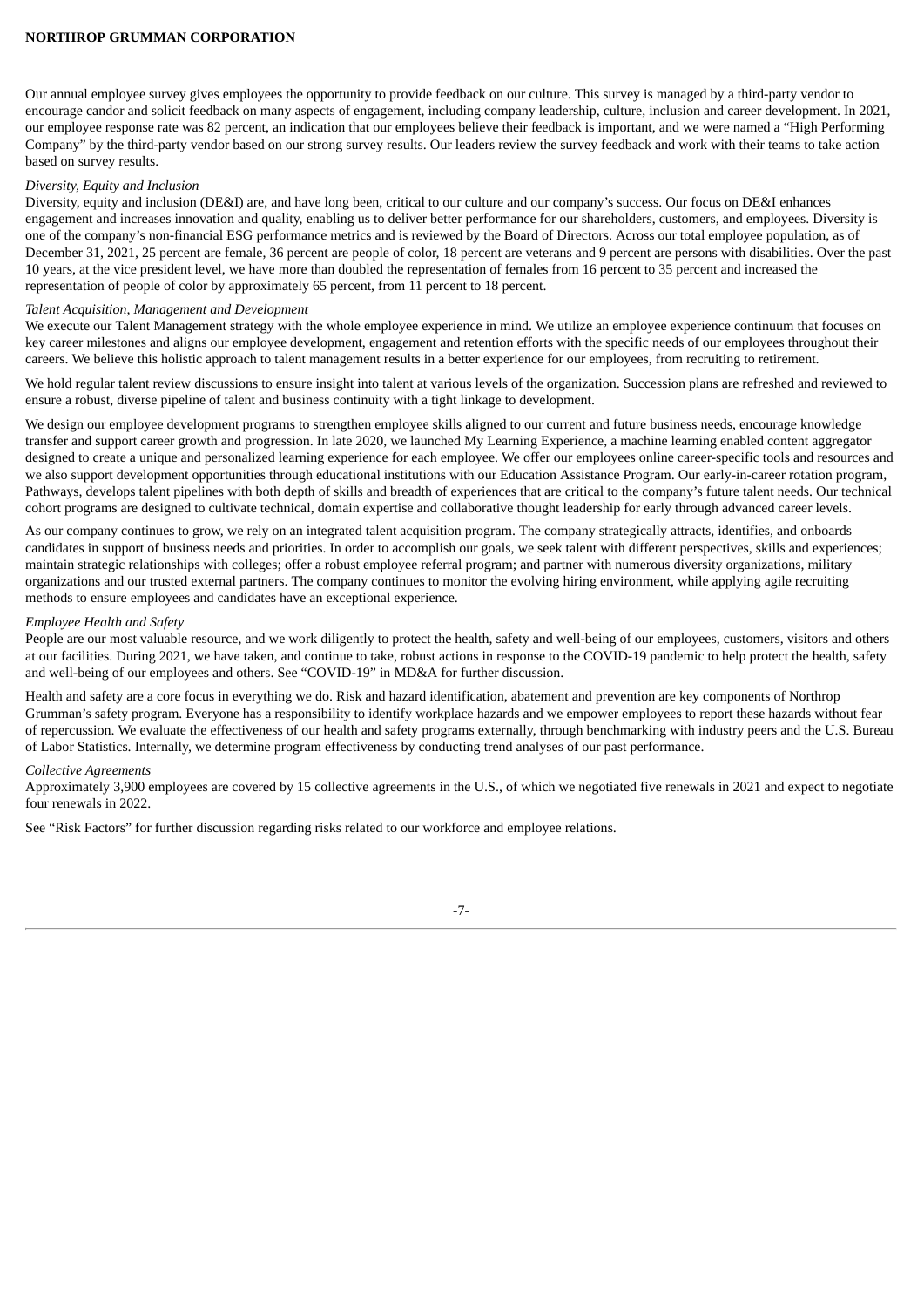### **REGULATORY MATTERS**

#### **Government Contract Security Restrictions**

We are prohibited by the U.S. government from publicly discussing the details of certain classified programs. These programs are generally referred to as "restricted" in this Annual Report. The consolidated financial statements and financial information in this Annual Report reflect the operating results of our entire company, including restricted programs.

#### **Contracts**

We generate the majority of our business from long-term contracts with the U.S. government for development, production and support activities. Unless otherwise specified in a contract, allowable and allocable costs are billed to contracts with the U.S. government pursuant to the Federal Acquisition Regulation (FAR) and U.S. government Cost Accounting Standards (CAS), which are regulations that govern cost accounting requirements for government contracts. Examples of costs incurred by us and not billed to the U.S. government in accordance with applicable FAR and CAS requirements include, but are not limited to, unallowable employee compensation, charitable donations, interest expense, advertising and certain legal costs.

We monitor our contracts on a regular basis for compliance with our policies and procedures and applicable government laws and regulations. In addition, costs incurred and allocated to contracts with the U.S. government are routinely audited by the Defense Contract Audit Agency (DCAA).

Our long-term contracts typically fall into one of two contract types:

*Cost-type contracts* – Cost-type contracts include cost plus fixed fee, cost plus award fee and cost plus incentive fee contracts. Cost-type contracts generally provide for reimbursement of a contractor's allowable costs incurred plus fee. As a result, cost-type contracts have less financial risk associated with unanticipated cost growth but generally provide lower profit margins than fixed-price contracts. Cost-type contracts typically require that the contractor use its best efforts to accomplish the scope of the work within some specified time and stated dollar limitation. Fees on cost-type contracts can be fixed in terms of dollar value or can be variable due to award and incentive fees, which are generally based on performance criteria such as cost, schedule, quality and/or technical performance. Award fees are determined and earned based on customer evaluation of the company's performance against contractual criteria. Incentive fees are generally based on cost or schedule and provide for an initially negotiated fee to be adjusted later, based on the relationship of total allowable costs to total target costs or as schedule milestones are met. Award and incentive fees are included in total estimated sales to the extent it is probable that a significant reversal in the amount of cumulative revenue recognized will not occur when the uncertainty associated with the variable consideration is subsequently resolved. We estimate variable consideration as the most likely amount to which we expect to be entitled.

*Fixed-price contracts* – Firm fixed-price contracts include a specified scope of work for a price that is a pre-determined, negotiated amount and not generally subject to adjustment regardless of costs incurred by the contractor, absent changes in scope by the customer. As a result, fixed-price contracts have more financial risk associated with unanticipated cost growth, but generally provide the opportunity for higher profit margins than cost-type contracts. Certain fixed-price incentive fee contracts provide for reimbursement of the contractor's allowable costs plus a fee up to a cost ceiling amount, typically through a cost-sharing ratio that affects profitability. These contracts effectively become firm fixed-price contracts once the cost-share ceiling is reached. Time-and-materials contracts are considered fixed-price contracts as they specify a fixed hourly rate for each labor hour charged.

Profit margins on our contracts may vary materially depending on, among other things, the contract type, contract phase (e.g., development, low-rate production or mature production), negotiated fee arrangements, achievement of performance objectives, and cost, schedule and technical performance.

See Note 1 to the consolidated financial statements and "Risk Factors" for further information regarding our contracts and Note 16 to the consolidated financial statements for sales by contract type.

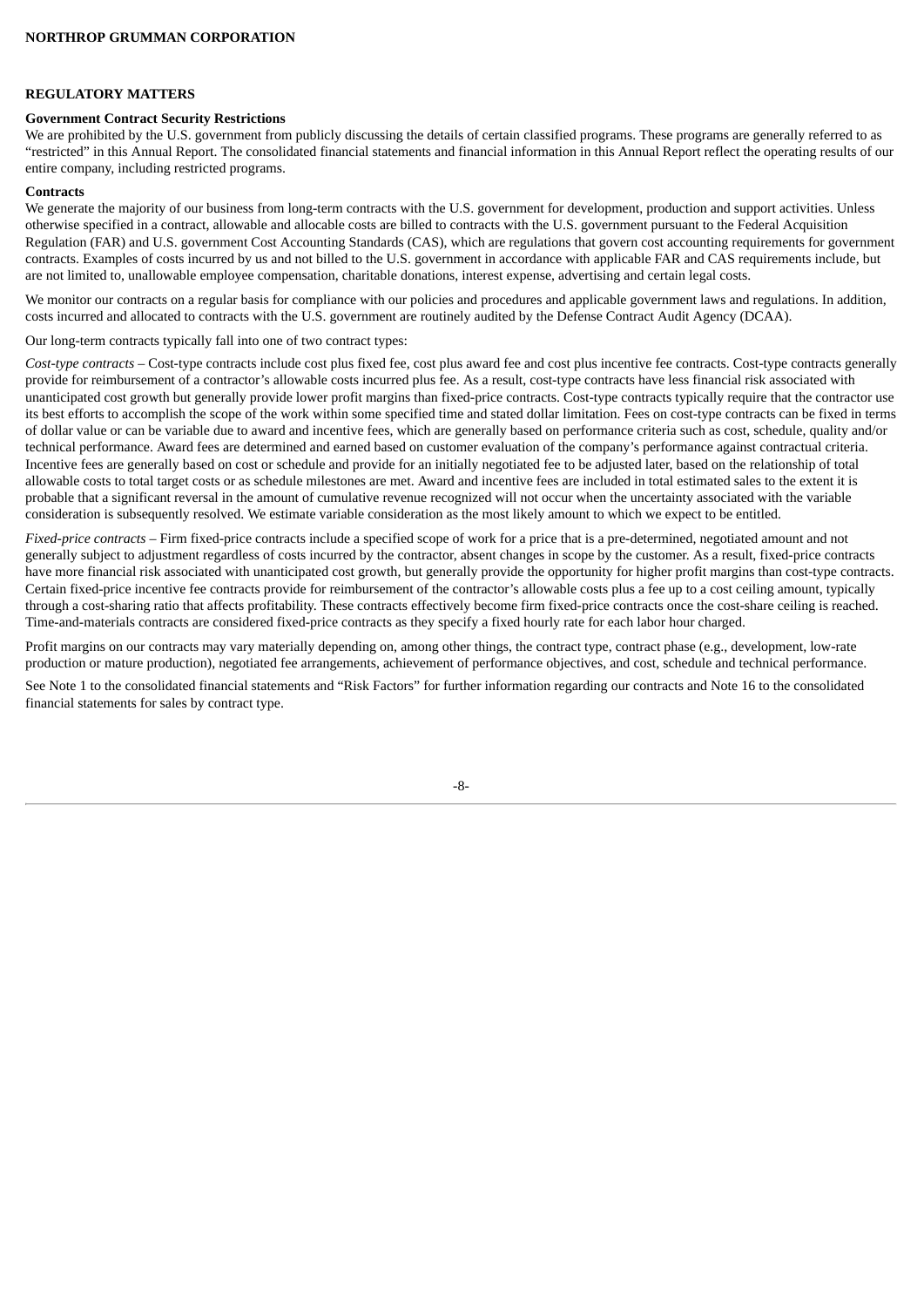The following table summarizes sales for the year ended December 31, 2021, recognized by contract type and customer category:

| \$ in millions        | ∪.э.<br>$\mathrm{Govermm}$ ent $^{(1)}$ |        | International $(2)$ |       |  | Other Customers | Total  | Percentage<br>of Total Sales |  |
|-----------------------|-----------------------------------------|--------|---------------------|-------|--|-----------------|--------|------------------------------|--|
| Cost-type contracts   |                                         | 17,357 |                     | 653   |  | 18              | 18.028 | 51 %                         |  |
| Fixed-price contracts |                                         | 12,977 |                     | 4.329 |  | 333             | 17.639 | 49 %                         |  |
| <b>Total sales</b>    |                                         | 30,334 |                     | 4.982 |  | 351             | 35.667 | 100 %                        |  |

 $^{(1)}$  Sales to the U.S. government include sales from contracts for which we are the prime contractor, as well as those for which we are a subcontractor and the ultimate customer is the U.S. government. Each of the company's segments derives substantial revenue from the U.S. government.

 $^{(2)}$  International sales include sales from contracts for which we are the prime contractor, as well as those for which we are a subcontractor and the ultimate customer is an international customer. These sales include foreign military sales contracted through the U.S. government.

#### **Environmental**

Our operations are subject to and affected by federal, state, local and foreign laws, regulations and enforcement actions relating to protection of the environment. In 2015, we announced our 2020 environmental sustainability goals: to reduce absolute greenhouse gas emissions by 30 percent from 2010 levels; to reduce potable water use by 20 percent from 2014 levels; and to achieve a 70 percent solid waste diversion rate (away from landfills). In 2021, we measured our performance against these goals and exceeded our greenhouse gas goal by reducing emissions 44 percent and met our potable water reduction goal of 20 percent. We made strong progress in increasing our solid waste diversion from landfills, achieving a 69 percent diversion rate, falling just short of our goal. We were challenged by changes in collection methods and waste haulers at some sites, related, in some cases, to COVID-19. We are continuing our commitment to climate and environmental sustainability and are in the process of finalizing the next generation of goals for 2022 and beyond.

We have incurred and expect to continue to incur capital and operating costs to comply with applicable environmental laws and regulations and to achieve our environmental sustainability commitments. See "Risk Factors" and Notes 1 and 12 to the consolidated financial statements for further information regarding environmental matters.

### **EXECUTIVE OFFICERS**

See "Directors, Executive Officers and Corporate Governance" for information about our executive officers.

#### **AVAILABLE INFORMATION**

Our principal executive offices are located at 2980 Fairview Park Drive, Falls Church, Virginia 22042. Our telephone number is (703) 280-2900 and our home page is www.northropgrumman.com.

Our annual reports on Form 10-K, quarterly reports on Form 10-Q, current reports on Form 8-K and proxy statement for the annual shareholders' meeting, as well as any amendments to those reports, are available free of charge through our website as soon as reasonably practicable after we file them with the U.S. Securities and Exchange Commission (SEC). You can learn more about us by reviewing our SEC filings on the investor relations page of our website.

The SEC also maintains a website at www.sec.gov that contains reports, proxy statements and other information about SEC registrants, including Northrop Grumman Corporation.

<span id="page-11-0"></span>References to our website and the SEC's website in this report are provided as a convenience and do not constitute, and should not be viewed as, incorporation by reference of the information contained on, or available through, such websites. Such information should not be considered a part of this report, unless otherwise expressly incorporated by reference in this report.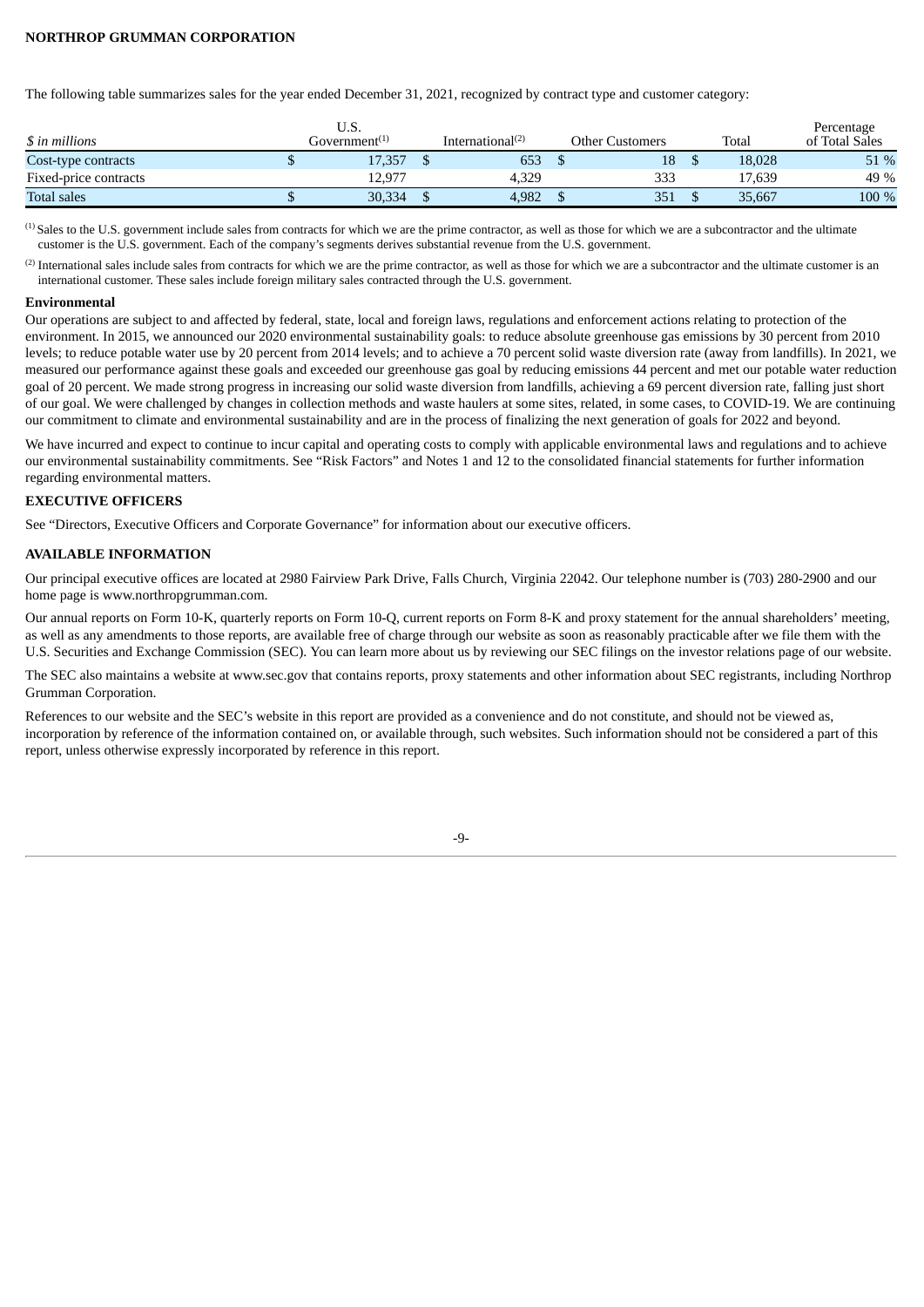# **Item 1A. Risk Factors**

Our consolidated financial position, results of operations and cash flows are subject to various risks, many of which are not exclusively within our control, that may cause actual performance to differ materially from historical or projected future performance. We encourage you to consider carefully the risk factors described below in evaluating the information contained in this report as the outcome of one or more of these risks could have a material adverse effect on our financial position, results of operations and/or cash flows.

### **Industry and Economic Risks**

# We depend heavily on a single customer, the U.S. government, for a substantial portion of our business. Changes in this customer's priorities and spending could have a material adverse effect on our financial position, results of operations and/or cash flows.

Our primary customer is the U.S. government, from which we derived 85 percent of our sales in 2021; we have a number of large programs with the U.S. Department of the Air Force, in particular. The U.S. government has the ability to delay, modify or cancel ongoing competitions, procurements and programs, as well as to change its future acquisition strategy. We cannot predict the impact on existing, follow-on, replacement or future programs from potential changes in the threat environment, defense spending levels, government priorities, political leadership, procurement practices and strategy, military strategy and planning; or broader changes in social, economic or political demands and priorities.

The U.S. government generally has the ability to terminate contracts, in whole or in part, for its convenience or for default based on performance. In the event of termination for convenience, contractors are generally protected by provisions covering reimbursement for costs incurred and profit on those costs up to the amount authorized under the contract, but not the anticipated profit that would have been earned. In the event of termination due to default, contractors may be required to pay for re-procurement costs in excess of the original contract price, net of the value of work accepted from the original contract, as well as other damages. Termination due to our default could have a material adverse effect on our reputation, our ability to compete for other contracts and our financial position, results of operations and/or cash flows.

The U.S. government also has the ability to stop work under a contract for a limited period of time for its convenience. The U.S. government has invoked and could invoke this ability across a limited or broad number of contracts. In the event of a stop work order, contractors are typically protected by provisions covering reimbursement for costs incurred to date and for costs associated with the temporary stoppage of work plus a reasonable fee. However, such temporary stoppages often introduce inefficiencies and result in financial and other damages for which contractors may not be able to negotiate full recovery. In some cases, they have also ultimately resulted and could result in termination of a contract for convenience or reduced future orders.

A significant shift in government priorities, programs or acquisition strategies could have a material adverse effect on our financial position, results of operations and/or cash flows.

## Significant delays or reductions in appropriations for our programs and U.S. government funding more broadly can negatively impact our business and programs and could have a material adverse effect on our financial position, results of operations and/or cash flows.

U.S. government programs are subject to annual congressional budget authorization and appropriation processes. For many programs, Congress appropriates funds on an annual fiscal year basis even though the program performance period may extend over several years. Programs are often partially funded initially and additional funds are committed only as Congress makes further appropriations. When we incur costs in excess of funds obligated on a contract, we are generally at risk for reimbursement of those costs unless and until additional funds are obligated to the contract. We cannot predict the extent to which funding for individual programs will be included, increased or reduced as part of the annual appropriations ultimately approved or in separate supplemental appropriations or continuing resolutions. Laws and plans adopted by the U.S. government relating to, along with pressures on the federal budget, potential changes in priorities and defense spending levels, the appropriations process, use of continuing resolutions (with restrictions, e.g., on new starts) and the federal debt limit, have adversely affected and could adversely affect the funding for individual programs and delay purchasing or payment decisions by our customers. In the event government funding for our significant programs becomes unavailable, or is reduced or delayed, or planned orders are reduced, our contract or subcontract for such programs has at times been, and in the future may be, terminated or adjusted by the government or prime contractor.

The U.S. continues to face an uncertain and changing political environment and substantial fiscal and economic challenges, which affect funding. The budget environment and uncertainty surrounding the appropriations processes

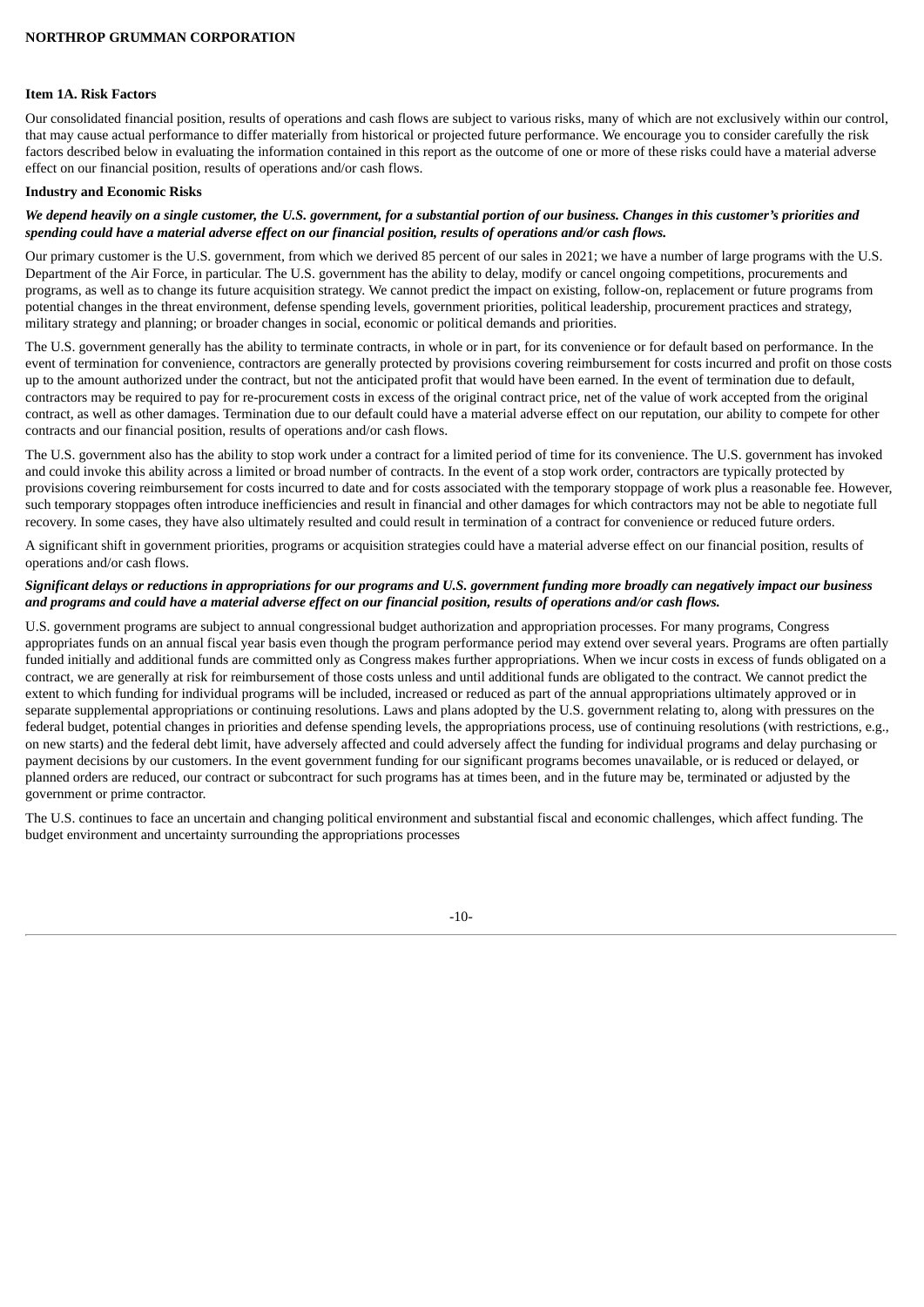and the debt ceiling, remain significant short and long-term risks. See "Overview – U.S. Political and Economic Environment" in MD&A. Considerable uncertainty exists regarding how future budget and program decisions will unfold, including the defense spending priorities. If annual appropriations bills are not timely enacted, the U.S. government may continue to operate under a continuing resolution, restricting new contract or program starts, presenting resource allocation challenges and placing limitations on some planned program budgets, and we may face a government shutdown of unknown duration. If a prolonged government shutdown of the DoD were to occur, it could result in program cancellations, disruptions and/or stop work orders and could limit the U.S. government's ability to progress programs and make timely payments, and our ability to perform on our U.S. government contracts and successfully compete for new work. If the statutory debt limit is not increased adequately, we could be obligated to work without receiving timely payments.

Future funding for certain programs in which we participate may be reduced, delayed or cancelled. In addition, budget cuts globally could continue to adversely affect the viability of our subcontractors and suppliers, and our employee base. While we believe that our business is well-positioned in areas for future defense spending, changing priorities, budget pressures, defense spending cuts, challenges in the appropriations process, the debt ceiling and ongoing fiscal debates remain uncertain.

Significant delays or reductions in appropriations for our current and future programs; long-term funding under a continuing resolution; an extended debt ceiling breach or government shutdown; and/or future budget and program decisions, among other items, may negatively impact our business and programs and could have a material adverse effect on our financial position, results of operations and/or cash flows.

### We use estimates when accounting for contracts. Contract cost growth or changes in estimated contract revenues and costs can affect our profitability *and our overall financial position.*

Contract accounting requires judgment relative to assessing risks, estimating contract revenues and costs, and assumptions regarding performance. Due to the size and nature of many of our contracts, the estimation of total revenues and costs at completion is complex and subject to many variables. Incentives, awards and/or penalties related to performance on contracts are considered in estimating revenue and profit rates when there is sufficient information to assess anticipated performance. Suppliers' expected performance is also considered.

Our operating income can be adversely affected when estimated contract costs increase. Reasons for increased estimated contract costs include: design issues; changes in estimates of the nature and complexity of the work, including technical or quality issues or requests for additional work; production challenges, including those resulting from the timeliness of customer funding, unavailability or reduced productivity of qualified and timely cleared labor; the availability, performance, and quality of significant subcontractors; supplier issues, including the costs, timeliness and availability of materials and components; changes in laws or regulations; actions necessary for long-term customer satisfaction; and natural disasters or environmental matters. We have filed and may file requests for equitable adjustment or claims to seek recovery in whole or in part for our increased costs and aim to protect against these risks through contract terms and conditions when practical, but the government may disagree with our requests and may not have funding to cover them.

Our risk varies with the type of contract. Due to their nature, fixed-price contracts inherently tend to have more financial risk than cost-type contracts, including as a result of inflationary pressures, labor shortages, and increased labor rates. In 2021, approximately half of our sales were derived from fixedprice contracts. We have typically looked to fixed-price contracts where costs can be more reasonably estimated based on actual experience, such as for production programs. However, our customers may also seek fixed-price contracts for development programs, where the risks are greater. In addition, our contracts contain provisions relating to cost controls and audit rights. If we do not achieve our estimates or meet terms specified in our contracts, our profitability has at times been and may be reduced, and we have incurred and may incur losses.

Certain of our fixed-price contracts include or may include fixed-price development work. This work is inherently more uncertain, and, as a result, there is typically more variability in estimates of the costs to complete the development stage. As work progresses into production, the risks associated with estimating the total costs are typically reduced. While management uses its best judgment to estimate costs associated with fixed-price development contracts, future events could result in adjustments.

Under cost-type contracts, allowable costs incurred by the contractor are generally subject to reimbursement plus a fee. We often enter into cost-type contracts for development programs with complex design and technical challenges. These cost-type programs typically have award or incentive fees that are uncertain and may be earned over extended periods or towards the end of the contract. In these cases, the associated financial risks are primarily

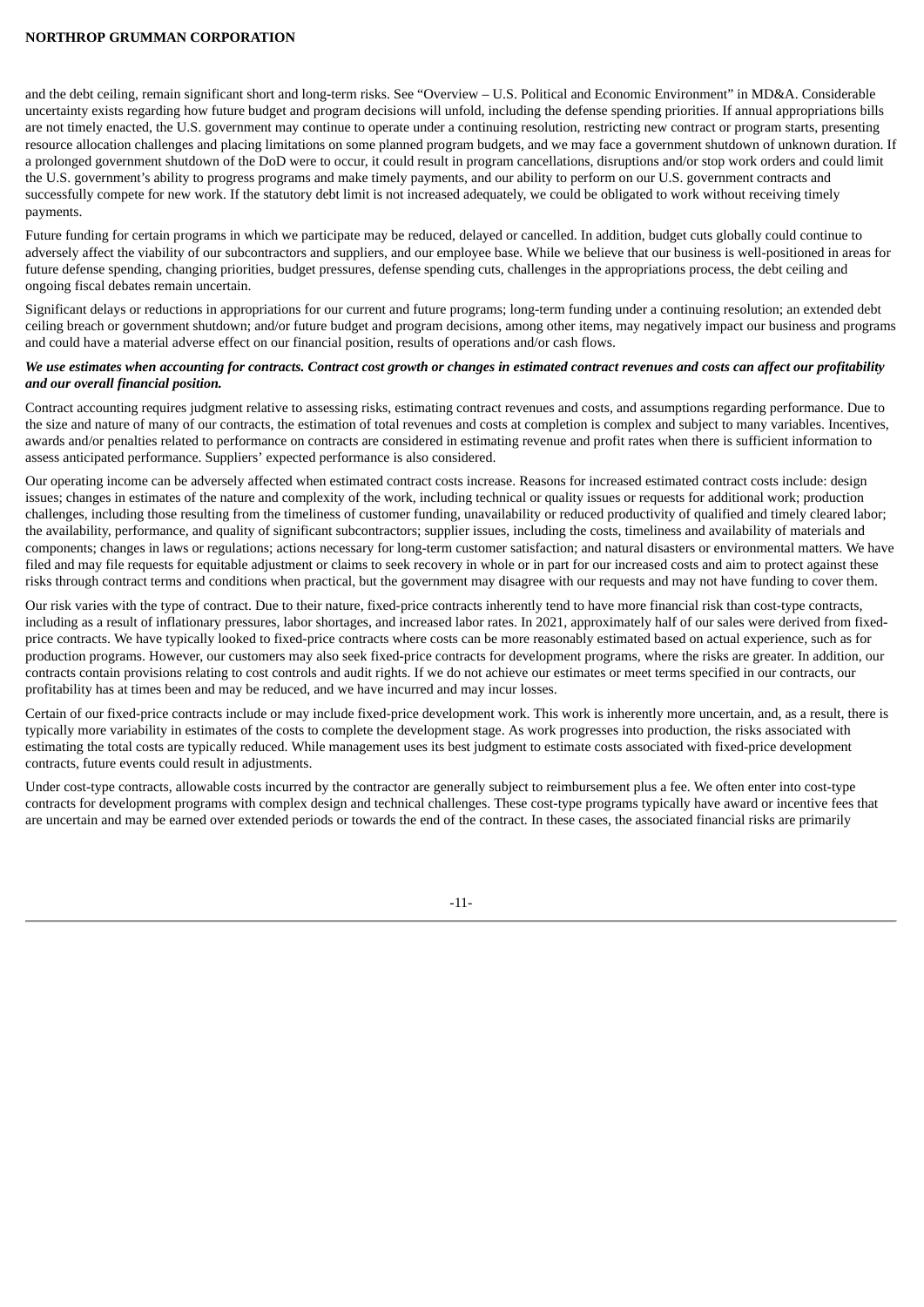in recognizing profit, which ultimately may not be earned, or program cancellation if cost, schedule, or technical performance issues arise. We also face additional financial risk due to the number of contract solicitations requiring the contractor to bid on cost-type development work and related fixed-price production lots and/or options in one submission, or cost-type development work requiring the contractor to provide certain items to the customer at the contractor's expense or at little or no fee.

We also face the risk that contracts do not or will not enable full recovery of costs incurred as a result of or related to the COVID-19 pandemic.

Because of the significance of management's judgments and the estimation processes, it is possible that materially different amounts could be obtained if different assumptions were used or if the underlying circumstances were to change. Changes in underlying assumptions, circumstances or estimates, and the failure to prevail on claims for equitable adjustments could have a material adverse effect on the profitability of one or more of our contracts and on our overall financial position, results of operations and/or cash flows. See "Critical Accounting Policies, Estimates and Judgments" in MD&A.

## Competition within our markets and bid protests may affect our ability to win new contracts and result in reduced revenues and market share.

We operate in highly competitive markets and our competitors may have more financial capacity, more extensive or specialized engineering, manufacturing, or marketing capabilities in some areas, or be willing to accept more risk or lower profitability in competing for contracts. We have seen, and anticipate we will continue to see, increased competition in some of our core markets, especially as a result of budget pressures for many customers, a continued focus on affordability and competition, and our own success in winning business. We are facing increasing competition in the U.S. and outside the U.S. from U.S., foreign and multinational firms, including new entrants. We are also facing increasing competition for, and more limited access to various critical products, services and other supplies, including related to scarcity of resources, and mergers and acquisitions. In some instances outside the U.S., foreign companies may receive loans, subsidies and other assistance from their governments that may not be available to U.S. companies and foreign companies may be subject to fewer restrictions on technology transfer. Some customers, including the DoD, are turning to commercial contractors, rather than traditional defense contractors, for some products and services, and continue to utilize small business contractors or determine to source work internally. In addition, our success in competing and remaining cost-competitive depends, in part, on our ability successfully to adopt and integrate new digital manufacturing and operating technologies into our products and services.

Bid protests can result in contract modifications or the award decision being reversed and loss of the contract award. Even where a bid protest does not result in the loss of an award, the resolution can extend the time until the contract activity can begin, and delay earnings.

If we are unable to continue to compete successfully against our current or future competitors, or prevail in protests, or to prevail against other attempts to interfere with our ability to obtain and retain awards, we may experience declines in future revenues and market share, which could have a material adverse effect on our financial position, results of operations and/or cash flows.

### **Legal and Regulatory Risks**

### We are subject to various investigations, claims, disputes, enforcement actions, litigation, and other legal proceedings that could ultimately be resolved *against us.*

The size, nature and complexity of our business make us susceptible to investigations, claims, disputes, enforcement actions, prosecutions, litigation and other legal proceedings, particularly those involving governments, which have at times been, and may continue to be, increasingly aggressive. We are and may become subject to investigations, claims, disputes, enforcement actions and administrative, civil or criminal litigation, arbitration or other legal proceedings globally and across a broad array of matters, including, but not limited to, government contracts, commercial transactions, false claims, false statements, antitrust, compliance with government orders, mischarging, contract performance, fraud, procurement integrity, securities laws and requirements, products liability, warranties, hazardous materials, personal injury claims, environmental, shareholder derivative actions, acquisitions and divestitures, intellectual property, tax, corporate law and obligations, employees, export/import, anti-corruption, debt and equity, labor, health and safety, the COVID-19 pandemic and the company's response to it, accidents, launch failures and employee benefits and plans, including plan administration, improper payments, and issues related to privacy and security (cyber and physical), as well as matters relating to the Orbital ATK Federal Trade Commission (FTC) decision and order. See Note 11 to the consolidated financial statements for information regarding the Orbital

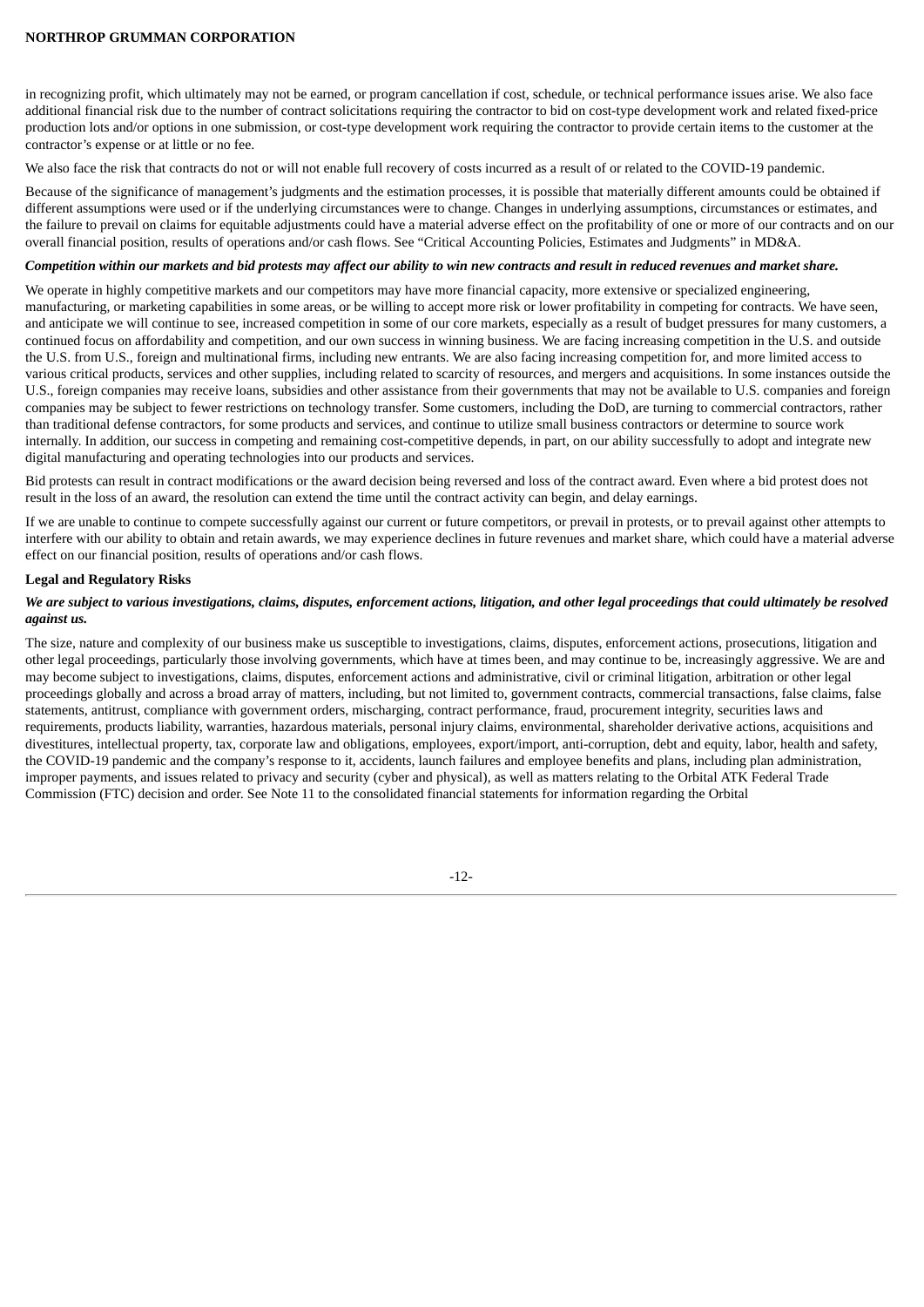ATK FTC decision and order and subsequent interactions with FTC staff. These matters can divert financial and management resources; result in administrative, civil or criminal fines, penalties or other sanctions (including judgments, convictions, consent or other voluntary decrees or agreements), compensatory, treble or other damages, non-monetary relief, or other liabilities; and otherwise harm our business and our ability to obtain and retain awards. Certain allegations against a contractor may lead to suspension or debarment from government contracts or suspension of export/import privileges for the company or one or more of its components. Suspension or debarment or criminal resolutions in particular could have a material adverse effect on the company because of our reliance on government contracts and export authorizations. An investigation, claim, dispute, enforcement action or litigation, even if pending or not ultimately substantiated or if fully indemnified or insured, can also negatively impact our reputation among our customers and the public, and make it substantially more difficult for us to compete effectively for business, obtain and retain awards, ensure funding for our programs or obtain adequate insurance in the future. Investigations, claims, disputes, enforcement actions, litigation or other legal proceedings could have a material adverse effect on our financial position, results of operations and/or cash flows.

### The improper conduct of emplovees, agents, subcontractors, suppliers, business partners or joint ventures in which we participate can impact our *reputation, our ability to do business and our financial position, results of operations and/or cash flows.*

We have implemented policies, procedures, training and other compliance controls, and have negotiated terms designed to prevent misconduct by employees, agents or others working on our behalf or with us that would violate the applicable laws of the jurisdictions in which we operate, including laws governing improper payments to government officials, the protection of export controlled or classified information, false claims, procurement integrity, cost accounting and billing, competition, information security and data privacy, or the terms of our contracts. However, we cannot ensure that we will prevent all such misconduct committed by our employees, agents, subcontractors, suppliers, business partners or others working on our behalf or with us. We have in the past experienced and may in the future experience such misconduct, despite a vigorous compliance program and strong culture. This risk of improper conduct may increase as we continue to expand globally, with greater opportunities and demands to do more business with local and new partners. At the same time, law enforcement agencies are continuing to focus on combating global corruption and other misconduct. In the ordinary course of our business we form and are members of joint ventures (with that term used throughout to refer to joint efforts or business arrangements of any type). Notwithstanding our robust process, we are unable to prevent any and all misconduct or violations of applicable laws by these joint ventures (including their officers, directors and employees) or our partners. Improper actions by our employees or those with whom or through whom we do business subjects us to risk of administrative, civil or criminal investigations and enforcement actions; monetary and non-monetary penalties; liabilities; and the loss of privileges and other sanctions, including suspension and debarment, which could negatively impact our reputation and ability to conduct business and could have a material adverse effect on our financial position, results of operations and/or cash flows.

### As a U.S. government contractor, we and our partners are subject to various procurement and other laws, regulations and contract terms applicable to our industry, as well as those more broadly applicable, and we could be adversely affected by changes in such laws, regulations or terms, or any negative findings by the U.S. government as to our compliance with them. We also may be adversely affected by changes in our customers' business *practices globally.*

U.S. government contractors (including their subcontractors and others with whom they do business) must comply with many significant procurement regulations and other specific legal requirements, as well as ones more broadly applicable. These regulations and other requirements, although sometimes customary in government contracting, increase our performance and compliance costs and risks, and are regularly evolving. These costs are not always fully recoverable. New laws, regulations or procurement requirements or changes to current ones (including, for example, related to cybersecurity, information protection, cost accounting, COVID-19, recovery of employee compensation costs, counterfeit parts, pensions, anti-human trafficking, and use of certain non-US equipment) can significantly increase our costs and risks and reduce our profitability.

We operate in a highly regulated environment and are routinely audited and reviewed by the U.S. government and its agencies, such as the DCAA, Defense Contract Management Agency (DCMA) and the DoD Inspector General. These agencies review performance under our contracts, our cost structure and accounting, and our compliance with applicable laws, regulations, terms and standards, as well as the adequacy of our systems in meeting government requirements. Costs ultimately found to be unallowable or improperly allocated to a specific contract will not be reimbursed or must be refunded. When an audit uncovers improper or illegal activities, we are subject to possible civil and criminal penalties, sanctions, forfeiture of profits or suspension or debarment. Whether or not illegal

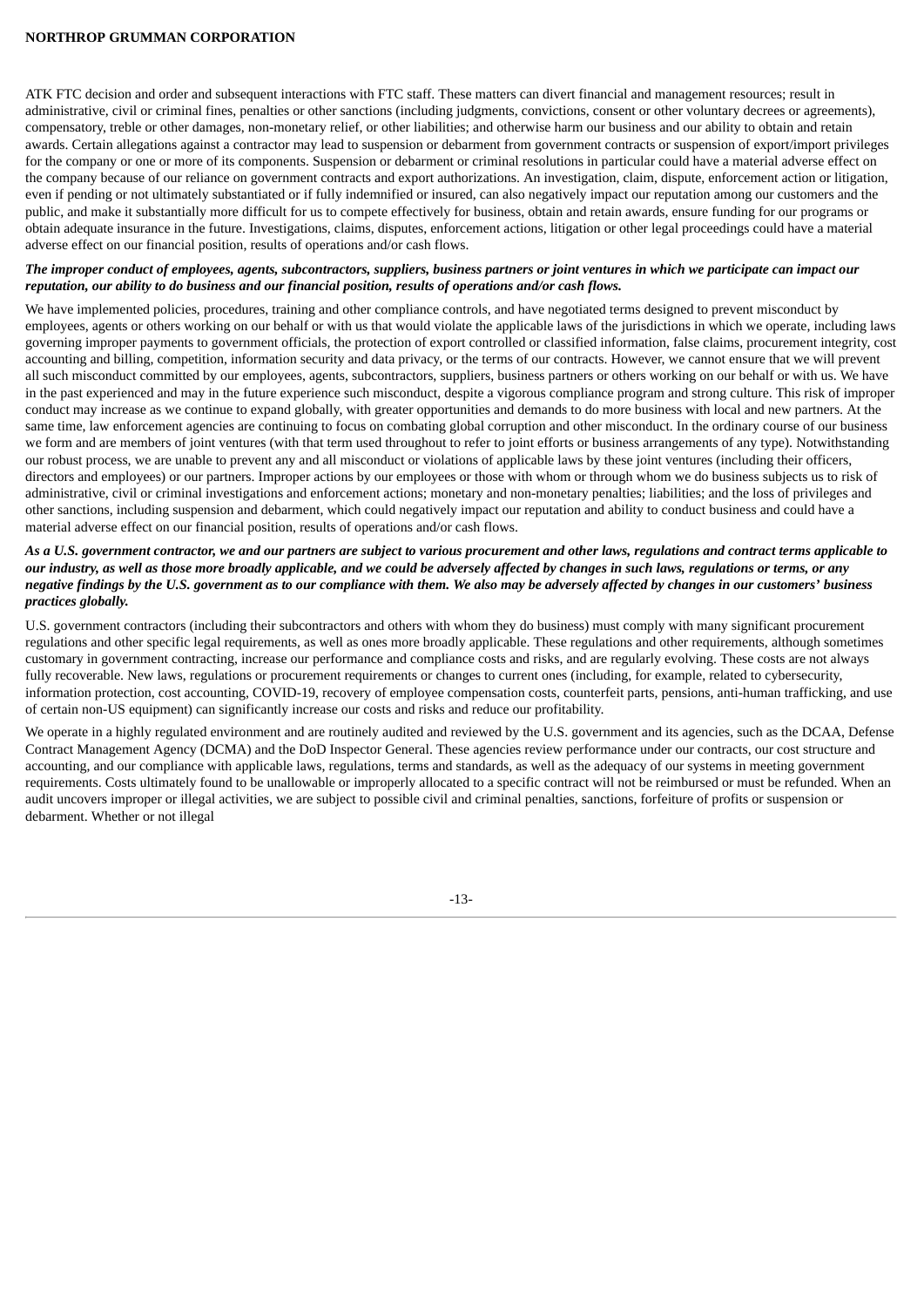activities are alleged, the U.S. government has the ability to decrease or withhold certain payments when it deems systems to be inadequate, with significant financial impact, regardless of the ultimate outcome. In addition, we risk serious reputational harm in situations involving allegations of impropriety made against us or our business partners.

Our industry has experienced, and we expect it will continue to experience, significant changes to business practices globally, largely as a result of an increased focus on affordability, efficiencies, business systems, recovery of costs and a reprioritization of available defense funds. We have experienced and may continue to experience an increased number of audits and challenges to our claims and our government accounting business systems for current and past years, as well as a lengthened period of time required to close open audits, an increased number of broad requests for information and an increased risk of withholding of payments. For example, the thresholds for certain allowable costs in the U.S., including compensation costs, have been significantly reduced; the allowability of other types of costs, including certain costs related to environmental remediation and pensions, and certain assumptions used by the company to determine pension expense, are being challenged, debated and, in certain cases, modified, all with potentially significant financial costs to the company. The U.S. government is also pursuing alternatives to shift additional responsibility and performance risks to the contractor. The U.S. government has been pursuing and may continue to pursue policies that could negatively impact our profitability. Changes in procurement practices favoring incentive-based fee arrangements; different award criteria; non-traditional contract provisions; and government contract negotiation offers that indicate what our costs should be, among others, have affected and may in the future affect our profitability and predictability.

We (again, including our subcontractors and others with whom we do business) also are subject to, and expected to perform in compliance with, a vast array of federal, state and local laws, regulations, contract terms and requirements related to our industry, our products and the businesses we operate, as well as those more broadly applicable to industry, such as securities laws. These laws and regulations include, but are not limited to, the Truthful Cost or Pricing Data Act, False Claims Act, Procurement Integrity Act, Federal Communications Commission Act, CAS, FAR, International Traffic in Arms Regulations promulgated under the Arms Export Control Act, Export Administration Regulations promulgated under the Export Control Reform Act, international sanctions, Close the Contractor Fraud Loophole Act and the Foreign Corrupt Practices Act (FCPA) (and other similar anti-corruption provisions), as well as orders, rules and regulations administered by the Bureau of Alcohol, Tobacco, Firearms and Explosives, and those related to pandemics. These requirements, whether specific to our industry or broadly applicable, may limit our conduct and ability to achieve our goals. If we are found to have violated any such requirements (including both those specific to our business and those more broadly applicable), or are found not to have acted responsibly, we may be subject to reductions of the value of contracts; contract modifications or termination; the withholding of payments from our customer; the loss of export/import privileges; administrative or civil judgments and liabilities; criminal judgments or convictions, liabilities and consent or other voluntary decrees or agreements; other sanctions; the assessment of penalties, fines, or compensatory, treble or other damages or non-monetary relief or actions; or suspension or debarment.

If we or those with whom we do business do not comply with the laws, regulations, contract terms and processes to which we are subject or if customer business practices or requirements change significantly, including with respect to allowable costs, it could affect our ability to compete and have a material adverse effect on our financial position, results of operations and/or cash flows.

### Environmental matters, including unforeseen costs associated with compliance and remediation efforts, and government and third party claims, could have a material adverse effect on our reputation and our financial position, results of operations and/or cash flows.

Our operations are subject to and affected by a variety of federal, state, local and foreign environmental laws and regulations, including as they may be changed or enforced differently over time. Compliance with these environmental laws and regulations requires, and is expected to continue to require, significant operating and capital costs. We may be subject to substantial administrative, civil or criminal fines, penalties or other sanctions (including suspension and debarment) for violations. If we are found to be in violation of the Federal Clean Air Act or the Clean Water Act, the facility or facilities involved in the violation could be placed by the Environmental Protection Agency on a list of facilities that generally cannot be used in performing on U.S. government contracts until the violation is corrected.

We incur, and expect to continue to incur, substantial remediation costs related to the cleanup of pollutants previously released into the environment. Stricter or different enforcement of existing laws and regulations; new laws, regulations or cleanup requirements; discovery of previously unknown or more extensive contamination or new contaminants; imposition of fines, penalties, compensatory or other damages (including natural resource

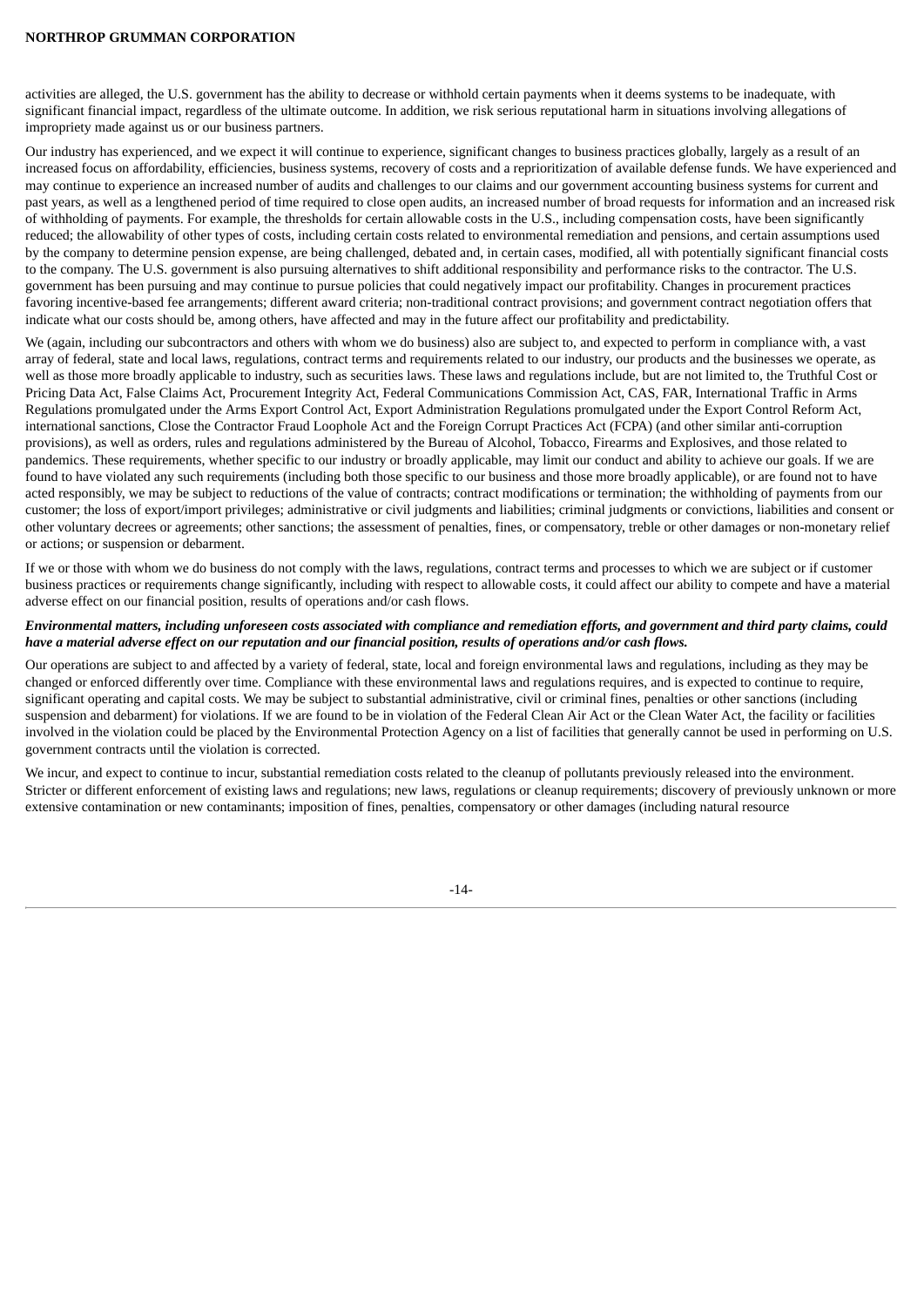damages); a determination that certain remediation or other environmental costs are unallowable; rulings on allocation or insurance coverage; and/or the insolvency or other inability or unwillingness of other parties to pay their share of such costs could require us to incur material additional costs in excess of those anticipated.

We also are and may become a party to various legal proceedings and disputes involving government and private parties (including individual and class actions) relating to alleged impacts from pollutants released into the environment. These matters could result in compensatory or other damages, remediation costs, fines, penalties, and non-monetary relief, and adverse determinations on allowability or insurance coverage.

The company is engaged in remediation activities relating to environmental conditions allegedly resulting from historic operations at the former United States Navy and Grumman facilities in Bethpage, New York. We have incurred, and expect to continue to incur, as included in Note 12, substantial remediation costs related to the legacy Bethpage environmental conditions. It is also possible that applicable remediation, allocation and allowability standards and other claims and requirements to which we are subject may continue to change, and our costs may increase materially. In December 2020, the parties reached a tentative agreement with the State of New York regarding the steps the company will take to implement the State's Amended Record of Decision and to resolve certain other potential claims, including for natural resource damages. We understand that the State will next seek court approval of the consent decree. We are also in discussions with the DoD (Navy and DCMA) and the Bethpage and South Farmingdale Water Districts to explore whether claims involving these parties can be resolved at this stage. In addition to disputes and legal proceedings with government entities related to environmental conditions at the site (including remediation, allocation and allowability), we are a party to various, and may become a party to disputes and legal proceedings with individual and class action plaintiffs alleging personal injury and property damage, with insurance carriers, and with other parties.

In addition, at times, government and private parties seek to hold us responsible for liabilities or obligations related to former operations that have been divested or spun-off (including our former shipbuilding business) and/or for which we believe other parties have agreed to be responsible and/or to indemnify us, directly or indirectly. The indemnity related rights we have may not be sufficient to protect us against such liabilities.

The impact of these factors is difficult to predict, but one or more of them could harm our reputation and business and have a material adverse effect on our financial position, results of operations and/or cash flows.

#### Unanticipated changes in our tax provisions or exposure to additional tax liabilities could affect our profitability and cash flow.

We are subject to income and other taxes in the U.S. and foreign jurisdictions. Changes in applicable U.S. (federal, state and local) or foreign tax laws and regulations, or their interpretation and application, including the possibility of retroactive effect, have affected and could continue to affect our tax expense and profitability as, for example, they did in 2017 upon passage of the Tax Cuts and Jobs Act. In addition, the final determination of any state or federal tax audits or related litigation, in particular with regard to the sustainment of our positions on research credits and timing of revenue recognition under IRC Section 451(b), could be materially different from our historical income tax provisions and accruals.

As a result of the acquisition of OATK in 2018, we are subject to outstanding tax audits and may be subject to future tax audits and legal challenges involving OATK and its subsidiaries, their successors, the spinoff of its then subsidiary Vista Outdoor Inc. (Vista) in 2015 and related matters. OATK entered into a tax matters agreement with Vista, pursuant to which, in certain circumstances and subject to certain limitations, Vista is required to indemnify OATK against taxes on the spinoff. However, there are circumstances pursuant to which we may be unable to obtain an indemnification payment or we may be required to indemnify Vista.

Beginning in 2022, the Tax Cuts and Jobs Act of 2017 ("TCJA") eliminates the option to deduct research and development expenditures currently and requires taxpayers to amortize them over five years pursuant to IRC Section 174. Although Congress is considering legislation that would defer the amortization requirement to later years, we have no assurance that the provision will be repealed or otherwise modified. If the requirement is not modified, it will materially reduce our cash flows beginning in 2022.

Changes in our tax provisions or an increase in our tax liabilities, whether due to changes in applicable laws and regulations, the interpretation or application thereof, or a final determination of tax audits or litigation or agreements, could have a material adverse effect on our financial position, results of operations and/or cash flows.

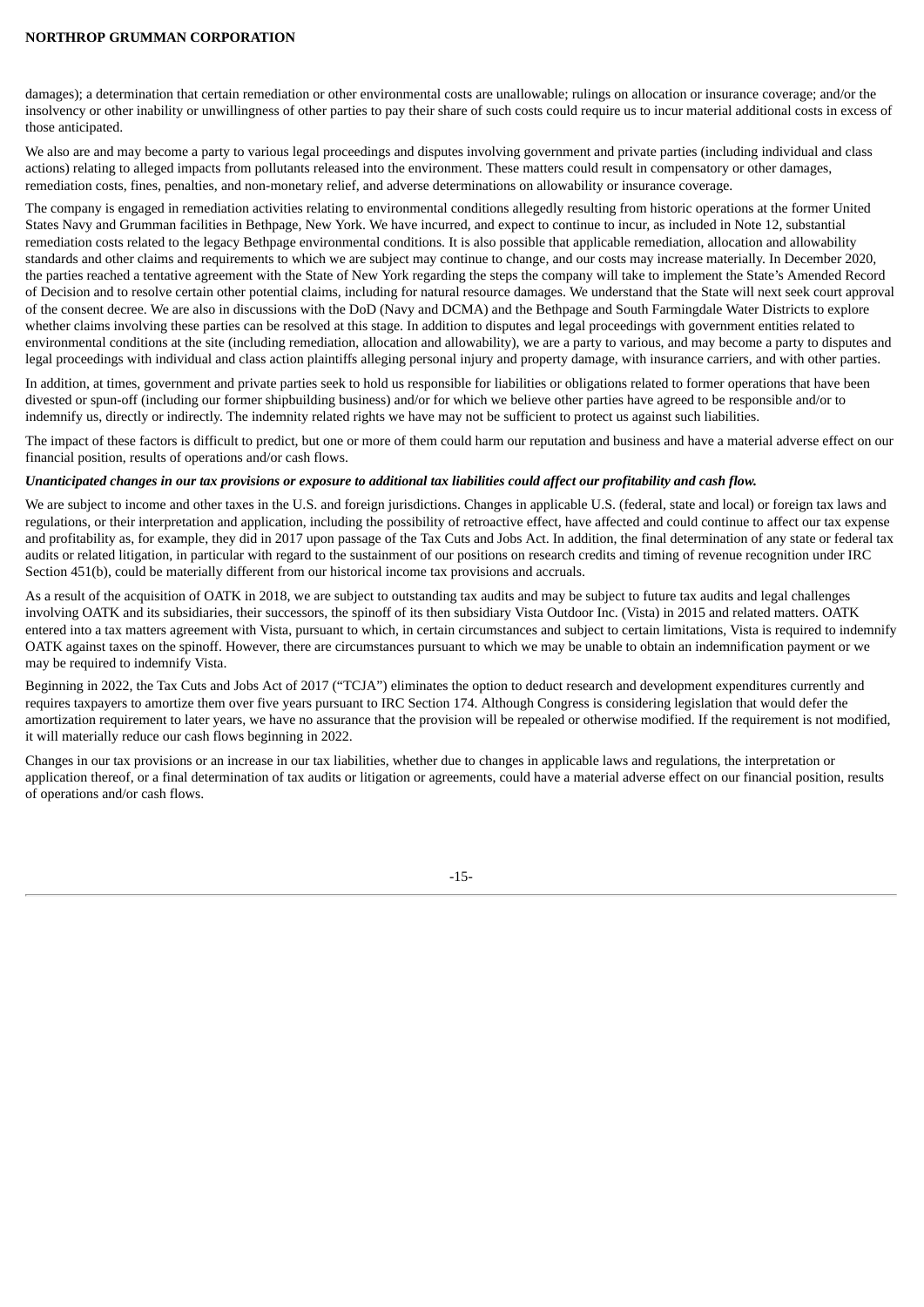#### **Business and Operational Risks**

### We face various risks related to health epidemics, pandemics and similar outbreaks, which may have material adverse effects on our business, financial *position, results of operations and/or cash flows.*

We face a wide variety of risks related to health epidemics, pandemics and similar outbreaks, especially of infectious diseases, including COVID-19. Since first reported in late 2019, the COVID-19 pandemic has dramatically impacted the global health and economic environment, including millions of confirmed cases and deaths, business slowdowns or shutdowns, labor shortages, supply chain challenges, changes in government spending and requirements, regulatory challenges, inflationary pressures and market volatility. Although we have, to date, managed to continue most of our operations, we cannot predict the future course of events nor can we assure that this global pandemic, including its economic impact, will not have a material adverse impact on our business, financial position, results of operations and/or cash flows. (For further information relating to the evolving environment, our experience to date, and various steps taken related to the COVID-19 pandemic, see MD&A).

Our operations have been and, we expect, will continue to be further impacted by the COVID-19 pandemic. The pandemic likely will continue to impact our workforce, including staffing levels (as a result of illnesses, quarantine, isolation and absenteeism) and adjusted work locations and schedules; our facilities and access to them; those with whom we do business and on whom we rely to continue our operations; travel restrictions; and, overall, our ability to perform as required, at cost and on schedule, and to achieve and increase efficiencies. The pandemic may require us to continue to take extraordinary measures to protect the health and well-being of our employees. We have incurred and will continue to incur additional costs which may not be fully recoverable. If, going forward, significant portions of our workforce are unable to work effectively, or we are otherwise unable to maintain our level of operations, staffing and performance, we can expect facility closures, work slowdowns or stoppages, and adverse impacts on our overall performance, operations and financial results. The macroeconomic impacts of the pandemic, including a tightened labor market and government requirements, including those related to vaccinations, will also likely continue to affect our company. They may further affect our ability to hire, develop and retain our talented and diverse workforce, to maintain performance levels (especially cost and schedule), and to maintain our corporate culture. We expect to continue to incur additional costs as a result of the COVID-19 outbreak, including to protect the health and well-being of our employees, to respond to government requirements, and as a result of impacts on operations and performance, including staffing and schedule, which costs we may not be fully able to recover. We are and may be subject to additional regulatory requirements, enforcement actions and litigation, again with costs and liabilities that are not fully recoverable or insured.

The continued global pandemic has impacted and may continue to impact the company's supply chains. If our suppliers have increased challenges with their workforce (including as a result of illness, absenteeism, reactions to health and safety or government requirements), facility closures, timely access to necessary components, materials and other supplies at reasonable prices, access to capital, and access to fundamental support services (such as shipping and transportation), they may be unable to provide the agreed-upon goods and services in a timely, compliant and cost-effective manner. We have incurred and may in the future incur additional costs and delays in our business, including as a result of higher prices, schedule delays or the need to identify and develop alternative suppliers, and we may need to provide additional resources to support our suppliers or otherwise continue performance under our contracts. In some instances, we may be unable to do that, incurring additional liabilities under our current contracts and hampering new ones.

The global COVID-19 crisis has put extraordinary pressures on the U.S. government and governments around the world. In some cases, it has caused delays or limits in the ability of the government and other customers (including other prime contractors) to perform, including making timely payments and awards to us, negotiating contracts and agreeing on appropriate costs for recovery, performing quality inspections, supporting testing, accepting delivery, approving security clearances (for individuals and facilities), and providing necessary personnel, equipment and facilities. In addition, as a result of the COVID-19 crisis, we expect continued changes in our customers' priorities and practices, as our customers in both the U.S. and globally confront competing budget priorities, staffing challenges and limited resources. These changes may impact current and future programs, customer priorities, government payments and other practices, procurements, and funding decisions.

While we have significant sources of cash and liquidity and access to committed and uncommitted credit lines, a prolonged period of generating lower cash from operations could adversely affect both our financial condition and the achievement of our strategic objectives. Additionally, there can be no assurance that we will not face credit rating downgrades, and such downgrades could adversely affect our cost of funds, liquidity and access to capital markets. Market volatility may also impact investment performance and our expected asset valuations and returns,

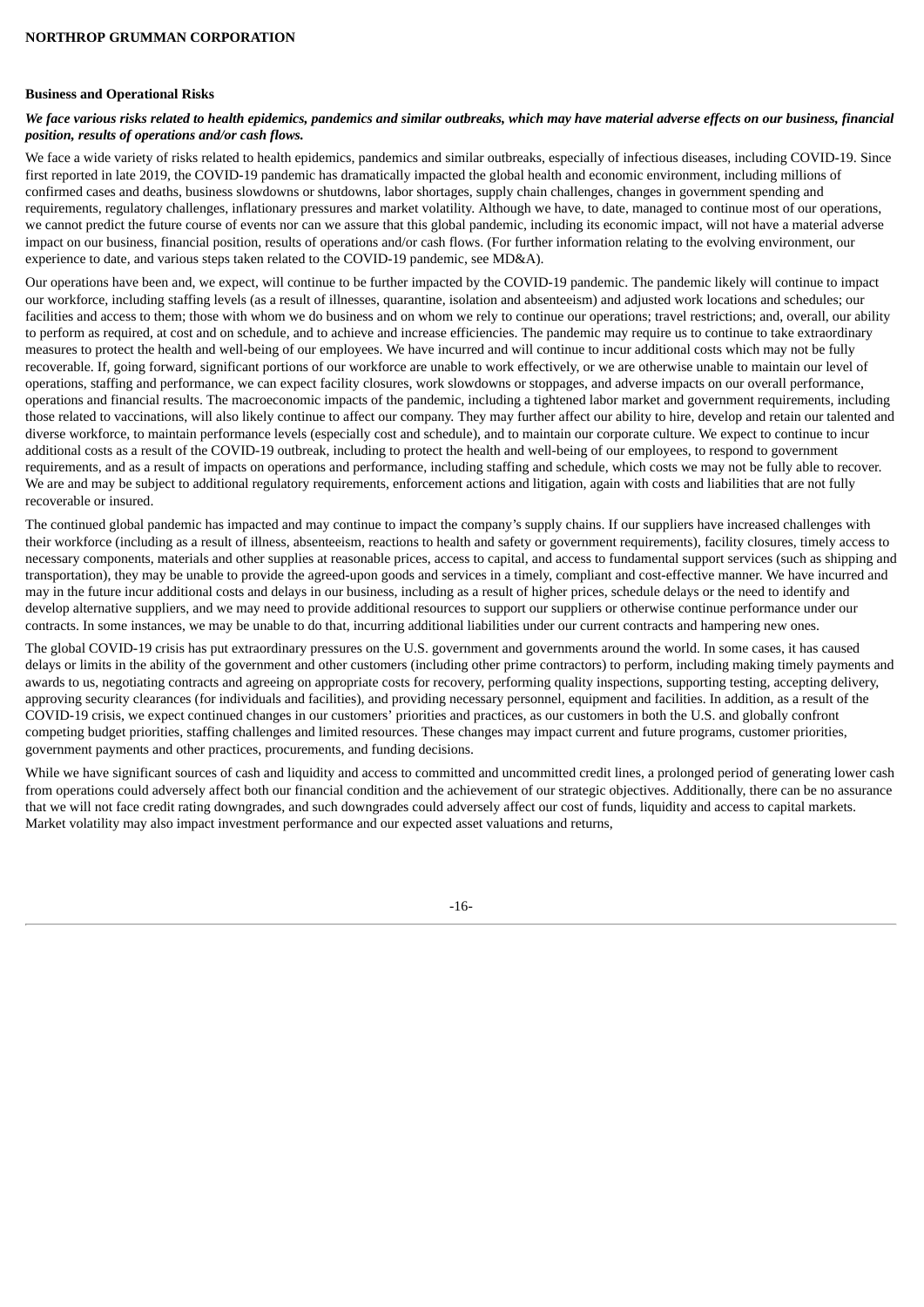which could materially impact the calculation of long-term liabilities such as our pension obligations. And inflationary pressures related to COVID-19 could adversely affect our business further, including through increased cost of labor and materials on our contracts.

We continue to work with our stakeholders in an effort to address responsibly this global pandemic. We continue to monitor the situation, to assess further possible implications to our employees, business, supply chain and customers, and to take certain actions in an effort to mitigate various adverse consequences.

We expect that the longer the COVID-19 pandemic, including its economic disruption, continues, the greater the adverse impact on our business operations, financial performance and results of operations could be. Given the tremendous uncertainties and variables, we cannot at this time predict the impact of the global COVID-19 pandemic, or any future pandemic, but any one could have a material adverse effect on our business, financial position, results of operations and/or cash flows.

### *Our business could be negatively impacted by cyber and other security threats or disruptions.*

As a defense contractor, we face significant cyber and other security threats, including attempts to gain unauthorized access to and to harm sensitive information and networks; insider threats; ransomware; threats to the safety of our directors, officers and employees; threats to the security and viability of our facilities, infrastructure, products, and subcontractors or others in our supply chain (referred to inclusively as suppliers); and threats from terrorist acts, civil unrest or other acts of aggression. We are also subject to increasing government, customer and other cyber and security requirements, including disclosure obligations.

We have robust measures in place to address and mitigate cyber-related risks. However, we have experienced cyber attacks and expect we will continue to experience additional attacks in the future. We continue to invest in the cybersecurity and resiliency of our networks and products and to enhance our internal controls and processes, which are designed to help protect our systems and infrastructure. These include timely detection of incidents through monitoring, training, incident response capabilities, and mitigating cyber and security risks to our data, systems, technology, and products and services. However, these efforts may not be fully effective.

Our customers and partners (including our suppliers and joint ventures) with whom we do business and entrust confidential data, and on whom we rely to provide products and services, face similar threats and growing requirements, including ones for which others may seek to hold us responsible. We depend on our customers, suppliers, and other business partners to implement adequate controls and safeguards to protect against and report cyber incidents. If they fail to do so, we may suffer financial and other harm, including to our information, operations, performance, employees, customers and reputation.

Although we implement various measures and controls to monitor and mitigate risks associated with these threats and to increase the cyber resiliency of our infrastructure and products, there can be no assurance that these processes will be sufficient. Successful attacks could lead to losses or misuse of sensitive information or capabilities; theft or corruption of data; harm to personnel, infrastructure or products; financial costs and liabilities; protracted interruptions in our operations and performance; and the misuse of our products, as well as damage to our reputation as a government contractor and provider of cyber-related or cyber-protected goods and services.

Cyber threats, both on premises and in the cloud, are evolving and include, but are not limited to: malicious software, destructive malware, ransomware, attempts to gain unauthorized access to systems or data, disruption to operations, critical systems or denial of service attacks; unauthorized release of confidential, personal or otherwise protected information (ours or that of our employees, customers or partners); corruption of data, networks or systems; harm to individuals; and loss of assets. In addition, we could be impacted by cyber threats or other disruptions or vulnerabilities found in products or services we use or in our internal, partners' or customers' systems that are used in connection with our business. Some of these threats are zero-day attacks associated with unknown third party software or product vulnerabilities. These events, if not prevented or effectively mitigated, could damage our reputation, require remedial actions and lead to loss of business, regulatory actions, potential liability and other financial losses.

We also face threats to our physical security, including to our facilities and the safety and well-being of our people. These threats could involve terrorism, insider threats, workplace violence, civil unrest, natural disasters, damaging weather, fires or similar acts, which could adversely affect our company. Our customers and suppliers face similar risks that, if realized, could also adversely impact our operations. The business impact of such acts could include delays, manufacturing downtime, and other impacts that could detrimentally impact our ability to perform our operations. We could also incur unanticipated costs to remediate impacts, loss of business and ability to win new business, which could adversely impact our cash flow, financial condition or results of operations.

-17-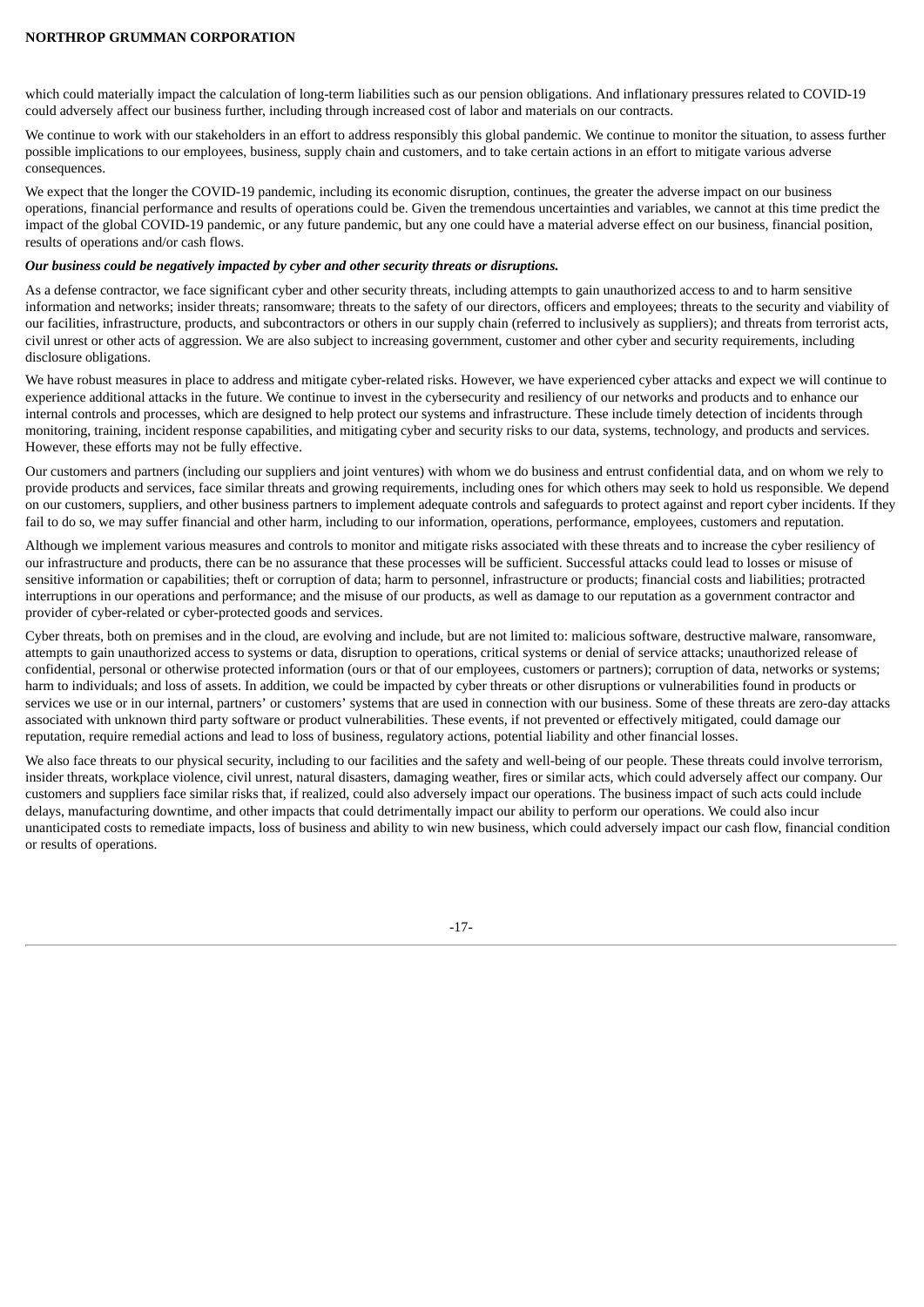We provide systems, products and services to various customers (government and commercial) who also face cyber threats. Our systems, products and services may themselves be subject to cyber threats and/or they may not be able to detect or deter threats, or effectively to mitigate resulting losses. These losses could adversely affect our customers and our company.

We also face increasing disclosure obligations related to cyber and other security events. Despite rigorous processes, we risk failing to meet all of our disclosure obligations and/or having our disclosures misinterpreted.

The occurrence and impact of these various risks and considerations are difficult to predict, but one or more of them could result in the loss or corruption of information or capabilities, harm to individuals or property, damage to our reputation, loss of business, disruption in our business, contractual or regulatory actions and liabilities, any one of which could have a material adverse effect on our financial position, results of operations and/or cash flows.

# Our ability to win new competitions and meet the needs of our customers depends, in part, on our ability to maintain a qualified workforce.

Our operating results and growth opportunities are heavily dependent upon our ability to attract and retain sufficient personnel with security clearances and requisite skills in multiple areas, including science, technology, engineering and math, and who share our values and are able to operate effectively consistent with our culture. Outside the U.S., it is increasingly important that we are also able to attract and retain personnel with relevant local qualifications and experience. We are facing increased competition for talent, both with traditional defense companies and commercial companies, and increasing wage rates. If qualified personnel are more scarce or more difficult to attract or retain under reasonable terms, or if we experience a high level of attrition, generally or in particular areas, or if such personnel are increasingly unable to obtain security clearances on a timely basis, we would expect higher labor-related costs and we could face challenges performing on various of our programs. In addition, the macroeconomic impacts of the pandemic, including a tightened labor market and government requirements, including those related to vaccinations, may further affect our ability to hire, develop and retain our talented and diverse workforce, and to maintain performance levels and our corporate culture. These challenges may be further compounded by an increase in remote work. There is also the risk that we are unable to achieve our diversity, equity and inclusion objectives or, more broadly, to meet sustainability goals increasingly required by our shareholders, employees and other stakeholders.

Certain of our employees are covered by collective agreements. We generally have been able to renegotiate renewals to expiring agreements without significant disruption of operating activities. If we experience difficulties with renewals and renegotiations of existing collective agreements, or new demands, or if our employees pursue new collective representation, we could incur additional expenses and may be subject to work stoppages, slow-downs or other labor-related disruptions. Any such expenses or delays could adversely affect our programs served by employees who are covered by such agreements or representation.

If we are unable to attract and retain a qualified workforce, we may be unable to maintain our competitive position, which could have a material adverse effect on our financial position, results of operations and/or cash flows.

### Our earnings and profitability depend, in part, on subcontractor and supplier performance and financial viability as well as raw material and *component availability and pricing.*

We rely on other companies to provide raw materials, chemicals and components and subsystems for our products, produce hardware elements and subassemblies, provide software and intellectual property, provide information about the parts they supply to us, and perform some of the services we need for our operations or provide to our customers, and to do so in compliance with all applicable laws, regulations and contract terms, while maintaining strong values and cultures. Disruptions or performance problems caused by our subcontractors or other suppliers (referred to inclusively as suppliers), failure to meet regulatory or contractual requirements, unethical behavior, or a misalignment between our contractual obligations to our customers and our agreement with our suppliers, have had and may continue to have various adverse impacts on the company, including on our ability to meet our commitments to customers.

Our ability to perform our obligations on time is adversely affected if one or more of our suppliers is unable to provide the agreed-upon products, materials or information, or perform the agreed-upon services in a timely, compliant and cost-effective manner or otherwise to meet the requirements of the contract or applicable regulations. Changes in political or economic conditions, including changes in defense budgets or credit availability or sanctions, or other changes impacting a supplier, as well as their ability to retain talent and other resources, and requirements imposed on them by other customers, has adversely affected and could in the future adversely affect the financial stability of our suppliers and/or their ability to perform. The inability of our suppliers to perform adequately has

-18-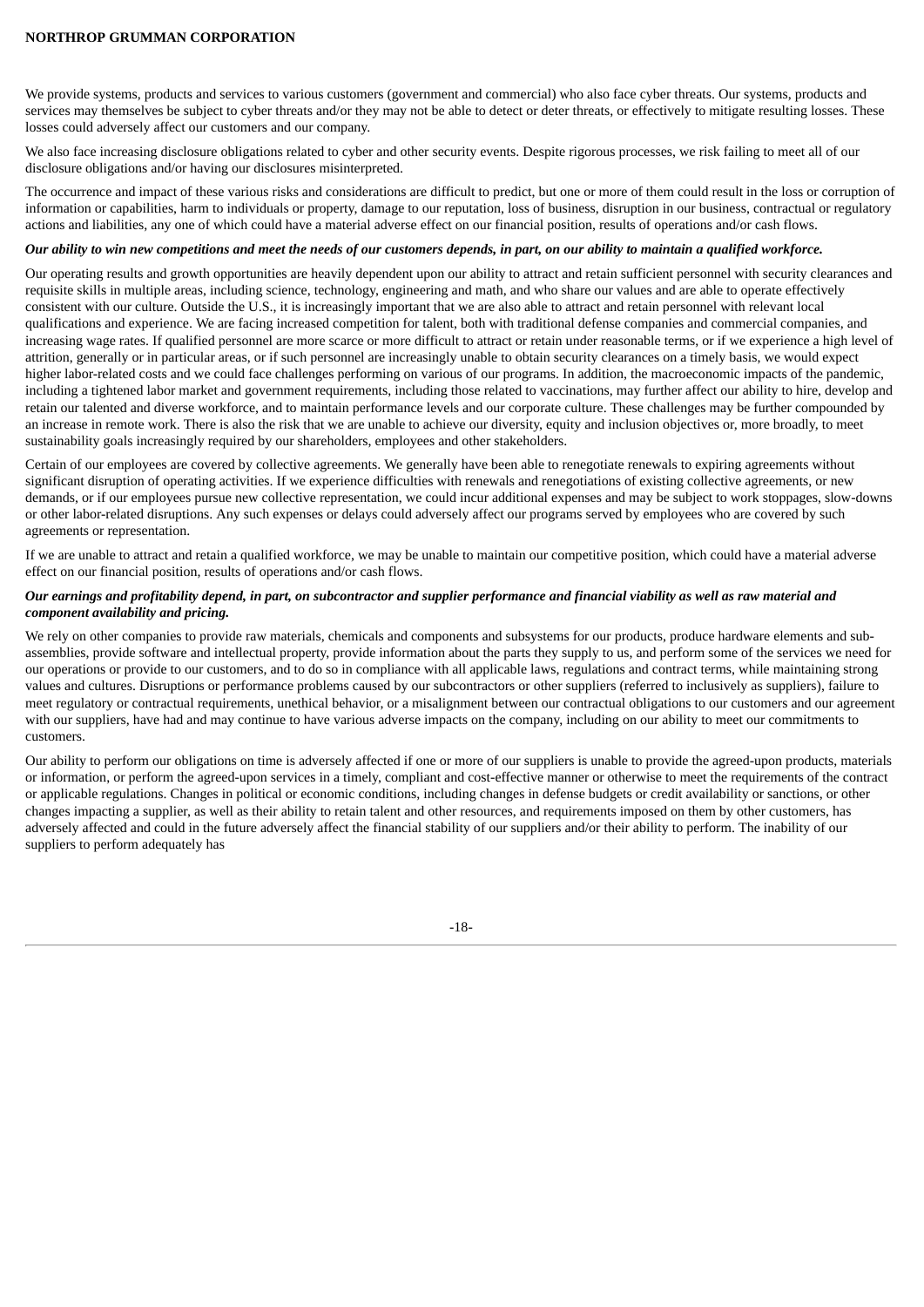resulted in and could in the future result in the need for us to transition to alternate suppliers if available, which could result in significant incremental cost and delay or the need for us to provide other resources to support our existing suppliers. This risk increases as the demands grow for our suppliers to meet extensive government-related cyber and other requirements.

In connection with our U.S. government contracts, we are required to procure certain materials, components and parts from supply sources approved by the customer. Among many other examples, we require assured access to microelectronics. Our ability to produce and/or deliver products will be significantly impacted if the microelectronics manufacturing supply chain is cut off or significantly delayed. We also are facing increased regulatory requirements, both domestically and internationally, many of which apply to our suppliers. As a prime, we are often responsible for not only our compliance with these regulatory requirements, but that of our suppliers too. In some cases, there has been only one supplier, or one domestic supplier, for certain components. If a supplier cannot appropriately meet our needs, experiences disruptions to production or is otherwise unavailable or not fully available, including if a supplier is impacted by shipping and logistics delays, we may be unable to find a suitable alternative and to meet our obligations.

Our procurement practices are intended to reduce the likelihood of our procurement of counterfeit, unauthorized or otherwise non-compliant parts or materials. We rely on our suppliers to comply with applicable laws and contract terms, including regarding the parts or materials we procure from them; in some circumstances, we rely on certifications provided by our suppliers regarding their compliance. We also rely on our suppliers effectively to mitigate the risk of cyber and security threats or other disruptions with respect to the products, components and services they deliver to us and the information entrusted to them by us or our customers and to comply with applicable contractual terms and laws, including cybersecurity and related certification requirements.

If our suppliers fail to perform or we are unable to procure, or experience significant delays in deliveries of, needed products, materials or services; or if they do not comply with all applicable laws, regulations, requirements and contract terms, including if what we receive is counterfeit or otherwise improper, it could have a material adverse effect on our financial position, results of operations and/or cash flows.

### Risks associated with climate change and other environmental impacts, and increased focus and evolving views of our customers, shareholders and *other stakeholders on climate change issues, could negatively affect our business and operations.*

The effects of climate change create short and long-term financial risks to our business, both in the U.S. and globally. We have significant operations located in regions that have been, and may in the future be, exposed to significant weather events and other natural disasters. Climate related changes can increase variability in or otherwise impact natural disasters, including weather patterns, with the potential for increased frequency and severity of significant weather events (e.g., flooding, hurricanes and tropical storms), natural hazards (e.g., increased wildfire risk), rising mean temperature and sea levels, and long-term changes in precipitation patterns (e.g., drought, desertification, and/or poor water quality). For example, in recent years, our facilities in Lake Charles, LA, and Melbourne, FL, were damaged by hurricanes, which temporarily interrupted site operations and had significant adverse impacts on our employees, their families and the local communities. We expect climate change will continue to affect our facilities, operations, employees and communities in the future, particularly at facilities in coastal areas and areas prone to extreme weather events and water scarcity. Our suppliers are also subject to natural disasters that could affect their ability to deliver or perform under our contracts, including as a result of disruptions to their workforce and critical infrastructure. Disruptions also impact the availability and cost of materials needed for manufacturing and could increase insurance and other operating costs.

Increased worldwide focus on climate change has led to legislative and regulatory efforts to combat both potential causes and adverse impacts of climate change, including regulation of greenhouse gas emissions. New or more stringent laws and regulations related to greenhouse gas emissions and other climate change related concerns may adversely affect us, our suppliers and our customers. Some of our facilities are, for example, engaged in manufacturing processes that produce greenhouse gas emissions, including carbon dioxide, or rely on products from others that do so. We have worked for years to reduce our reliance on fossil-based energy sources, to decrease our greenhouse gas emissions, to reduce our consumption of water and production of waste, and to ensure our compliance with environmental regulations where we operate, enhancing our record of environmental sustainability. However, new and evolving laws and regulations could mandate different or more restrictive standards, could require capital investments to transition to low carbon technologies, could adversely impact our ongoing operations, and could require changes on a more accelerated time frame. Our suppliers may face similar challenges and incur additional compliance costs that are passed on to us. These direct and indirect costs may adversely impact our results

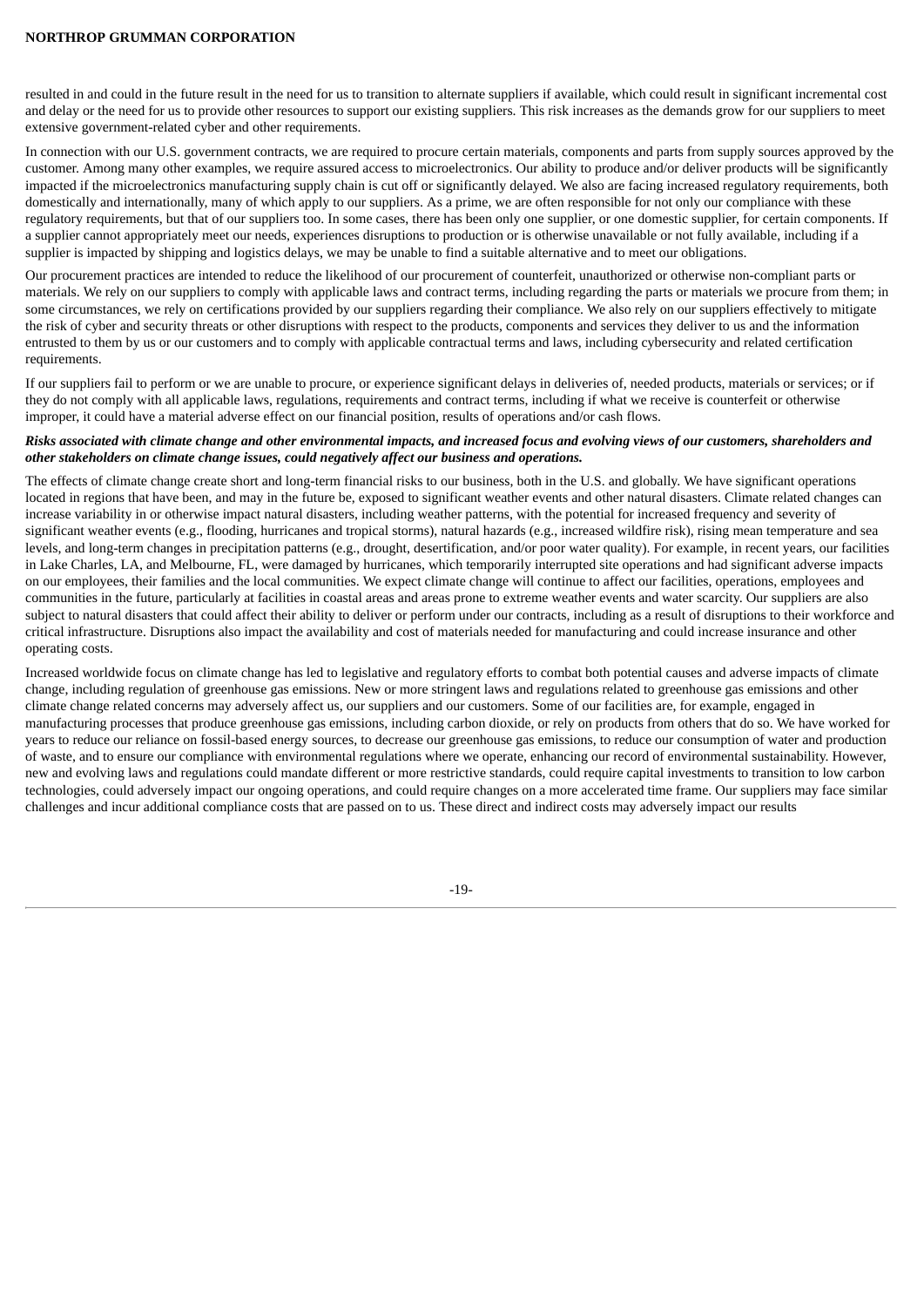of operations and financial condition. And non-compliance with legislative and regulatory requirements could also negatively impact our reputation and ability to do business.

In May 2021, the Administration issued Executive Order 14030, Climate-Related Financial Risk, directing the FAR Council, in consultation with the Chair of the Council on Environmental Quality, to consider amendments to the FAR to help ensure that major federal agency procurements reduce the risk of climate change, including requiring the social cost of greenhouse gas emissions to be considered in procurement decisions. Amendments to the FAR and/or other changes to contract terms could cause us to incur additional operating and compliance costs (directly and from our suppliers) or otherwise impact our ability to win business and operate successfully.

Changes in our customers' requirements, priorities, and ways of doing business are also likely to have an impact on our business, operations, and financial success. These changes create opportunities and risks. If, for example, our customers develop requirements and adopt procurement policies that place further emphasis on social and environmental objectives, and we are unable to meet those evolving demands, we will be less successful in selling our products, winning new business, and growing our revenues

Investors, advisory services, government regulators, lenders and other market participants have focused increasingly on the environmental or "sustainability" practices of companies. Shareholders, financial institutions and others have increasingly looked to a company's environmental, social and governance practices, disclosures and performance before making investment or other financial decisions. Regulators have been increasing requirements and enforcement activities. We believe our practices, disclosures and performance are strong and growing. However, if they do not meet investor, lender, regulator, or other stakeholder expectations and standards, which continue to evolve, our access to capital may be negatively impacted, including in both the equity and debt markets, and we will be adversely affected. An enforcement action could harm our reputation, financial position and ability to grow. A failure to meet expectations may materially negatively affect our results of operations, ability to manage our liquidity, or implement our strategies.

The company is building on its environmental record, with a particular focus on the reduction of carbon emissions from our operations, and a target date to achieve net zero carbon emissions. The company is committed to working to achieve its climate change related objectives. However, the costs of doing so may be greater than expected, and there can be no assurance the company will achieve its objectives, or meet the evolving sustainability expectations and standards of our investors or other external stakeholders. Any failure to achieve our goals, a perception that we are not responsible environmental stewards, or failure effectively to respond to new or evolving legal and regulatory requirements or other sustainability concerns could adversely affect our business, reputation or financial position.

The effects and costs of climate change (or other related environmental concerns), or any failure to meet related requirements and expectations could have a material adverse effect on our financial position, results of operations and/or cash flows.

### Our international business exposes us to additional risks, including risks related to geopolitical and economic factors, laws and regulations.

Sales to customers outside the U.S. are an important component of our strategy. Our international business (including our participation in joint ventures, requirements for local content, and our global supply chain) is subject to numerous political and economic factors, legal requirements, cross-cultural considerations and other risks associated with doing business globally. These risks differ in some respects from those associated with our U.S. business and our exposure to such risks may increase if and as our international business continues to grow.

Our international business is generally subject to both U.S. and foreign laws and regulations, including, without limitation, laws and regulations relating to export/import controls, sanctions, technology transfers, government contracts and procurement, data privacy and protection, investment, exchange rates and controls, the FCPA and other anti-corruption laws, anti-boycott provisions, securities laws, labor and employment, works councils and other labor groups, anti-human trafficking, taxes, environment, immunity, security restrictions and intellectual property. Failure by us, our employees, affiliates, partners or others with whom we work to comply with applicable laws and regulations could result in administrative, civil, commercial or criminal liabilities, including suspension or debarment from government contracts or suspension of export/import privileges. Our customers outside of the U.S. also often have the ability to terminate contracts for convenience as well as for default based on performance. Suspension or debarment, or termination of a contract due to default could have a material adverse effect on our reputation, our ability to compete for other contracts and our financial position, results of operations and/or cash flows.

-20-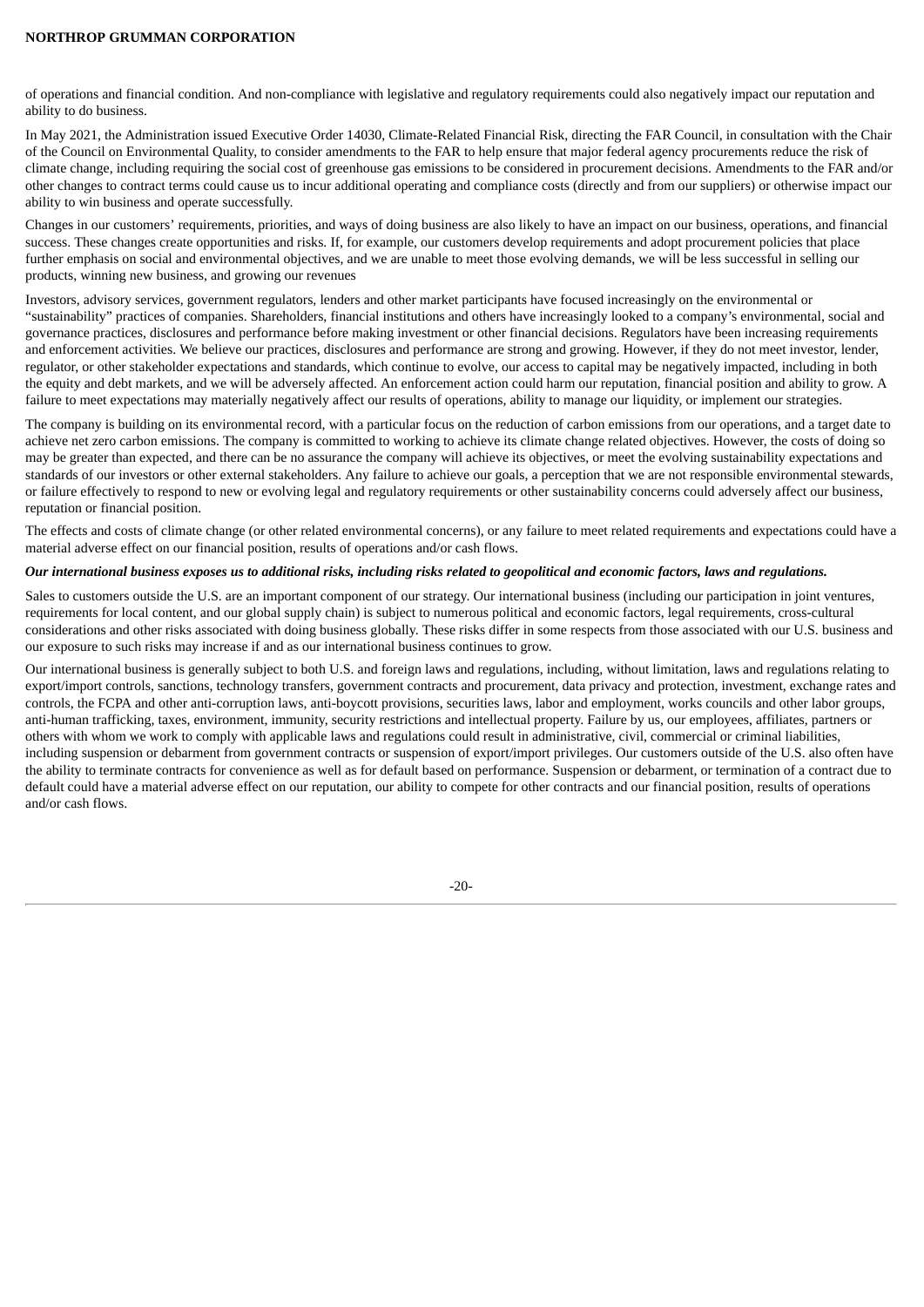New regulations and requirements, or changes to existing ones in countries in which we operate can significantly increase our costs and risks of doing business internationally. Despite robust processes, we also face risks related to the unintended or unauthorized use of our products and resources.

Changes in laws, regulations, political leadership and environment, political relations and instability, and/or security risks may dramatically affect our ability to conduct or continue to conduct profitable business in international markets, including sales to customers outside the U.S. and purchases from suppliers outside the U.S. Our international business is impacted by changes in U.S. and foreign national policies and priorities, and geopolitical relationships, any of which may be influenced by changes in the threat environment, political leadership, geopolitical uncertainties, world events, government budgets, and economic and political factors more generally. Any of these factors may impact funding for programs, our ability to perform, our supply chain, export authorizations, purchasing decisions or customer payments. We also could be affected by the residual impacts of Britain's exit from the European Union, the full impacts of which are still evolving. Global economic conditions and fluctuations in foreign currency exchange rates and credit could further impact our business.

Our contracts with non-U.S. customers in some cases also include terms and reflect legal requirements that create additional risks. They may include industrial cooperation agreements requiring specific in-country purchases, hiring of local nationals, local investments, manufacturing or other operational or financial obligations, including offset obligations, and provide for significant penalties if we fail to meet such requirements. They may also require us to enter into letters of credit, performance or surety bonds, bank guarantees and/or other financial arrangements to secure our obligations. We also are dependent on in-country suppliers and we face risks related to their failure to perform in accordance with the contracts and applicable laws, particularly where we rely on a sole source supplier. Our ability to sell products outside the U.S. could be adversely affected if we are unable to design our products on a cost effective basis or to obtain and retain all necessary export licenses and authorizations. The U.S. government can deny, change or revoke export authorization. Our business outside of the U.S. also depends on our ability to attract and retain sufficient qualified personnel with the skills and/or security clearances in the markets in which we do business. More broadly, our ability effectively to pursue and execute contracts outside the U.S. may be impacted by our ability to partner successfully with non-U.S. companies, including through joint ventures, teaming agreements, co-production or other arrangements. This risk includes the ability to timely identify and negotiate appropriate arrangements with local partners, potential exposure for their actions and the ability to effectively terminate these partnership arrangements. This risk may increase, depending on local requirements regarding who we partner with and under what circumstances, particularly where we partner with government-affiliated entities.

The products and services we provide, including those provided by suppliers and joint ventures in which we have an interest, are sometimes in countries with unstable governments, economic or fiscal challenges, military or political conflicts, different business practices and/or developing legal systems. This may increase the risk to our employees, suppliers or other third parties, and increase our risk to a wide range of liabilities, as well as loss of property or damage to our products.

The occurrence and impact of these factors is difficult to predict, but one or more of them could have a material adverse effect on our financial position, results of operations and/or cash flows.

### Many of our contracts contain performance obliaations that require innovative design capabilities, are technologically complex, require state-of-the-art manufacturing expertise or are dependent upon factors not wholly within our control. Failure to meet our contractual obligations could adversely *affect our profitability, reputation and future prospects.*

We design, develop and manufacture technologically advanced and innovative products and services, which are applied by our customers in a variety of environments, including highly demanding operating conditions, to accomplish challenging missions. Problems and delays in development or delivery, or system failures, as a result of issues with respect to design, technology, research and development funding, intellectual property rights, labor, inability to achieve learning curve assumptions, operation of artificial intelligence, inability to manage effectively a broad array of programs, manufacturing materials or components, or subcontractor (or other supplier) performance can prevent us from meeting requirements and create significant risk and liabilities. Similarly, failures to perform on schedule or otherwise to fulfill our contractual obligations can negatively impact our financial position, reputation and ability to win future business.

In addition, our products cannot be tested and proven in all situations and are otherwise subject to unforeseen problems. Examples of unforeseen problems that could negatively affect revenue, schedule and profitability include loss on launch or flight of spacecraft, loss of aviation platforms, premature failure of products that cannot be accessed for repair or replacement, unintended explosions, problems with design, quality and workmanship, country

-21-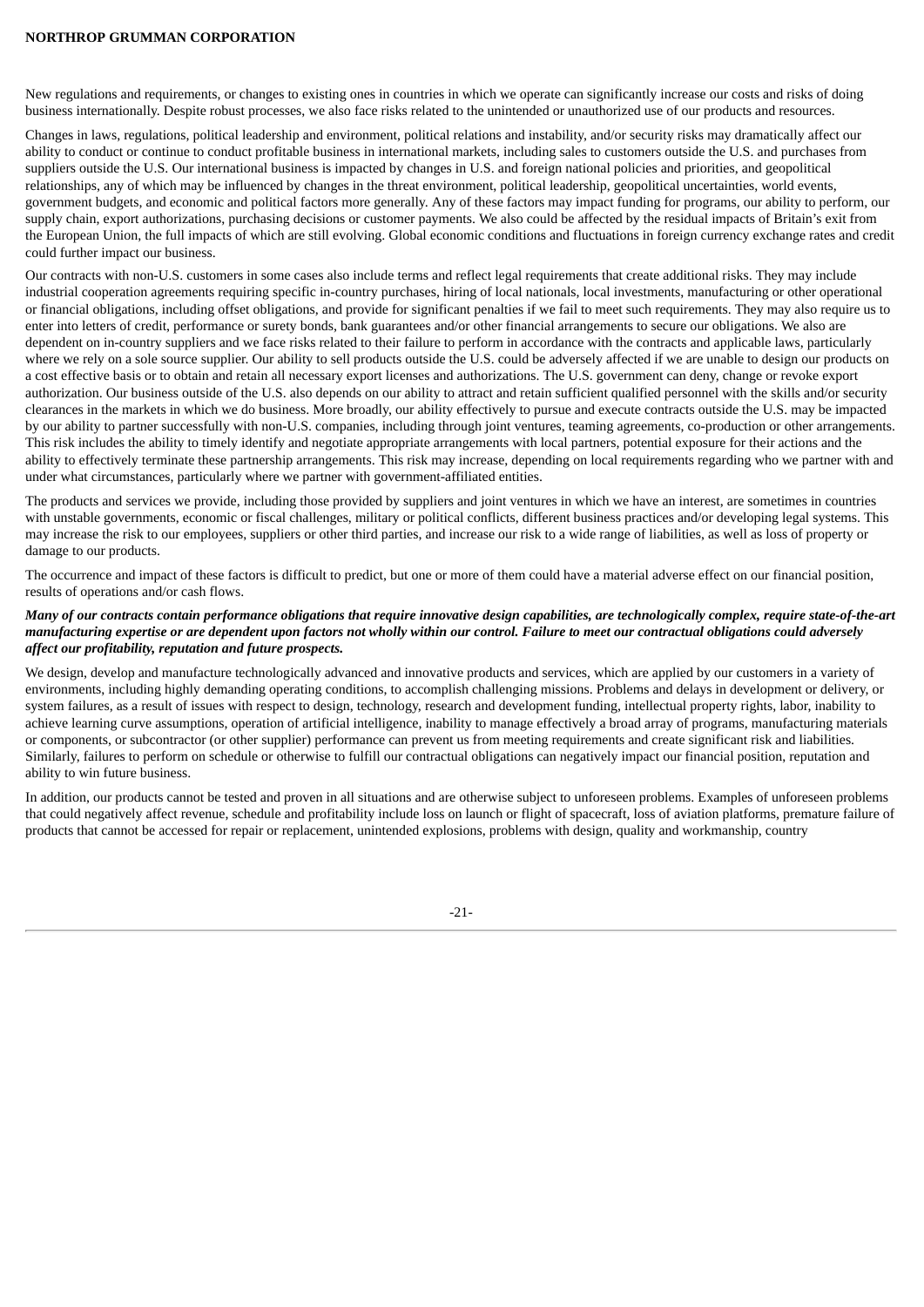of origin of procured materials, inadequate supplier components and degradation of product performance. These failures can result, either directly or indirectly, in loss of life or property. Factors that may affect revenue and profitability include: inaccurate cost estimates, design issues, human factors, unforeseen costs and expenses, diversion of management focus, loss of follow-on work, replacement obligations, and repayment to the government customer of certain contract cost and fee payments previously received.

Certain contracts, primarily involving space satellite systems, contain provisions that entitle the customer to recover fees in the event of failure of the system upon launch or subsequent deployment for less than a specified period of time. Under such terms, we are generally required to forfeit fees previously recognized and/or collected.

If we are unable to meet our obligations, including due to issues regarding the design, development or manufacture of our products or services, or we experience launch, platform or satellite system failures, it could have a material adverse effect on our reputation, our ability to compete for other contracts and our financial position, results of operations and/or cash flows.

#### Our business is subject to disruption caused by natural disasters that could adversely affect our profitability and our overall financial position.

We have significant operations, including centers of excellence, located in regions that have been, and may in the future be, exposed to hurricanes, earthquakes, water levels, wildfires and other natural disasters. Our subcontractors and other suppliers have also been, and may in the future be, subject to natural disasters that could affect their ability to deliver or perform under a contract. Although preventative measures may help to mitigate damage, the damage and disruption resulting from natural disasters, the nature, frequency and severity of which may be impacted by climate change, and delays in recovery may be significant.

If insurance or other risk transfer mechanisms are unavailable or insufficient to recover all costs or if we experience a significant disruption to our business due to a natural disaster, it could have a material adverse effect on our financial position, results of operations and/or cash flows.

# We provide products and services, includina related to hazardous and high risk operations, which subjects us to various environmental, reaulatory, *financial, reputational and other risks.*

We provide products and services related to hazardous and high risk operations. Among other such operations, our products and services are used in nuclear-related activities (including nuclear-powered platforms) and used in support of nuclear-related operations of third parties. In addition, certain of our products are provided with space launch services. We use and provide energetic materials and solid rocket motors, including products that involve highly explosive or flammable elements. We develop missile systems, and counter systems, including strategic deterrents, as well as subsystems and components. All of these and other activities subject us to various extraordinary risks, including (1) potential liabilities relating to nuclear or launch-related incidents, unintended initiation of energetic materials and explosions, including risk of personal injury, property damage and environmental harm; (2) to the harmful effects on the environment and human health that may result from nuclear-related activities, operations or incidents, as well as the storage, handling and disposal of radioactive materials; and (3) to failed launches. We may be subject to reputational harm and potential liabilities arising out of a nuclear, launch or explosive incident, or other hazardous operation, whether or not the cause was within our control, and insurance may not be reasonably available. Under some circumstances, the U.S. government and prime contractors may provide for certain indemnification and other protection under certain of our government related contracts, including pursuant to, or in connection with, Public Law 85-804, 10 U.S.C. 2354, the Price-Anderson Nuclear Industries Indemnity Act and the Terrorism Risk Insurance Reauthorization Act, for certain risks, but those protections may not be available and they are limited in scope.

Certain of our products, such as small, medium and large caliber ammunition and solid rocket motors and liquid propulsion engines, involve the use, manufacture and/or handling of a variety of explosive and flammable materials. These activities have resulted and may result in incidents that cause workplace injuries and fatalities, the temporary shut down or other disruption of manufacturing, production delays, environmental harm and expense, fines and liability to third parties. We have safety and loss prevention programs, which provide for pre-construction reviews, along with safety audits of operations involving explosive materials, to attempt to mitigate some such incidents, as well as potentially insurance coverage. We and our customers may experience similar or more serious incidents in the future which could result in various liabilities and production delays.

In addition, our customers may use or misuse our products and services in ways that can be unusually hazardous or risky, or in ways that are not intended, creating potential liabilities for our company as the provider of the products

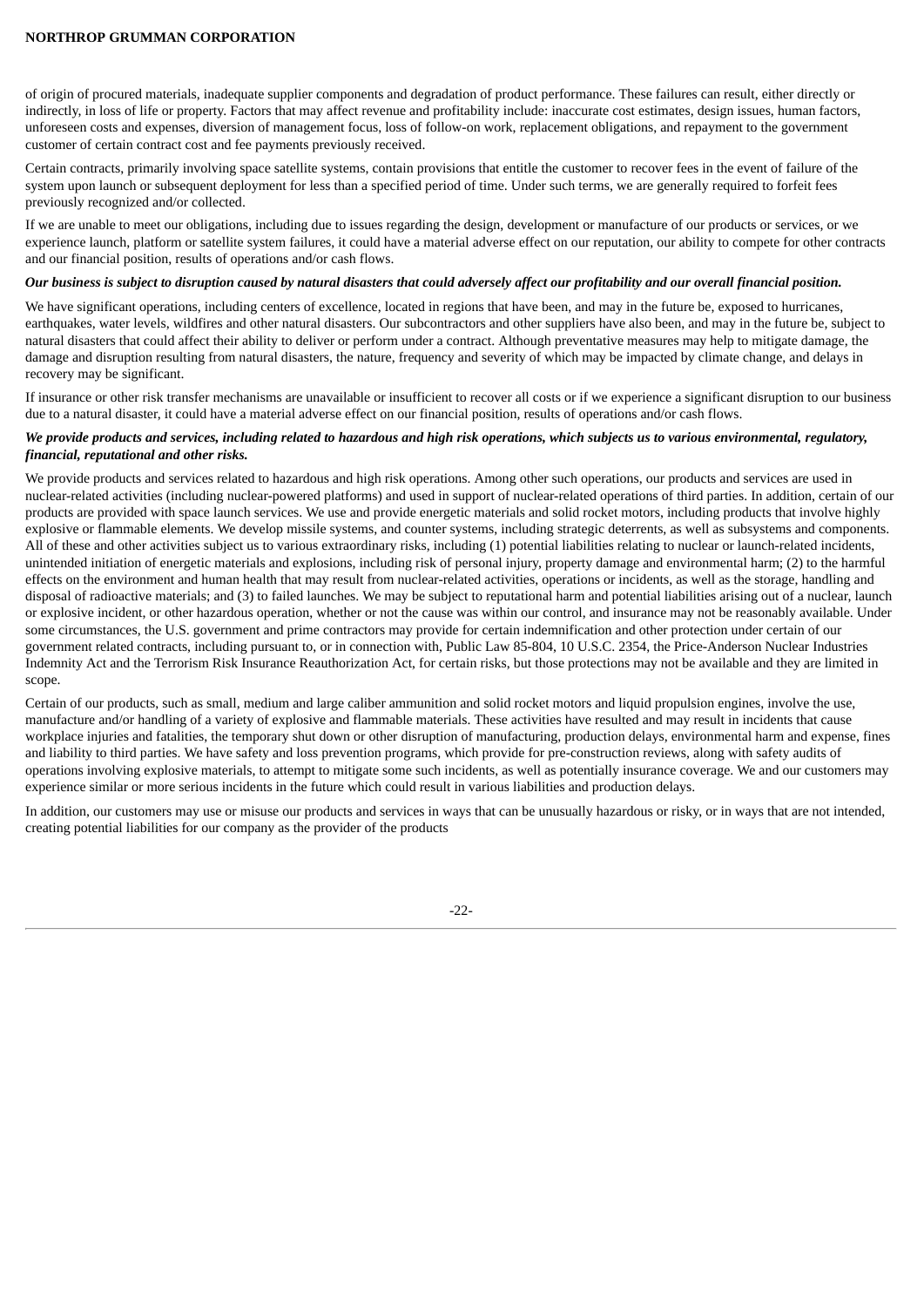and services. In the event of an incident, if our customers fail to use our products properly or as intended, or if our products or services do not operate as intended, we could be subject to reputational harm and potential liabilities.

If there was a nuclear incident or other nuclear-related damages, an incident related to launch activities, an incident related to the use of energetics or rocket motors, or an incident or other damages related to or caused by the use of our products and services in connection with hazardous activities or risks, and if insurance coverage or indemnification or other protection was not fully available to cover our losses and liabilities, it could adversely affect our reputation and have a material adverse effect on our financial position, results of operations and/or cash flows.

#### We may be unable fully to exploit or adequately to protect intellectual property rights, which could materially affect our ability to compete, our *reputation and our financial position, results of operations and/or cash flows.*

To perform on our contracts and to win new business, we depend on our ability to develop, protect and exploit our intellectual property and also to access the intellectual property of others under reasonable terms. Increasing demands from our customers to access and obtain rights in our intellectual property, and positions taken by our suppliers and competitors challenge our ability to exploit, protect and access intellectual property.

We own many forms of intellectual property, including U.S. and foreign patents, trademarks, copyrights and trade secrets and we license or otherwise obtain access to various intellectual property rights of third parties. The U.S. government and certain foreign governments hold licenses or other rights to certain intellectual property that we develop in performance of government contracts, and at times seek to use or authorize others to use such intellectual property, including in competition with us and including where we do not believe they are entitled to do so. Governments continue to increase efforts to assert or obtain more extensive rights in intellectual property, which could reduce our ability to develop, protect and exploit certain of our intellectual property rights and to compete. Governments also decline at times to make intellectual property of others available to us under acceptable terms.

We rely significantly upon proprietary technology, information, processes and know-how. We typically seek to protect this information, including by entering into intellectual property agreements with our employees and other parties such as consultants, teammates and subcontractors. These agreements and other measures may not provide adequate protection for our trade secrets and other proprietary information. In the event of an infringement of such intellectual property rights, a breach of a confidentiality agreement, a misuse or theft of our intellectual property or divulgence of proprietary information, we may not have adequate legal remedies. In addition, our trade secrets or other proprietary information may otherwise become known or be independently developed by competitors.

In some instances, our ability to seek, win or perform contracts requires us to access and use third party intellectual property. This requires that the government or our customer is willing and able to provide rights to such third party intellectual property, or that we are able to negotiate directly with third parties to obtain necessary rights on reasonable terms. That may not be practicable.

Our intellectual property is subject to challenge, invalidation, misappropriation or circumvention by third parties. Our access to and use of intellectual property licensed or otherwise obtained from third parties is also subject to challenges. Litigation to determine the scope of intellectual property rights, even if ultimately successful, could be costly and could divert management's attention away from other aspects of our business. Moreover, the laws concerning intellectual property rights vary among countries and the protection provided to our intellectual property by foreign laws and courts may not be favorable.

If we are unable adequately to exploit our intellectual property rights, to protect our intellectual property rights, or to obtain rights to intellectual property of others, it could have a material adverse effect on our reputation, ability to compete for and perform on contracts, financial position, results of operations and/or cash flows.

### Our future success depends, in part, on our ability to develop new products and new technologies and maintain technologies, facilities and equipment *to win new competitions and meet the needs of our customers.*

Many of the markets in which we operate are characterized by rapidly changing technologies. The product, program and service needs of our customers change and evolve regularly. Our success in the competitive defense industry depends upon our ability to identify emerging technological trends, develop technologically advanced, innovative and cost-effective products and services and market these products and services to our customers in the U.S. and internationally. In addition, our ability to develop innovative and technologically advanced products depends on continued funding for, and investment in, research and development projects. Our success also depends on our continued access to assured suppliers of important technologies and components and our ability to provide the people, technologies, facilities, equipment and financial capacity needed to deliver those products and services with maximum efficiency. Our customers and markets also increasingly require us to be agile and efficient, digitally

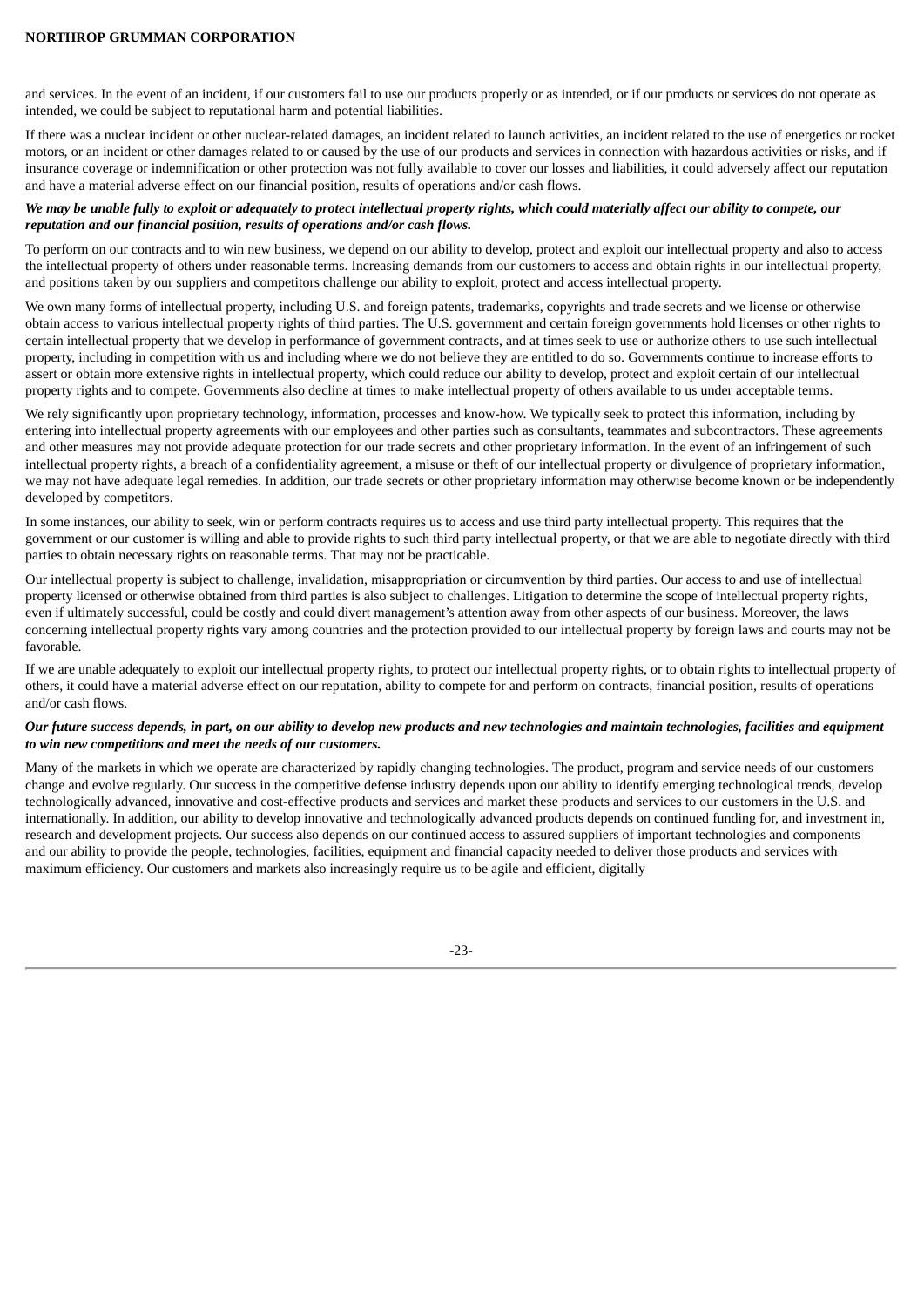enabled and able to harness integrated digital technologies and capabilities to deliver solutions with the agility and affordability that our customers seek. If we are unable to continue to develop new products and technologies in a timely fashion, and successfully to effect digital transformation, or if we fail to achieve market acceptance more rapidly than our competitors, we may be unable to maintain our competitive position and our future success could be materially adversely affected. If we fail to maintain our competitive position, we could lose a significant amount of future business to our competitors, which also could have a material adverse effect on our ability to generate favorable financial results and maintain market share and on our financial position, results of operations and/or cash flows.

#### **General and Other Risk Factors**

### Our insurance coverage, customer indemnifications or other liability protections may be unavailable or inadequate to cover all of our significant risks or our insurers may deny coverage of or be unable to pay for material losses we incur, which could adversely affect our profitability and overall *financial position.*

We endeavor to obtain insurance agreements from financially solid, responsible, highly rated counterparties in established markets to cover significant risks and liabilities (including, for example, natural disasters, space launches and on-orbit operations, cyber security, hazardous operations, energetics and products liability). Not every risk or liability can be insured, and for risks that are or should be insurable, the policy limits and terms of coverage reasonably obtainable in the market may not be sufficient to cover actual losses or liabilities incurred. Even if insurance coverage is available, at times we are not able to obtain it at a price or on terms acceptable to us or without increasing exclusions. Disputes with insurance carriers, including over policy terms, reservation of rights, the applicability of coverage (including exclusions), compliance with provisions (including notice) and/or the insolvency of one or more of our insurers has affected and may continue to affect the availability or timing of recovery, and our ability to obtain insurance coverage at reasonable rates in the future. In some circumstances we may be entitled to certain legal protections or indemnifications from our customers through contractual provisions, laws, regulations or otherwise. However, these protections are not always available, are difficult to negotiate and obtain, are typically subject to certain terms or limitations, including the availability of funds, and may not be sufficient to cover losses or liabilities incurred. If insurance coverage, customer indemnifications and/or other legal protections are not available or are not sufficient to cover risks or losses, it could have a material adverse effect on our financial position, results of operations and/or cash flows.

### Pension and other postretirement benefit (OPB) obligations and related expenses and funding requirements may fluctuate significantly depending upon investment performance of plan assets, changes in actuarial assumptions, and legislative or other regulatory actions.

The company's pension and OPB obligations and related expenses are dependent upon the investment performance of plan assets and various assumptions, including discount rates, mortality and the estimated long-term rates of return on plan assets. Investment performance of plan assets and changes in assumptions associated with our pension and OPB plans could have a material adverse effect on our financial position, results of operations and/or cash flows.

Funding requirements for our pension plans, including Pension Benefit Guaranty Corporation premiums, are subject to legislative and other government regulatory actions. In accordance with government regulations, pension plan cost recoveries under our U.S. government contracts may occur in different periods from when they are recognized for financial statement purposes or when pension funding is made. These timing differences, as well as government challenges to pension and OPB cost recovery, could have a material adverse effect on our financial position, results of operations and/or cash flows.

#### Business investments and/or recorded aoodwill and other lona-lived assets may become impaired, resulting in substantial losses and write-downs that *would reduce our operating income.*

Goodwill accounts for approximately 41 percent of our total assets as of December 31, 2021. Although we currently have excess fair value of our reporting units over their respective carrying values, changes in business conditions or in the market-based inputs used in our goodwill impairment test, could result in significant write-offs of goodwill or other long-lived assets, which could have a material adverse effect on our financial condition and/or results of operations.

### <span id="page-26-0"></span>**Item 1B. Unresolved Staff Comments**

None.

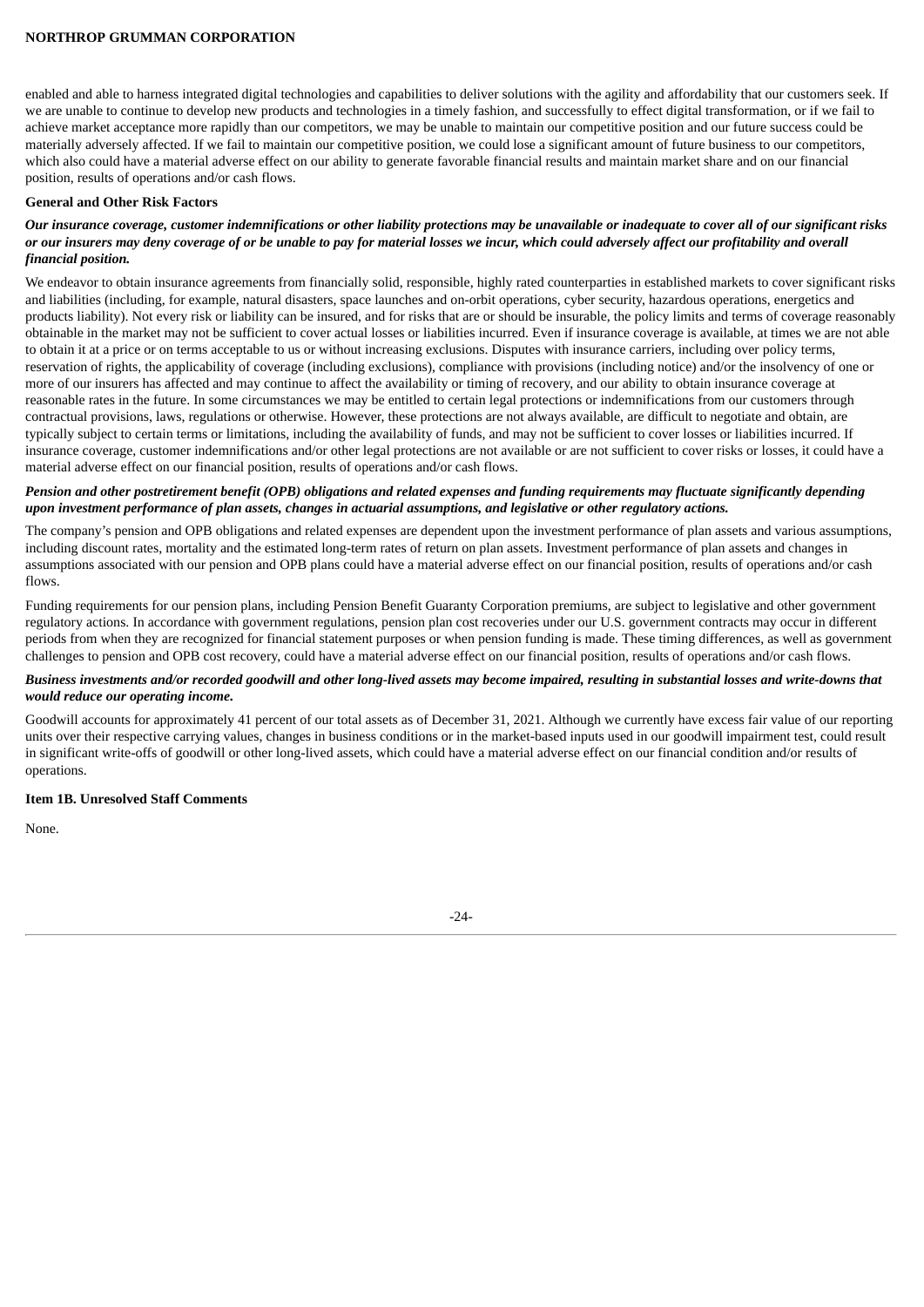### **FORWARD-LOOKING STATEMENTS AND PROJECTIONS**

This Annual Report on Form 10-K and the information we are incorporating by reference contain statements that constitute "forward-looking statements" within the meaning of the Private Securities Litigation Reform Act of 1995. Words such as "will," "expect," "anticipate," "intend," "may," "could," "should," "plan," "project," "forecast," "believe," "estimate," "outlook," "trends," "goals" and similar expressions generally identify these forward-looking statements. Forward-looking statements include, among other things, statements relating to our future financial condition, results of operations and/or cash flows. Forward-looking statements are based upon assumptions, expectations, plans and projections that we believe to be reasonable when made, but which may change over time. These statements are not guarantees of future performance and inherently involve a wide range of risks and uncertainties that are difficult to predict. Specific risks that could cause actual results to differ materially from those expressed or implied in these forward-looking statements include, but are not limited to, those identified under "Risk Factors" and other important factors disclosed in this report and from time to time in our other filings with the SEC. These risks and uncertainties are amplified by the global COVID-19 pandemic, which has caused and will continue to cause significant challenges, instability and uncertainty. They include:

Industry and Economic Risks

- our dependence on the U.S. government for a substantial portion of our business
- significant delays or reductions in appropriations for our programs, and U.S. government funding and program support more broadly
- the use of estimates when accounting for our contracts and the effect of contract cost growth and/or changes in estimated contract revenues and costs
- increased competition within our markets and bid protests

Legal and Regulatory Risks

- investigations, claims, disputes, enforcement actions, litigation and/or other legal proceedings
- the improper conduct of employees, agents, subcontractors, suppliers, business partners or joint ventures in which we participate and the impact on our reputation and our ability to do business
- changes in procurement and other laws, regulations, contract terms and practices applicable to our industry, findings by the U.S. government as to our compliance with such requirements, and changes in our customers' business practices globally
- environmental matters, including unforeseen environmental costs and government and third party claims
- unanticipated changes in our tax provisions or exposure to additional tax liabilities

Business and Operational Risks

- impacts of the COVID-19 pandemic (or future health epidemics, pandemics or similar outbreaks), including potential new variants, case surges or prolonged recovery periods, their effects on the broader environment, and varying related government requirements, on: our business, our ability to maintain a qualified and productive workforce, work slowdowns or stoppages, labor shortages, supply chain and logistics challenges, costs we cannot recover and liabilities for which we are not compensated, performance challenges (including cost and schedule), government funding, changes in government acquisition priorities and processes, government payment rules and practices, insurance challenges, and potential impacts on access to capital, the markets and the fair value of our assets
- cyber and other security threats or disruptions faced by us, our customers or our suppliers and other partners
- the ability to maintain a qualified workforce with the required security clearances and requisite skills
- the performance and financial viability of our subcontractors and suppliers and the availability and pricing of raw materials and components
- climate change, its impacts on our company, our operations and our stakeholders (employees, suppliers, customers, shareholders and regulators), and changes in laws, regulations and priorities related to greenhouse gas emissions and other climate change related concerns
- our exposure to additional risks as a result of our international business, including risks related to geopolitical and economic factors, suppliers, laws and regulations

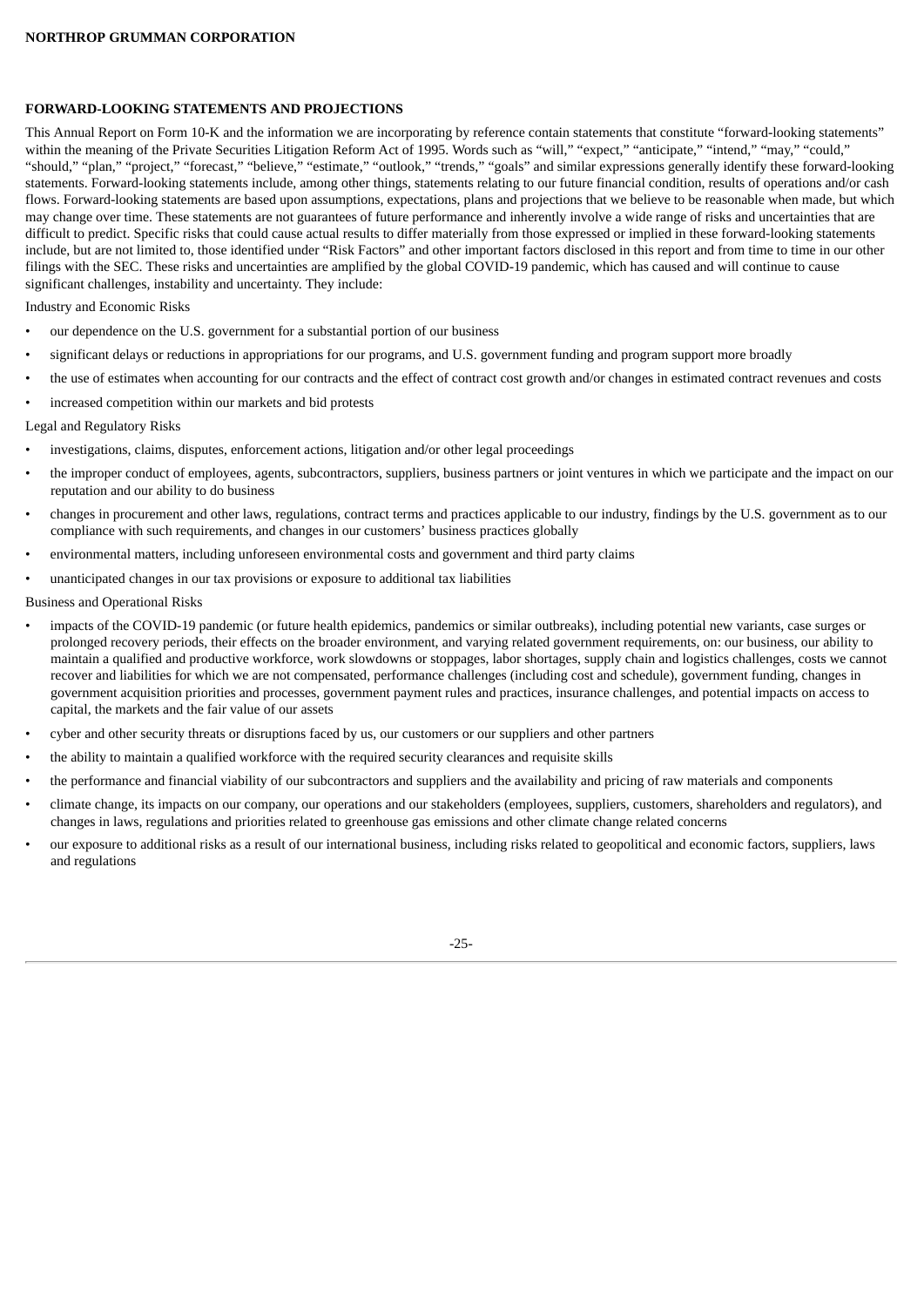- our ability to meet performance obligations under our contracts, including obligations that require innovative design capabilities, are technologically complex, require certain manufacturing expertise or are dependent on factors not wholly within our control
- natural disasters
- products and services we provide related to hazardous and high risk operations, including the production and use of such products, which subject us to various environmental, regulatory, financial, reputational and other risks
- our ability appropriately to exploit and/or protect intellectual property rights
- our ability to develop new products and technologies and maintain technologies, facilities, and equipment to win new competitions and meet the needs of our customers

General and Other Risk Factors

- the adequacy and availability of our insurance coverage, customer indemnifications or other liability protections
- the future investment performance of plan assets, changes in actuarial assumptions associated with our pension and other postretirement benefit plans and legislative or other regulatory actions impacting our pension and postretirement benefit obligations
- changes in business conditions that could impact business investments and/or recorded goodwill or the value of other long-lived assets

We urge you to consider the limitations on, and risks associated with, forward-looking statements and not unduly rely on the accuracy of forward-looking statements. These forward-looking statements speak only as of the date this report is first filed or, in the case of any document incorporated by reference, the date of that document. We undertake no obligation to publicly update or revise any forward-looking statements, whether as a result of new information, future events or otherwise, except as required by applicable law.

#### <span id="page-28-0"></span>**Item 2. Properties**

At December 31, 2021, we had approximately 51 million square feet of floor space at 489 separate locations, primarily in the U.S., for manufacturing, warehousing, research and testing, administration and various other uses. We leased to third parties approximately 232,000 square feet of our owned and leased facilities. The company's major operations are at the following locations:

#### **Aeronautics Systems**

El Segundo, Mojave, Palmdale, Redondo Beach and San Diego, CA; Melbourne and St. Augustine, FL; Iuka and Moss Point, MS; Beavercreek, OH; Oklahoma City, OK; and Clearfield, UT.

#### **Defense Systems**

Huntsville, AL; Mesa and Sierra Vista, AZ; Los Angeles, CA; Warner Robins, GA; Lake Charles, LA; Cumberland and Elkton, MD; Elk River and Plymouth, MN; Dulles, McLean and Radford, VA; and Keyser, WV. Locations outside the U.S. include Australia.

#### **Mission Systems**

McClellan, San Diego, Sunnyvale and Woodland Hills, CA; Apopka, FL; Rolling Meadows, IL; Annapolis, Annapolis Junction, Elkridge, Halethorpe, Linthicum and Sykesville, MD; Bethpage and Williamsville, NY; Cincinnati, OH; Salt Lake City, UT; and Chantilly, Charlottesville and Fairfax, VA. Locations outside the U.S. include France, Germany, Italy and the United Kingdom.

### **Space Systems**

Huntsville, AL; Chandler, Gilbert and Tempe, AZ; Azusa, Carson, Los Angeles, Manhattan Beach, Oxnard, Redondo Beach and San Diego, CA; Aurora and Colorado Springs, CO; Devens, MA; Eden Prairie, MN; Brigham City, Clearfield, Magna, Ogden, Roy and Tremonton, UT; and Dulles and Sterling, VA.

### **Corporate**

Falls Church, VA.

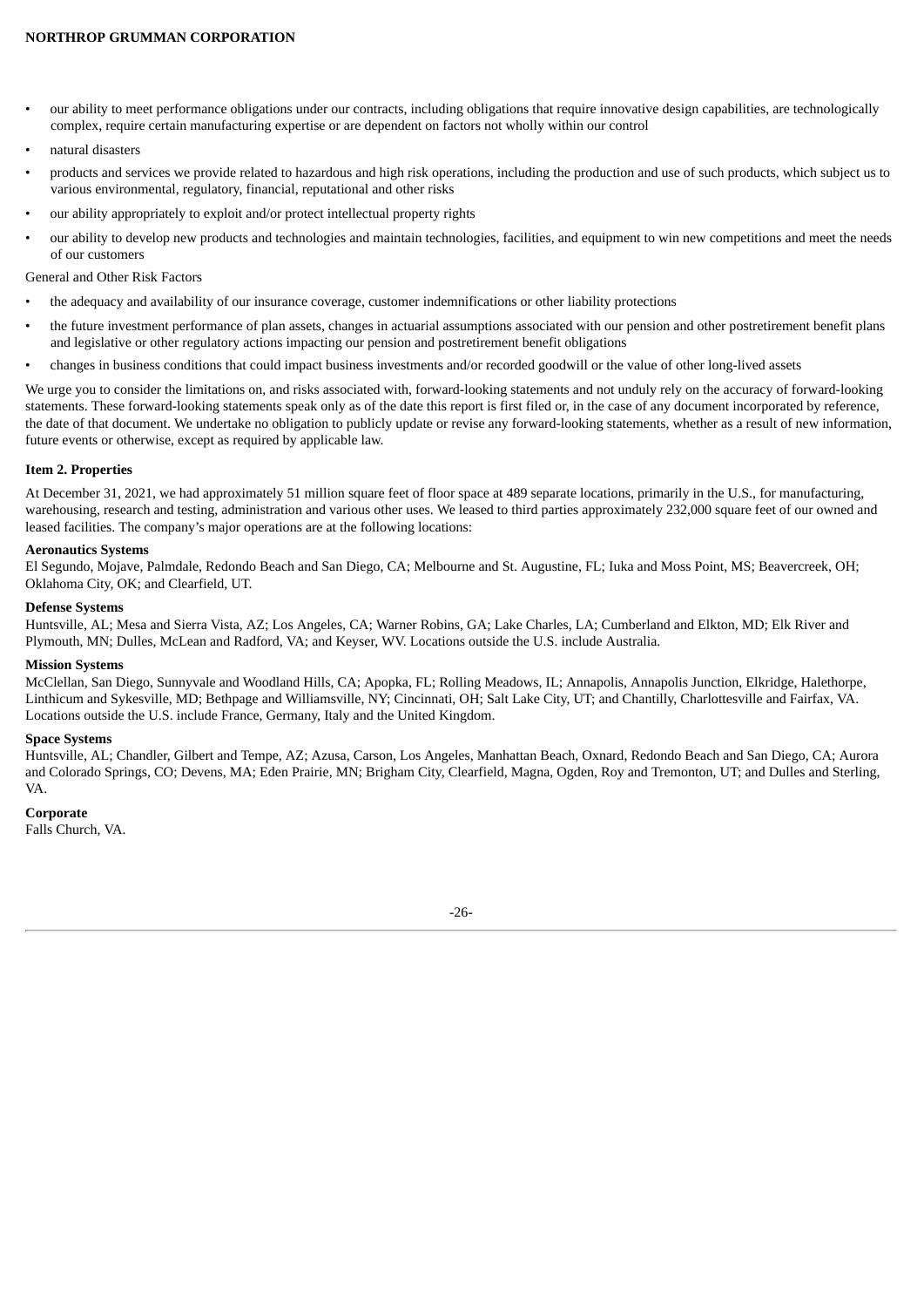The following is a summary of our floor space at December 31, 2021:

|                            |        |        | U.S. Government |        |  |
|----------------------------|--------|--------|-----------------|--------|--|
| Square feet (in thousands) | Owned  | Leased | Owned/Leased    | Total  |  |
| <b>Aeronautics Systems</b> | 3,415  | 6,386  | 3,336           | 13,137 |  |
| Defense Systems            | 1,367  | 3,497  | 2,286           | 7,150  |  |
| <b>Mission Systems</b>     | 7,933  | 4,397  |                 | 12,330 |  |
| Space Systems              | 9,350  | 7,819  | 548             | 17,717 |  |
| Corporate                  | 372    | 398    |                 | 770    |  |
| Total                      | 22,437 | 22,497 | 6,170           | 51,104 |  |

We maintain our properties in good operating condition and believe the productive capacity of our properties is adequate to meet current contractual requirements and those for the foreseeable future.

#### <span id="page-29-0"></span>**Item 3. Legal Proceedings**

We have provided information about certain legal proceedings in which we are involved in Notes 11 and 12 to the consolidated financial statements.

We are a party to various investigations, lawsuits, arbitration, claims, enforcement actions and other legal proceedings, including government investigations and claims, that arise in the ordinary course of our business. These types of matters could result in administrative, civil or criminal fines, penalties or other sanctions (which terms include judgments or convictions and consent or other voluntary decrees or agreements); compensatory, treble or other damages; non-monetary relief or actions; or other liabilities. Government regulations provide that certain allegations against a contractor may lead to suspension or debarment from future government contracts or suspension of export privileges for the company or one or more of its components. The nature of legal proceedings is such that we cannot assure the outcome of any particular matter. For additional information on pending matters, please see Notes 11 and 12 to the consolidated financial statements, and for further information on the risks we face from existing and future investigations, lawsuits, arbitration, claims, enforcement actions and other legal proceedings, please see "Risk Factors."

Consistent with SEC Regulation S-K Item 103, we have elected to disclose those environmental proceedings with a governmental entity as a party where the company reasonably believes such proceeding would result in monetary sanctions, exclusive of interest and costs, of \$1.0 million or more.

#### <span id="page-29-1"></span>**Item 4. Mine Safety Disclosures**

<span id="page-29-2"></span>No information is required in response to this item.

-27-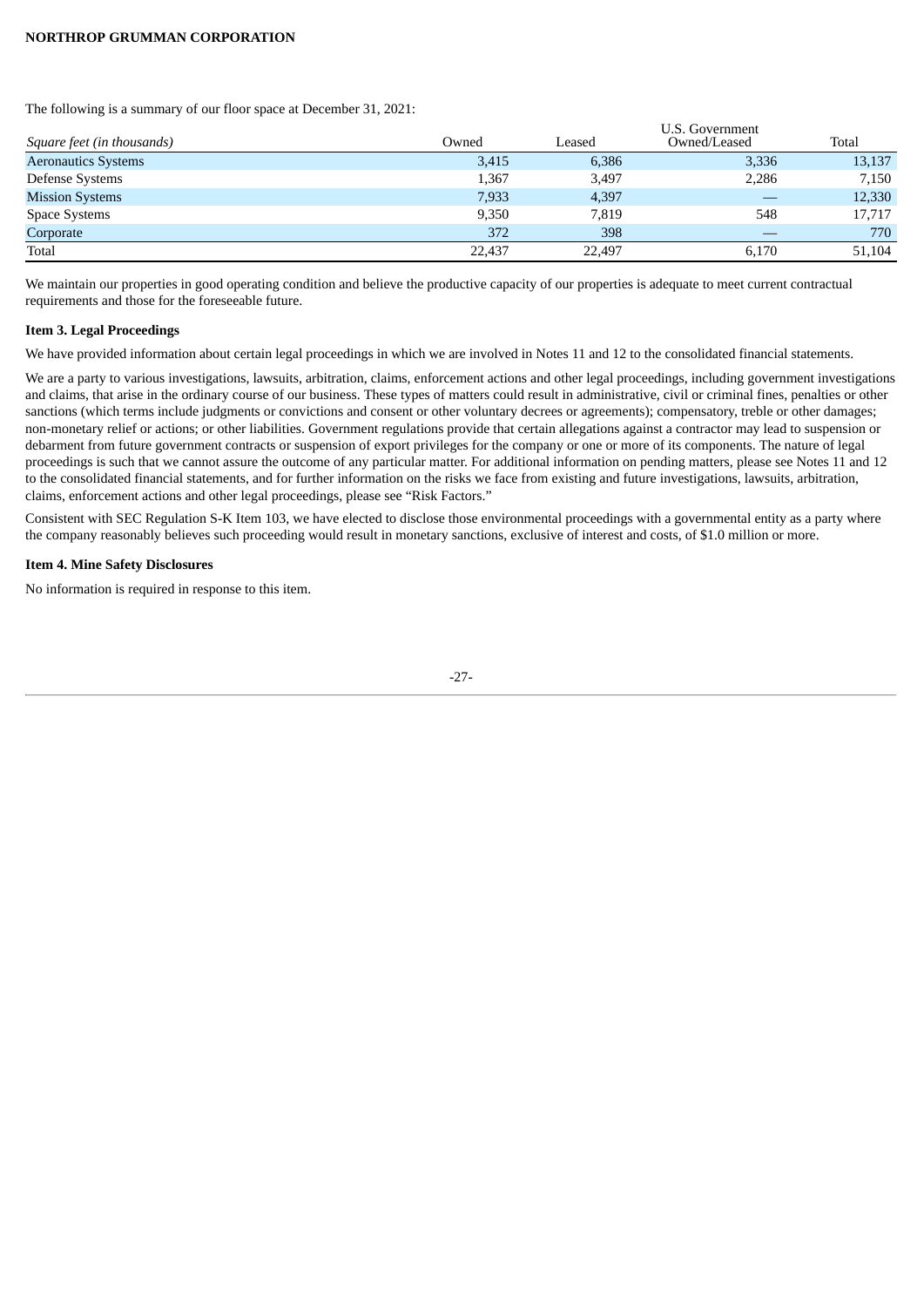### **PART II**

# <span id="page-30-0"></span>Item 5. Market for Registrant's Common Equity, Related Stockholder Matters and Issuer Purchases of Equity Securities **COMMON STOCK**

We have 800,000,000 shares authorized at a \$1 par value per share, of which 156,284,423 shares and 166,717,179 shares were issued and outstanding as of December 31, 2021 and 2020, respectively.

#### **PREFERRED STOCK**

We have 10,000,000 shares authorized at a \$1 par value per share, of which no shares were issued and outstanding as of December 31, 2021 and 2020.

## **MARKET INFORMATION**

Our common stock is listed on the New York Stock Exchange and trades under the symbol NOC.

#### **HOLDERS**

As of January 24, 2022, there were 19,801 common shareholders of record.

### **PURCHASES OF EQUITY SECURITIES BY THE ISSUER AND AFFILIATED PURCHASERS**

The table below summarizes our repurchases of common stock during the three months ended December 31, 2021:

| Period                                              | <b>Total Number</b><br>of Shares<br>Purchased |      | <b>Average Price</b><br>Paid per<br>Share <sup>(1)</sup> | <b>Total Number</b><br>of Shares<br>Purchased as<br><b>Part of Publicly</b><br>Announced<br><b>Plans or</b><br>Programs |  | Approximate<br><b>Dollar Value of</b><br><b>Shares that May</b><br><b>Yet Be Purchased</b><br>under the<br><b>Plans or Programs</b><br>(\$ in millions) |  |
|-----------------------------------------------------|-----------------------------------------------|------|----------------------------------------------------------|-------------------------------------------------------------------------------------------------------------------------|--|---------------------------------------------------------------------------------------------------------------------------------------------------------|--|
| October 2, 2021 - October 29, 2021                  | 324,809                                       | - \$ | 381.98                                                   | 324,809                                                                                                                 |  | 2,981                                                                                                                                                   |  |
| October 30, 2021 - November 26, 2021 <sup>(2)</sup> | 1,697,050                                     |      | 355.80                                                   | 1,697,050                                                                                                               |  | 2,377                                                                                                                                                   |  |
| November 27, 2021 - December 31, 2021               | 458,499                                       |      | 367.94                                                   | 458,499                                                                                                                 |  | 2,209                                                                                                                                                   |  |
| Total                                               | 2,480,358                                     |      | 361.47                                                   | 2,480,358                                                                                                               |  | 2,209                                                                                                                                                   |  |

 $<sup>(1)</sup>$  Includes commissions paid.</sup>

 $^{(2)}$  The company entered into an accelerated share repurchase agreement with Goldman Sachs & Co. LLC to repurchase \$500 million of the company's common stock and received an initial delivery of shares representing approximately 85 percent of the share repurchase agreement.

Share repurchases take place from time to time, subject to market and regulatory conditions and management's discretion, in the open market or in privately negotiated transactions. The company retires its common stock upon repurchase and, in the periods presented, has not made any purchases of common stock other than in connection with these publicly announced repurchase programs.

See Note 3 to the consolidated financial statements for further information on our share repurchase programs.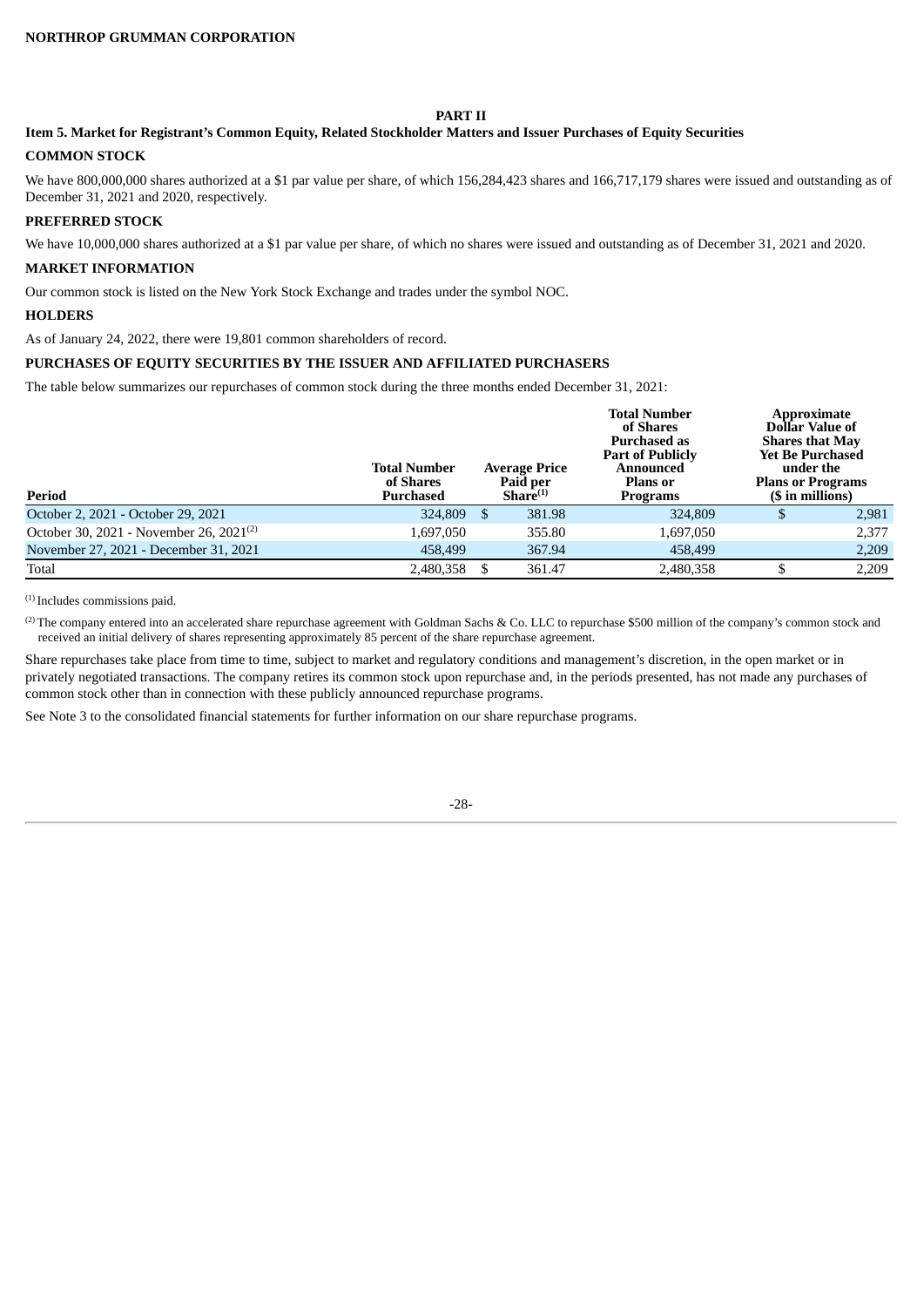### **STOCK PERFORMANCE GRAPH**

### **Comparison of Cumulative Five Year Total Return**

Among Northrop Grumman, the Standard & Poor's (S&P) 500 Index and the S&P Aerospace & Defense (A&D) Index



- Assumes \$100 invested at the close of business on December 31, 2016, in Northrop Grumman Corporation common stock, the S&P 500 Index and the S&P A&D Index.
- The cumulative total return assumes reinvestment of dividends.
- The S&P A&D Index is comprised of The Boeing Company, General Dynamics Corporation, Howmet Aerospace Inc., Huntington Ingalls Industries Inc., L3Harris Technologies, Inc., Lockheed Martin Corporation, Northrop Grumman Corporation, Raytheon Technologies Corporation, Textron, Inc., and TransDigm Group Incorporated.
- The total return is weighted according to market capitalization of each company at the beginning of each year.
- <span id="page-31-0"></span>• This graph is not deemed to be "filed" with the SEC or subject to the liabilities of Section 18 of the Securities Exchange Act of 1934 (the Exchange Act), and should not be deemed to be incorporated by reference into any of our prior or subsequent filings under the Securities Act of 1933 or the Exchange Act.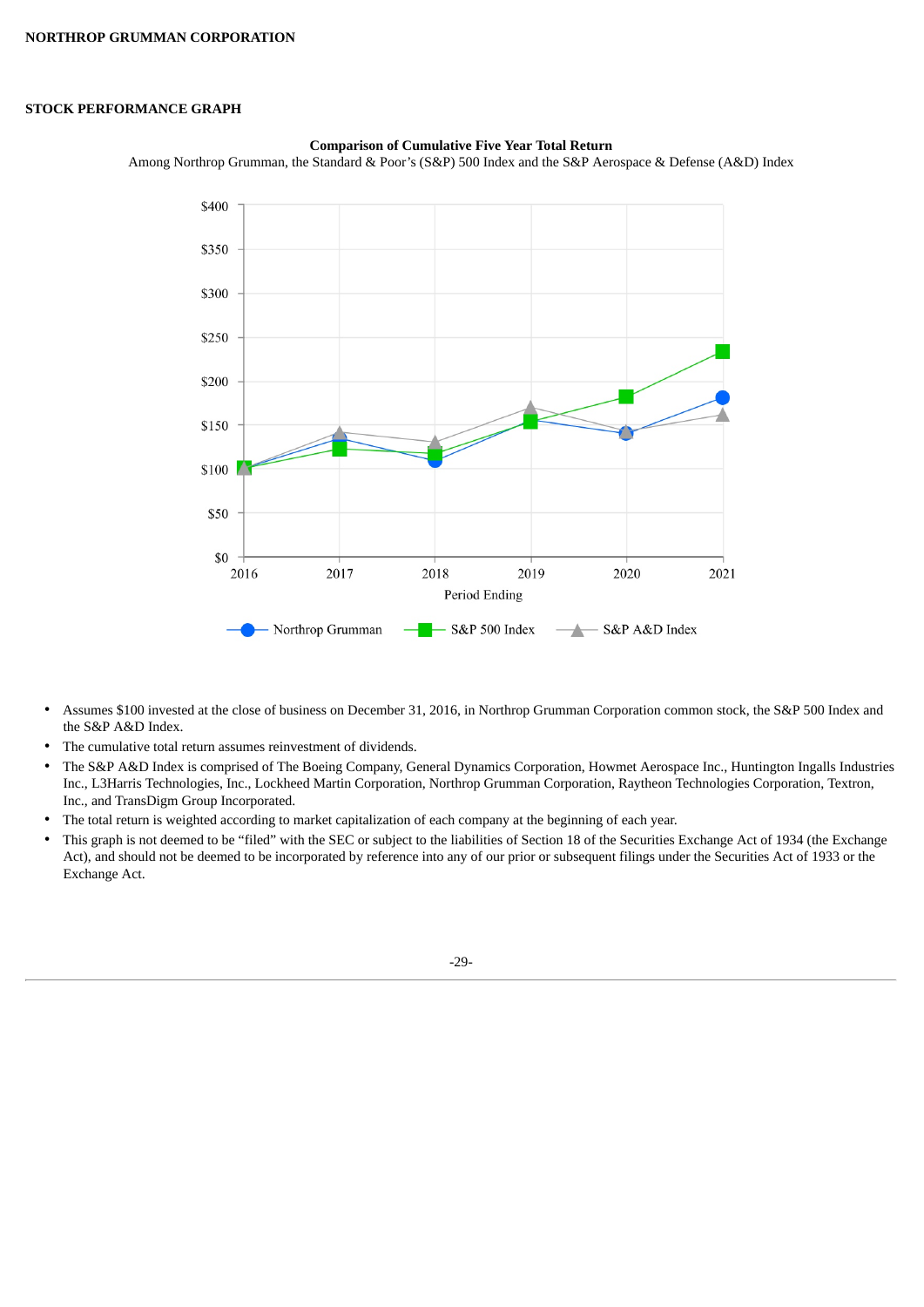<span id="page-32-0"></span>**Item 6. [Reserved]**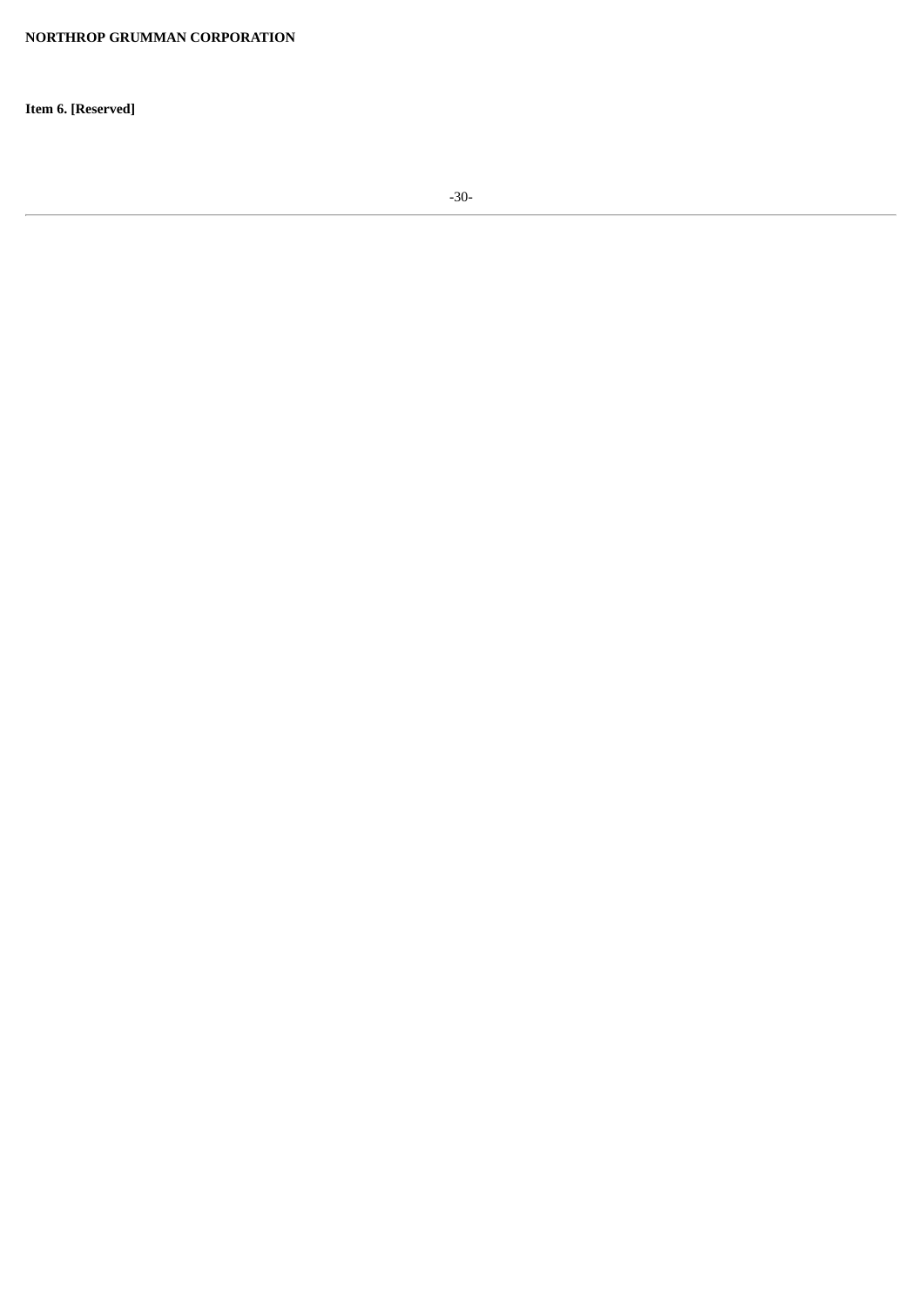#### **Item 7. Management's Discussion and Analysis of Financial Condition and Results of Operations**

### <span id="page-33-0"></span>**OVERVIEW**

The following discussion should be read along with the financial statements included in this Form 10-K, as well as Part II, "Item 7. Management's Discussion and Analysis of Financial Condition and Results of Operations" of our Form 10-K for the year ended December 31, 2020 ("2020 Annual Report on Form 10-K").

#### **Disposition of IT and Mission Support Services Business**

Effective January 30, 2021 (the "Divestiture date"), we completed the sale of our IT and mission support services business (the "IT services divestiture") for \$3.4 billion in cash and recorded a pre-tax gain of \$2.0 billion. The IT and mission support services business was comprised of the majority of the former IS&S division of Defense Systems (excluding the Vinnell Arabia business); select cyber, intelligence and missions support programs, which were part of the former CIMS division of Mission Systems; and the former Space Technical Services business unit of Space Systems. Operating results include sales and operating income for the IT and mission support services business prior to the Divestiture date. See Note 2 to the consolidated financial statements for further information regarding the disposition.

#### **COVID-19**

COVID-19 was first reported in late 2019. In March 2020, the World Health Organization characterized COVID-19 as a global pandemic, and the President declared a national emergency concerning the COVID-19 outbreak. In the almost two years since then, the pandemic has dramatically impacted the global health and economic environment, including millions of confirmed cases and deaths, business slowdowns or shutdowns, labor shortfalls, supply chain challenges, regulatory challenges, and market volatility. We discussed in some detail in our Annual Report on Form 10-K for the fiscal year ended December 31, 2020, and subsequent SEC filings in 2021, the pandemic, its impacts and risks, and actions taken up to the time of each filing. In this Form 10-K, we provide a further update.

The company's leadership, our crisis management and business resumption teams, and local site leadership continue closely to monitor and address the pandemic and related developments, including the impact on our company, our employees, our customers, our suppliers and our communities. The company has considered and continues to consider and be guided by health data and evolving guidance from the Centers for Disease Control and Prevention (CDC), in particular, as well as other health organizations globally, federal, state and local governmental authorities, and our customers, among others. We have taken, and continue to take, robust actions to help protect the health, safety and well-being of our employees, to support continued performance, to support our suppliers and local communities, and to continue to serve our customers. Our goals have been, and continue to be to lessen the potential adverse impacts, both health and economic, and to continue to position the company for long-term success. Like the communities in which we operate, our actions have varied depending on the spread of COVID-19 and applicable government requirements, the needs of our employees, the needs of our customers and the needs of our business.

Over the course of 2021, COVID-19 case rates and the health and economic impacts of the pandemic fluctuated dramatically in different communities in the U.S. and globally, particularly with the spread of new variants. But we continued to see a prolonged impact on the economy, our industry, and our company, with increased challenges for customers and suppliers, labor shortages, supply chain challenges, and increasing inflation, among other impacts. We expect these and other impacts to continue and they could worsen, depending on the future course of the pandemic and actions taken in connection with it.

In the U.S., the Food and Drug Administration issued emergency use authorization for COVID-19 vaccines and the government began extensive efforts to administer them. The company also has taken various steps to encourage and facilitate vaccination access for our employees, in accordance with federal guidance. We have provided paid leave and flexibility for employees to get vaccinated, and strongly encouraged our workforce to take care of themselves and their colleagues. In September 2021, the White House issued an executive order and guidance from the Safer Federal Workforce Task Force broadly requiring many U.S.-based federal contractors to be fully vaccinated by December 8, 2021 (or to have an approved accommodation). In early November 2021, the federal government extended that deadline to January 18, 2022. On December 7, 2021, a federal district judge issued an order, temporarily suspending the government from enforcing the federal contractor mandate. That order is on appeal. State and local governments are also taking actions related to the pandemic, imposing additional and varying requirements on industry. We have taken and are taking steps strongly to encourage our employees to be fully vaccinated (or to have an approved accommodation) to protect our workplace and to position the company to comply with the executive order, guidance, and related contract terms, if and as necessary, as we continue to evaluate the evolving situation and our customers' requirements. Evolving government requirements, including regarding a vaccine mandate, along with the broader impacts of the continuing pandemic, could significantly impact

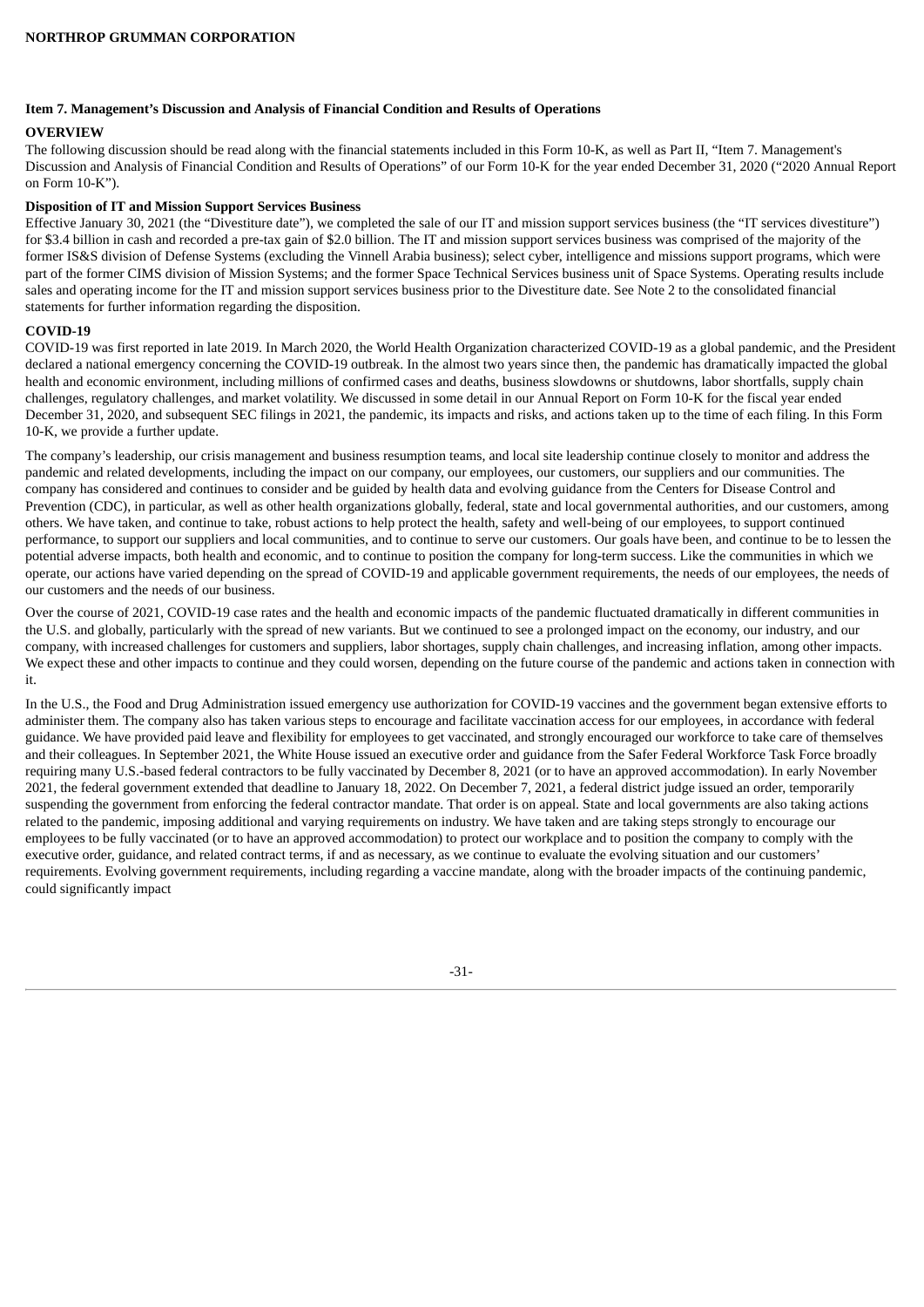our workforce and performance, as well as those of our suppliers, and result in costs that we may not be able to recover fully. The company continues to take robust actions globally to protect the health, safety and well-being of our employees, and to serve our customers with continued performance. We also continue to take steps to support our suppliers, with a particular focus on critical small and midsized business partners, including passing through increased progress payments from the DoD to our suppliers and accelerating payments to certain suppliers.

The company's fourth quarter 2021 revenue and operating income were affected by the impact of the COVID-19 pandemic on the company and the broader economic environment, including through a tightened labor market, elevated levels of employee leave, evolving government requirements, and supply chain challenges. These factors are expected to continue and could worsen and affect further our ability (and that of our suppliers) to maintain a qualified workforce and to perform fully for our customers (including with respect to cost and schedule), with delayed or reduced sales and additional liabilities, losses and costs, that we may not be able to recover fully. Our employees, customers and suppliers, the company, our economy and our global community face both continuing and new or evolving challenges related to the pandemic, and we cannot predict how this dynamic situation will evolve or the impact it will have on the company, or our financial position, results of operations and/or cash flows. For further information on the pandemic and the potential impact to the company of COVID-19, see "Management's Discussion and Analysis of Financial Condition and Results of Operations" and "Liquidity and Capital Resources" below and "Risk Factors."

#### **Global Security and Economic Environment**

The U.S. and its allies continue to face a global security environment of heightened tensions and instability, threats from state and non-state actors, including major global powers, as well as terrorist organizations, emerging nuclear tensions, diverse regional security concerns and political instability. Global threats persist across all domains, from undersea to space to cyber. The market for defense products, services and solutions globally is driven by these complex and evolving security challenges, considered in the broader context of political and socioeconomic priorities.

The global geopolitical and economic environments also continue to be impacted by uncertainty. Geopolitical relationships are changing and global economic growth is expected to remain in the low single digits in 2022 reflecting the impact of and uncertainty surrounding geopolitical tensions globally and financial market volatility and the COVID-19 pandemic. The global economy may also be affected by the residual legal, regulatory and economic impacts of Britain's exit from the European Union, the full impacts of which are complex and gradually becoming evident. Rising inflation also could lead to increased interest rates, raising the cost of borrowing for the federal government, which could impact other spending priorities. Additionally, economic tensions and changes in international trade policies, including higher tariffs on imported goods and materials and renegotiation of free trade agreements, could impact the global market for defense products, services and solutions.

### **U.S. Political and Economic Environment**

On May 28, 2021, the Administration released its budget request for FY 2022. The budget proposed \$753 billion for national defense programs and \$770 billion in non-defense discretionary funding. It continues to be the subject of debate in Congress. The Administration's budget request included funding for an infrastructure and economic recovery plan and an education and economic support plan. On November 15, 2021, the President signed into law the \$1.2 trillion Infrastructure and Investment and Jobs Act. Enactment of the infrastructure plan and any future spending plans, as well as the costs of the pandemic (as discussed more above), may have broader implications for the defense industry, our customers' budgets and priorities, and the overall economic environment, including the national debt. It is difficult to predict the specific course of future defense budgets. However, the threat to U.S. national security remains very substantial. We believe that our capabilities, particularly in space, missiles, missile defense, hypersonics, counter-hypersonics, survivable aircraft and mission systems should help our customers defend against future threats and, as a result, continue to allow for long-term profitable growth in our business.

FY 2022 appropriations have not been enacted to date. On September 30, 2021, a continuing resolution was enacted, providing funding generally at FY 2021 levels through December 3, 2021; the continuing resolution was further extended through February 18, 2022. Congressional deliberations over FY 2022 appropriations have demonstrated broad support for national security, with increased funding proposed in certain areas for national defense above the Administration's budget request. It remains uncertain whether and, if so, when the government will approve FY 2022 appropriations, with which programs funded at what levels, and for how long the government will operate under a continuing resolution, with potential impacts on our programs and new starts, in particular.

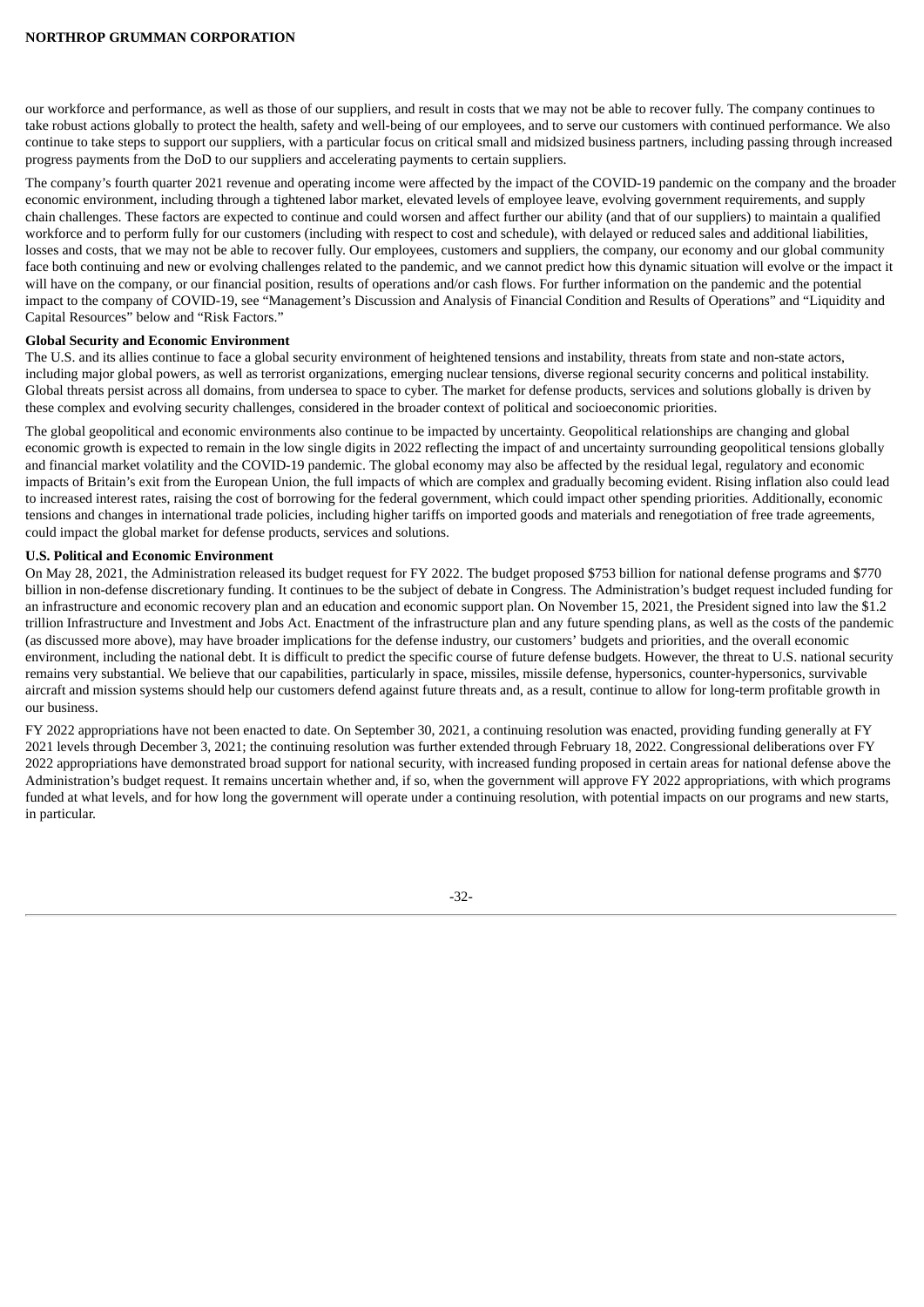The Bipartisan Budget Act of 2019 suspended the debt ceiling through July 31, 2021. In October 2021, the statutory debt limit was increased by \$480 billion and, in December 2021, was further increased by \$2.5 trillion, which is currently expected to allow the Treasury Department to finance the government into 2023.

The political environment, federal budget and debt ceiling are expected to continue to be the subject of considerable debate, which could have material impacts on defense spending broadly and the company's programs in particular.

For further information on the risks we face from the current political and economic environment, see "Risk Factors."

#### **Operating Performance Assessment and Reporting**

We manage and assess our business based on our performance on contracts and programs (typically larger contracts or two or more closely-related contracts). We recognize sales from our portfolio of long-term contracts as control is transferred to the customer, primarily over time on a cost-to-cost basis (cost incurred relative to costs estimated at completion). As a result, sales tend to fluctuate in concert with costs incurred across our large portfolio of contracts. Due to the applicable FAR and CAS requirements that govern our U.S. government business, most types of costs are allocable to U.S. government contracts. As such, we do not focus on individual cost groupings (such as manufacturing, engineering and design labor, subcontractor, material, overhead and general and administrative (G&A) costs), as much as we do on total contract cost, which is the key driver of our sales and operating income.

In evaluating our operating performance, we primarily focus on changes in sales and operating margin rates. Where applicable, significant fluctuations in operating performance attributable to individual contracts or programs, or changes in a specific cost element across multiple contracts, are described in our analysis. Based on this approach and the nature of our operations, the discussion of results of operations below first focuses on our four segments before distinguishing between products and services. Changes in sales are generally described in terms of volume, while changes in operating margin rates are generally described in terms of performance and/or contract mix. For purposes of this discussion, volume generally refers to increases or decreases in sales or cost from production/service activity levels and performance generally refers to non-volume related changes in profitability. Contract mix generally refers to changes in the ratio of contract type and/or life cycle (e.g., cost-type, fixed-price, development, production, and/or sustainment).

#### <span id="page-35-0"></span>**CONSOLIDATED OPERATING RESULTS**

For purposes of the operating results discussion below, we assess our performance using certain financial measures that are not calculated in accordance with accounting principles generally accepted in the United States of America ("GAAP" or "FAS"). Organic sales is defined as total sales excluding sales attributable to the company's IT services divestiture. This measure may be useful to investors and other users of our financial statements as a supplemental measure in evaluating the company's underlying sales growth as well as in providing an understanding of our ongoing business and future sales trends by presenting the company's sales before the impact of divestiture activity.

Transaction-adjusted net earnings and transaction-adjusted earnings per share (transaction-adjusted EPS) exclude impacts related to the IT services divestiture, including the gain on sale of the business, associated federal and state income tax expenses, transaction costs, and the make-whole premium for early debt redemption. They also exclude the impact of mark-to-market pension and OPB ("MTM") benefit/(expense) and related tax impacts, which are generally only recognized during the fourth quarter. These non-GAAP measures may be useful to investors and other users of our financial statements as supplemental measures in evaluating the company's underlying financial performance by presenting the company's operating results before the nonoperational impact of divestiture activity and pension and OPB actuarial gains and losses. These measures are also consistent with how management views the underlying performance of the business as the impact of the IT services divestiture and MTM accounting are not considered in management's assessment of the company's operating performance or in its determination of incentive compensation awards.

We reconcile these non-GAAP financial measures to their most directly comparable GAAP financial measures below. These non-GAAP measures may not be defined and calculated by other companies in the same manner and should not be considered in isolation or as an alternative to operating results presented in accordance with GAAP.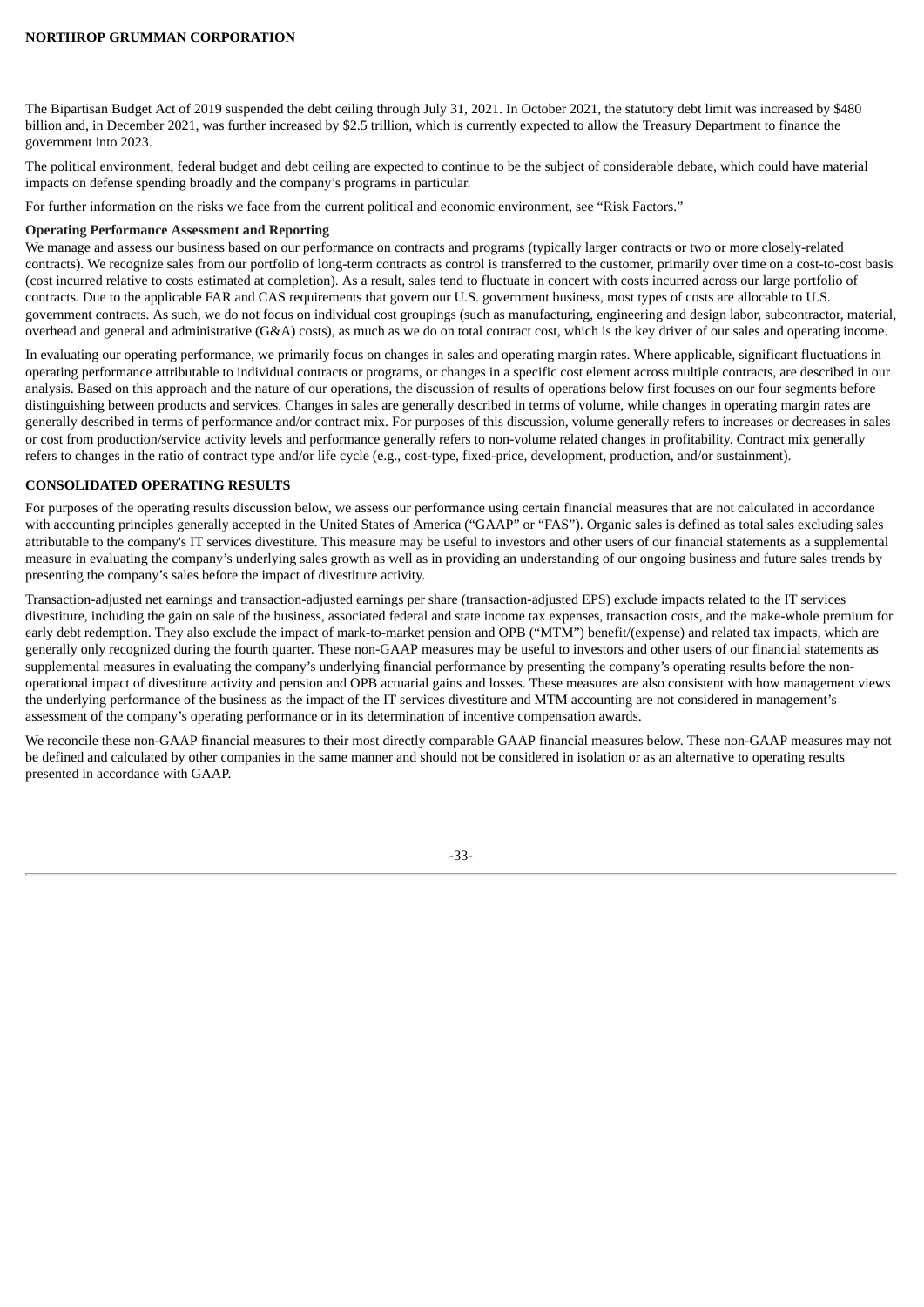Selected financial highlights are presented in the table below:

|                                                  |    | Year Ended December 31 | % Change in  |     |         |             |       |
|--------------------------------------------------|----|------------------------|--------------|-----|---------|-------------|-------|
| \$ in millions, except per share amounts         |    | 2021                   | 2020         |     | 2019    | 2021        | 2020  |
| <b>Sales</b>                                     | \$ | 35,667                 | \$<br>36,799 | \$. | 33,841  | $(3)\%$     | 9%    |
| Operating costs and expenses                     |    | 31,996                 | 32,734       |     | 29,872  | $(2)\%$     | 10 %  |
| Operating costs and expenses as a % of sales     |    | 89.7 %                 | 89.0 %       |     | 88.3 %  |             |       |
| Gain on sale of business                         |    | 1,980                  |              |     |         | NM          | NM    |
| <b>Operating income</b>                          |    | 5,651                  | 4.065        |     | 3.969   | <b>39 %</b> | $2\%$ |
| Operating margin rate                            |    | 15.8 %                 | 11.0 %       |     | 11.7 %  |             |       |
| Mark-to-market pension and OPB benefit (expense) |    | 2,355                  | (1,034)      |     | (1,800) | $(328)\%$   | (43)% |
| Federal and foreign income tax expense           |    | 1,933                  | 539          |     | 300     | 259 %       | 80 %  |
| Effective income tax rate                        |    | 21.6 %                 | 14.5 %       |     | 11.8 %  |             |       |
| Net earnings                                     |    | 7,005                  | 3,189        |     | 2,248   | 120 %       | 42 %  |
| Diluted earnings per share                       |    | 43.54                  | 19.03        |     | 13.22   | 129 %       | 44 %  |

## **Sales**

The tables below reconcile sales to organic sales:

| Year Ended December 31     |  |              |                             |                  |      |              |                      |                  |                           |  |
|----------------------------|--|--------------|-----------------------------|------------------|------|--------------|----------------------|------------------|---------------------------|--|
| 2021                       |  |              |                             |                  |      |              |                      |                  |                           |  |
| \$ in millions             |  | <b>Sales</b> | <b>IT</b> services<br>sales | Organic<br>sales |      | <b>Sales</b> | IT services<br>sales | Organic<br>sales | Organic sales %<br>change |  |
| <b>Aeronautics Systems</b> |  | $11,259$ \$  | $-$ \$                      | 11,259           | - \$ | 12,169 \$    | $-$ \$               | 12,169           | (7)%                      |  |
| Defense Systems            |  | 5,776        | (106)                       | 5,670            |      | 7,543        | (1,637)              | 5,906            | $(4)\%$                   |  |
| <b>Mission Systems</b>     |  | 10,134       | (42)                        | 10,092           |      | 10,080       | (527)                | 9,553            | 6 %                       |  |
| Space Systems              |  | 10,608       | (16)                        | 10,592           |      | 8,744        | (182)                | 8,562            | 24 %                      |  |
| Intersegment eliminations  |  | (2,110)      |                             | (2,108)          |      | (1,737)      | 17                   | (1,720)          |                           |  |
| Total                      |  | 35,667 \$    | $(162)$ \$                  | 35,505           |      | 36,799 \$    | $(2,329)$ \$         | 34,470           | $3\%$                     |  |

|                            |              |                             | Year Ended December 31 |     |              |                      |                  |                           |
|----------------------------|--------------|-----------------------------|------------------------|-----|--------------|----------------------|------------------|---------------------------|
|                            |              | 2020                        |                        |     |              |                      |                  |                           |
| \$ in millions             | <b>Sales</b> | <b>IT</b> services<br>sales | Organic<br>sales       |     | <b>Sales</b> | IT services<br>sales | Organic<br>sales | Organic sales %<br>change |
| <b>Aeronautics Systems</b> | $12,169$ \$  | $-5$                        | 12,169                 | - S | $11,116$ \$  | $-$ \$               | 11,116           | 9%                        |
| Defense Systems            | 7,543        | (1,637)                     | 5,906                  |     | 7,495        | (1,594)              | 5,901            | $-$ %                     |
| <b>Mission Systems</b>     | 10,080       | (527)                       | 9,553                  |     | 9,410        | (555)                | 8,855            | 8 %                       |
| <b>Space Systems</b>       | 8.744        | (182)                       | 8,562                  |     | 7.425        | (180)                | 7,245            | 18 %                      |
| Intersegment eliminations  | (1,737)      | 17                          | (1,720)                |     | (1,605)      | 24                   | (1,581)          |                           |
| Total                      | 36,799 \$    | $(2,329)$ \$                | 34,470                 |     | 33,841 \$    | $(2,305)$ \$         | 31,536           | 9%                        |

2021 sales decreased \$1.1 billion, or 3 percent, due to a \$2.2 billion reduction in sales related to the IT services divestiture. 2021 organic sales increased \$1.0 billion, or 3 percent due to higher sales at Space and Mission Systems, partially offset by lower sales at Aeronautics Systems and Defense Systems. 2020 sales included a \$444 million sale of equipment to a restricted customer at Aeronautics Systems.

See "Segment Operating Results" below for further information by segment and "Product and Service Analysis" for product and service detail. See Note 16 to the consolidated financial statements for information regarding the company's sales by customer type, contract type and geographic region for each of our segments.

-34-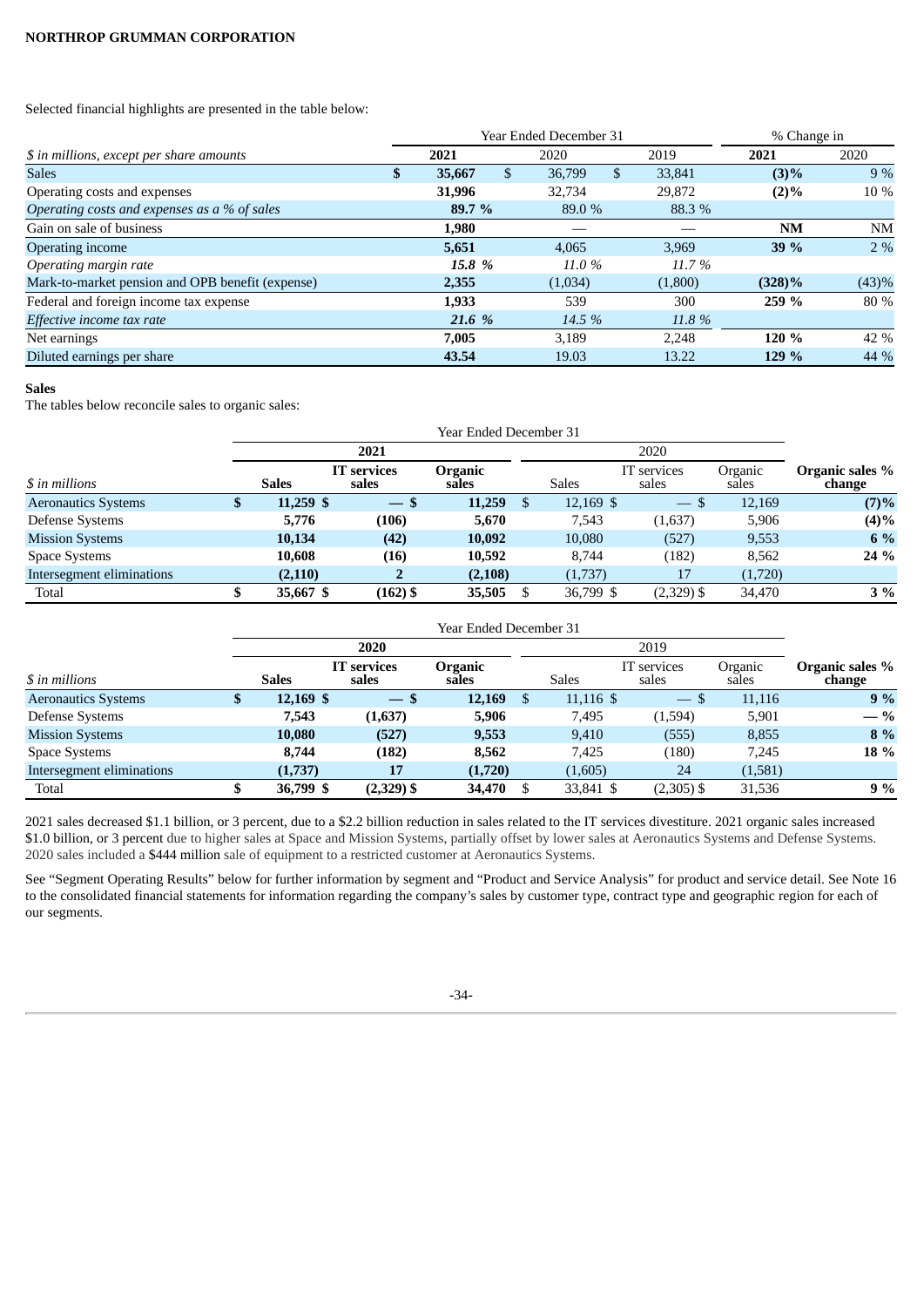#### **Operating Income and Margin Rate**

2021 operating income increased \$1.6 billion, or 39 percent, primarily due to the IT services divestiture, including the \$2.0 billion pre-tax gain on sale and \$192 million of unallocated corporate expense for unallowable state taxes and transaction costs, partially offset by a \$288 million reduction in the FAS/CAS operating adjustment. Lower non-divestiture-related unallocated corporate expenses were partially offset by higher deferred state taxes principally related to the company's 2021 MTM benefit. 2021 operating margin rate increased to 15.8 percent from 11.0 percent reflecting the items above.

2021 G&A costs as a percentage of sales increased to 10.1 percent from 9.3 percent, primarily due to an increase in investments for future business opportunities and a lower G&A cost mix in the divested IT services business.

For further information regarding product and service operating costs and expenses, see "Product and Service Analysis" below.

#### **Mark-to-Market Pension and OPB Benefit/Expense**

The primary components of pre-tax MTM benefit (expense) are presented in the table below:

|                                                          | Year Ended December 31 |  |              |  |         |  |  |  |
|----------------------------------------------------------|------------------------|--|--------------|--|---------|--|--|--|
| \$ in millions                                           | 2021                   |  | 2020         |  | 2019    |  |  |  |
| Actuarial gains (losses) on projected benefit obligation | 1,163                  |  | $(3,570)$ \$ |  | (4,866) |  |  |  |
| Actuarial gains on plan assets                           | 1,192                  |  | 2.536        |  | 3,066   |  |  |  |
| MTM benefit (expense)                                    | 2,355                  |  | (1,034)      |  | (1,800) |  |  |  |

2021 MTM benefit of \$2.4 billion was primarily driven by a 30 basis point increase in the discount rate from year end 2020 and actual net plan asset returns of approximately 10.9 percent compared to our 7.5 percent asset return assumption.

#### **Federal and Foreign Income Taxes**

The 2021 effective tax rate (ETR) increased to 21.6 percent from 14.5 percent in the prior year period primarily due to federal income taxes resulting from the IT services divestiture, including \$250 million of income tax expense related to \$1.2 billion of nondeductible goodwill in the divested business. The company's 2021 MTM benefit did not significantly impact the 2021 ETR; however, MTM expense in 2020 reduced the 2020 ETR by 1.3 percentage points. See Note 7 to the consolidated financial statements for additional information.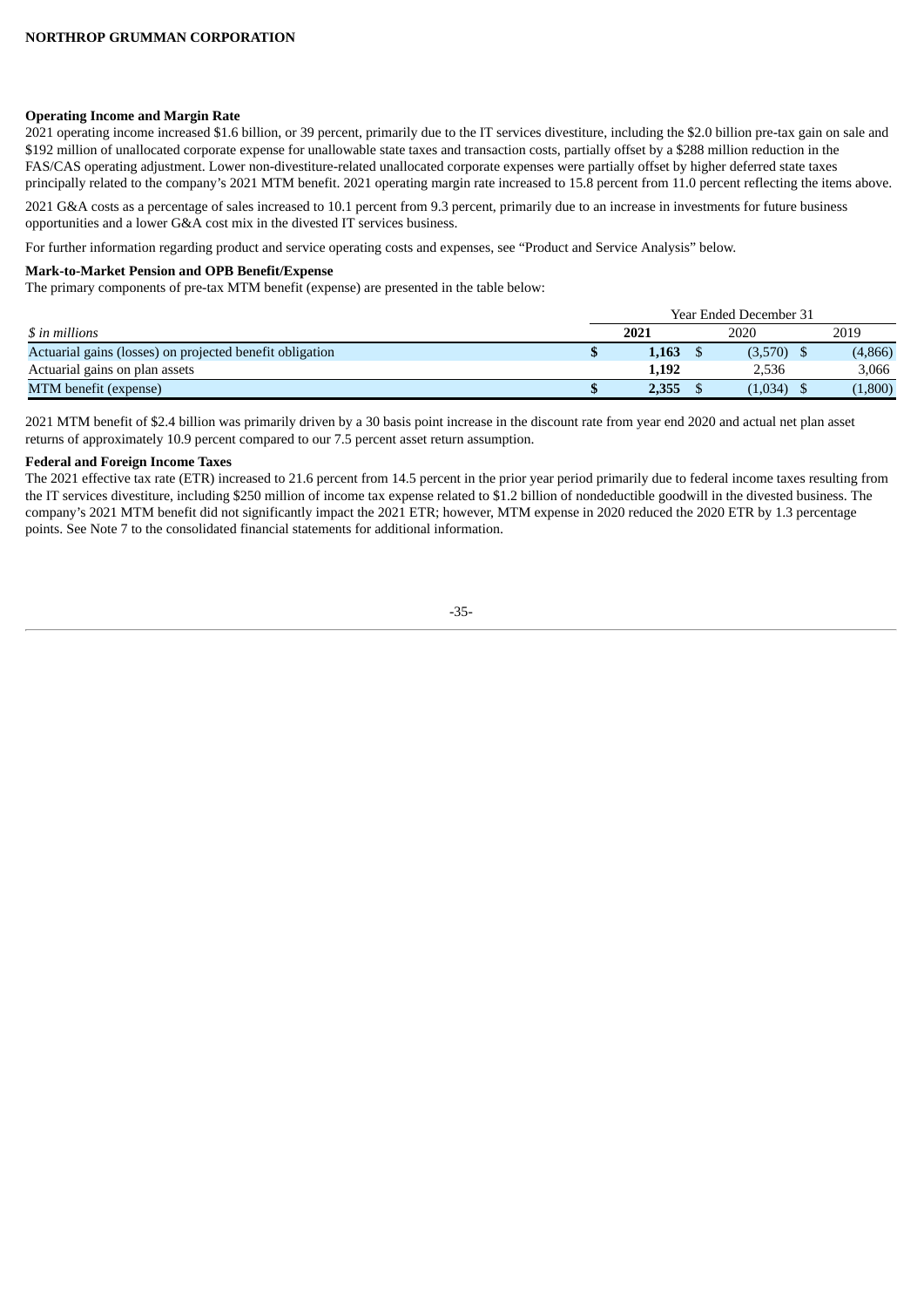# **Net Earnings**

The table below reconciles net earnings to transaction-adjusted net earnings:

|                                                        |             |     | Year Ended December 31 |     | % Change in |           |           |
|--------------------------------------------------------|-------------|-----|------------------------|-----|-------------|-----------|-----------|
| \$ in millions                                         | 2021        |     | 2020                   |     | 2019        | 2021      | 2020      |
| Net earnings                                           | \$<br>7,005 | \$. | 3,189                  | \$. | 2,248       | 120 %     | 42 %      |
| MTM (benefit) expense                                  | (2,355)     |     | 1,034                  |     | 1,800       | $(328)\%$ | (43)%     |
| MTM-related deferred state tax expense (benefit) $(1)$ | 124         |     | (54)                   |     | (81)        | $(330)\%$ | (33)%     |
| Federal tax expense (benefit) of items above $(2)$     | 469         |     | (206)                  |     | (361)       | $(328)\%$ | (43)%     |
| MTM adjustment, net of tax                             | (1,762)     |     | 774                    |     | 1,358       | $(328)\%$ | (43)%     |
| Gain on sale of business                               | (1,980)     |     |                        |     |             | NM        | <b>NM</b> |
| State tax impact <sup>(3)</sup>                        | 160         |     |                        |     |             | <b>NM</b> | <b>NM</b> |
| <b>Transaction costs</b>                               | 32          |     |                        |     |             | NM        | <b>NM</b> |
| Make-whole premium                                     | 54          |     |                        |     |             | <b>NM</b> | <b>NM</b> |
| Federal tax impact of items above $(4)$                | 614         |     |                        |     |             | NM        | NM        |
| Transaction adjustment, net of tax                     | (1,120)     |     |                        |     |             | <b>NM</b> | <b>NM</b> |
| Transaction-adjusted net earnings                      | \$<br>4,123 |     | 3,963                  |     | 3,606       | $4\%$     | 10 %      |

 $^{(1)}$  The deferred state tax impact was calculated using the company's blended state tax rate of 5.25 percent in 2021 and 2020 and 4.50 percent in 2019 and is included in Unallocated corporate expense within operating income.

 $^{(2)}$  The federal tax impact in each period was calculated by subtracting the deferred state tax impact from MTM benefit (expense) and applying the 21 percent federal statutory rate.

 $(3)$  The state tax impact includes \$62 million of incremental tax expense related to \$1.2 billion of nondeductible goodwill in the divested business.

 $(4)$  The federal tax impact was calculated by applying the 21 percent federal statutory rate to the adjustment items and also includes \$250 million of incremental tax expense related to \$1.2 billion of nondeductible goodwill in the divested business.

2021 net earnings increased \$3.8 billion, or 120 percent, principally due to a \$2.5 billion increase in our MTM benefit, net of tax, and a \$1.1 billion increase associated with the IT services divestiture, net of tax. Transaction-adjusted net earnings increased \$160 million, or 4 percent, primarily due to lower unallocated corporate expense and higher segment operating income, partially offset by higher income tax expense.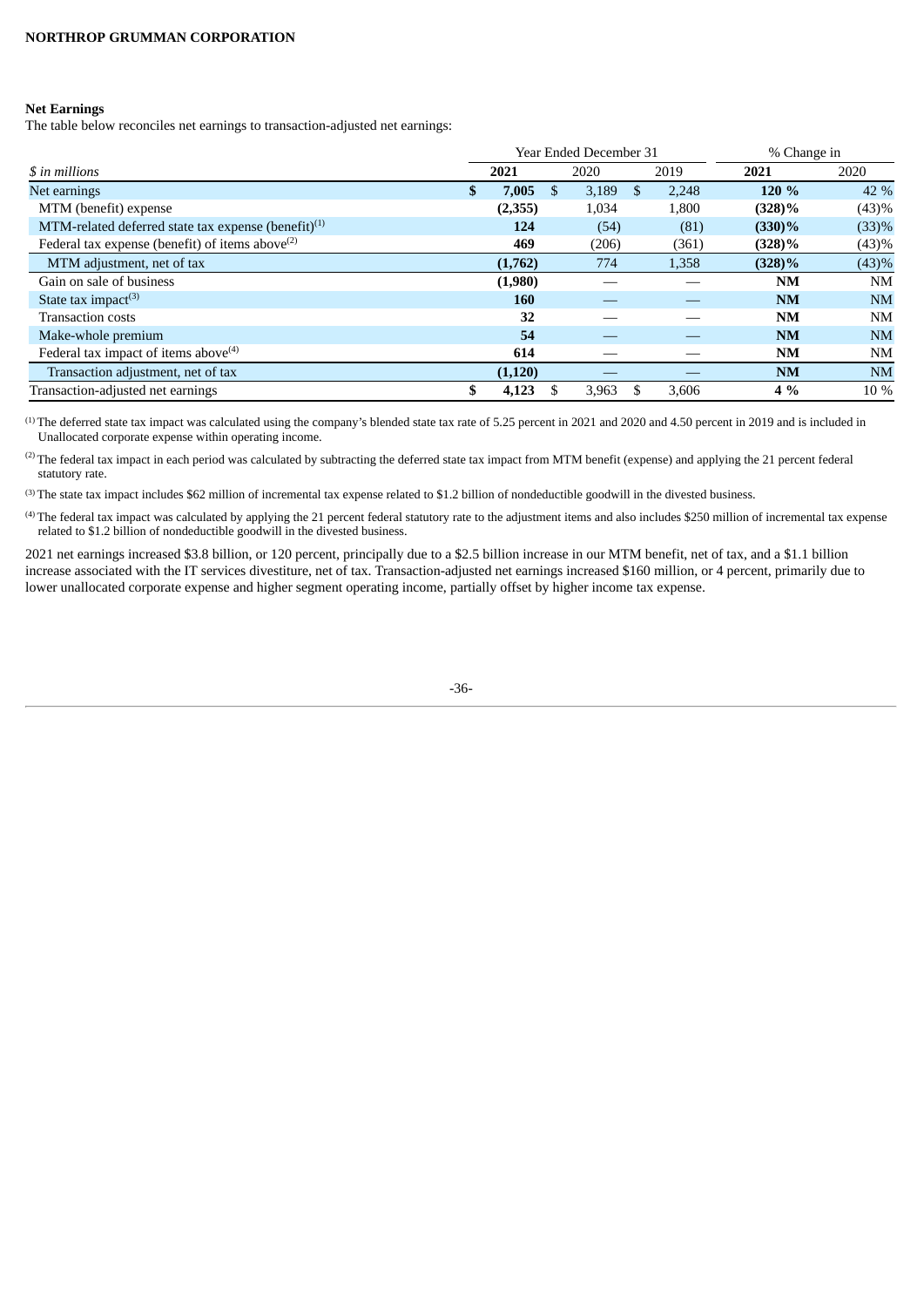#### **Diluted Earnings Per Share**

The table below reconciles diluted earnings per share to transaction-adjusted EPS:

|                                                                           |         | Year Ended December 31 | % Change in |        |           |           |
|---------------------------------------------------------------------------|---------|------------------------|-------------|--------|-----------|-----------|
|                                                                           | 2021    | 2020                   |             | 2019   | 2021      | 2020      |
| Diluted earnings per share                                                | 43.54   | 19.03                  | -S          | 13.22  | 129 %     | 44 %      |
| MTM (benefit) expense per share                                           | (14.64) | 6.17                   |             | 10.59  | $(337)$ % | (42)%     |
| MTM-related deferred state tax expense (benefit) per share <sup>(1)</sup> | 0.77    | (0.32)                 |             | (0.48) | $(341)\%$ | (33)%     |
| Federal tax expense (benefit) of items above per share $(2)$              | 2.92    | (1.23)                 |             | (2.12) | $(337)\%$ | (42)%     |
| MTM adjustment per share, net of tax                                      | (10.95) | 4.62                   |             | 7.99   | $(337)\%$ | (42)%     |
| Gain on sale of business per share                                        | (12.31) |                        |             |        | NM        | <b>NM</b> |
| State tax impact <sup>(3)</sup> per share                                 | 0.99    |                        |             |        | <b>NM</b> | <b>NM</b> |
| Transaction costs per share                                               | 0.20    |                        |             |        | NM        | <b>NM</b> |
| Make-whole premium per share                                              | 0.34    |                        |             |        | <b>NM</b> | <b>NM</b> |
| Federal tax impact of items above $(4)$ per share                         | 3.82    |                        |             |        | NM        | NM        |
| Transaction adjustment per share, net of tax                              | (6.96)  |                        |             |        | <b>NM</b> | <b>NM</b> |
| Transaction-adjusted EPS                                                  | 25.63   | 23.65                  |             | 21.21  | $8\%$     | 12 %      |

 $^{(1)}$  The deferred state tax impact was calculated using the company's blended state tax rate of 5.25 percent in 2021 and 2020 and 4.50 percent in 2019 and is included in Unallocated corporate expense within operating income.

 $^{(2)}$  The federal tax impact in each period was calculated by subtracting the deferred state tax impact from MTM benefit (expense) and applying the 21 percent federal statutory rate.

 $(3)$  The state tax impact includes \$62 million of incremental tax expense related to \$1.2 billion of nondeductible goodwill in the divested business.

 $(4)$  The federal tax impact was calculated by applying the 21 percent federal statutory rate to the adjustment items and also includes \$250 million of incremental tax expense related to \$1.2 billion of nondeductible goodwill in the divested business.

2021 diluted earnings per share increased \$24.51, or 129 percent, principally due to a \$15.57 increase in our 2021 MTM benefit, net of tax, and a \$6.96 increase associated with the IT services divestiture, net of tax. Transaction-adjusted EPS increased \$1.98, or 8 percent, reflecting a 4 percent increase in transaction-adjusted net earnings and a 4 percent decrease in weighted-average diluted shares outstanding.

#### **SEGMENT OPERATING RESULTS**

#### **Basis of Presentation**

The company is aligned in four operating sectors, which also comprise our reportable segments: Aeronautics Systems, Defense Systems, Mission Systems and Space Systems. For a more complete description of each segment's products and services, see "Business."

We present our sectors in the following business areas, which are reported in a manner reflecting core capabilities:

| <b>Aeronautics Systems</b> | <b>Defense Systems</b>                 | <b>Mission Systems</b>                   | <b>Space Systems</b>        |
|----------------------------|----------------------------------------|------------------------------------------|-----------------------------|
| <b>Autonomous Systems</b>  | Battle Management & Missile<br>Systems | <b>Airborne Multifunction Sensors</b>    | Launch & Strategic Missiles |
| <b>Manned Aircraft</b>     | <b>Mission Readiness</b>               | Maritime/Land Systems & Sensors          | <b>Space</b>                |
|                            |                                        | Navigation, Targeting &<br>Survivability |                             |
|                            |                                        | Networked Information Solutions          |                             |

Effective during the first quarter of 2021 within Mission Systems, the businesses of the former CIMS business area that remained with Northrop Grumman after the IT services divestiture were merged with the Communications business unit and F-35 Communications, Navigation and Identification programs within the former Airborne, Sensors & Networks business area to form the Networked Information Solutions business area. The Airborne Sensors & Networks business area was then renamed the Airborne Multifunction Sensors business area to better reflect its new portfolio. This change had no impact on the segment operating results of Mission Systems as a whole.

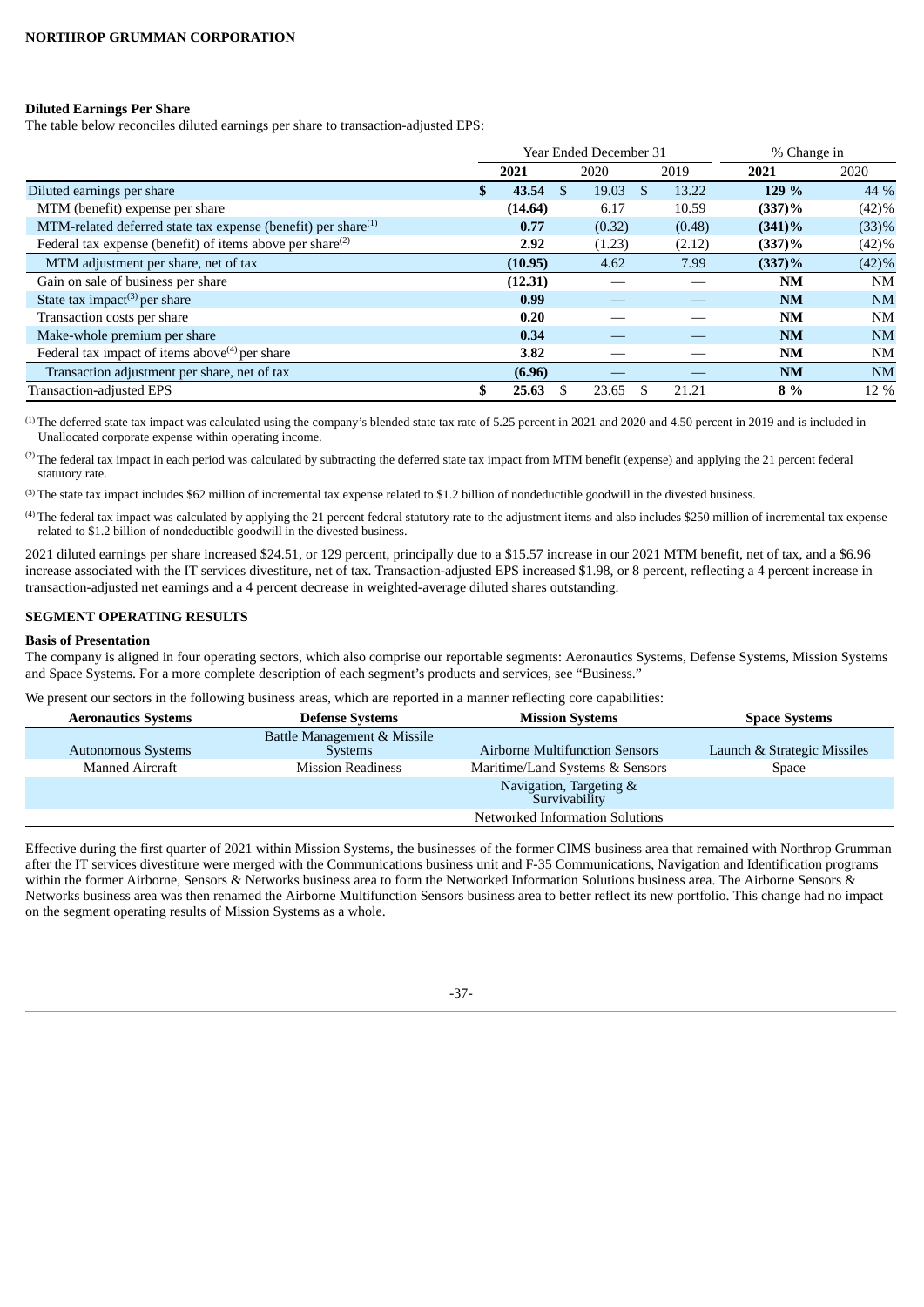This section discusses segment sales, operating income and operating margin rate. A reconciliation of segment operating income to total operating income is provided below.

#### **Segment Operating Income and Margin Rate**

Segment operating income, as reconciled in the table below, and segment operating margin rate (segment operating income divided by sales) are non-GAAP measures that reflect the combined operating income of our four segments less the operating income associated with intersegment sales. Segment operating income includes pension expense allocated to our sectors under FAR and CAS and excludes FAS pension service expense and unallocated corporate items (certain corporate-level expenses, which are not considered allowable or allocable under applicable FAR and CAS requirements, and costs not considered part of management's evaluation of segment operating performance). These non-GAAP measures may be useful to investors and other users of our financial statements as supplemental measures in evaluating the financial performance and operational trends of our sectors. These measures may not be defined and calculated by other companies in the same manner and should not be considered in isolation or as alternatives to operating results presented in accordance with GAAP.

|                                                                         |    |         |     | Year Ended December 31 |    |        | % Change in |           |  |
|-------------------------------------------------------------------------|----|---------|-----|------------------------|----|--------|-------------|-----------|--|
| \$ in millions                                                          |    | 2021    |     | 2020                   |    | 2019   | 2021        | 2020      |  |
| Operating income                                                        | S. | 5,651   | \$  | 4,065                  | \$ | 3,969  | 39 %        | 2%        |  |
| Reconciliation to segment operating income:                             |    |         |     |                        |    |        |             |           |  |
| CAS pension expense                                                     |    | (544)   |     | (827)                  |    | (832)  | $(34)\%$    | (1)%      |  |
| FAS pension service expense                                             |    | 414     |     | 409                    |    | 367    | 1 %         | 11 %      |  |
| FAS/CAS operating adjustment                                            |    | (130)   |     | (418)                  |    | (465)  | $(69)$ %    | $(10)\%$  |  |
| Gain on sale of business                                                |    | (1,980) |     |                        |    |        | <b>NM</b>   | <b>NM</b> |  |
| IT services divestiture – unallowable state taxes and transaction costs |    | 192     |     |                        |    |        | <b>NM</b>   | <b>NM</b> |  |
| Intangible asset amortization and PP&E step-up depreciation             |    | 254     |     | 322                    |    | 390    | $(21)\%$    | (17)%     |  |
| MTM-related deferred state tax expense (benefit) $(1)$                  |    | 124     |     | (54)                   |    | (81)   | $(330)\%$   | (33)%     |  |
| Other unallocated corporate expense                                     |    | 106     |     | 273                    |    | 165    | $(61)$ %    | 65 %      |  |
| Unallocated corporate (income) expense                                  | \$ | (1,304) |     | 541                    | \$ | 474    | $(341)\%$   | 14 %      |  |
| Segment operating income                                                | \$ | 4,217   | \$. | 4,188                  | \$ | 3,978  | $1\%$       | $5\%$     |  |
| Segment operating margin rate                                           |    | 11.8%   |     | 11.4%                  |    | 11.8 % |             |           |  |

 $^{(1)}$  Represents the deferred state tax benefit associated with MTM benefit (expense), which is recorded in Unallocated corporate expense consistent with other changes in deferred state taxes.

#### Segment Operating Income and Margin Rate

2021 segment operating income increased \$29 million, or 1 percent. Higher operating income at Space Systems and Mission Systems was driven by increased volume and improved performance. Lower operating income at Defense Systems is due to the impact of the IT services divestiture and lower operating income at Aeronautics Systems principally relates to net unfavorable EAC adjustments on F-35. 2021 segment operating income from the IT services business was \$20 million as compared to \$247 million in 2020. Segment operating income includes a first quarter 2021 benefit of approximately \$100 million due to the impact of lower overhead rates on the company's fixed price contracts. Segment operating margin rate increased to 11.8 percent from 11.4 percent and reflects higher operating margin rates at Mission Systems, Defense Systems and Space Systems.

#### FAS/CAS Operating Adjustment

The decrease in our 2021 FAS/CAS operating adjustment is due to lower CAS pension expense resulting from favorable plan asset returns in 2020 and changes in certain CAS actuarial assumptions as of December 31, 2020.

#### Unallocated Corporate Income (Expense)

The increase in 2021 unallocated corporate income (expense) is primarily due to a \$2.0 billion pre-tax gain on the sale of our IT services business, partially offset by \$192 million of unallowable state taxes and transaction costs associated with the divestiture. Lower non-divestiture-related unallocated corporate expense reflects a \$60 million benefit from insurance settlements related to shareholder litigation involving the former Orbital ATK prior to the company's acquisition, that was resolved in June 2019, as well as benefits recognized during the year associated with changes in deferred state taxes, partially offset by higher deferred state tax expense related to the company's 2021 MTM benefit.

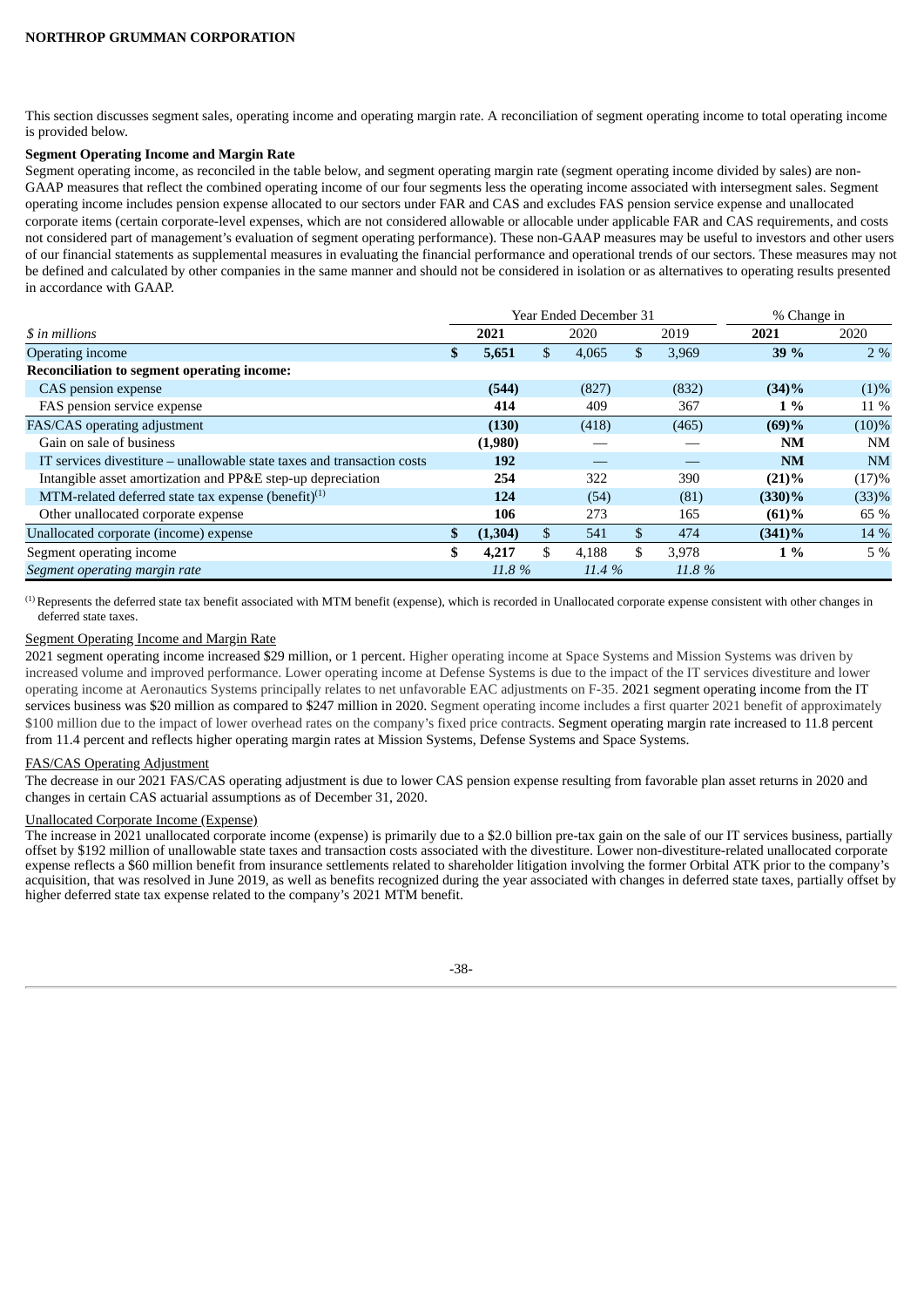#### **NORTHROP GRUMMAN CORPORATION**

*Net Estimate-At-Completion (EAC) Adjustments -* We record changes in estimated contract earnings at completion (net EAC adjustments) using the cumulative catch-up method of accounting. Net EAC adjustments can have a significant effect on reported sales and operating income and the aggregate amounts are presented in the table below:

|                             |      | Year Ended December 31 |  |       |  |       |  |  |  |  |  |  |
|-----------------------------|------|------------------------|--|-------|--|-------|--|--|--|--|--|--|
| \$ in millions              | 2021 |                        |  | 2020  |  | 2019  |  |  |  |  |  |  |
| Favorable EAC adjustments   |      | 1.242                  |  | 1,082 |  | 040.  |  |  |  |  |  |  |
| Unfavorable EAC adjustments |      | (715)                  |  | (616) |  | (560) |  |  |  |  |  |  |
| Net EAC adjustments         |      | 527                    |  | 466   |  | 480   |  |  |  |  |  |  |

Net EAC adjustments by segment are presented in the table below:

|                            |     |                 | Year Ended December 31 |      |
|----------------------------|-----|-----------------|------------------------|------|
| \$ in millions             |     | 2021            | 2020                   | 2019 |
| <b>Aeronautics Systems</b> | JD. | 25 <sub>2</sub> | 77                     | 143  |
| Defense Systems            |     | 113             | 148                    | 99   |
| <b>Mission Systems</b>     |     | 263             | 216                    | 189  |
| Space Systems              |     | 134             | 33                     | 63   |
| Eliminations               |     | (8)             | (8)                    | (14) |
| Net EAC adjustments        |     | 527             | 466                    | 480  |

For purposes of the discussion in the remainder of this Segment Operating Results section, references to operating income and operating margin rate reflect segment operating income and segment operating margin rate, respectively.

# **AERONAUTICS SYSTEMS**

|                       |        | Year Ended December 31 | % Change in |        |          |       |
|-----------------------|--------|------------------------|-------------|--------|----------|-------|
| \$ in millions        | 2021   |                        | 2020        | 2019   | 2021     | 2020  |
| <b>Sales</b>          | 11,259 |                        | 12,169      | 11,116 | $(7) \%$ | 9%    |
| Operating income      | 1,093  |                        | 1,206       | 1,188  | $(9)$ %  | $2\%$ |
| Operating margin rate | 9.7%   |                        | 9.9%        | 10.7%  |          |       |

#### **Sales**

2021 sales decreased \$910 million, or 7 percent, due to lower volume in both Manned Aircraft and Autonomous Systems. Lower sales reflect a \$444 million sale of equipment to a restricted customer in 2020, \$150 million of lower F-35 sales, lower A350 production activity, and lower volume on the B-2 Defensive Management Systems Modernization (DMS) program and certain Global Hawk programs.

#### **Operating Income**

2021 operating income decreased \$113 million, or 9 percent, principally due to lower sales. 2021 operating margin rate decreased to 9.7 percent from 9.9 percent due to lower net favorable EAC adjustments, driven by F-35, partially offset by improved performance on Autonomous Systems programs.

#### **DEFENSE SYSTEMS**

|                       | Year Ended December 31 |        | % Change in |        |          |               |
|-----------------------|------------------------|--------|-------------|--------|----------|---------------|
| \$ in millions        | 2021                   | 2020   |             | 2019   | 2021     | 2020          |
| <b>Sales</b>          | 5,776                  | 7.543  |             | 7,495  | $(23)$ % | $\frac{0}{6}$ |
| Operating income      | 696                    | 846    |             | 793    | $(18)\%$ | 7 %           |
| Operating margin rate | 12.0 %                 | 11.2 % |             | 10.6 % |          |               |

#### **Sales**

2021 sales decreased \$1.8 billion, or 23 percent, primarily due to a \$1.5 billion reduction in sales related to the IT services divestiture. 2021 organic sales decreased \$236 million, or 4 percent, due to \$397 million lower sales in connection with the close-out of the contract at the Army's Lake City ammunition plant (Lake City) and lower volume on an international training program, partially offset by higher volume on several programs including Republic of Korea Global Hawk Contractor Logistics Support (ROK Global Hawk CLS), U.S. Customs and Border Protection P-3 (CBP P-3), GMLRS, B-2 sustainment and advanced fuzes.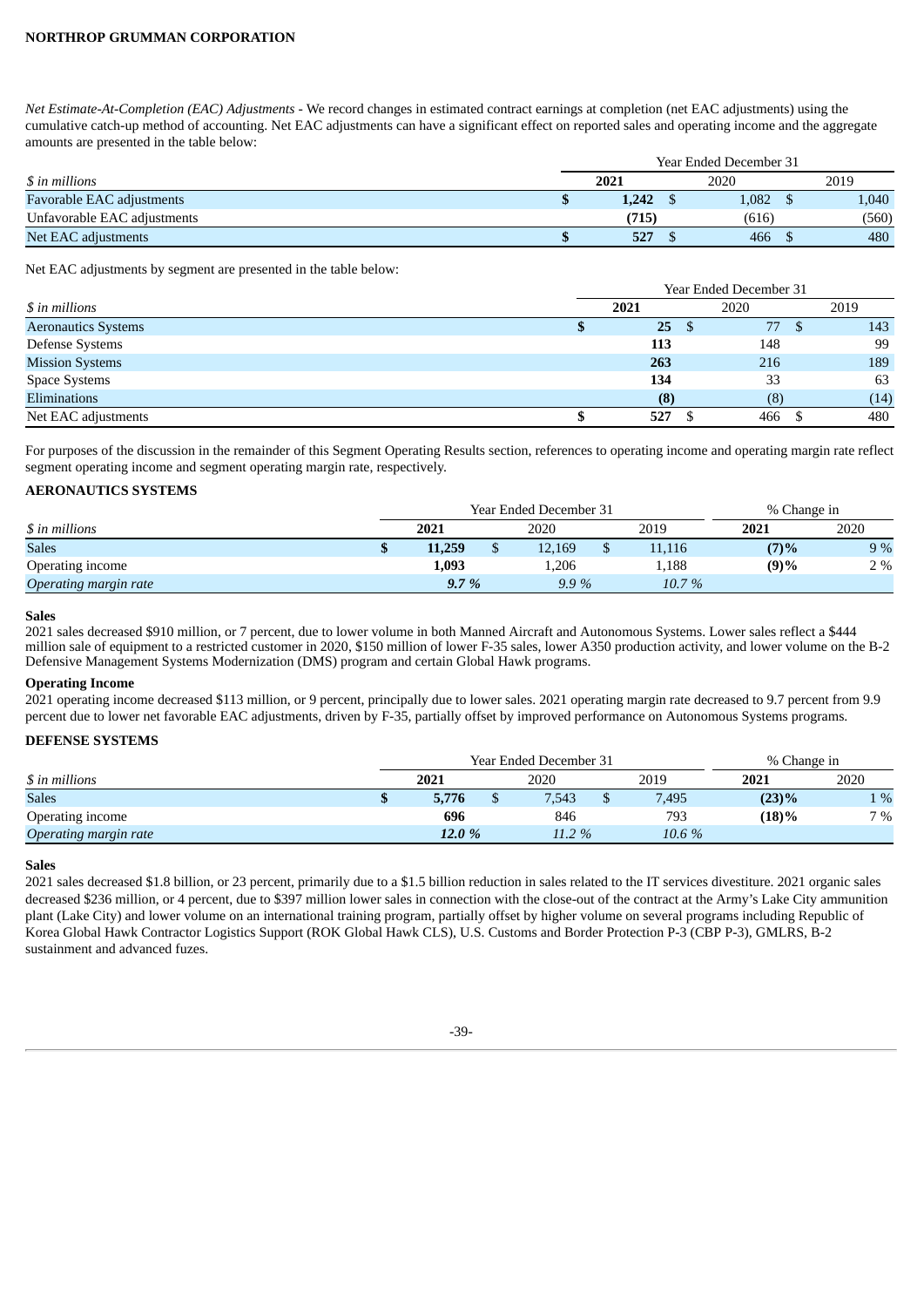#### **Operating Income**

2021 operating income decreased \$150 million, or 18 percent, due to the impact of the IT services divestiture. Operating margin rate increased to 12.0 percent from 11.2 percent and reflects improved performance at Battle Management and Missile Systems due to changes in mix as a result of recent contract completions.

#### **MISSION SYSTEMS**

|                       | Year Ended December 31 | % Change in |             |               |       |
|-----------------------|------------------------|-------------|-------------|---------------|-------|
| \$ in millions        | 2021                   | 2020        | 2019        | 2021          | 2020  |
| <b>Sales</b>          | 10.134                 | 10,080      | \$<br>9,410 | $\frac{0}{0}$ | $7\%$ |
| Operating income      | 1,579                  | 1,459       | 1,408       | 8 %           | 4 %   |
| Operating margin rate | 15.6 %                 | 14.5 %      | 15.0 %      |               |       |

#### **Sales**

2021 sales increased \$54 million, or 1 percent, due to higher volume across the sector, partially offset by a \$485 million reduction in sales related to the IT services divestiture. 2021 organic sales increased \$539 million, or 6 percent. Maritime/Land Systems and Sensors sales increased primarily due to \$137 million higher volume on G/ATOR and higher marine systems volume. Airborne Multifunction Sensors sales increased principally due to \$105 million higher volume on airborne radar programs, including SABR, and higher restricted sales, partially offset by lower volume on airborne electronic warfare programs. Navigation, Targeting and Survivability sales increased principally due to \$124 million higher intercompany volume largely related to GBSD ramp-up. Networked Information Solutions sales increased principally due to higher volume on electronic warfare programs, including JCREW, and higher intercompany volume, partially offset by lower volume on F-35 CNI programs.

#### **Operating Income**

2021 operating income increased \$120 million, or 8 percent, due to a higher operating margin rate and higher sales. Operating margin rate increased to 15.6 percent from 14.5 percent due to higher net favorable EAC adjustments, which reflect improved performance and the first quarter 2021 reduction in overhead rates, the favorable resolution of certain government accounting matters in the second quarter of 2021 and mix changes largely related to the IT services divestiture.

#### **SPACE SYSTEMS**

|                       |  |        | Year Ended December 31 |           | % Change in |       |      |      |
|-----------------------|--|--------|------------------------|-----------|-------------|-------|------|------|
| \$ in millions        |  | 2021   |                        |           |             | 2019  | 2021 | 2020 |
| <b>Sales</b>          |  | 10.608 |                        | 8.744     |             | 7,425 | 21 % | 18 % |
| Operating income      |  | 1,121  |                        | 893       |             | 794   | 26 % | 12 % |
| Operating margin rate |  | 10.6 % |                        | $10.2 \%$ |             | 10.7% |      |      |

#### **Sales**

2021 sales increased \$1.9 billion, or 21 percent, due to higher volume in both the Launch & Strategic Missiles and Space business areas, partially offset by a \$166 million reduction in sales related to the IT services divestiture. 2021 organic sales increased \$2.0 billion, or 24 percent. Launch & Strategic Missiles sales increased primarily due to ramp-up on development programs, including a \$1.1 billion increase on GBSD and a \$206 million increase on NGI. Space sales were driven by higher volume on restricted programs and increases of \$192 million on Artemis and \$140 million on Next Gen OPIR.

#### **Operating Income**

2021 operating income increased \$228 million, or 26 percent, due to higher sales and a higher operating margin rate. Operating margin rate increased to 10.6 percent from 10.2 percent primarily due to higher net favorable EAC adjustments, which were largely driven by improved performance on commercial space programs and the first quarter 2021 reduction in overhead rates.

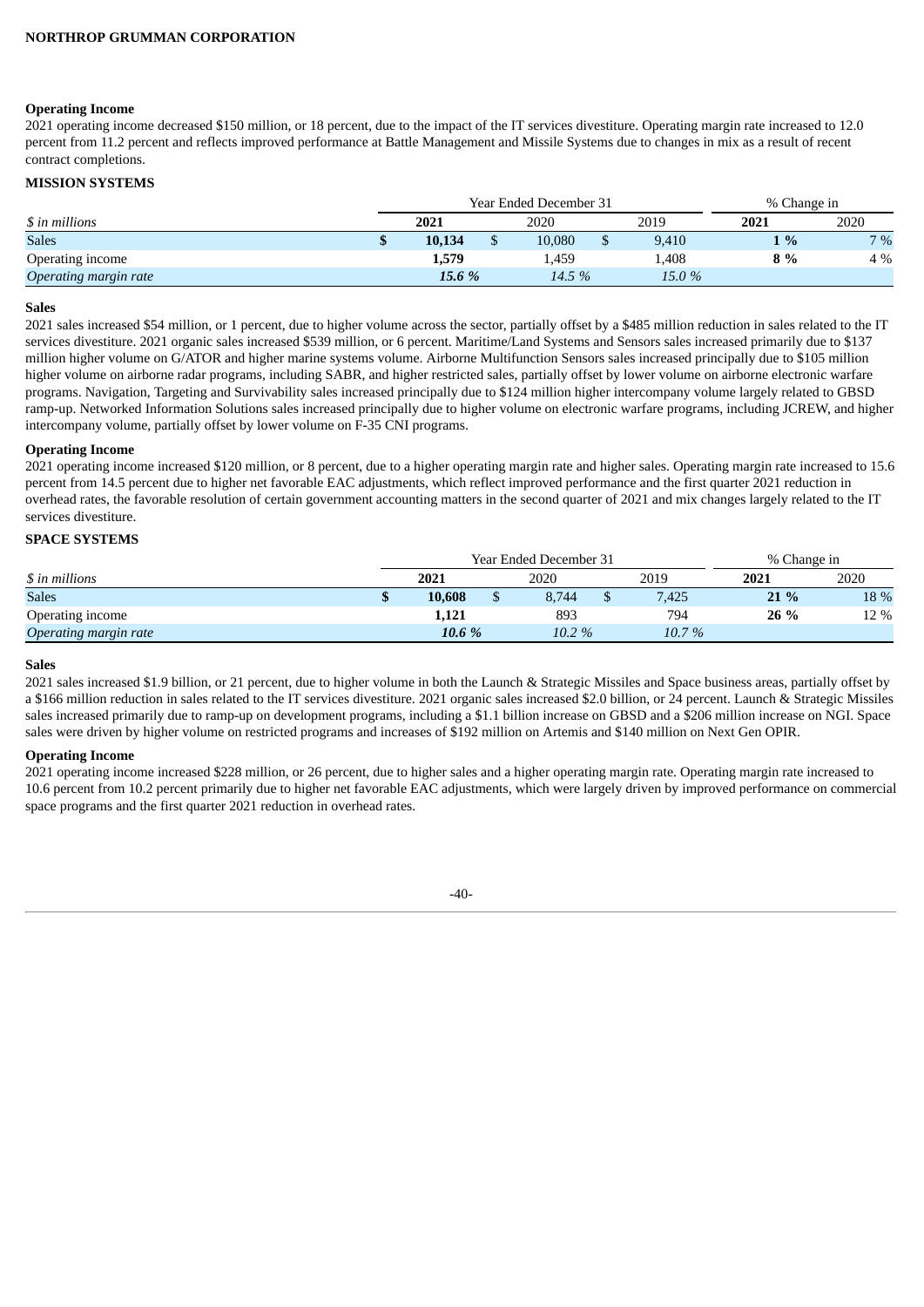# **PRODUCT AND SERVICE ANALYSIS**

The following table presents product and service sales and operating costs and expenses by segment:

|                                  | Year Ended December 31 |              |      |                                                         |    |              |                                        |        |    |              |    |                                        |  |  |
|----------------------------------|------------------------|--------------|------|---------------------------------------------------------|----|--------------|----------------------------------------|--------|----|--------------|----|----------------------------------------|--|--|
| \$ in millions                   |                        |              | 2021 |                                                         |    |              | 2020                                   |        |    | 2019         |    |                                        |  |  |
| <b>Segment Information:</b>      |                        | <b>Sales</b> |      | <b>Operating</b><br><b>Costs and</b><br><b>Expenses</b> |    | <b>Sales</b> | <b>Operating Costs</b><br>and Expenses |        |    | <b>Sales</b> |    | <b>Operating Costs</b><br>and Expenses |  |  |
| <b>Aeronautics Systems</b>       |                        |              |      |                                                         |    |              |                                        |        |    |              |    |                                        |  |  |
| Product                          | \$                     | 9,408        | \$   | 8,534                                                   | \$ | 10,437       | \$                                     | 9,435  | \$ | 9,387        | \$ | 8,428                                  |  |  |
| <b>Service</b>                   |                        | 1,662        |      | 1,462                                                   |    | 1.610        |                                        | 1,417  |    | 1,626        |    | 1,407                                  |  |  |
| Intersegment eliminations        |                        | 189          |      | 170                                                     |    | 122          |                                        | 111    |    | 103          |    | 93                                     |  |  |
| <b>Total Aeronautics Systems</b> |                        | 11,259       |      | 10,166                                                  |    | 12,169       |                                        | 10,963 |    | 11,116       |    | 9,928                                  |  |  |
| <b>Defense Systems</b>           |                        |              |      |                                                         |    |              |                                        |        |    |              |    |                                        |  |  |
| Product                          |                        | 2,564        |      | 2,243                                                   |    | 3,024        |                                        | 2,740  |    | 2,784        |    | 2,572                                  |  |  |
| Service                          |                        | 2,423        |      | 2,137                                                   |    | 3.791        |                                        | 3,305  |    | 4.020        |    | 3,513                                  |  |  |
| Intersegment eliminations        |                        | 789          |      | 700                                                     |    | 728          |                                        | 652    |    | 691          |    | 617                                    |  |  |
| <b>Total Defense Systems</b>     |                        | 5,776        |      | 5,080                                                   |    | 7,543        |                                        | 6,697  |    | 7,495        |    | 6,702                                  |  |  |
| <b>Mission Systems</b>           |                        |              |      |                                                         |    |              |                                        |        |    |              |    |                                        |  |  |
| Product                          |                        | 7,064        |      | 6,017                                                   |    | 6,744        |                                        | 5,757  |    | 6,022        |    | 5,073                                  |  |  |
| <b>Service</b>                   |                        | 2,077        |      | 1,695                                                   |    | 2,557        |                                        | 2,201  |    | 2,660        |    | 2,314                                  |  |  |
| Intersegment eliminations        |                        | 993          |      | 843                                                     |    | 779          |                                        | 663    |    | 728          |    | 615                                    |  |  |
| <b>Total Mission Systems</b>     |                        | 10,134       |      | 8,555                                                   |    | 10,080       |                                        | 8,621  |    | 9,410        |    | 8,002                                  |  |  |
| <b>Space Systems</b>             |                        |              |      |                                                         |    |              |                                        |        |    |              |    |                                        |  |  |
| Product                          |                        | 8,832        |      | 7,898                                                   |    | 6,810        |                                        | 6,084  |    | 5,659        |    | 5,021                                  |  |  |
| Service                          |                        | 1,637        |      | 1,464                                                   |    | 1,826        |                                        | 1,672  |    | 1,683        |    | 1,535                                  |  |  |
| Intersegment eliminations        |                        | 139          |      | 125                                                     |    | 108          |                                        | 95     |    | 83           |    | 75                                     |  |  |
| <b>Total Space Systems</b>       |                        | 10.608       |      | 9,487                                                   |    | 8.744        |                                        | 7,851  |    | 7,425        |    | 6,631                                  |  |  |
| <b>Segment Totals</b>            |                        |              |      |                                                         |    |              |                                        |        |    |              |    |                                        |  |  |
| <b>Total Product</b>             | \$                     | 27,868       | \$   | 24,692                                                  | \$ | 27,015       | \$                                     | 24,016 | \$ | 23,852       | \$ | 21,094                                 |  |  |
| <b>Total Service</b>             |                        | 7,799        |      | 6,758                                                   |    | 9,784        |                                        | 8,595  |    | 9,989        |    | 8,769                                  |  |  |
| Total Segment <sup>(1)</sup>     | \$                     | 35,667       | \$   | 31,450                                                  | \$ | 36,799       | \$                                     | 32,611 | \$ | 33,841       | \$ | 29,863                                 |  |  |

 $(1)$  A reconciliation of segment operating income to total operating income is included in "Segment Operating Results."

#### **Product Sales and Costs**

2021 product sales increased \$853 million, or 3 percent, due to ramp-up on development programs including GBSD and NGI at Space Systems, as well as higher volume on airborne radar and land systems programs at Mission Systems. The increase was partially offset by lower restricted sales and lower net favorable EAC adjustments at Aeronautics Systems as well as close-out of the Lake City contract at Defense Systems.

2021 product costs increased \$676 million, or 3 percent, consistent with the higher product sales described above.

#### **Service Sales and Costs**

2021 service sales decreased \$2.0 billion, or 20 percent, primarily due to the IT services divestiture. Year to date 2021 sales from the IT services business, which were largely included in service sales, were \$162 million as compared to \$2.3 billion in the prior year period. The reductions associated with the IT services divestiture were partially offset by higher volume on the ROK Global Hawk CLS and CBP P-3 programs at Defense Systems.

2021 service costs decreased \$1.8 billion, or 21 percent, consistent with the lower service sales described above.

# **BACKLOG**

Backlog represents the future sales we expect to recognize on firm orders received by the company and is equivalent to the company's remaining performance obligations at the end of each period. It comprises both funded backlog (firm orders for which funding is authorized and appropriated) and unfunded backlog. Unexercised contract options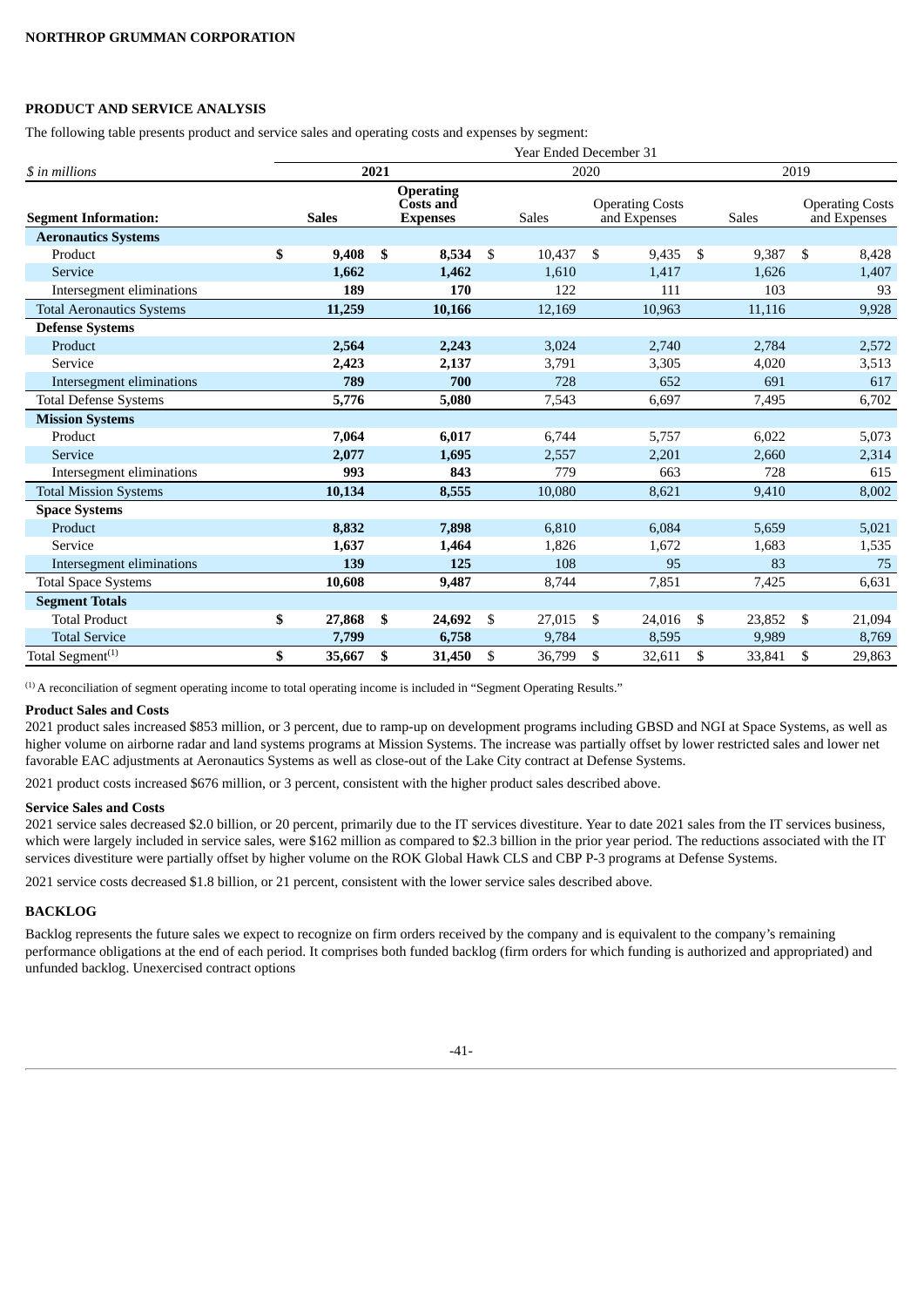and indefinite delivery indefinite quantity (IDIQ) contracts are not included in backlog until the time the option or IDIQ task order is exercised or awarded. Backlog is converted into sales as costs are incurred or deliveries are made.

Backlog consisted of the following at December 31, 2021 and 2020:

|                            |               | 2021            | 2020                           |                  |                     |
|----------------------------|---------------|-----------------|--------------------------------|------------------|---------------------|
| \$ in millions             | <b>Funded</b> | <b>Unfunded</b> | <b>Total</b><br><b>Backlog</b> | Total<br>Backlog | % Change in<br>2021 |
| <b>Aeronautics Systems</b> | 8,842         | 9,435           | 18,277                         | 24,002           | $(24)\%$            |
| Defense Systems            | 5,802         | 547             | 6,349                          | 8,131            | (22)%               |
| <b>Mission Systems</b>     | 9,940         | 4.366           | 14,306                         | 13,805           | $4\%$               |
| Space Systems              | 6.210         | 30.904          | 37,114                         | 35,031           | 6 %                 |
| Total backlog              | 30,794        | 45,252          | 76,046                         | 80,969           | $(6)\%$             |

2021 net awards totaled \$32.1 billion. Significant 2021 new awards include \$6.1 billion for restricted programs (primarily at Space Systems, Mission Systems and Aeronautics Systems), \$3.2 billion for the SLS Booster Production and Operations Contract, \$2.6 billion for NGI, \$2.2 billion for F-35, \$1.0 billion for E-2 and \$0.9 billion for NASA's HALO module. In connection with the IT services divestiture, the company reduced backlog by \$1.4 billion during the first quarter of 2021 (\$1.0 billion at Defense Systems, \$0.2 billion at Mission Systems and \$0.2 billion at Space Systems).

# **LIQUIDITY AND CAPITAL RESOURCES**

We are focused on the efficient conversion of operating income into cash to provide for the company's material cash requirements, including working capital needs, satisfaction of contractual commitments, funding of our pension and OPB plans, investment in our business through capital expenditures, and shareholder return through dividend payments and share repurchases.

As of December 31, 2021, we had cash and cash equivalents of \$3.5 billion; \$295 million was held outside of the U.S. by foreign subsidiaries. We expect cash and cash equivalents and cash generated from operating activities, supplemented by borrowings under credit facilities, commercial paper and/or in the capital markets through our shelf registration with the SEC, if needed, to be sufficient to provide liquidity to the company in the short-term and long-term. The company has a five-year senior unsecured credit facility in an aggregate principal amount of \$2.0 billion, and in April 2021, we renewed our one-year \$500 million uncommitted credit facility. At December 31, 2021, there was no balance outstanding under these credit facilities.

The company's principal contractual commitments include purchase obligations, repayments of long-term debt and related interest, and payments under operating leases. At December 31, 2021, we had \$17.7 billion of purchase obligations, approximately half of which is short-term. Purchase obligations are largely comprised of open purchase order commitments to suppliers and subcontractors under U.S. government contracts. In most circumstances, our risk associated with the purchase obligations on our U.S. government contracts is limited to the termination liability provisions within those contracts. As such, we do not believe they represent a material liquidity risk to the company. At December 31, 2021, we had capital expenditure commitments of \$1.5 billion, which we expect to satisfy with cash on hand. We also had provisions for uncertain tax positions of \$1.6 billion, some or all of which could result in future cash payments to various taxing authorities. At this time, we are unable to estimate the timing and amount of any future cash outflows related to these uncertain tax positions.

Refer to the respective notes to the consolidated financial statements for further information about our share repurchase programs (Note 3), commercial paper, credit facilities and long-term debt (Note 10), standby letters of credit and guarantees (Note 12), future minimum contributions for the company's pension and OPB plans (Note 13), and lease payment obligations (Note 15).

#### **COVID-19 and the CARES Act**

The Coronavirus Aid, Relief, and Economic Security Act (the "CARES Act") established a program with provisions to allow U.S. companies to defer the employer's portion of social security taxes between March 27, 2020 and December 31, 2020 and pay such taxes in two installments in 2021 and 2022. Our first installment of deferred social security taxes of \$200 million was paid in the fourth quarter of 2021 and the second installment of \$200 million is due in the fourth quarter of 2022. Under Section 3610, the CARES Act also authorized the government to reimburse qualifying contractors for certain costs of providing paid leave to employees as a result of COVID-19. The company continues to seek, and anticipates continuing to seek, recovery for certain COVID-19-related costs under Section

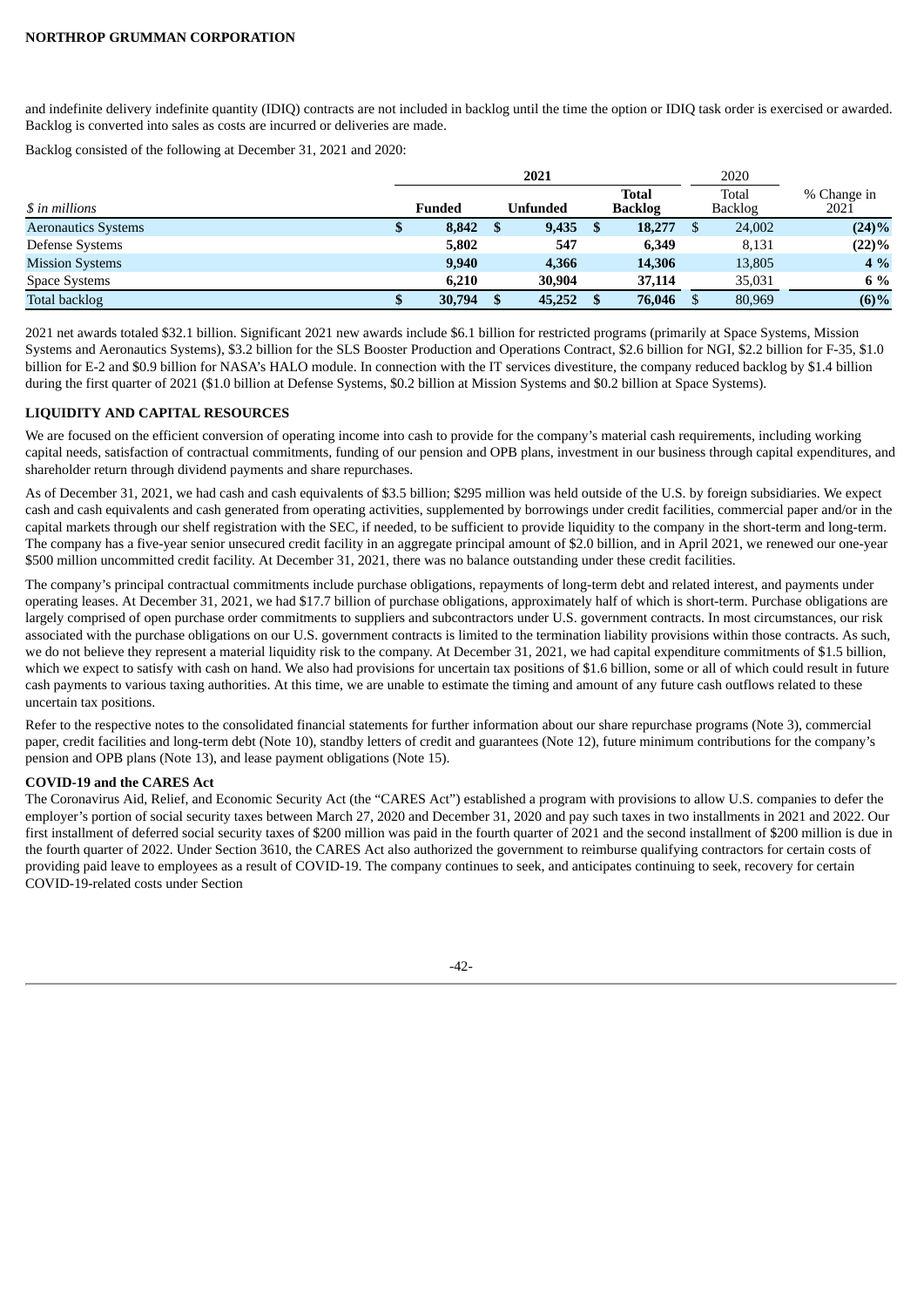3610 of the CARES Act and through our contract provisions, though it is unclear what funds will be available and how much we will be able to recover. In addition, the DoD has, to date, taken steps to increase the rate for certain progress payments from 80 percent to 90 percent for costs incurred and work performed on relevant contracts; it is unclear what steps the DoD will continue to take.

#### **Cash Flow Measures**

In addition to our cash position, we consider various cash flow measures in capital deployment decision-making, including cash provided by operating activities and adjusted free cash flow, a non-GAAP measure described in more detail below.

# **Operating Cash Flow**

The table below summarizes key components of cash flow provided by operating activities:

|                                           |      | Year Ended December 31 |       |  |       |  |  |  |  |  |  |
|-------------------------------------------|------|------------------------|-------|--|-------|--|--|--|--|--|--|
| \$ in millions                            | 2021 |                        | 2020  |  | 2019  |  |  |  |  |  |  |
| Net earnings                              |      | 7,005                  | 3,189 |  | 2,248 |  |  |  |  |  |  |
| Gain on sale of business                  |      | (1,980)                |       |  |       |  |  |  |  |  |  |
| Non-cash items $^{(1)}$                   |      | (1,510)                | 1,799 |  | 2,251 |  |  |  |  |  |  |
| Pension and OPB contributions             |      | (141)                  | (887) |  | (263) |  |  |  |  |  |  |
| Changes in trade working capital          |      | 181                    | 227   |  | 128   |  |  |  |  |  |  |
| Other, net                                |      | 12                     | (23)  |  | (67)  |  |  |  |  |  |  |
| Net cash provided by operating activities |      | 3,567                  | 4,305 |  | 4.297 |  |  |  |  |  |  |

 $<sup>(1)</sup>$  Includes depreciation and amortization, non-cash lease expense, MTM benefit (expense), stock based compensation expense, deferred income taxes and net periodic</sup> pension and OPB income.

2021 cash provided by operating activities decreased \$738 million principally due to federal and state taxes of \$785 million paid in connection with the IT services divestiture. Lower 2021 pension and OPB contributions were largely offset by the impact of CARES Act social security tax deferrals and the 2020 increase in DoD progress payment rates.

#### **Adjusted Free Cash Flow**

Adjusted free cash flow, as reconciled in the table below, is a non-GAAP measure defined as net cash provided by or used in operating activities, less capital expenditures, plus proceeds from the sale of equipment to a customer (not otherwise included in net cash provided by or used in operating activities) and the after-tax impact of discretionary pension contributions. Adjusted free cash flow includes proceeds from the sale of equipment to a customer as such proceeds were generated in a customer sales transaction. It also includes the after-tax impact of discretionary pension contributions for consistency and comparability of financial performance. This measure may not be defined and calculated by other companies in the same manner. We use adjusted free cash flow as a key factor in our planning for, and consideration of, acquisitions, the payment of dividends and stock repurchases. This non-GAAP measure may be useful to investors and other users of our financial statements as a supplemental measure of our cash performance, but should not be considered in isolation, as a measure of residual cash flow available for discretionary purposes, or as an alternative to operating cash flows presented in accordance with GAAP.

The table below reconciles net cash provided by operating activities to adjusted free cash flow:

|                                               | Year Ended December 31 |          |  |         |  |         | % Change in |                 |  |
|-----------------------------------------------|------------------------|----------|--|---------|--|---------|-------------|-----------------|--|
| \$ in millions                                |                        | 2021     |  | 2020    |  | 2019    | 2021        | 2020            |  |
| Net cash provided by operating activities     |                        | 3,567    |  | 4.305   |  | 4.297   | (17)%       | $- \frac{9}{6}$ |  |
| Capital expenditures                          |                        | (1, 415) |  | (1,420) |  | (1,264) | $-$ %       | 12 %            |  |
| Proceeds from sale of equipment to a customer |                        | 84       |  | 205     |  |         | (59)%       | <b>NM</b>       |  |
| After-tax discretionary pension contributions |                        |          |  | 593     |  | 95      | $(100)\%$   | 524 %           |  |
| Adjusted free cash flow                       |                        | 2.236    |  | 3.683   |  | 3.128   | (39)%       | 18 %            |  |

2021 adjusted free cash flow decreased \$1.4 billion, principally due to federal and state taxes of \$785 million paid related to the IT services divestiture as well as the impact of CARES Act social security tax deferrals and the 2020 increase in DoD progress payment rates.

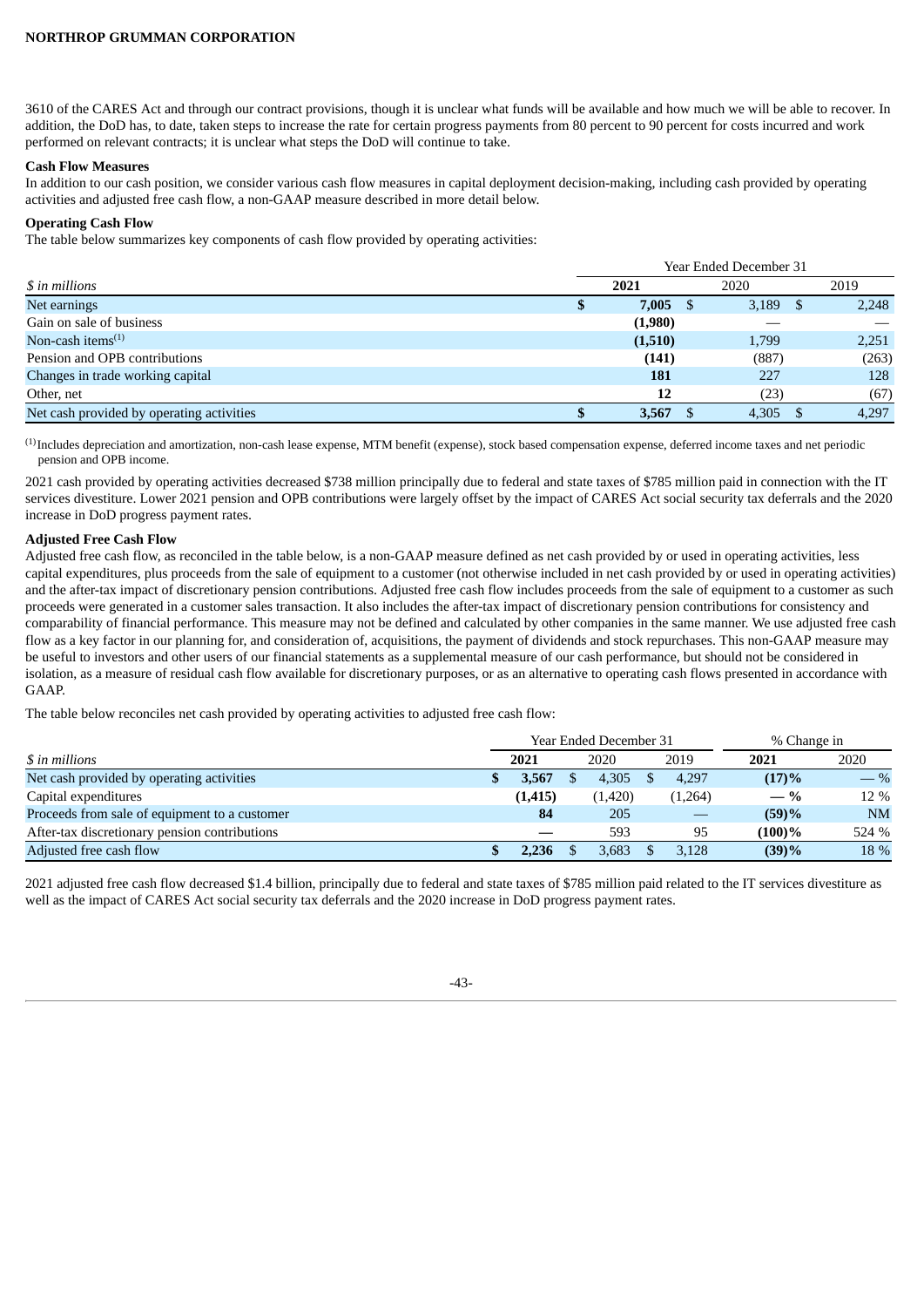#### **Investing Cash Flow**

2021 net cash provided by investing activities was \$2.1 billion compared to net cash used in investing activities of \$1.2 billion in the prior year, principally due to \$3.4 billion in cash received from the sale of our IT services business during the first quarter of 2021.

#### **Financing Cash Flow**

2021 net cash used in financing activities increased \$6.6 billion, principally due to an increase of \$3.2 billion in share repurchases and \$1.2 billion in debt repayments. 2020 net cash used in financing activities included \$2.2 billion of net proceeds from the issuance of long-term debt.

#### **CRITICAL ACCOUNTING POLICIES, ESTIMATES AND JUDGMENTS**

Our consolidated financial statements are prepared in conformity with GAAP, which requires us to make estimates and assumptions about future events that affect the amounts reported in our consolidated financial statements. We employ judgment in making our estimates in consideration of historical experience, currently available information and various other assumptions that we believe to be reasonable under the circumstances. Actual results could differ from our estimates and assumptions, and any such differences could be material to our consolidated financial statements. We believe the following accounting policies are critical to the understanding of our consolidated financial statements and require the use of significant management judgment in their application. For a summary of our significant accounting policies, see Note 1 to the consolidated financial statements.

#### **Revenue Recognition**

Due to the long-term nature of our contracts, we generally recognize revenue over time using the cost-to-cost method, which requires us to make reasonably dependable estimates regarding the revenue and cost associated with the design, manufacture and delivery of our products and services.

Contract sales may include estimates of variable consideration, including cost or performance incentives (such as award and incentive fees), contract claims and requests for equitable adjustment (REAs). Variable consideration is included in total estimated sales to the extent it is probable that a significant reversal in the amount of cumulative revenue recognized will not occur when the uncertainty associated with the variable consideration is subsequently resolved. We estimate variable consideration as the most likely amount to which we expect to be entitled.

Our cost estimation process is based on the professional knowledge of our engineering, program management and financial professionals, and draws on their significant experience and judgment. We prepare EACs for our contracts and calculate an estimated contract profit based on total estimated contract sales and cost. Since our contracts typically span a period of several years, estimation of revenue, cost, and progress toward completion requires the use of judgment. Factors considered in these estimates include our historical performance, the availability, productivity and cost of labor, the nature and complexity of work to be performed, the effect of change orders, availability and cost of materials, components and subcontracts, the effect of any delays in performance and the level of indirect cost allocations.

We generally review and reassess our sales, cost and profit estimates for each significant contract at least annually or more frequently as determined by the occurrence of events, changes in circumstances and evaluations of contract performance to reflect the latest reliable information available. The company performs on a broad portfolio of long-term contracts, including the development of complex and customized military platforms and systems, as well as advanced electronic equipment and software, that often include technology at the forefront of science. Cost estimates on fixed-price development contracts are inherently more uncertain as to future events than production contracts, and, as a result, there is typically more variability in those estimates, as well as financial risk associated with unanticipated cost growth. Changes in estimates occur for a variety of reasons, including changes in contract scope, the resolution of risk at lower or higher cost than anticipated, unanticipated performance and other risks affecting contract costs, performance issues with subcontractors or suppliers, changes in indirect cost allocations, such as overhead and G&A costs, and changes in estimated award and incentive fees. Identified risks typically include technical, schedule and/or performance risk based on our evaluation of the contract effort. Similarly, the changes in estimates may include changes in, or resolution of, identified opportunities for operating margin improvement.

For the impacts of changes in estimates on our consolidated statements of earnings and comprehensive income, see "Segment Operating Results" and Note 1 to the consolidated financial statements.

#### **Retirement Benefits**

*Overview* – The determination of projected benefit obligations, the fair value of plan assets, and pension and OPB expense for our retirement benefit plans requires the use of estimates and actuarial assumptions. We perform an annual review of our actuarial assumptions in consultation with our actuaries. As we determine changes in the

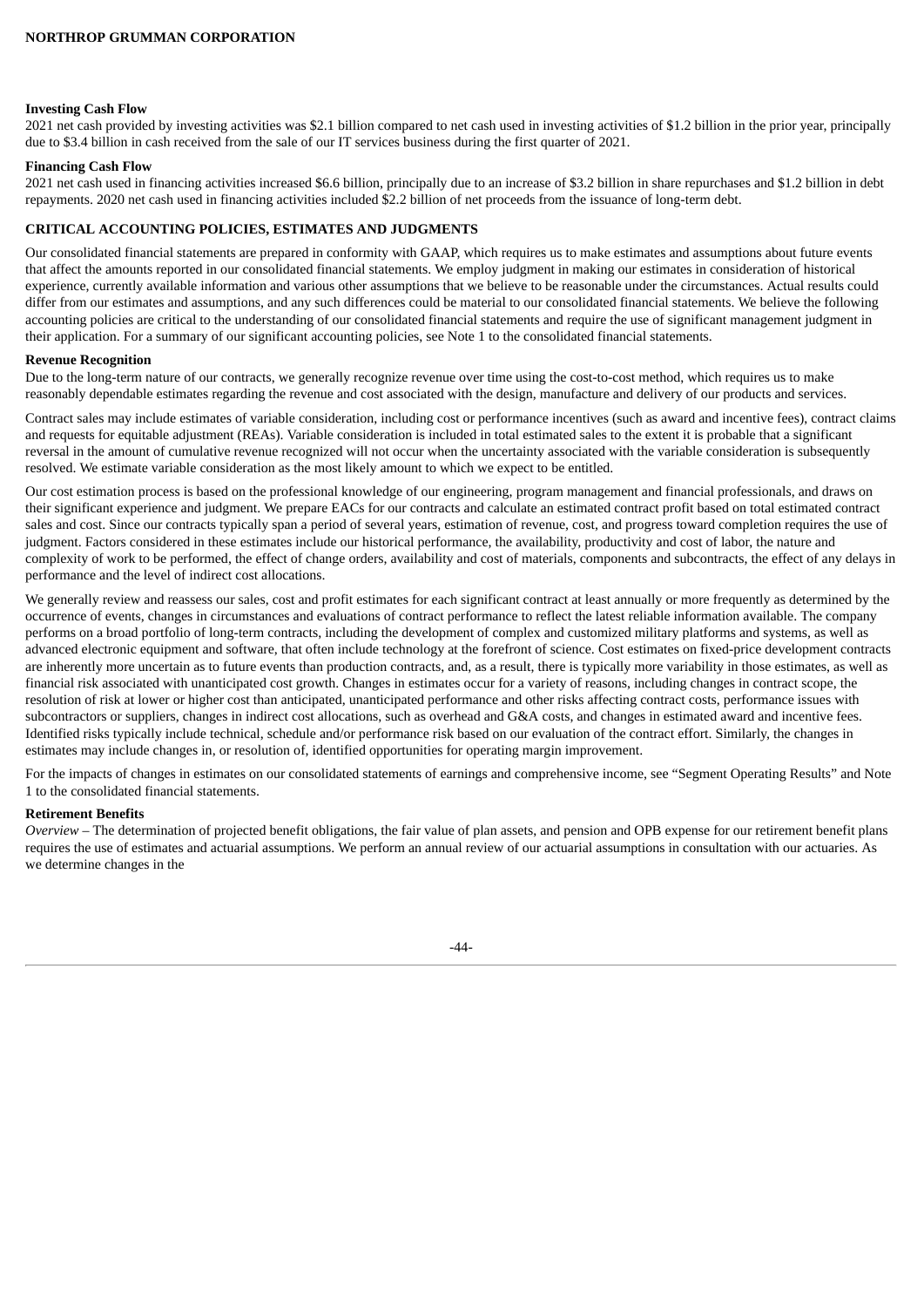assumptions are warranted, or as a result of plan amendments, future pension and OPB expense and our projected benefit obligation could increase or decrease. The principal estimates and assumptions that have a significant effect on our consolidated financial position and annual results of operations are the discount rate, cash balance crediting rate, expected long-term rate of return on plan assets, estimated fair market value of plan assets, and the mortality rate of those covered by our pension and OPB plans. The effects of actual results differing from our assumptions and the effects of changing assumptions (i.e., actuarial gains or losses) are recognized immediately through earnings upon annual remeasurement in the fourth quarter, or on an interim basis as triggering events warrant remeasurement.

*Discount Rate* – The discount rate represents the interest rate used to determine the present value of future cash flows currently expected to be required to settle our pension and OPB obligations. The discount rate is generally based on the yield of high-quality corporate fixed-income investments. At the end of each year, we determine the discount rate using a theoretical bond portfolio model of bonds rated AA or better to match the notional cash outflows related to projected benefit payments for each of our significant benefit plans. Taking into consideration the factors noted above, our weighted-average composite pension discount rate was 2.98 percent at December 31, 2021 and 2.68 percent at December 31, 2020.

The effects of a hypothetical change in the discount rate may be nonlinear and asymmetrical for future years as the discount rate changes. Holding all other assumptions constant, an increase or decrease of 25 basis points in the December 31, 2021 discount rate assumption would have the following estimated effects on 2021 pension and OPB obligations, which would be reflected in the 2021 MTM expense (benefit), and 2022 expected pension and OPB expense:

| \$ in millions                                            | 25 Basis Point<br>Decrease in Rate | 25 Basis Point<br>Increase in Rate |  |  |
|-----------------------------------------------------------|------------------------------------|------------------------------------|--|--|
| 2021 pension and OPB obligation and MTM expense (benefit) | 1.343                              | (1,274)                            |  |  |
| 2022 pension and OPB (benefit) expense                    | (44)                               | 40                                 |  |  |

*Cash Balance Crediting Rate* – A portion of the company's pension obligation and resulting pension expense is based on a cash balance formula, where participants' hypothetical account balances are accumulated over time with pay-based credits and interest. Interest is credited monthly using the current 30- Year Treasury bond rate. The interest crediting rate is part of the cash balance formula and independent of actual pension investment earnings. The cash balance crediting rate used for FAS purposes tends to move in concert with the discount rate but has an offsetting effect on pension benefit obligations and the related MTM expense (benefit). The minimum cash balance crediting rate allowed under the plan is 2.25 percent. The cash balance crediting rate assumption has been set to the minimum threshold of 2.25 percent as of December 31, 2021, and will remain at 2.25 percent through 2027. Holding all other assumptions constant, an increase or decrease of 25 basis points in the December 31, 2021 cash balance crediting rate assumption would have the following estimated effects on the 2021 pension benefit obligation, which would be reflected in the 2021 MTM expense (benefit), and 2022 expected pension expense:

| \$ in millions                                    | 25 Basis Point<br>Decrease in Rate | 25 Basis Point<br>Increase in Rate |
|---------------------------------------------------|------------------------------------|------------------------------------|
| 2021 pension obligation and MTM expense (benefit) | $\hspace{0.1mm}-\hspace{0.1mm}$    |                                    |
| 2022 pension (benefit) expense                    |                                    |                                    |

*Expected Long-Term Rate of Return on Plan Assets –* The expected long-term rate of return on plan assets (EROA) assumption reflects the average rate of net earnings we expect on current and future benefit plan investments. EROA is a long-term assumption, which we review annually and adjust to reflect changes in our long-term view of expected market returns and/or significant changes in our plan asset investment policy. Due to the inherent uncertainty of this assumption, we consider multiple data points at the measurement date including the plan's target asset allocation, historical asset returns and third party projection models of expected long-term returns for each of the plans' strategic asset classes. In addition to the data points themselves, we consider trends in the data points, including changes from the prior measurement date. The EROA assumptions we use for pension benefits are consistent with those used for OPB plans; however, we reduce the EROA for OPB plans to allow for the impact of tax on investment earnings, as certain Voluntary Employee Beneficiary Association trusts are taxable.

During 2021, the Investment Committee of the company's benefit plans reviewed and approved the plans' major asset class allocations. The current asset allocation is approximately 40% public equities, 30% fixed-income, 25%

-45-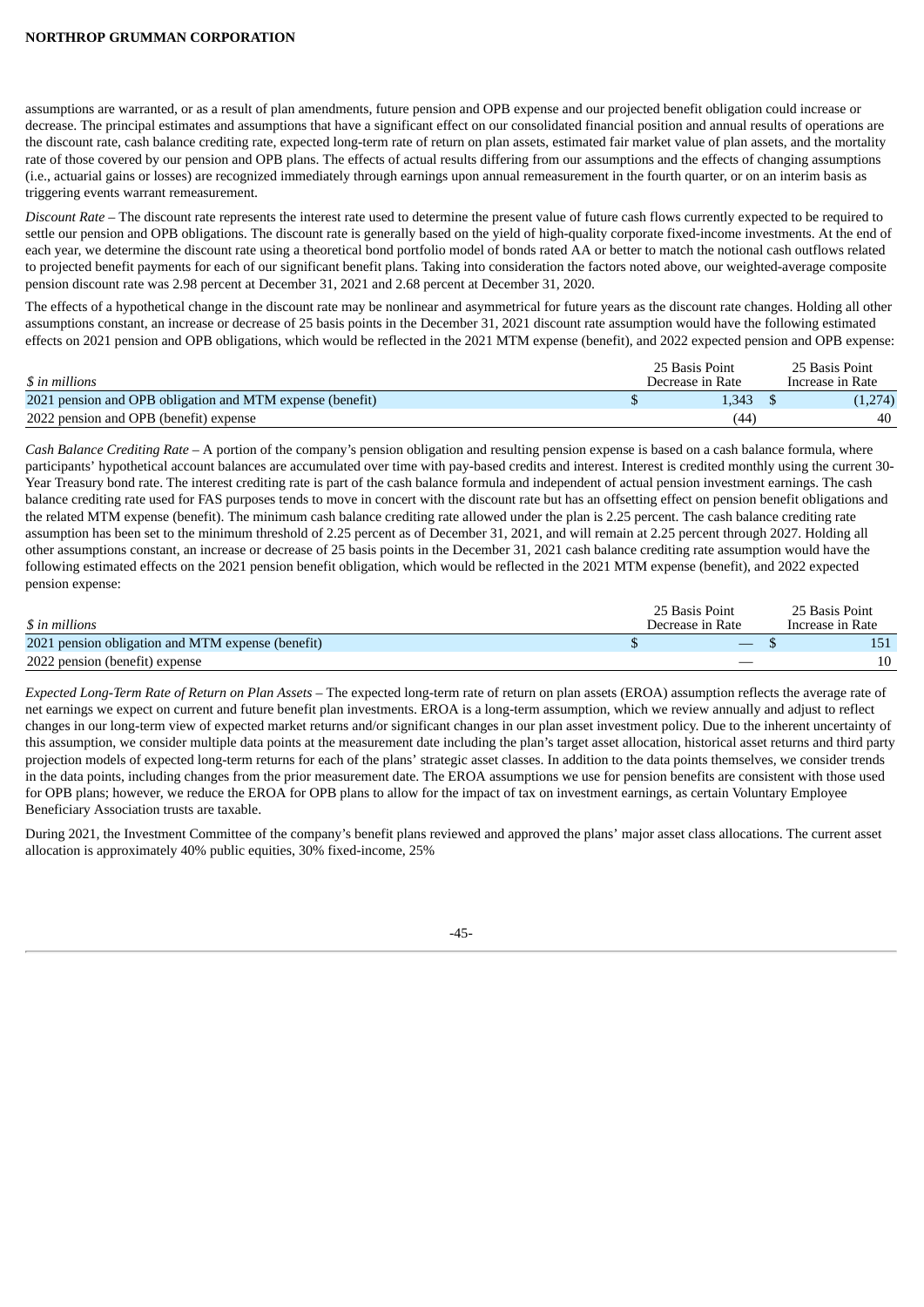alternatives and 5% cash. At this time, the Investment Committee is not planning any significant changes to that mix. For further information on plan asset investments, see Note 13 to the consolidated financial statements.

While historical market returns are not necessarily predictive of future market returns, given our long history of plan performance supported by the stability in our investment mix, investment managers, and active asset management, we believe our actual historical performance is a reasonable metric to consider when developing our EROA. Our average annual rate of return from 1976 to 2021 was approximately 11.2 percent and our 20-year and 30-year rolling average rates of return were approximately 8.8 percent and 9.6 percent, respectively, each determined on an arithmetic basis and net of expenses. Our 2021 actual net plan asset returns were approximately 10.9 percent.

Consistent with our past practice, we obtained long-term capital market forecasting models from several third parties and, using our target asset allocation, developed an expected rate of return on plan assets from each model. We considered not only the specific returns projected by those third party models, but also changes in the models year-to-year when developing our EROA.

For determining 2021 FAS expense, we assumed an expected long-term rate of return on pension plan assets of 7.5 percent and an expected long-term rate of return on OPB plan assets of 7.22 percent. For 2022 FAS expense, we have assumed an expected long-term rate of return on pension plan assets of 7.5 percent and 7.19 percent on OPB plans. Holding all other assumptions constant, an increase or decrease of 25 basis points in our December 31, 2021 EROA assumption would have the following estimated effects on 2022 expected pension and OPB expense:

| \$ in millions                         | <sup>25</sup> Basis Point<br>Decrease | 25<br>Point<br><b>Basis</b><br>Increase |
|----------------------------------------|---------------------------------------|-----------------------------------------|
| 2022 pension and OPB expense (benefit) | רם<br>ےر                              | (92)                                    |

In addition, holding all other assumptions constant, an increase or decrease of 100 basis points in actual versus expected return on plan assets would have the following estimated effects on our 2022 MTM expense (benefit):

| \$ in millions             | 100 Basis Point<br><b>Decrease</b> | 100<br><b>Basis Point</b><br>Increase |
|----------------------------|------------------------------------|---------------------------------------|
| 2022 MTM expense (benefit) | 369                                | (369)                                 |

*Estimated Fair Market Value of Plan Assets* – For certain plan assets where the fair market value is not readily determinable, such as real estate, private equity, hedge funds and opportunistic investments, we develop estimates of fair value using the best information available. Estimated fair values on these plan assets are based on redemption values and net asset values (NAV), as well as valuation methodologies that include third party appraisals, comparable transactions, discounted cash flow valuation models and public market data.

*Mortality Rate* – Mortality assumptions are used to estimate life expectancies of plan participants. In October 2014, the Society of Actuaries Retirement Plans Experience Committee (RPEC) issued updated mortality tables and a mortality improvement scale, which reflected longer life expectancies than previously projected. In October 2019, the RPEC issued an updated mortality base table (the Private Retirement Plans Mortality table for 2012 (Pri-2012)), which we adopted after reviewing our own historical mortality experience. In October 2021, the RPEC released a new projection scale (MP-2021) that included additional underlying data for 2019, which included an increase in life expectancies relative to the prior year.

After considering the information released by the RPEC in October 2021 as well as the company's recent mortality experience in light of the COVID-19 pandemic, we adopted the full MP-2021 projection scale while continuing to use the Pri-2012 White Collar table. Accordingly, we updated the mortality assumptions used in calculating our pension and OPB obligations recognized at December 31, 2021, and the amounts estimated for our 2022 pension and OPB expense.

For further information regarding our pension and OPB plans, see "Risk Factors" and Notes 1 and 13 to the consolidated financial statements.

#### **Litigation, Commitments and Contingencies**

We are subject to a range of claims, disputes, enforcement actions, investigations, lawsuits, overhead cost claims, environmental matters, income tax matters and administrative proceedings that arise in the ordinary course of business. Estimating liabilities and costs associated with these matters requires judgment based upon the professional knowledge and experience of management. We determine whether to record a reserve and, if so, what amount based on consideration of the facts and circumstances of each matter as then known to us. Determinations regarding whether to record a reserve and, if so, of what amount, reflect management's assessment regarding what is

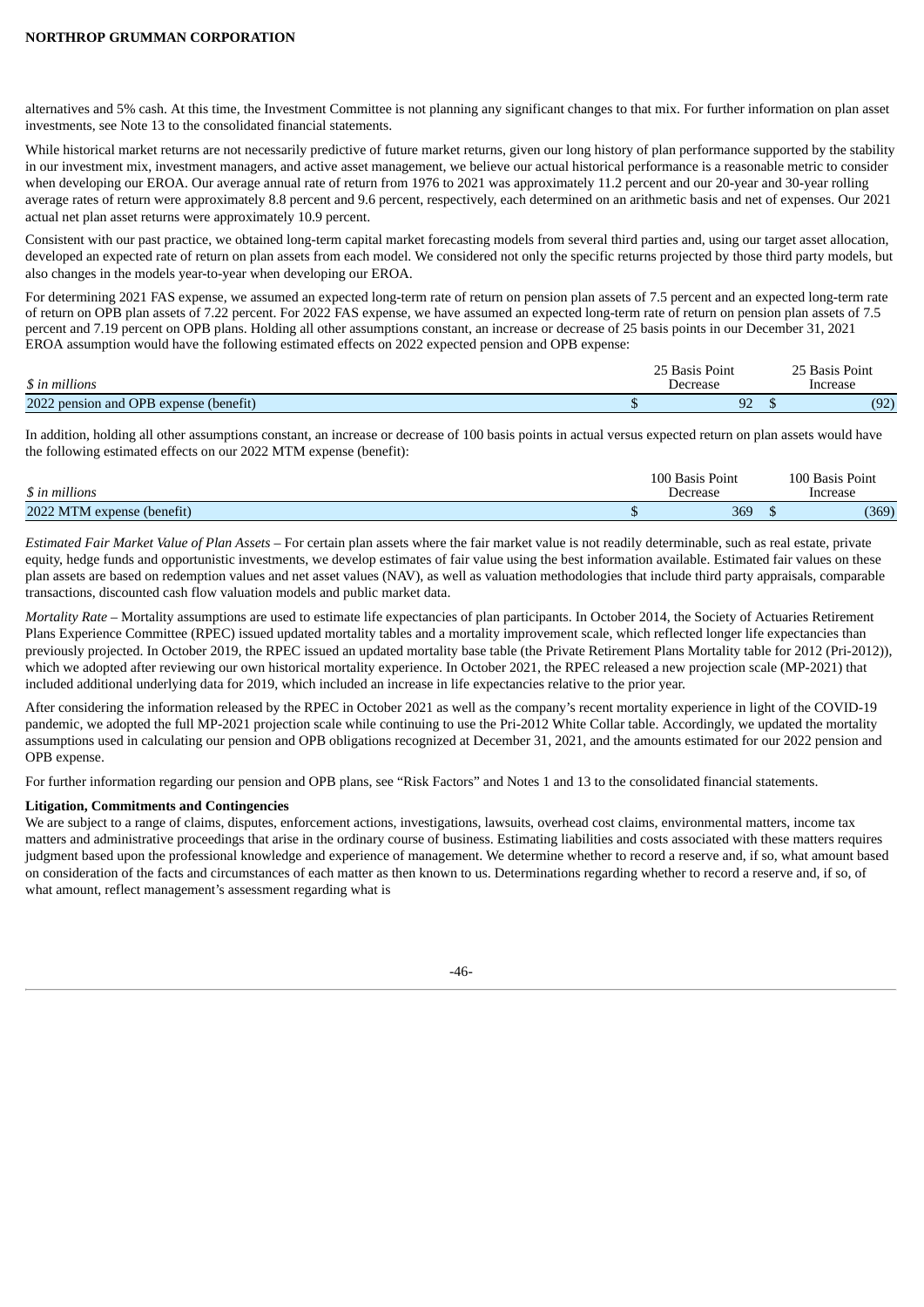likely to occur; they do not necessarily reflect what management believes should occur. The ultimate resolution of any such exposure to us may vary materially from earlier estimates as further facts and circumstances develop or become known to us.

*Environmental Matters* – We are subject to environmental laws and regulations in the jurisdictions in which we do or have done business. Factors that could result in changes to the assessment of probability, range of reasonably estimated costs and environmental accruals include: modification of planned remedial actions; changes in the estimated time required to conduct remedial actions; discovery of more or less extensive (or different) contamination than anticipated; information regarding the potential causes and effects of contamination; results of efforts to involve other responsible parties; financial capabilities of other responsible parties; changes in laws and regulations, their interpretation or application; contractual obligations affecting remediation or responsibilities; and improvements in remediation technology. As we expect to be able to recover a portion of environmental remediation liabilities through overhead charges on government contracts, such amounts are deferred in prepaid expenses and other current assets (current portion) and other non-current assets until charged to contracts. We use judgment to evaluate the recoverability of our environmental remediation costs, assessing, among other things, U.S. government regulations, our U.S. government contract mix and past practices. Portions of the company's environmental liabilities we do not expect to be recoverable have been expensed.

*Income Tax Matters* – The evaluation of tax positions taken in a filed tax return, or planned to be taken in a future tax return or claim, requires the use of judgment. We establish reserves for uncertain tax positions when, despite the belief that our tax positions are supportable, there remains uncertainty in a tax position taken in our filed tax returns or planned to be taken in a future tax return or claim. The company follows a recognition and measurement approach, considering the facts, circumstances, and information available at the reporting date. Judgment is exercised by the company in determining the level of evidence necessary and appropriate to support its assessment using all available information. The technical merits of a given tax position are derived from sources of authority in the tax law and their applicability to the facts and circumstances of the position. In measuring the tax position, the company considers the amounts and probabilities of the outcomes that could be realized upon settlement. When it is more likely than not that a tax position will be sustained, we record the largest amount of tax benefit with a greater than 50 percent likelihood of being realized upon ultimate settlement with a taxing authority. To the extent we prevail in matters for which reserves have been established or are required to pay amounts in excess of reserves, there could be a significant impact on our consolidated financial position and annual results of operations. Our 2021 increase in unrecognized tax benefits of \$149 million was primarily related to our methods of accounting associated with the timing of revenue recognition and related costs and the 2017 Tax Cuts and Jobs Act, which includes related final revenue recognition regulations issued in December 2020 under IRC Section 451(b) and procedural guidance issued in August 2021.

For further information on litigation, commitments and contingencies, see "Risk Factors" and Note 1, Note 7, Note 11 and Note 12 to the consolidated financial statements.

#### **Goodwill and Other Purchased Intangible Assets**

*Overview* – We allocate the purchase price of acquired businesses to the underlying tangible and intangible assets acquired and liabilities assumed based upon their respective fair values, with the excess recorded as goodwill. Such fair value assessments require judgments and estimates that can be affected by contract performance and other factors over time, which may cause final amounts to differ materially from original estimates. Adjustments to the fair value of purchased assets and liabilities after the initial measurement period are recognized in net earnings.

We recognize purchased intangible assets in connection with our business acquisitions at fair value on the acquisition date. The most significant purchased intangible assets recognized from our acquisitions are generally customer-related intangible assets, including customer contracts and commercial customer relationships. We determine the fair value of those customer-related intangible assets based on estimates and judgments, including the amount and timing of expected future cash flows, long-term growth rates and discount rates. In some cases, we use discounted cash flow analyses, which are based on estimates of future sales, earnings and cash flows after considering such factors as general market conditions, customer budgets, existing firm and future orders, changes in working capital, long term business plans and recent operating performance.

*Impairment Testing* – We test for impairment of goodwill annually at each of our reporting units, which comprise our operating segments. The results of our annual goodwill impairment tests as of December 31, 2021 and 2020, respectively, indicated that the estimated fair value of each reporting unit exceeded its respective carrying value. There were no impairment charges recorded in the years ended December 31, 2021, 2020 and 2019.

-47-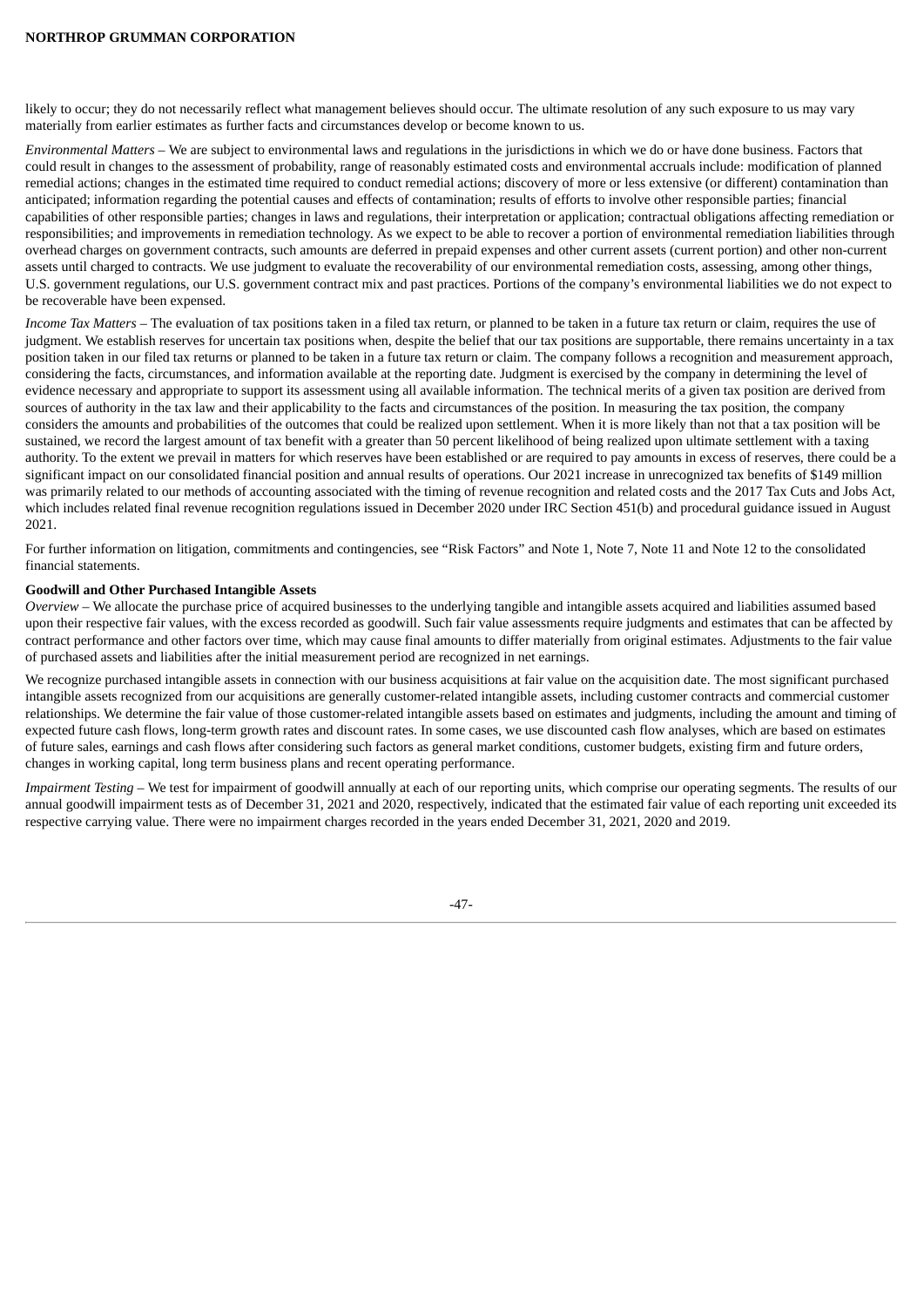#### **NORTHROP GRUMMAN CORPORATION**

In addition to performing an annual goodwill impairment test, we may perform an interim impairment test if events occur or circumstances change that suggest goodwill in any of our reporting units may be impaired. Such indicators may include, but are not limited to, the loss of significant business, significant reductions in federal government appropriations or other significant adverse changes in industry or market conditions. During 2021, we considered COVID-19-related impacts on our business and determined there were no impairment indicators requiring us to perform an interim goodwill impairment test.

When testing goodwill for impairment, we compare the fair values of each of our reporting units to their respective carrying values. To determine the fair value of our reporting units, we primarily use the income approach based on the cash flows we expect the reporting units to generate in the future, consistent with our operating plans. This income valuation method requires management to project sales, operating expenses, working capital, capital spending and cash flows for the reporting units over a multi-year period, as well as to determine the weighted-average cost of capital (WACC) used as a discount rate and terminal value assumptions. The WACC takes into account the relative weights of each component of our consolidated capital structure (equity and debt) and represents the expected cost of new capital adjusted as appropriate to consider lower risk profiles associated with longer-term contracts and barriers to market entry. The terminal value assumptions are applied to the final year of the discounted cash flow model. We use industry multiples (including relevant control premiums) of operating earnings to corroborate the fair values of our reporting units determined under the market valuation method of the income approach.

We test for impairment of our purchased intangible assets when events or changes in circumstances indicate that the carrying amount of these assets may not be recoverable. Our assessment is based on our projection of the undiscounted future operating cash flows of the related asset group. If such projections indicate that future undiscounted cash flows are not sufficient to recover the carrying amount, we recognize a non-cash impairment charge to reduce the carrying amount to fair value. There were no impairment charges recorded in the years ended December 31, 2021, 2020 and 2019.

Impairment assessment inherently involves management judgments as to assumptions about expected future cash flows and the impact of market conditions on those assumptions. Due to the many variables inherent in the estimation of a business' fair value and the relative size of our recorded goodwill and other purchased intangible assets, differences in assumptions may have a material effect on the results of our impairment analysis.

-48-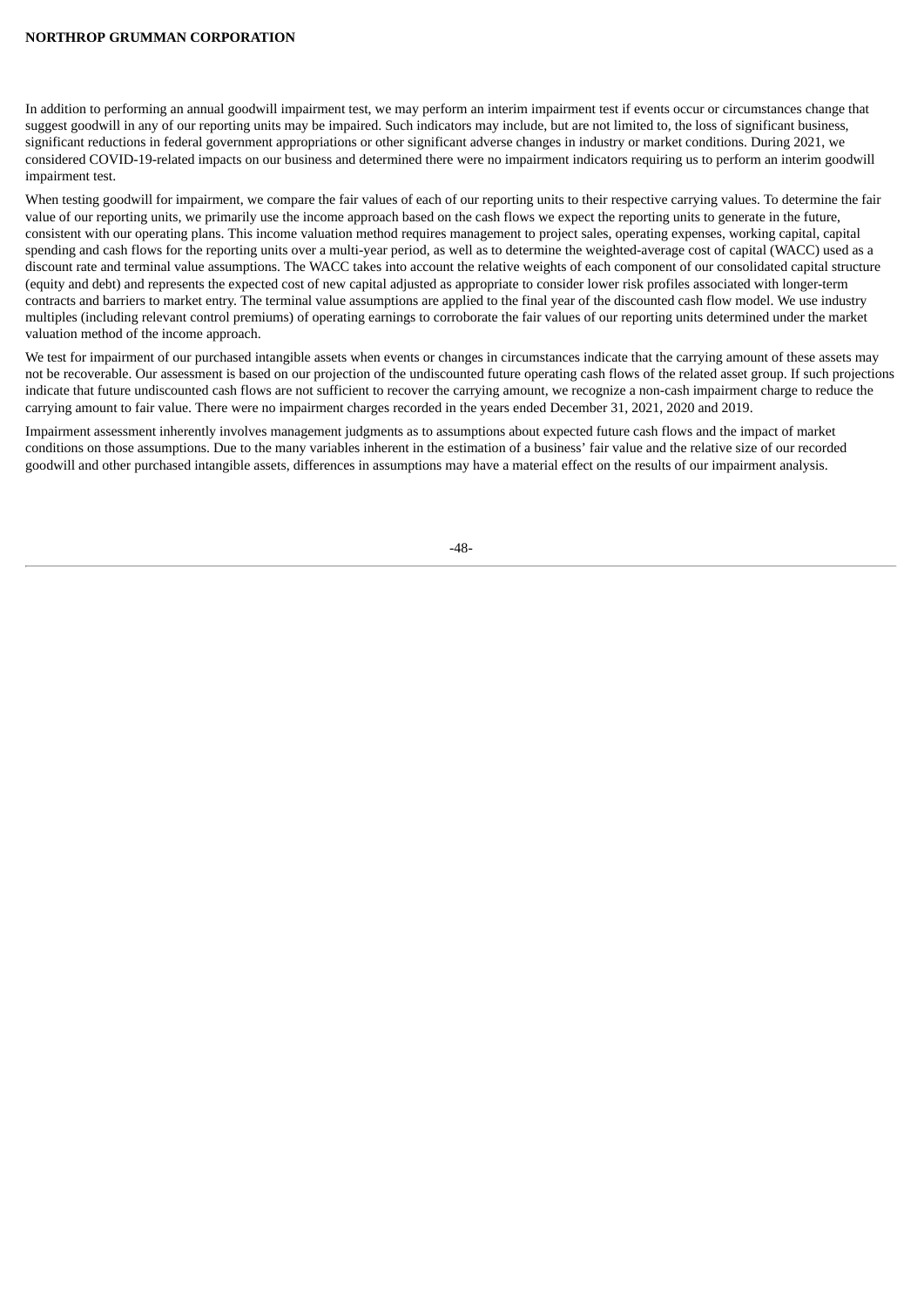#### **Item 7A. Quantitative and Qualitative Disclosures About Market Risk**

# **EQUITY RISK**

We are exposed to market risk with respect to our portfolio of marketable securities with a fair value of \$418 million at December 31, 2021. These securities are exposed to market volatilities, changes in price and interest rates.

# **INTEREST RATE RISK**

We are exposed to interest rate risk on variable-rate short-term credit facilities for which there were no borrowings outstanding at December 31, 2021. At December 31, 2021, we have \$12.8 billion of long-term debt, primarily consisting of fixed-rate debt, with a fair value of approximately \$15.1 billion. The terms of our fixed-rate debt obligations do not generally allow investors to demand payment of these obligations prior to maturity. Therefore, we do not have significant exposure to interest rate risk for our fixed-rate debt; however, we do have exposure to fair value risk if we repurchase or exchange longterm debt prior to maturity.

# **FOREIGN CURRENCY RISK**

In certain circumstances, we are exposed to foreign currency risk. We enter into foreign currency forward contracts to manage a portion of the exchange rate risk related to receipts from customers and payments to suppliers denominated in foreign currencies. We do not hold or issue derivative financial instruments for trading purposes. At December 31, 2021, foreign currency forward contracts with a notional amount of \$120 million were outstanding. At December 31, 2021, a 10 percent unfavorable foreign exchange rate movement would not have a material impact on our consolidated financial position, annual results of operations and/or cash flows.

#### **INFLATION RISK**

We have generally been able to anticipate increases in costs when pricing our contracts. Bids for longer-term firm fixed-price contracts typically include assumptions for labor and other cost escalations in amounts that historically have been sufficient to cover cost increases over the period of performance.

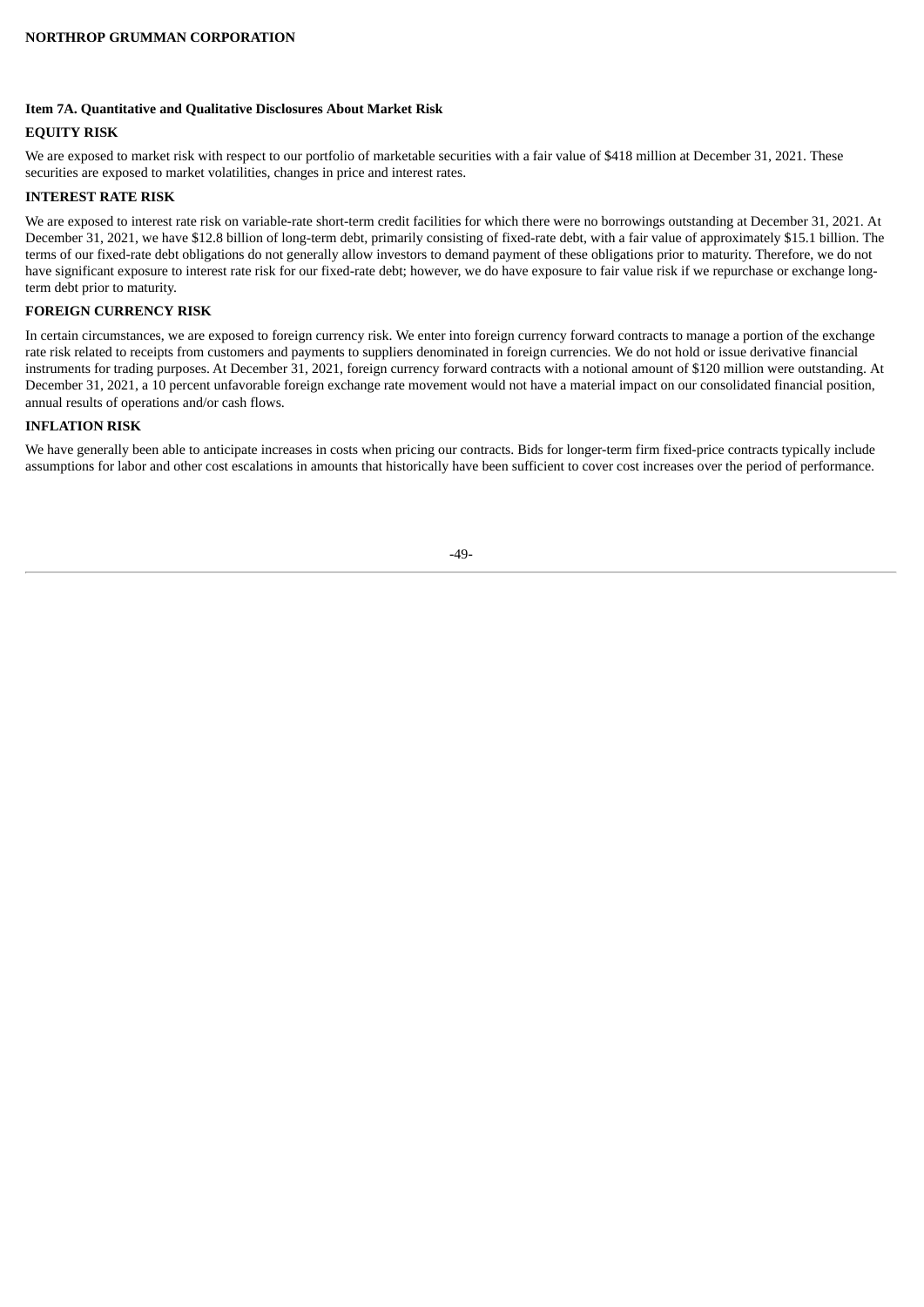#### **Item 8. Financial Statements and Supplementary Data**

## **REPORT OF INDEPENDENT REGISTERED PUBLIC ACCOUNTING FIRM**

To the Board of Directors and Shareholders of Northrop Grumman Corporation Falls Church, Virginia

#### **Opinion on the Financial Statements**

We have audited the accompanying consolidated statements of financial position of Northrop Grumman Corporation and subsidiaries (the "Company") as of December 31, 2021 and 2020, the related consolidated statements of earnings and comprehensive income, changes in shareholders' equity, and cash flows for each of the three years in the period ended December 31, 2021, and the related notes (collectively referred to as the "financial statements"). In our opinion, the financial statements present fairly, in all material respects, the financial position of the Company as of December 31, 2021 and 2020, and the results of its operations and its cash flows for each of the three years in the period ended December 31, 2021, in conformity with accounting principles generally accepted in the United States of America.

We have also audited, in accordance with the standards of the Public Company Accounting Oversight Board (United States) (PCAOB), the Company's internal control over financial reporting as of December 31, 2021, based on the criteria established in *Internal Control - Integrated Framework (2013)* issued by the Committee of Sponsoring Organizations of the Treadway Commission and our report dated January 26, 2022 expressed an unqualified opinion on the Company's internal control over financial reporting.

#### **Basis for Opinion**

These financial statements are the responsibility of the Company's management. Our responsibility is to express an opinion on the Company's financial statements based on our audits. We are a public accounting firm registered with the PCAOB and are required to be independent with respect to the Company in accordance with the U.S. federal securities laws and the applicable rules and regulations of the Securities and Exchange Commission and the PCAOB.

We conducted our audits in accordance with the standards of the PCAOB. Those standards require that we plan and perform the audit to obtain reasonable assurance about whether the financial statements are free of material misstatement, whether due to error or fraud. Our audits included performing procedures to assess the risks of material misstatement of the financial statements, whether due to error or fraud, and performing procedures that respond to those risks. Such procedures included examining, on a test basis, evidence regarding the amounts and disclosures in the financial statements. Our audits also included evaluating the accounting principles used and significant estimates made by management, as well as evaluating the overall presentation of the financial statements. We believe that our audits provide a reasonable basis for our opinion.

#### **Critical Audit Matters**

The critical audit matters communicated below are matters arising from the current-period audit of the financial statements that were communicated or required to be communicated to the audit and risk committee and that (1) relate to accounts or disclosures that are material to the financial statements and (2) involved our especially challenging, subjective, or complex judgments. The communication of critical audit matters does not alter in any way our opinion on the financial statements, taken as a whole, and we are not, by communicating the critical audit matters below, providing separate opinions on the critical audit matters or on the accounts or disclosures to which they relate.

#### Revenue Recognition - Cost and Revenue Estimates for Development Contracts - Refer to Note 1 to the financial statements

#### *Critical Audit Matter Description*

As more fully described in Note 1 to the financial statements, the Company recognizes substantially all revenue as control is transferred to the customer on their long-term contracts over time using the cost-to-cost method (cost incurred relative to total cost estimated at completion). Use of the cost-to-costmethod requires the Company to make reasonably dependable estimates regarding the revenue and costs associated with the design, manufacture and delivery of their products or services. The Company estimates profit on these contracts as the difference between total estimated sales and total estimated costs at completion and recognizes that profit as costs are incurred. Cost

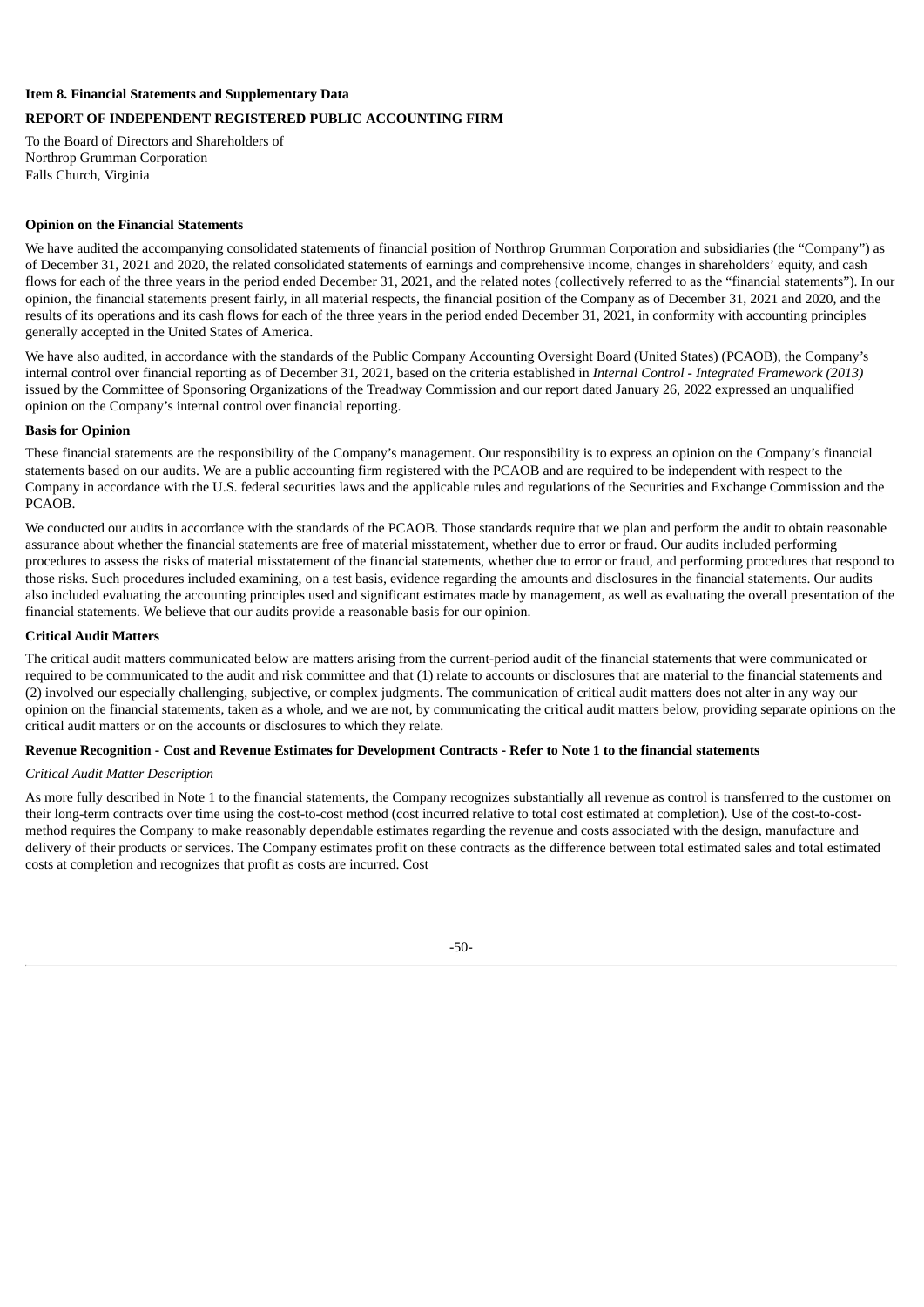#### **NORTHROP GRUMMAN CORPORATION**

estimates on contracts requiring development work are inherently more uncertain as to future events than production contracts, and, as a result, there is typically more variability in those estimates. Certain of these contracts are fixed price in nature, which results in greater financial risk associated with unanticipated cost growth. Alternatively, cost-type contracts may have award or incentive fees that are subject to uncertainty and may be earned over extended periods or towards the end of the contract. As a result, the estimation of costs required to complete these contracts and the expected revenues that will be earned is complex and requires significant judgment.

Given the judgment necessary to make reasonably dependable estimates regarding the revenue and costs associated with such contracts, auditing these estimates required extensive audit effort due to the complexity of the underlying programs and a high degree of auditor judgment when performing audit procedures and evaluating the results of those procedures.

#### *How the Critical Audit Matter Was Addressed in the Audit*

Our auditing procedures related to the cost and revenue estimates for these development contracts included the following, among others:

- We tested the effectiveness of controls over the estimates of total costs and revenues on such contracts, including development costs and any related award or incentive fee estimates for the relevant performance obligations.
- We selected certain long-term contracts for testing and performed the following procedures:
	- Evaluated whether the recognition of revenue over time on such contracts was appropriate based on the terms and conditions of each contract, including whether continuous transfer of control to the customer occurred as progress was made toward fulfilling the performance obligation.
	- Tested management's identification of distinct performance obligations by evaluating whether the underlying goods and services were highly interdependent and interrelated.
	- Tested management's determination of the transaction price, including any award or incentive fees, based on the consideration expected to be received in accordance with the rights and obligations established under the contracts and any contractual modifications.
	- Evaluated the estimates of total cost and revenue for the performance obligation by:
		- Conducting inquiries at the relevant program locations, or virtually, (as a result of the COVID-19 pandemic and remote working environment) regarding any challenges related to the program.
		- Comparing costs incurred to date to the costs management estimated to be incurred to date.
		- Evaluating management's ability to achieve the estimates of total cost and revenue by performing corroborating inquiries with the Company's program and business management, and testing management's process used to develop the estimates based on their work plans, engineering specifications, program labor, and supplier contracts. This includes management's process to identify COVID-19 impacts to programs, which could include forecasted cost impacts and assumptions on the ability to recover those costs.
		- Comparing management's estimates for the selected contracts to costs and revenues of similar performance obligations, when applicable.
	- Tested the mathematical accuracy of management's calculation of revenue recognized during the period for the performance obligations.

# **Income Taxes - Uncertain Tax Positions - Refer to Notes 1 and 7 to the financial statements**

#### *Critical Audit Matter Description*

The Company files income tax returns in the U.S. federal jurisdiction and in various state and foreign jurisdictions. Uncertain tax positions reflect the Company's expected treatment of tax positions taken in a filed tax return, or planned to be taken in a future tax return or claim, which have not been reflected in measuring income tax expense or taxes payable for financial reporting purposes. Until these positions are sustained by the taxing authorities or the statute of limitations concerning such issues lapses, the Company does not generally recognize the tax benefits resulting from such positions and reports the tax effects as a liability for uncertain tax positions in its consolidated statements of financial position. The Company has recognized increased uncertain tax positions in recent years

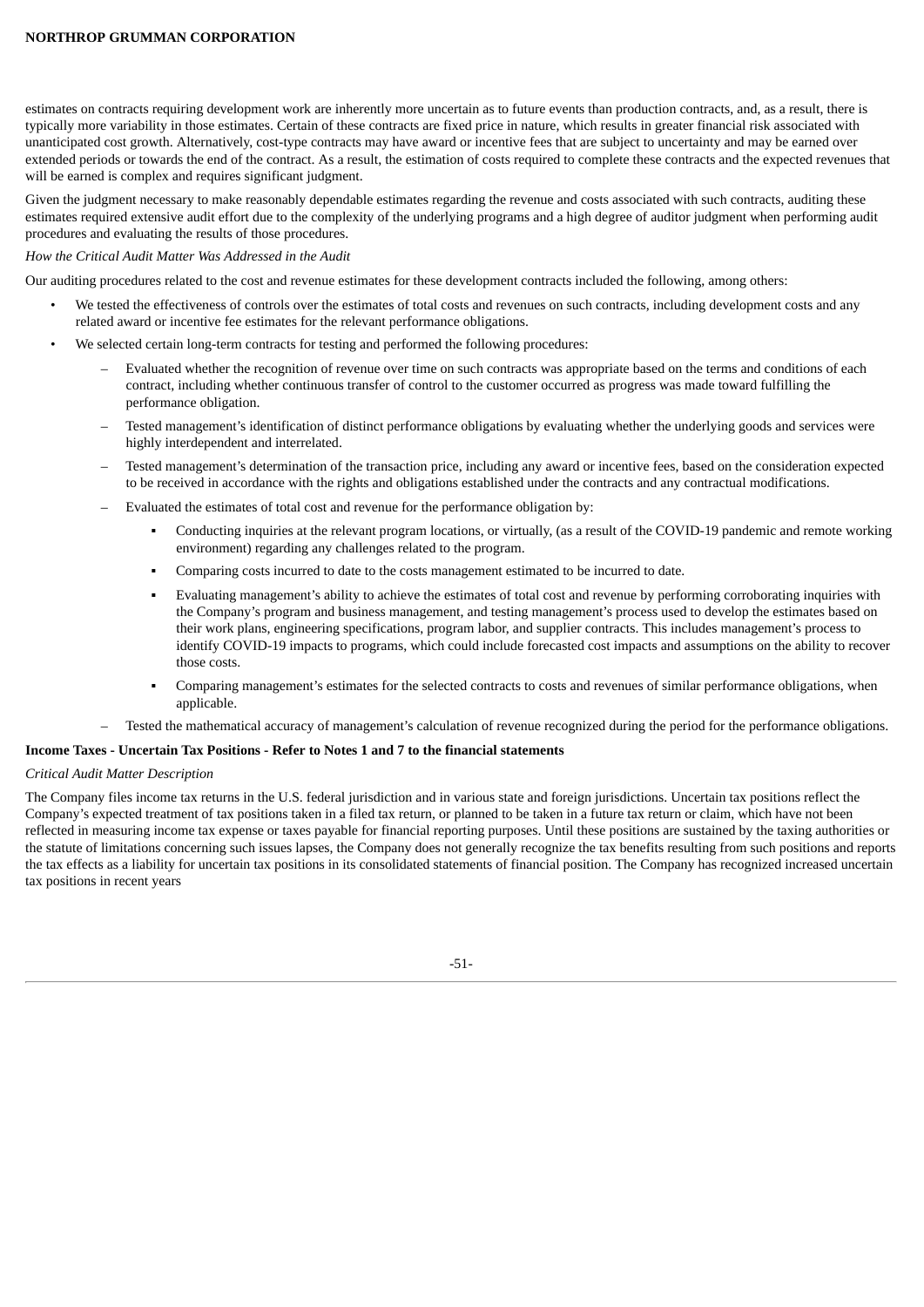#### **NORTHROP GRUMMAN CORPORATION**

principally related to state apportionment, the methods of accounting associated with the timing of revenue recognition and related costs, and the 2017 Tax Act. Until the matters are resolved, the outcome is inherently uncertain and the Company discloses a summary of changes in their uncertain tax positions within the notes to their financial statements.

Auditing the assumptions associated with the Company's uncertain tax positions involves especially challenging judgments given the complexity and inherent subjectivity involved in evaluating the potential outcomes of these matters.

*How the Critical Audit Matter Was Addressed in the Audit*

Our audit procedures related to the assumptions used in determining uncertain tax positions included the following, among others:

- We tested the effectiveness of internal controls relating to the identification and completeness of, and recognition for, uncertain tax positions, including management's controls over the underlying key assumptions and inputs used to derive the estimates.
- With the assistance of our income tax specialists, we selected specific uncertain tax positions for testing and performed the following procedures:
	- Inquired both in-person and virtually (as a result of the COVID-19 pandemic and the remote working environment) of the Company's tax department, financial reporting department, and other personnel directly involved in the development of the estimates.
	- Obtained supporting documentation and evaluated how the Company supported the position, including the assumptions and estimates used for measurement, and how the taxing authorities have historically challenged the tax position, if applicable.
	- Obtained and read opinions provided by external counsel, as applicable, regarding the tax position taken by the Company.
	- Evaluated whether the uncertain tax position met the "more likely than not" recognition threshold.
	- Evaluated the appropriateness and consistency of the methodologies and assumptions used by management when developing these estimates.
- We tested the mathematical accuracy of management's calculations.
- /s/ Deloitte & Touche LLP McLean, Virginia January 26, 2022 We have served as the Company's auditor since 1975.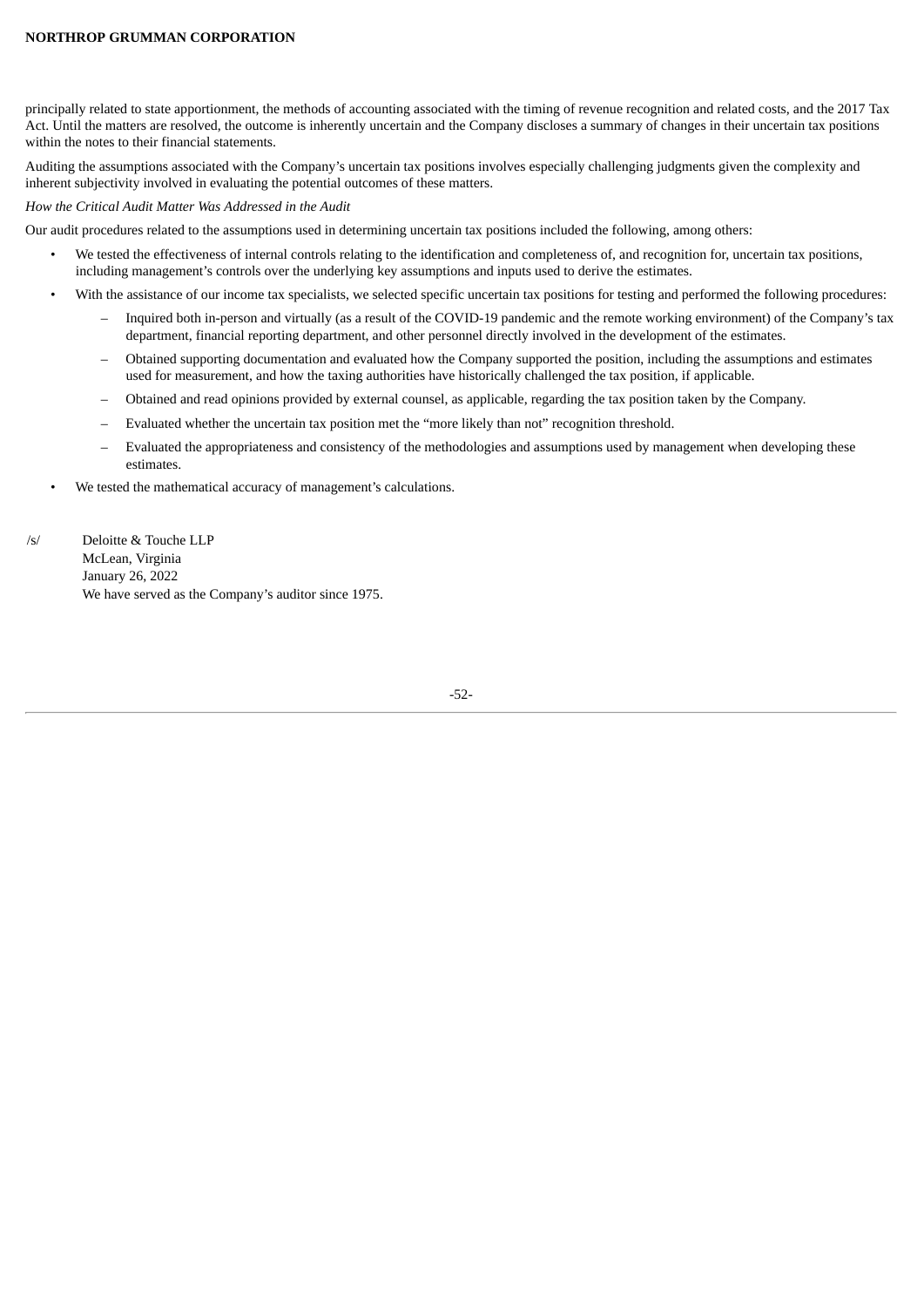# **CONSOLIDATED STATEMENTS OF EARNINGS AND COMPREHENSIVE INCOME**

|                                                                                                                           | Year Ended December 31 |        |                |         |                           |                |  |
|---------------------------------------------------------------------------------------------------------------------------|------------------------|--------|----------------|---------|---------------------------|----------------|--|
| \$ in millions, except per share amounts                                                                                  |                        | 2021   |                | 2020    |                           | 2019           |  |
| <b>Sales</b>                                                                                                              |                        |        |                |         |                           |                |  |
| Product                                                                                                                   | \$                     | 27,868 | \$             | 27,015  | \$                        | 23,852         |  |
| <b>Service</b>                                                                                                            |                        | 7,799  |                | 9,784   |                           | 9,989          |  |
| <b>Total sales</b>                                                                                                        |                        | 35,667 |                | 36,799  |                           | 33,841         |  |
| <b>Operating costs and expenses</b>                                                                                       |                        |        |                |         |                           |                |  |
| Product                                                                                                                   |                        | 22,309 |                | 21,559  |                           | 18,675         |  |
| Service                                                                                                                   |                        | 6,090  |                | 7,762   |                           | 7,907          |  |
| General and administrative expenses                                                                                       |                        | 3,597  |                | 3,413   |                           | 3,290          |  |
| Total operating costs and expenses                                                                                        |                        | 31,996 |                | 32,734  |                           | 29,872         |  |
| Gain on sale of business                                                                                                  |                        | 1,980  |                |         |                           |                |  |
| <b>Operating income</b>                                                                                                   |                        | 5,651  |                | 4.065   |                           | 3,969          |  |
| Other (expense) income                                                                                                    |                        |        |                |         |                           |                |  |
| Interest expense                                                                                                          |                        | (556)  |                | (593)   |                           | (528)          |  |
| Non-operating FAS pension benefit                                                                                         |                        | 1,469  |                | 1,198   |                           | 800            |  |
| Mark-to-market pension and OPB benefit (expense)                                                                          |                        | 2,355  |                | (1,034) |                           | (1,800)        |  |
| Other, net                                                                                                                |                        | 19     |                | 92      |                           | 107            |  |
| Earnings before income taxes                                                                                              |                        | 8,938  |                | 3,728   |                           | 2,548          |  |
| Federal and foreign income tax expense                                                                                    |                        | 1,933  |                | 539     |                           | 300            |  |
| <b>Net earnings</b>                                                                                                       | \$                     | 7,005  | \$             | 3,189   | $\boldsymbol{\mathsf{S}}$ | 2,248          |  |
| <b>Basic earnings per share</b>                                                                                           | \$                     | 43.70  | \$             | 19.08   | $\mathbb{S}$              | 13.28          |  |
| Weighted-average common shares outstanding, in millions                                                                   |                        | 160.3  |                | 167.1   |                           | 169.3          |  |
| <b>Diluted earnings per share</b>                                                                                         | $\mathbf{s}$           | 43.54  | $\mathfrak{S}$ | 19.03   | $\mathbb{S}$              | 13.22          |  |
| Weighted-average diluted shares outstanding, in millions                                                                  |                        | 160.9  |                | 167.6   |                           | 170.0          |  |
|                                                                                                                           |                        |        |                |         |                           |                |  |
| Net earnings (from above)                                                                                                 | \$                     | 7,005  | \$             | 3,189   | \$                        | 2,248          |  |
| Other comprehensive loss                                                                                                  |                        |        |                |         |                           |                |  |
| Change in unamortized prior service credit, net of tax expense of \$2 in 2021, \$14 in 2020 and<br>$$15 \text{ in } 2019$ |                        | (8)    |                | (41)    |                           | (47)           |  |
| Change in cumulative translation adjustment and other, net                                                                |                        | (7)    |                | 10      |                           | $\overline{2}$ |  |
| Other comprehensive loss, net of tax                                                                                      |                        | (15)   |                | (31)    |                           | (45)           |  |
| <b>Comprehensive income</b>                                                                                               | \$                     | 6,990  | \$             | 3,158   | $\boldsymbol{\mathsf{S}}$ | 2,203          |  |

*The accompanying notes are an integral part of these consolidated financial statements.*

-53-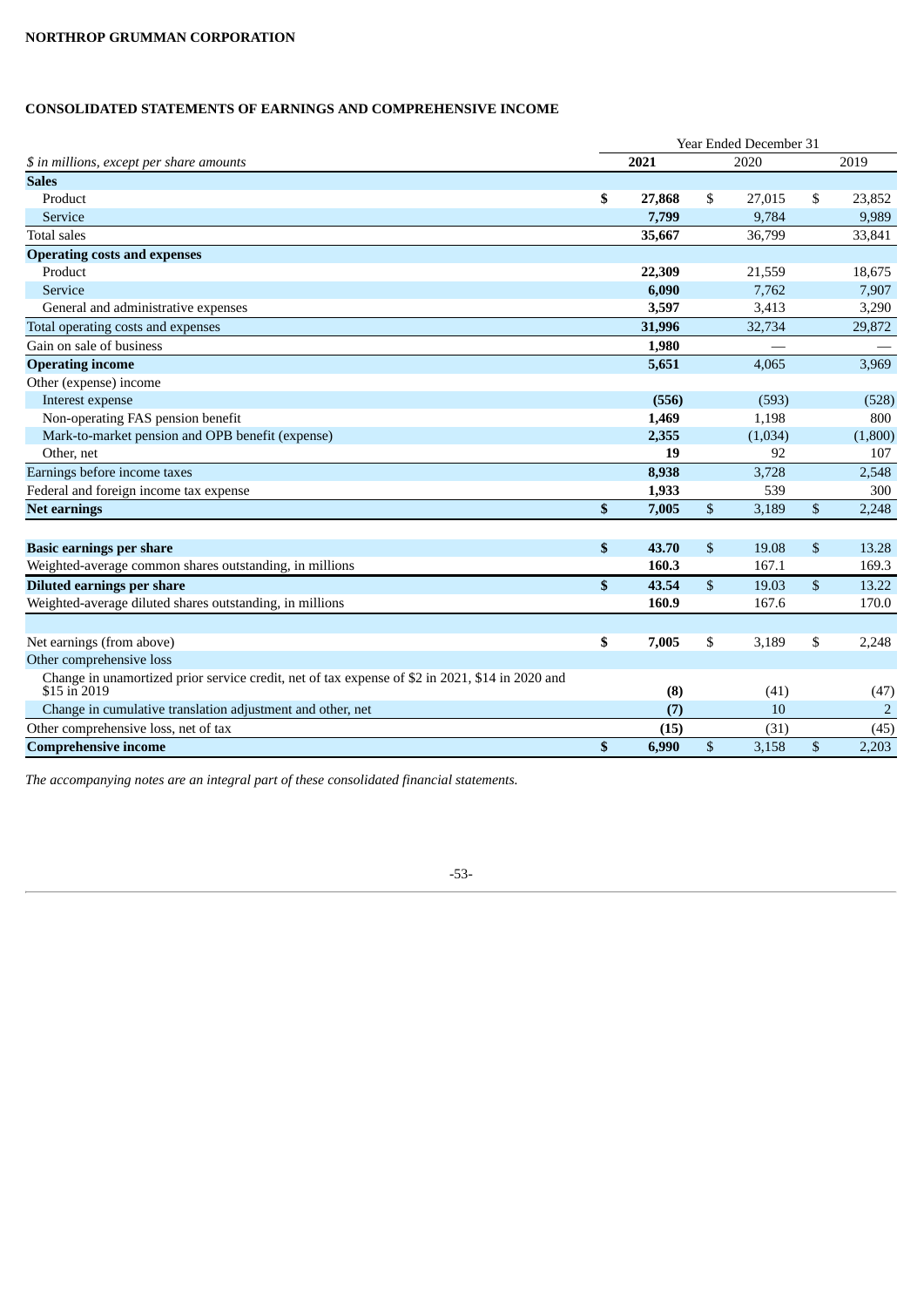# **CONSOLIDATED STATEMENTS OF FINANCIAL POSITION**

|                                                                                                         |              | December 31 |        |
|---------------------------------------------------------------------------------------------------------|--------------|-------------|--------|
| \$ in millions, except par value                                                                        | 2021         |             | 2020   |
| <b>Assets</b>                                                                                           |              |             |        |
| Cash and cash equivalents                                                                               | \$<br>3,530  | \$          | 4,907  |
| Accounts receivable, net                                                                                | 1,467        |             | 1,501  |
| Unbilled receivables, net                                                                               | 5,492        |             | 5,140  |
| Inventoried costs, net                                                                                  | 811          |             | 759    |
| Prepaid expenses and other current assets                                                               | 1,126        |             | 1,402  |
| Assets of disposal group held for sale                                                                  |              |             | 1,635  |
| Total current assets                                                                                    | 12,426       |             | 15,344 |
| Property, plant and equipment, net of accumulated depreciation of \$6,819 for 2021 and \$6,335 for 2020 | 7,894        |             | 7,071  |
| Operating lease right-of-use assets                                                                     | 1,655        |             | 1,533  |
| Goodwill                                                                                                | 17,515       |             | 17,518 |
| Intangible assets, net                                                                                  | 578          |             | 783    |
| Deferred tax assets                                                                                     | <b>200</b>   |             | 311    |
| Other non-current assets                                                                                | 2,311        |             | 1,909  |
| <b>Total assets</b>                                                                                     | \$<br>42,579 | \$          | 44,469 |

| <b>Liabilities</b>                                                        |             |             |
|---------------------------------------------------------------------------|-------------|-------------|
| Trade accounts payable                                                    | \$<br>2.197 | \$<br>1,806 |
| Accrued employee compensation                                             | 1.993       | 1,997       |
| Advance payments and billings in excess of costs incurred                 | 3,026       | 2,517       |
| Other current liabilities                                                 | 2,314       | 3,002       |
| Liabilities of disposal group held for sale                               |             | 258         |
| Total current liabilities                                                 | 9,530       | 9,580       |
| Long-term debt, net of current portion of \$6 for 2021 and \$742 for 2020 | 12,777      | 14,261      |
| Pension and other postretirement benefit plan liabilities                 | 3,269       | 6,498       |
| Operating lease liabilities                                               | 1,590       | 1,343       |
| Deferred tax liabilities                                                  | 490         |             |
| Other non-current liabilities                                             | 1,997       | 2,208       |
| <b>Total liabilities</b>                                                  | 29,653      | 33,890      |
|                                                                           |             |             |

# **Commitments and contingencies (Note 12)**

| 167    |
|--------|
| 58     |
| 10,482 |
| (128)  |
| 10,579 |
| 44,469 |
|        |

*The accompanying notes are an integral part of these consolidated financial statements.*

-54-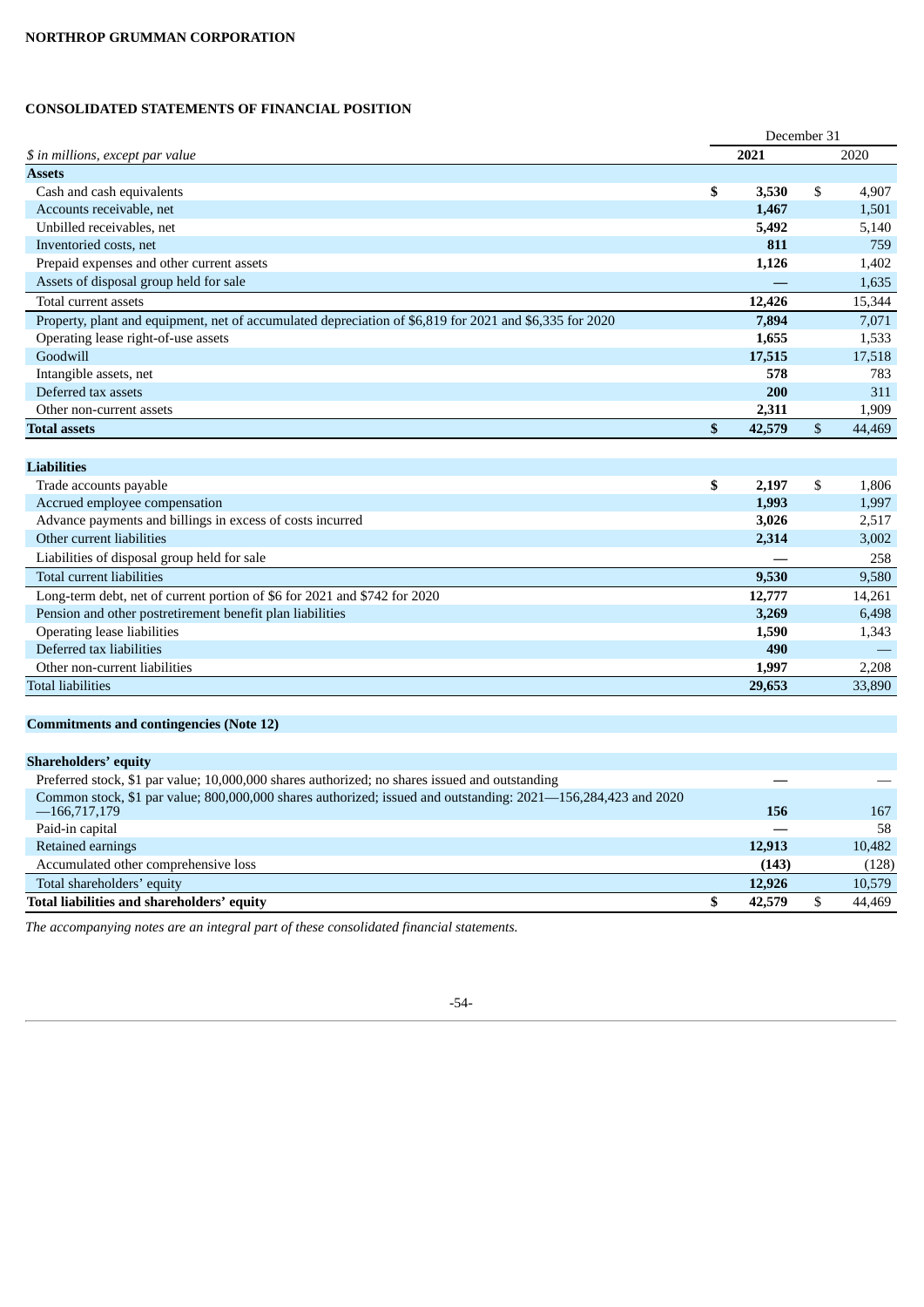# **CONSOLIDATED STATEMENTS OF CASH FLOWS**

|                                                                                                                                                           | Year Ended December 31 |                                 |      |                                  |    |               |  |
|-----------------------------------------------------------------------------------------------------------------------------------------------------------|------------------------|---------------------------------|------|----------------------------------|----|---------------|--|
| \$ in millions                                                                                                                                            |                        | 2021                            | 2020 |                                  |    | 2019          |  |
| <b>Operating activities</b>                                                                                                                               |                        |                                 |      |                                  |    |               |  |
| Net earnings                                                                                                                                              | \$                     | 7,005                           | \$   | 3,189                            | \$ | 2,248         |  |
| Adjustments to reconcile to net cash provided by operating activities:                                                                                    |                        |                                 |      |                                  |    |               |  |
| Depreciation and amortization                                                                                                                             |                        | 1,239                           |      | 1,267                            |    | 1,265         |  |
| Mark-to-market pension and OPB (benefit) expense                                                                                                          |                        | (2, 355)                        |      | 1,034                            |    | 1,800         |  |
| Stock-based compensation                                                                                                                                  |                        | 94                              |      | 90                               |    | 127           |  |
| Deferred income taxes                                                                                                                                     |                        | 603                             |      | 210                              |    | (509)         |  |
| Gain on sale of business                                                                                                                                  |                        | (1,980)                         |      |                                  |    |               |  |
| Net periodic pension and OPB income                                                                                                                       |                        | (1,091)                         |      | (802)                            |    | (432)         |  |
| Pension and OPB contributions                                                                                                                             |                        | (141)                           |      | (887)                            |    | (263)         |  |
| Changes in assets and liabilities:                                                                                                                        |                        |                                 |      |                                  |    |               |  |
| Accounts receivable, net                                                                                                                                  |                        | (10)                            |      | (285)                            |    | 122           |  |
| Unbilled receivables, net                                                                                                                                 |                        | (414)                           |      | 160                              |    | (335)         |  |
| Inventoried costs, net                                                                                                                                    |                        | (52)                            |      | 18                               |    | (135)         |  |
| Prepaid expenses and other assets                                                                                                                         |                        | 66                              |      | (147)                            |    | (78)          |  |
| Accounts payable and other liabilities                                                                                                                    |                        | 376                             |      | 719                              |    | 617           |  |
| Income taxes payable, net                                                                                                                                 |                        | 215                             |      | (238)                            |    | (63)          |  |
| Other, net                                                                                                                                                |                        | 12                              |      | (23)                             |    | (67)          |  |
| Net cash provided by operating activities                                                                                                                 |                        | 3,567                           |      | 4,305                            |    | 4,297         |  |
| <b>Investing activities</b><br>Divestiture of IT services business<br>Capital expenditures<br>Proceeds from sale of equipment to a customer<br>Other, net |                        | 3,400<br>(1, 415)<br>84<br>(11) |      | (1,420)<br>205<br>$\overline{4}$ |    | (1,264)<br>57 |  |
| Net cash provided by (used in) investing activities                                                                                                       |                        | 2,058                           |      | (1,211)                          |    | (1,207)       |  |
|                                                                                                                                                           |                        |                                 |      |                                  |    |               |  |
| <b>Financing activities</b>                                                                                                                               |                        |                                 |      |                                  |    |               |  |
| Net proceeds from issuance of long-term debt                                                                                                              |                        |                                 |      | 2.239                            |    |               |  |
| Payments of long-term debt                                                                                                                                |                        | (2, 236)                        |      | (1,027)                          |    | (500)         |  |
| Payments to credit facilities                                                                                                                             |                        |                                 |      | (78)                             |    | (31)          |  |
| Net repayments of commercial paper                                                                                                                        |                        |                                 |      |                                  |    | (198)         |  |
| Common stock repurchases                                                                                                                                  |                        | (3,705)                         |      | (490)                            |    | (744)         |  |
| Cash dividends paid                                                                                                                                       |                        | (983)                           |      | (953)                            |    | (880)         |  |
| Payments of employee taxes withheld from share-based awards                                                                                               |                        | (34)                            |      | (66)                             |    | (65)          |  |
| Other, net                                                                                                                                                |                        | (44)                            |      | (57)                             |    | (6)           |  |
| Net cash used in financing activities                                                                                                                     |                        | (7,002)                         |      | (432)                            |    | (2, 424)      |  |
| (Decrease) increase in cash and cash equivalents                                                                                                          |                        | (1, 377)                        |      | 2,662                            |    | 666           |  |
| Cash and cash equivalents, beginning of year                                                                                                              |                        | 4,907                           |      | 2,245                            |    | 1,579         |  |
| Cash and cash equivalents, end of year                                                                                                                    | \$                     | 3,530                           | \$   | 4.907                            | \$ | 2.245         |  |

*The accompanying notes are an integral part of these consolidated financial statements.*

-55-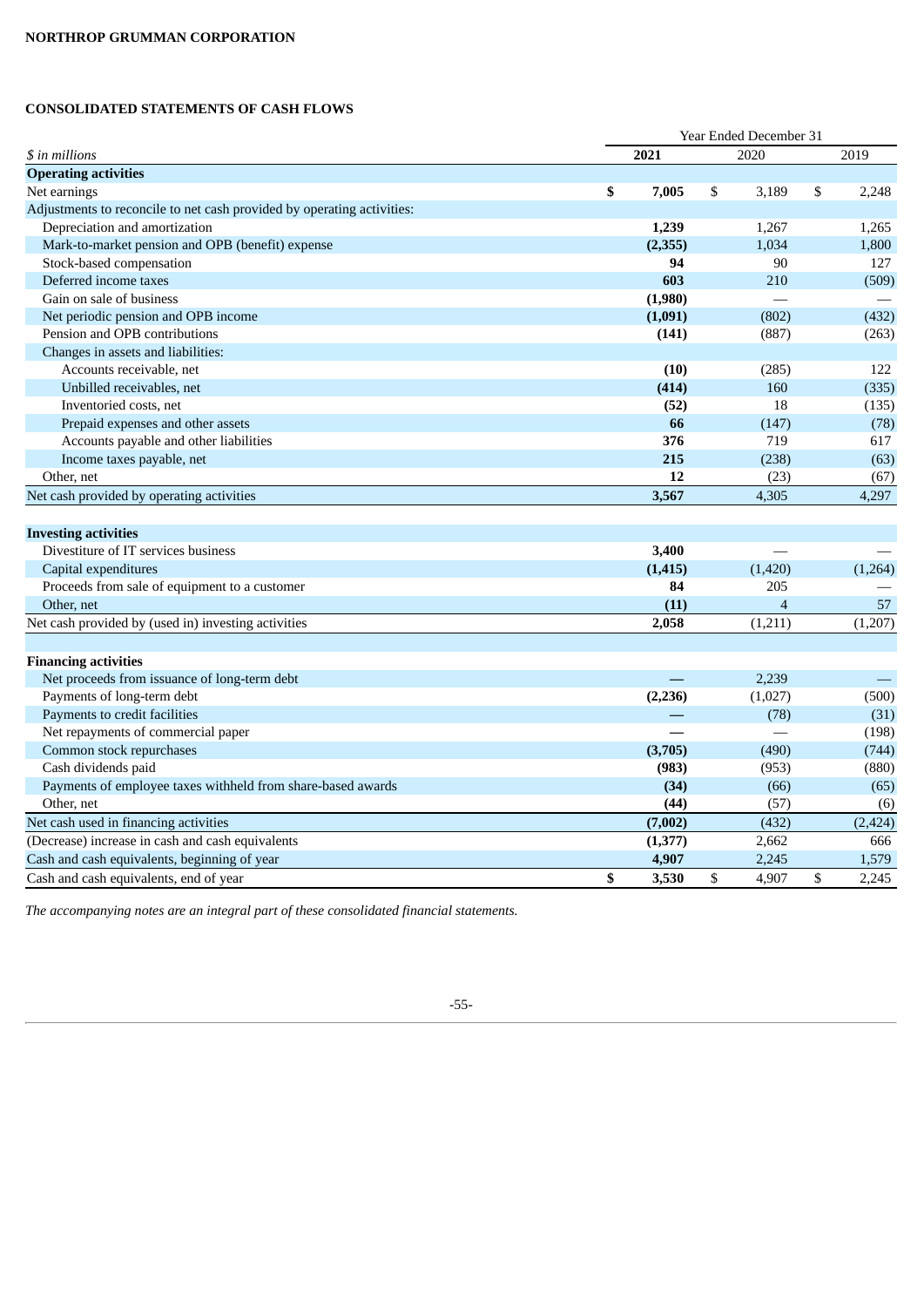# **CONSOLIDATED STATEMENTS OF CHANGES IN SHAREHOLDERS' EQUITY**

|                                                     | Year Ended December 31 |                |      |        |    |       |  |
|-----------------------------------------------------|------------------------|----------------|------|--------|----|-------|--|
| \$ in millions, except per share amounts            |                        |                | 2020 |        |    | 2019  |  |
| <b>Common stock</b>                                 |                        |                |      |        |    |       |  |
| Beginning of year                                   | \$                     | 167            | \$   | 168    | \$ | 171   |  |
| Common stock repurchased                            |                        | (11)           |      | (1)    |    | (3)   |  |
| Shares issued for employee stock awards and options |                        |                |      |        |    |       |  |
| End of year                                         |                        | 156            |      | 167    |    | 168   |  |
| Paid-in capital                                     |                        |                |      |        |    |       |  |
| Beginning of year                                   |                        | 58             |      |        |    |       |  |
| Common stock repurchased                            |                        | (60)           |      |        |    |       |  |
| Stock compensation                                  |                        | $\overline{2}$ |      | 63     |    |       |  |
| Other                                               |                        |                |      | (5)    |    |       |  |
| End of year                                         |                        |                |      | 58     |    |       |  |
| <b>Retained earnings</b>                            |                        |                |      |        |    |       |  |
| Beginning of year                                   |                        | 10,482         |      | 8,748  |    | 8,068 |  |
| Common stock repurchased                            |                        | (3,645)        |      | (479)  |    | (751) |  |
| Net earnings                                        |                        | 7,005          |      | 3,189  |    | 2,248 |  |
| Dividends declared                                  |                        | (989)          |      | (951)  |    | (880) |  |
| Stock compensation                                  |                        | 60             |      | (36)   |    | 63    |  |
| Other                                               |                        |                |      | 11     |    |       |  |
| End of year                                         |                        | 12,913         |      | 10,482 |    | 8,748 |  |
| Accumulated other comprehensive loss                |                        |                |      |        |    |       |  |
| Beginning of year                                   |                        | (128)          |      | (97)   |    | (52)  |  |
| Other comprehensive loss, net of tax                |                        | (15)           |      | (31)   |    | (45)  |  |
| End of year                                         |                        | (143)          |      | (128)  |    | (97)  |  |
| Total shareholders' equity                          | \$                     | 12,926         | \$   | 10,579 | \$ | 8,819 |  |
| Cash dividends declared per share                   | \$                     | 6.16           | \$   | 5.67   | \$ | 5.16  |  |

*The accompanying notes are an integral part of these consolidated financial statements.*

-56-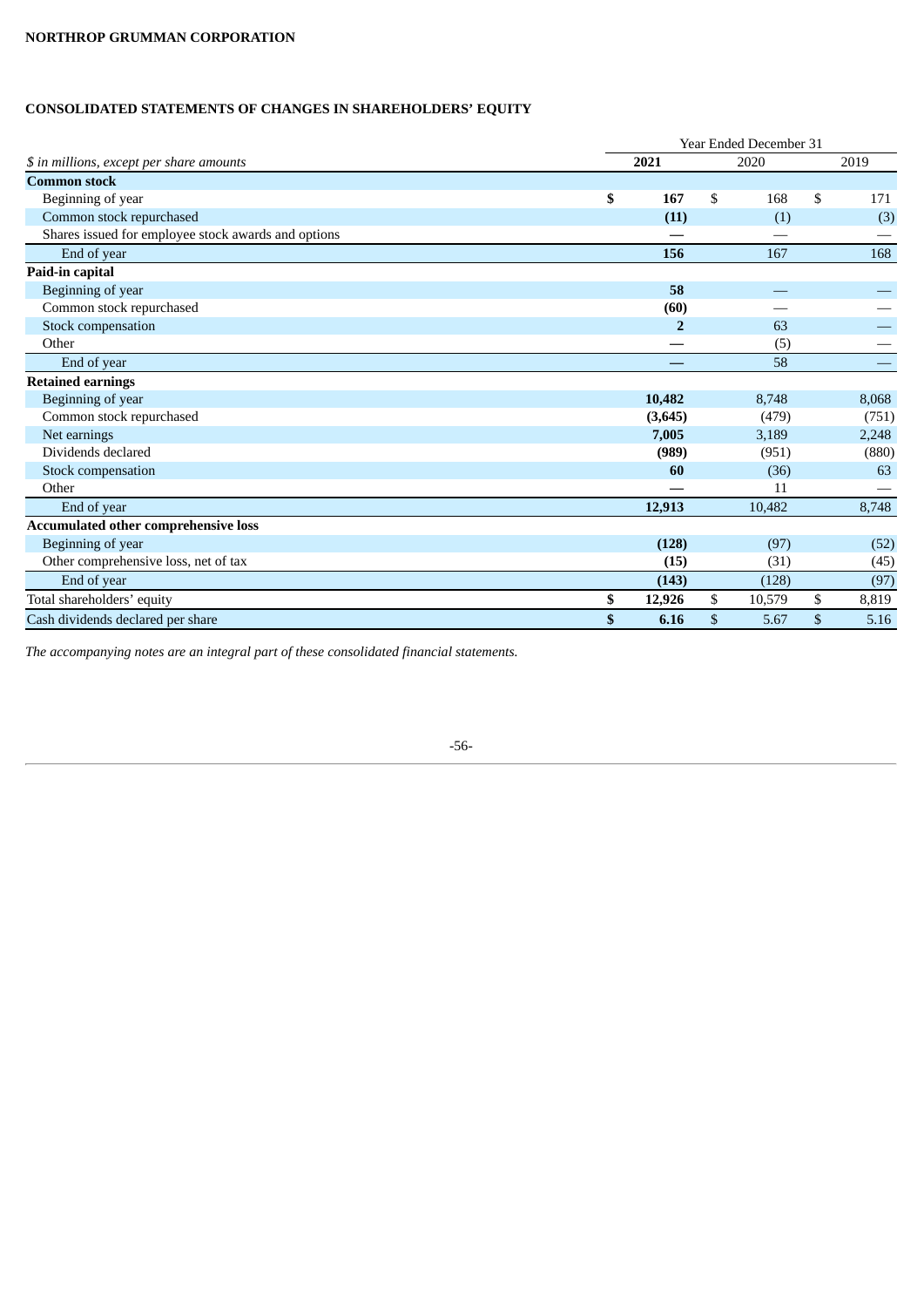# **NOTES TO CONSOLIDATED FINANCIAL STATEMENTS**

# **1. SUMMARY OF SIGNIFICANT ACCOUNTING POLICIES**

#### **Nature of Operations**

Northrop Grumman Corporation is a leading global aerospace and defense company. We deliver a broad range of products, services and solutions to U.S. and international customers, and principally to the U.S. Department of Defense and intelligence community. Our broad portfolio is aligned to support national security priorities and our solutions equip our customers with capabilities they need to connect, protect and advance humanity.

The company is a leading provider of space systems, advanced aircraft, missile defense, advanced weapons and long-range fires capabilities, mission systems, networking and communications, strategic deterrence systems, and breakthrough technologies, such as artificial intelligence, advanced computing and cyber. We are focused on competing and winning programs that enable continued growth, performing on our commitments and affordably delivering capability our customers need. With the investments we've made in advanced technologies, combined with our talented workforce and digital transformation capabilities, Northrop Grumman is well positioned to meet our customers' needs today and in the future.

#### **Principles of Consolidation**

The consolidated financial statements include the accounts of Northrop Grumman and its subsidiaries and joint ventures or other investments for which we consolidate the financial results. Intercompany accounts, transactions and profits are eliminated in consolidation. Investments in equity securities and joint ventures where the company has significant influence, but not control, are accounted for using the equity method.

#### **Basis of Presentation**

Effective January 30, 2021 (the "Divestiture date"), we completed the sale of our IT and mission support services business (the "IT services divestiture") for \$3.4 billion in cash and recorded a pre-tax gain of \$2.0 billion. The IT and mission support services business was comprised of the majority of the former IS&S division of Defense Systems (excluding the Vinnell Arabia business); select cyber, intelligence and missions support programs, which were part of the former CIMS division of Mission Systems; and the former Space Technical Services business unit of Space Systems. The assets and liabilities of the IT and mission support services business were classified as held for sale in the consolidated statement of financial position as of December 31, 2020. Operating results include sales and operating income for the IT and mission support services business prior to the Divestiture date. See Note 2 for further information regarding the divestiture and Note 8 for the allocation of goodwill to the divestiture.

During the first quarter of 2021, we changed the naming convention for our FAS/CAS pension accounts. The Net FAS (service)/CAS pension adjustment is now referred to as the FAS/CAS operating adjustment and the FAS (non-service) pension benefit is now referred to as the Non-operating FAS pension benefit. This change does not impact any current or previously reported amounts. During the second quarter of 2021, we changed the presentation of the retiree benefits components in the operating cash flow section of the consolidated statements of cash flows. Prior period amounts have been conformed to current period presentation and this change does not impact previously reported cash provided by operating activities.

#### **Accounting Estimates**

The company's consolidated financial statements are prepared in conformity with U.S. GAAP. The preparation thereof requires management to make estimates and judgments that affect the reported amounts of assets and liabilities and the disclosure of contingencies at the date of the financial statements, as well as the reported amounts of sales and expenses during the reporting period. Estimates have been prepared using the most current and best available information; however, actual results could differ materially from those estimates.

#### **Revenue Recognition**

The majority of our sales are derived from long-term contracts with the U.S. government for the development or production of goods, the provision of services, or a combination of both. The company classifies sales as product or service based on the predominant attributes of each performance obligation.

The company recognizes revenue for each separately identifiable performance obligation in a contract representing a promise to transfer a distinct good or service to a customer. In most cases, goods and services provided under the company's contracts are accounted for as single performance obligations due to the complex and integrated nature of our products and services. These contracts generally require significant integration of a group of goods and/or services to deliver a combined output. In some contracts, the company provides multiple distinct goods or services to a customer, most commonly when a contract covers multiple phases of the product life cycle (e.g., development, production, sustainment, etc.). In those cases, the company accounts for the distinct contract deliverables as separate

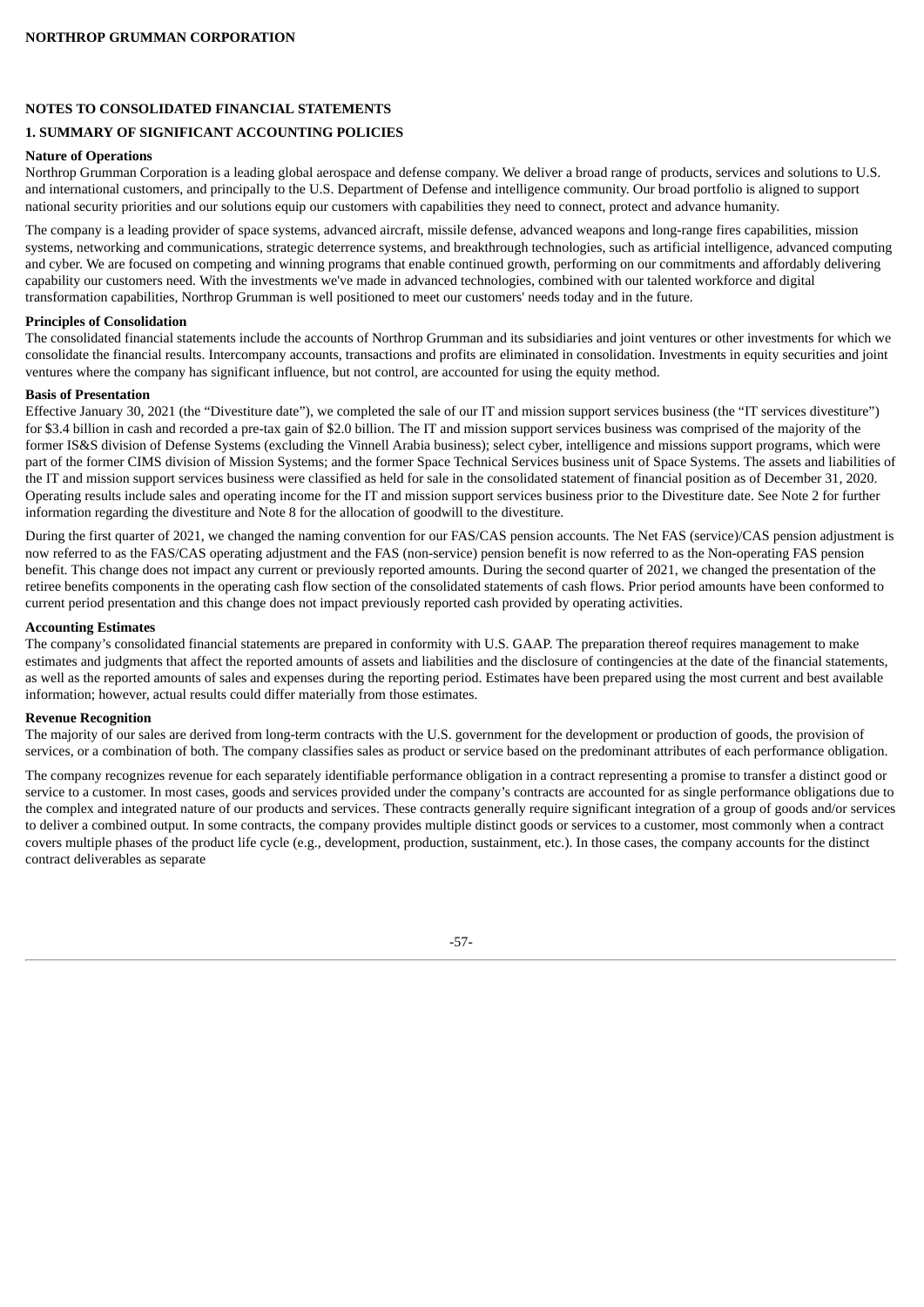performance obligations and allocates the transaction price to each performance obligation based on its relative standalone selling price, which is generally estimated using cost plus a reasonable margin. Warranties are provided on certain contracts, but do not typically provide for services beyond standard assurances and are therefore not considered to be separate performance obligations. Assets recognized from the costs to obtain or fulfill a contract are not material.

The company recognizes revenue as control is transferred to the customer, either over time or at a point in time. In general, our U.S. government contracts contain termination for convenience and/or other clauses that generally provide the customer rights to goods produced and/or in-process. Similarly, our non-U.S. government contracts generally contain contractual termination clauses or entitle the company to payment for work performed to date for goods and services that do not have an alternative use. For most of our contracts, control is effectively transferred during the period of performance, so we generally recognize revenue over time using the cost-to-cost method (cost incurred relative to total cost estimated at completion). The company believes this represents the most appropriate measurement towards satisfaction of its performance obligations. Revenue for contracts in which the control of goods produced does not transfer until delivery to the customer is recognized at a point in time (i.e., typically upon delivery).

Contracts are often modified for changes in contract specifications or requirements, which may result in scope and/or price changes. Most of the company's contract modifications are for goods or services that are not distinct in the context of the contract and are therefore accounted for as part of the original performance obligation through a cumulative EAC adjustment.

#### *Contract Estimates*

Use of the cost-to-cost method requires us to make reasonably dependable estimates regarding the revenue and cost associated with the design, manufacture and delivery of our products and services. The company estimates profit on these contracts as the difference between total estimated sales and total estimated cost at completion and recognizes that profit as costs are incurred. Significant judgment is used to estimate total sales and cost at completion.

Contract sales may include estimates of variable consideration, including cost or performance incentives (such as award and incentive fees), contract claims and REAs. Variable consideration is included in total estimated sales to the extent it is probable that a significant reversal in the amount of cumulative revenue recognized will not occur when the uncertainty associated with the variable consideration is subsequently resolved. We estimate variable consideration as the most likely amount to which we expect to be entitled.

We recognize changes in estimated contract sales or costs and the resulting changes in contract profit on a cumulative basis. Cumulative EAC adjustments represent the cumulative effect of the changes on current and prior periods; sales and operating margins in future periods are recognized as if the revised estimates had been used since contract inception. If it is determined that a loss is expected to result on an individual performance obligation, the entire amount of the estimable future loss, including an allocation of G&A costs, is charged against income in the period the loss is identified.

The following table presents the effect of aggregate net EAC adjustments:

|                                       | Year Ended December 31 |      |  |      |  |      |  |
|---------------------------------------|------------------------|------|--|------|--|------|--|
| \$ in millions, except per share data |                        | 2021 |  | 2020 |  | 2019 |  |
| Revenue                               |                        | 568  |  | 504  |  | 538  |  |
| Operating income                      |                        | 527  |  | 466  |  | 480  |  |
| Net earnings $(1)$                    |                        | 416  |  | 368  |  | 379  |  |
| Diluted earnings per share $(1)$      |                        | 2.59 |  | 2.20 |  | 2.23 |  |

 $^{(1)}$  Based on a 21% federal statutory tax rate.

EAC adjustments on a single performance obligation can have a significant effect on the company's financial statements. When such adjustments occur, we generally disclose the nature, underlying conditions and financial impact of the adjustments. During the third quarter of 2021, we recorded a \$42 million unfavorable EAC adjustment on the F-35 program at Aeronautics Systems due to labor-related production inefficiencies largely driven by COVID-19 related impacts on the labor market and employee leave. During the fourth quarter of 2021, we recorded an additional \$93 million unfavorable EAC adjustment on the F-35 program at Aeronautics Systems related to continued labor-related production impacts largely driven by COVID-19. During the fourth quarter of 2021, we modified our F-35 production plan to support a more consistent flow on the program and expect gradually to

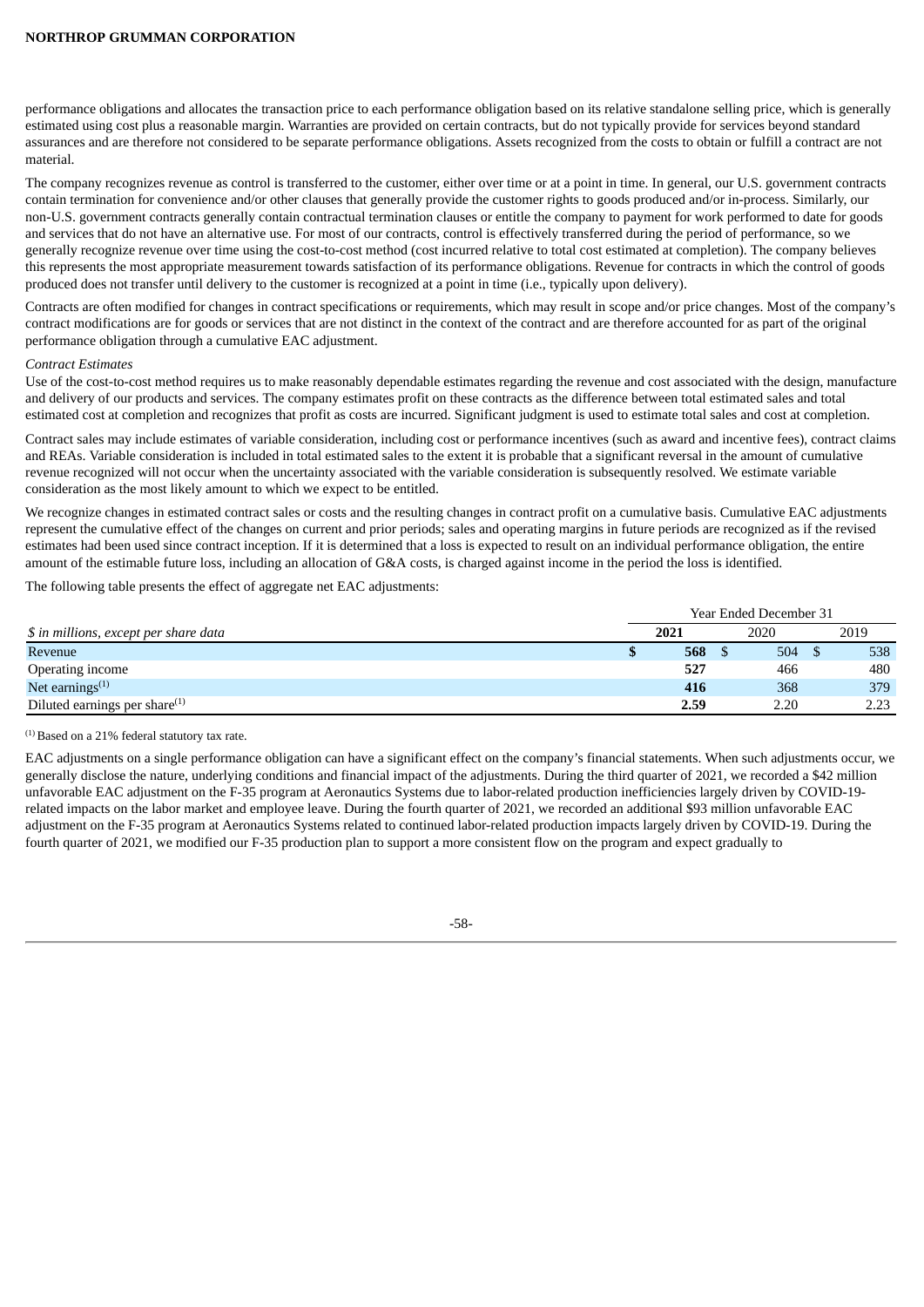#### **NORTHROP GRUMMAN CORPORATION**

increase production rate over time as COVID-19-related impacts subside. No other such adjustments were significant to the financial statements during the years ended December 31, 2021, 2020 and 2019.

#### *Backlog*

Backlog represents the future sales we expect to recognize on firm orders received by the company and is equivalent to the company's remaining performance obligations at the end of each period. It comprises both funded backlog (firm orders for which funding is authorized and appropriated) and unfunded backlog. Unexercised contract options and IDIQ contracts are not included in backlog until the time an option or IDIQ task order is exercised or awarded.

Company backlog as of December 31, 2021 was \$76.0 billion. Of our December 31, 2021 backlog, we expect to recognize approximately 40 percent as revenue over the next 12 months and 60 percent as revenue over the next 24 months, with the remainder to be recognized thereafter.

#### *Contract Assets and Liabilities*

For each of the company's contracts, the timing of revenue recognition, customer billings, and cash collections results in a net contract asset or liability at the end of each reporting period. Fixed-price contracts are typically billed to the customer either using progress payments, whereby amounts are billed monthly as costs are incurred or work is completed, or performance based payments, which are based upon the achievement of specific, measurable events or accomplishments defined and valued at contract inception. Cost-type contracts are typically billed to the customer on a monthly or semi-monthly basis.

Contract assets are equivalent to and reflected as Unbilled receivables in the consolidated statements of financial position and are primarily related to longterm contracts where revenue recognized under the cost-to-cost method exceeds amounts billed to customers. Unbilled receivables are classified as current assets and, in accordance with industry practice, include amounts that may be billed and collected beyond one year due to the long-cycle nature of many of our contracts. Accumulated contract costs in unbilled receivables include costs such as direct production costs, factory and engineering overhead, production tooling costs, and allowable G&A. Unbilled receivables also include certain estimates of variable consideration described above. These contract assets are not considered a significant financing component of the company's contracts as the payment terms are intended to protect the customer in the event the company does not perform on its obligations under the contract.

Contract liabilities are equivalent to and reflected as Advance payments and billings in excess of costs incurred in the consolidated statements of financial position. Certain customers make advance payments prior to the company's satisfaction of its obligations on the contract. These amounts are recorded as contract liabilities until such obligations are satisfied, either over time as costs are incurred or at a point in time when deliveries are made. Contract liabilities are not a significant financing component as they are generally utilized to pay for contract costs within a one-year period or are used to ensure the customer meets contractual requirements.

Net contract assets are as follows:

| \$ in millions                                           | <b>December 31, 2021</b> |         | December 31, 2020 | \$ Change | % Change |
|----------------------------------------------------------|--------------------------|---------|-------------------|-----------|----------|
| Unbilled receivables, net                                |                          | 5.492   | 5.140 \$          | 352       | $7\%$    |
| Advance payments and amounts in excess of costs incurred |                          | (3,026) | 2.517             | (509)     | 20 %     |
| Net contract assets                                      |                          | 2.466   | $2,623$ \$        | 157       | $(6)$ %  |

The change in the balances of the company's contract assets and liabilities primarily results from timing differences between revenue recognition and customer billings and/or payments. Net contract assets as of December 31, 2021 decreased 6 percent from the prior year, primarily due to an increase in Advance payments and amounts in excess of costs incurred at Aeronautics Systems, partially offset by an increase in unbilled receivables driven by sales growth at Space Systems.

The amount of revenue recognized for the years ended December 31, 2021, 2020 and 2019 that was included in the contract liability balance at the beginning of each year was \$2.0 billion, \$1.6 billion and \$1.3 billion, respectively.

#### *Disaggregation of Revenue*

See Note 16 for information regarding the company's sales by customer type, contract type and geographic region for each of our segments. We believe those categories best depict how the nature, amount, timing and uncertainty of our revenue and cash flows are affected by economic factors.

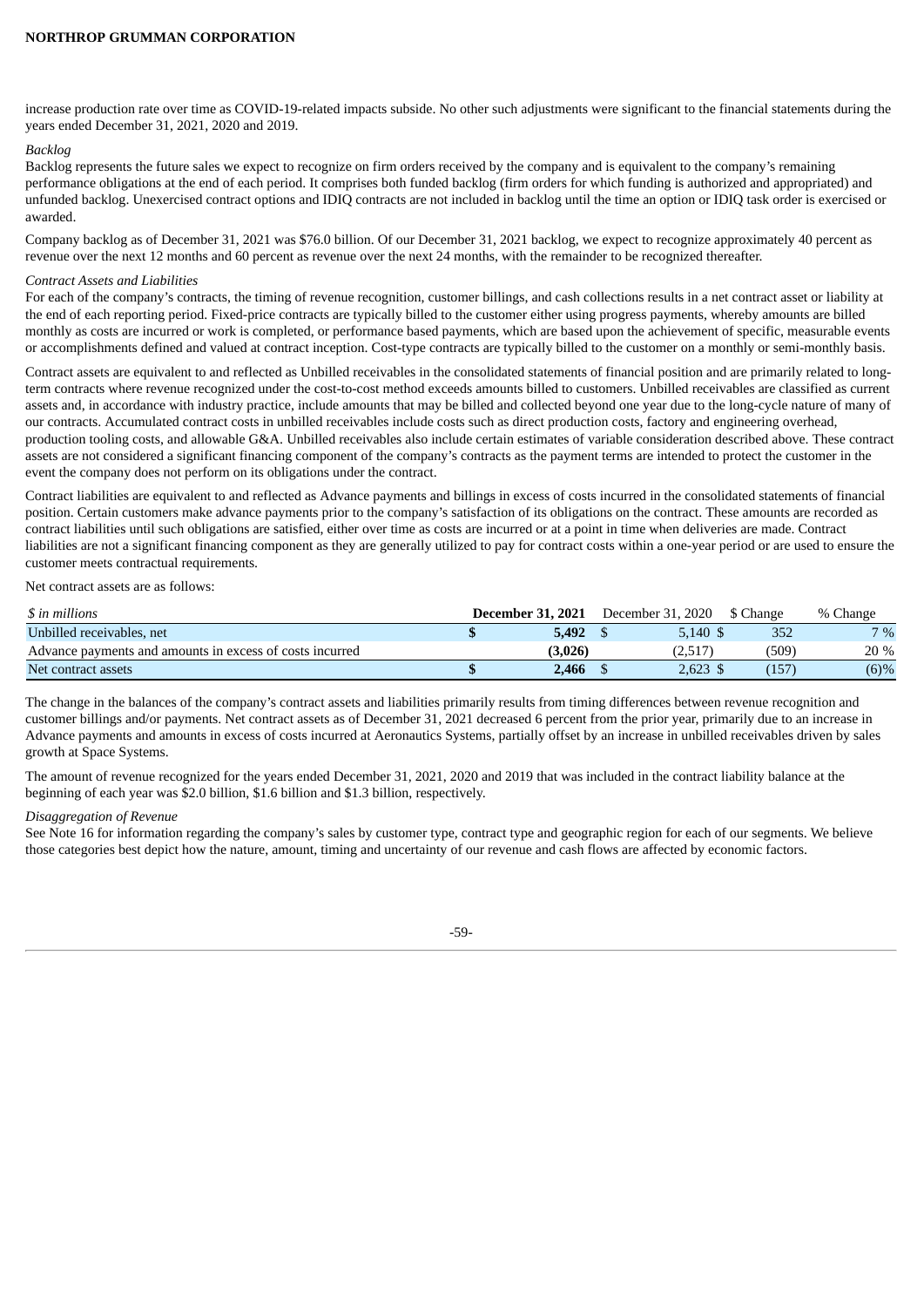#### **General and Administrative Expenses**

In accordance with applicable FAR and CAS requirements, most general management and corporate expenses incurred at the segment and corporate locations are considered allowable and allocable costs to our U.S. government contracts. Allowable and allocable G&A costs, including independent research and development (IR&D) and bid and proposal (B&P) costs, are allocated on a systematic basis to contracts in progress and are included as a component of total estimated contract costs.

#### **Research and Development**

Company-sponsored research and development activities primarily include efforts related to government programs. Company-sponsored IR&D expenses totaled \$1.1 billion, \$1.1 billion and \$953 million in 2021, 2020 and 2019, respectively, which represented 3.2 percent, 2.9 percent and 2.8 percent of total sales, respectively. Customer-funded research and development activities are charged directly to the related contracts.

#### **Income Taxes**

Provisions for federal and foreign income taxes are calculated on reported earnings before income taxes based on current tax law and include the cumulative effect of any changes in tax rates from those used previously in determining deferred tax assets and liabilities. Such provisions differ from the amounts currently payable because certain items of income and expense are recognized in different periods for financial reporting purposes than for income tax purposes. The company recognizes federal and foreign interest accrued related to unrecognized tax benefits in income tax expense. Federal tax penalties are also recognized as a component of income tax expense.

In accordance with applicable FAR and CAS requirements, current state and local income and franchise taxes are generally considered allowable and allocable costs to our U.S. government contracts and, consistent with industry practice, are recorded in operating costs and expenses. The company generally recognizes changes in deferred state taxes and unrecognized state tax benefits in unallocated corporate expenses.

Uncertain tax positions reflect the company's expected treatment of tax positions taken in a filed tax return, or planned to be taken in a future tax return or claim, which have not been reflected in measuring income tax expense or taxes payable for financial reporting purposes. Until these positions are sustained by the taxing authorities or the statute of limitations concerning such issues lapses, the company does not generally recognize the tax benefits resulting from such positions and reports the tax effects as a liability for uncertain tax positions in its consolidated statements of financial position.

#### **Cash and Cash Equivalents**

Cash and cash equivalents are comprised of cash in banks and highly liquid instruments with original maturities of three months or less, primarily consisting of bank time deposits and investments in institutional money market funds. Cash in bank accounts often exceeds federally insured limits.

#### **Fair Value of Financial Instruments**

The company measures the fair value of its financial instruments using observable and unobservable inputs. Observable inputs reflect market data obtained from independent sources, while unobservable inputs reflect internal market assumptions.

These two types of inputs create the following fair value hierarchy:

Level 1 - Quoted prices for identical instruments in active markets.

Level 2 - Quoted prices for similar instruments in active markets; quoted prices for identical or similar instruments in markets that are not active; and model-derived valuations whose inputs are observable or whose significant value drivers are observable.

Level 3 - Significant inputs to the valuation model are unobservable.

The company holds a portfolio of marketable securities to partially fund non-qualified employee benefit plans. A portion of these securities are held in common/collective trust funds and are measured at fair value using NAV per share as a practical expedient. Marketable securities accounted for as trading are recorded at fair value on a recurring basis and are included in Other non-current assets in the consolidated statements of financial position. Changes in unrealized gains and losses on trading securities are included in Other, net in the consolidated statements of earnings and comprehensive income. Investments in held-to-maturity instruments with original maturities greater than three months are recorded at amortized cost.

Derivative financial instruments are recognized as assets or liabilities in the financial statements and measured at fair value on a recurring basis. Changes in the fair value of derivative financial instruments that are designated as fair value hedges are recorded in net earnings, while changes in the fair value of derivative financial instruments that are

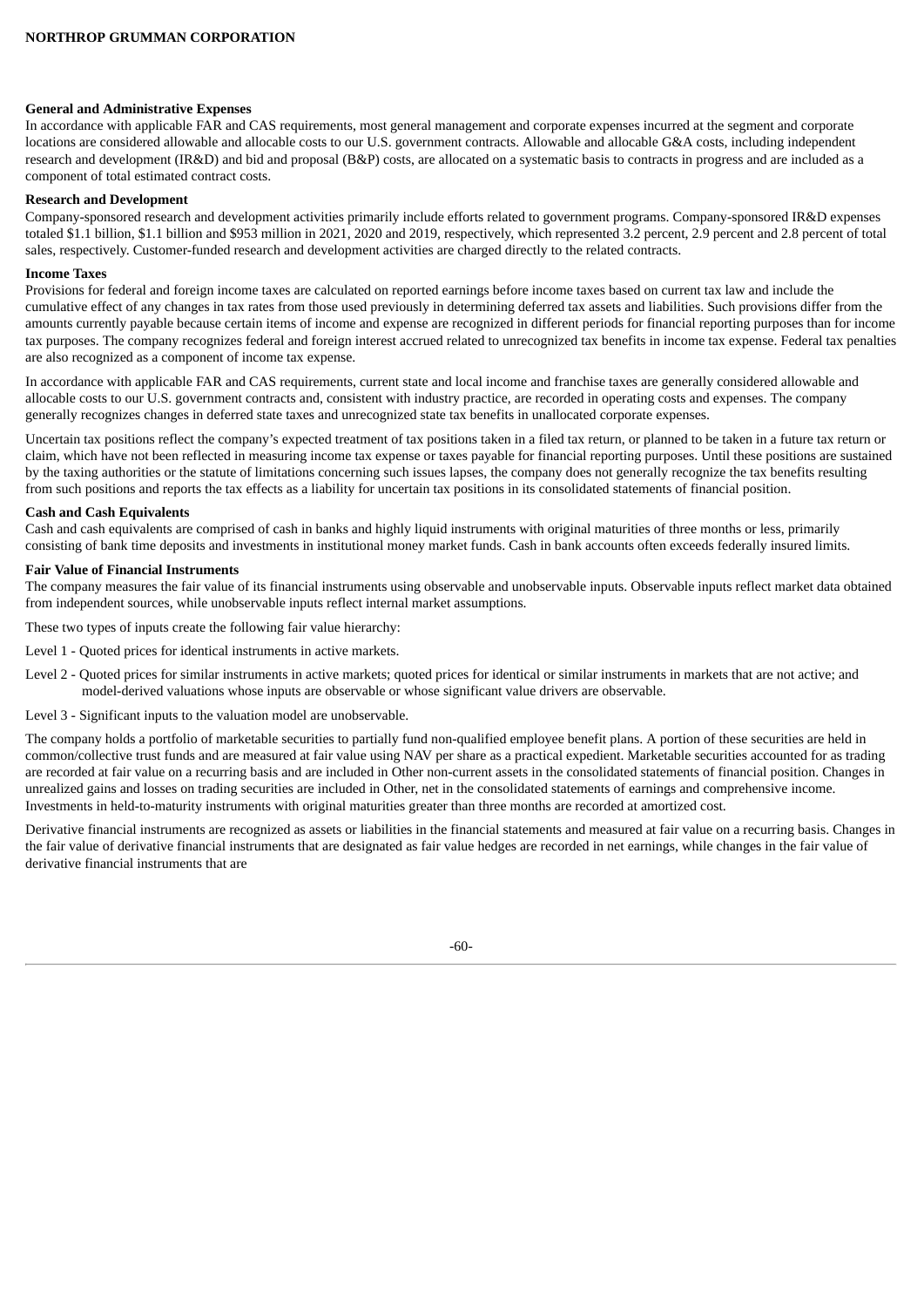designated as cash flow hedges are recorded as a component of other comprehensive income until settlement. For derivative financial instruments not designated as hedging instruments, gains or losses resulting from changes in the fair value are reported in Other, net in the consolidated statements of earnings and comprehensive income.

The company uses derivative financial instruments to manage its exposure to foreign currency exchange risk related to receipts from customers and payments to suppliers denominated in foreign currencies (i.e., foreign currency forward contracts). For foreign currency forward contracts, where modelderived valuations are appropriate, the company utilizes the income approach to determine the fair value using internal models based on observable market inputs such as forward rates, interest rates, our own credit risk and our counterparties' credit risks.

The company does not use derivative financial instruments for trading or speculative purposes, nor does it use leveraged financial instruments. Credit risk related to derivative financial instruments is considered minimal and is managed through the use of multiple counterparties with high credit standards and periodic settlements of positions, as well as by entering into master netting agreements with most of our counterparties.

# **Inventoried Costs**

Inventoried costs generally comprise costs associated with unsatisfied performance obligations on contracts accounted for using point in time revenue recognition, costs incurred in excess of existing contract requirements or funding that are probable of recovery and other accrued contract costs that are expected to be recoverable when allocated to specific contracts. Product inventory primarily consists of raw materials and is stated at the lower of cost or net realizable value, generally using the average cost method.

Inventoried costs include direct production costs, factory and engineering overhead, production tooling costs, and allowable G&A. G&A included in Inventoried costs, net was \$44 million and \$41 million as of December 31, 2021 and 2020, respectively. Inventoried costs are classified as current assets and, in accordance with industry practice, include amounts related to contracts having production cycles longer than one year.

#### **Cash Surrender Value of Life Insurance Policies**

The company maintains whole life insurance policies on a group of executives, which are recorded at their cash surrender value as determined by the insurance carrier. The company also has split-dollar life insurance policies on former officers and executives from acquired businesses, which are recorded at the lesser of their cash surrender value or premiums paid. These policies are utilized as a partial funding source for deferred compensation and other nonqualified employee retirement plans. As of December 31, 2021 and 2020, the carrying values associated with these policies were \$440 million and \$419 million, respectively, and are recorded in Other non-current assets in the consolidated statements of financial position.

## **Property, Plant and Equipment**

Property, plant and equipment are depreciated over the estimated useful lives of individual assets. Most assets are depreciated using declining-balance methods, with the remainder using the straight-line method. Depreciation expense is generally an allowable and allocable cost in accordance with applicable FAR and CAS requirements and recorded in the same segment where the related assets are held. However, the additional depreciation expense related to the step-up in fair value of property, plant and equipment acquired through business combinations is recorded in unallocated corporate expense within operating income as such depreciation is not allocable to government contracts and not considered part of management's evaluation of segment operating performance. Major classes of property, plant and equipment and their useful lives are as follows:

|                                        |                  | December 31 |      |          |
|----------------------------------------|------------------|-------------|------|----------|
| Useful life in years, \$ in millions   | Useful Life      | 2021        |      | 2020     |
| Land and land improvements             | Up to $40^{(1)}$ | 636         | - 30 | 628      |
| Buildings and improvements             | Up to $45$       | 3,019       |      | 2,762    |
| Machinery and other equipment          | Up to $20$       | 8,064       |      | 7,206    |
| Capitalized software costs             | $3 - 5$          | 481         |      | 602      |
| Leasehold improvements                 | Lease $Term(2)$  | 2,513       |      | 2,208    |
| Property, plant and equipment, at cost |                  | 14,713      |      | 13,406   |
| Accumulated depreciation               |                  | (6, 819)    |      | (6, 335) |
| Property, plant and equipment, net     |                  | 7,894       |      | 7,071    |

 $(1)$  Land is not a depreciable asset.

 $^{(2)}$  Leasehold improvements are depreciated over the shorter of the useful life of the asset or lease term.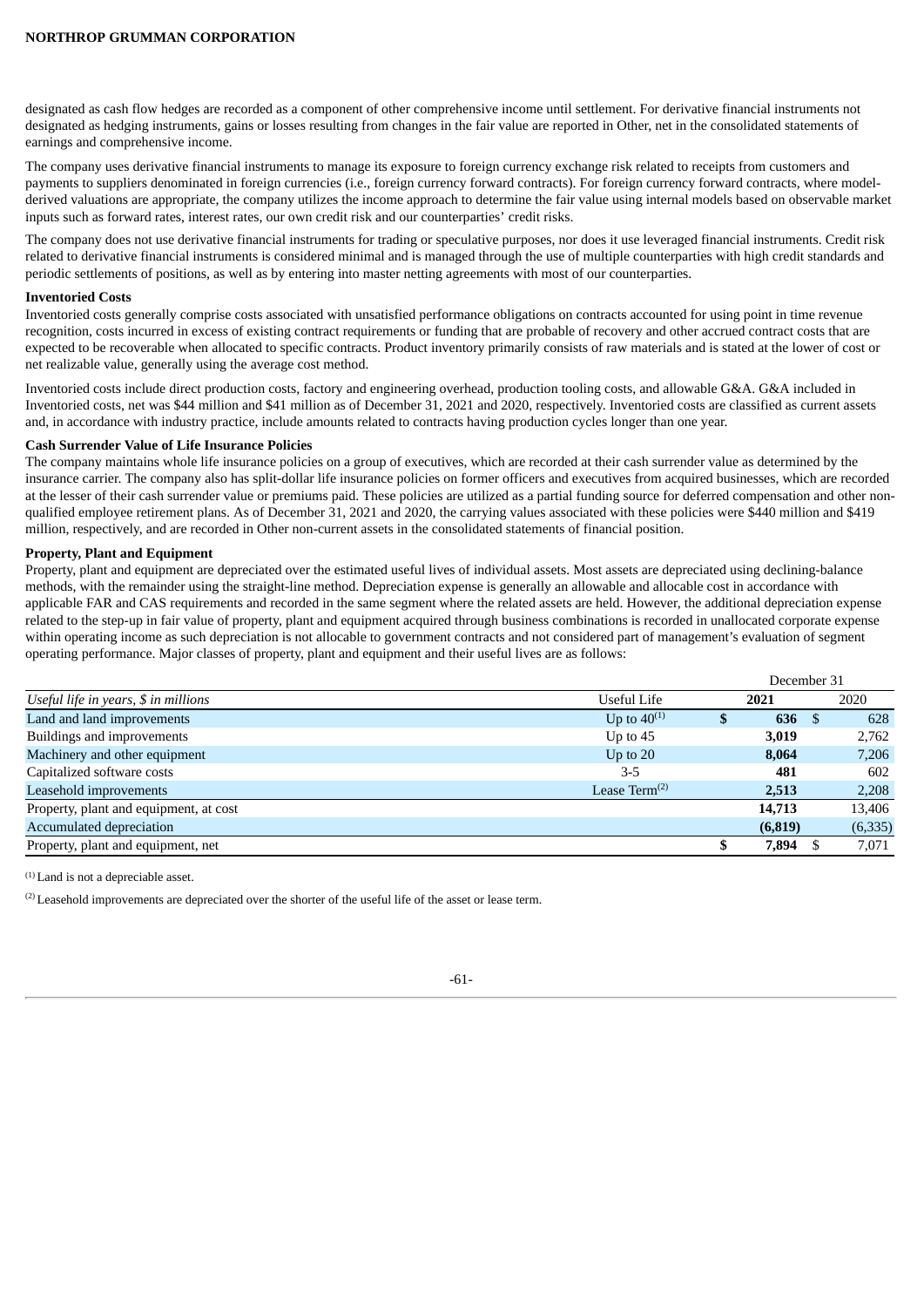During the fourth quarter of 2020, the company completed a sale of equipment to a customer on a restricted Aeronautics Systems program for \$444 million. The company previously intended to use the equipment for internal purposes so we recognized the acquisition costs as capital expenditures and included the equipment in property, plant and equipment. As we regularly sell this type of equipment to customers in the ordinary course of business, we recorded the sale as a revenue transaction and included the net book value of the equipment in Operating costs and expenses. Although we generally classify proceeds from revenue transactions as cash inflows from operating activities, we recognized the proceeds from this transaction as cash inflows from investing activities, consistent with our prior recognition of the cost to acquire the equipment as capital expenditures. The company received cash payments of \$84 million and \$205 million related to the equipment sale during 2021 and 2020, respectively, and included it in Proceeds from sale of equipment to a customer in the consolidated statement of cash flows. The remaining \$155 million is expected to be collected in 2022.

During the year ended December 31, 2021, the company received lease incentives for landlord funded leasehold improvements of \$150 million related to a Space Systems real estate lease, which were recorded in PP&E and included in non-cash investing activities. Non-cash investing activities also include capital expenditures incurred but not yet paid of \$91 million, \$72 million and \$166 million as of December 31, 2021, 2020 and 2019, respectively.

## **Goodwill and Other Purchased Intangible Assets**

The company tests goodwill for impairment at least annually as of December 31, or when an indicator of potential impairment exists. When performing the goodwill impairment test, the company uses a discounted cash flow approach corroborated by comparative market multiples, where appropriate, to determine the fair value of its reporting units.

Goodwill and other purchased intangible asset balances are included in the identifiable assets of their assigned business segment. However, the company includes the amortization of other purchased intangible assets in unallocated corporate expense within operating income as such amortization is not allocable to government contracts and not considered part of management's evaluation of segment operating performance. The company's customer-related intangible assets are generally amortized over their respective useful lives based on the pattern in which the future economic benefits of the intangible assets are expected to be consumed. Other intangible assets are generally amortized on a straight-line basis over their estimated useful lives.

#### **Leases**

The company leases certain buildings, land and equipment. Under Accounting Standards Codification (ASC) 842, at contract inception we determine whether a contract is or contains a lease and whether the lease should be classified as an operating or finance lease. Operating lease balances are included in Operating lease right-of-use assets, Other current liabilities, and Operating lease liabilities in our consolidated statements of financial position.

The company recognizes operating lease right-of-use assets and operating lease liabilities based on the present value of the future minimum lease payments over the lease term at commencement date. We use our incremental borrowing rate based on the information available at commencement date to determine the present value of future payments and the appropriate lease classification. Many of our leases include renewal options aligned with our contract terms. We define the initial lease term to include renewal options determined to be reasonably certain. We do not recognize a right-of-use asset and a lease liability for leases with an initial term of 12 months or less; we recognize lease expense for these leases on a straight-line basis over the lease term. We elected the practical expedient to not separate lease components from nonlease components and applied that practical expedient to all material classes of leased assets.

Many of the company's real property lease agreements contain incentives for tenant improvements, rent holidays or rent escalation clauses. For tenant improvement incentives received, if the incentive is determined to be a leasehold improvement owned by the lessee, the company generally records the incentives as a reduction to the right-of-use asset, which reduces rent expense over the lease term. For rent holidays and rent escalation clauses during the lease term, the company records rental expense on a straight-line basis over the term of the lease. For these lease incentives, the company uses the date of initial possession as the commencement date, which is generally when the company is given the right of access to the space and begins to make improvements in preparation for intended use.

Finance leases are not material to our consolidated financial statements and the company is not a lessor in any material arrangements. We do not have any material restrictions or covenants in our lease agreements, sale-leaseback transactions, land easements or residual value guarantees.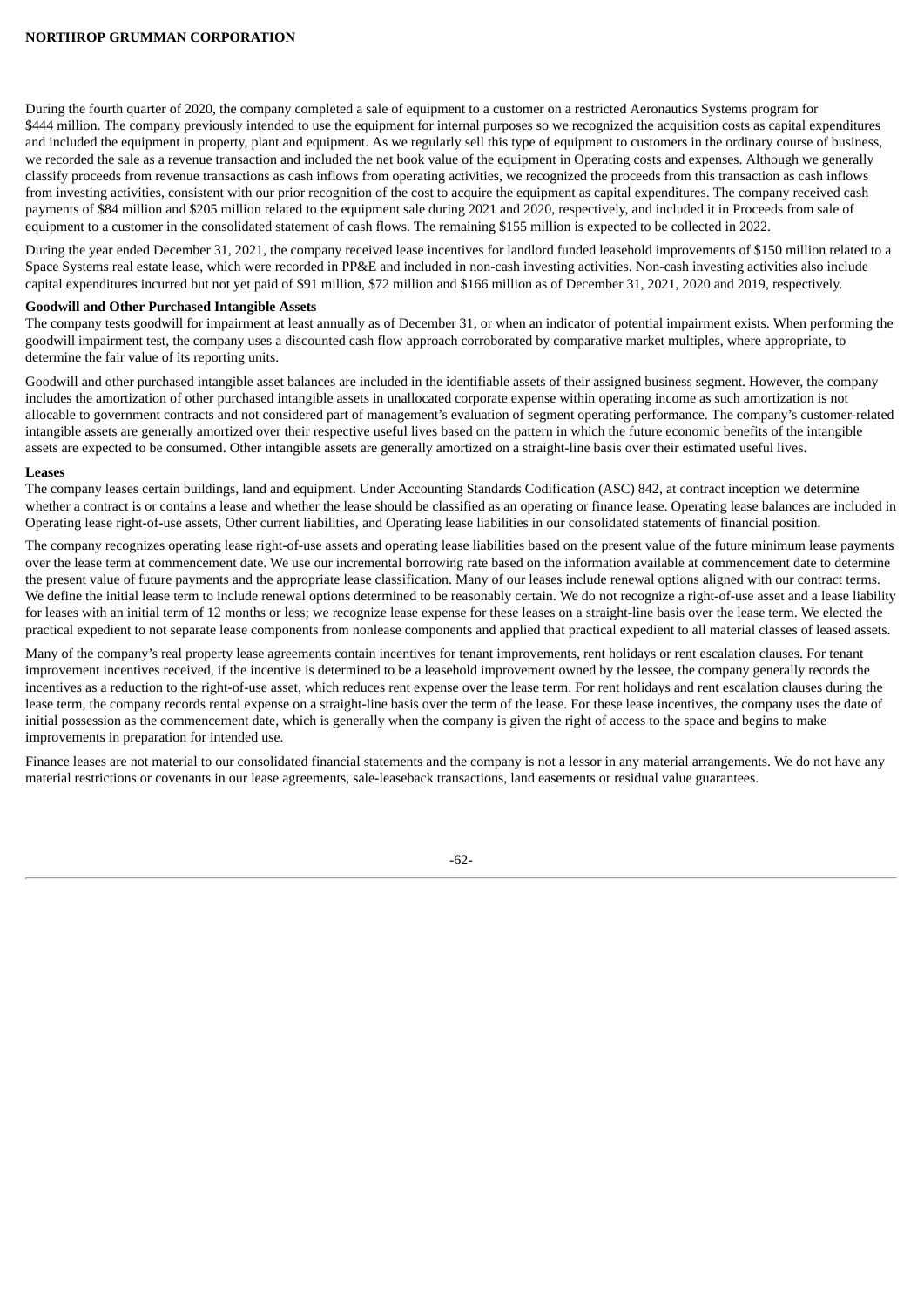#### **Litigation, Commitments and Contingencies**

We accrue for litigation, commitments and contingencies when management, after considering the facts and circumstances of each matter as then known to management, has determined it is probable a liability will be found to have been incurred and the amount of the loss can be reasonably estimated. When only a range of amounts is reasonably estimable and no amount within the range is more likely than another, the low end of the range is recorded. Legal fees are expensed as incurred. Due to the inherent uncertainties surrounding gain contingencies, we generally do not recognize potential gains until realized.

#### **Environmental Costs**

We accrue for environmental liabilities when management determines that, based on the facts and circumstances known to the company, it is probable the company will incur costs to address environmental impacts and the costs are reasonably estimable. When only a range of amounts is reasonably estimable and no amount within the range is more probable than another, we record the low end of the range. The company typically projects environmental costs for up to 30 years, records environmental liabilities on an undiscounted basis, and excludes asset retirement obligations and certain legal costs. At sites involving multiple parties, we accrue environmental liabilities based upon our expected share of liability, taking into account the financial viability of other liable parties.

#### **Retirement Benefits**

The company sponsors various defined benefit pension plans and defined contribution retirement plans covering substantially all of its employees. In most cases, our defined contribution plans provide for a company match of employee contributions. The company also provides postretirement benefits other than pensions to eligible retirees and qualifying dependents, consisting principally of health care and life insurance benefits.

The liabilities, unamortized prior service credits and annual income or expense of the company's defined benefit pension and OPB plans are determined using methodologies that involve several actuarial assumptions.

Because U.S. government regulations provide for the costs of pension and OPB plans to be charged to our contracts in accordance with applicable FAR and CAS requirements, we calculate retiree benefit plan costs under both FAS and CAS methods. While both FAS and CAS recognize a normal service cost component in measuring periodic pension cost, there are differences in the way the components of annual pension costs are calculated under each method. Measuring plan obligations under FAS and CAS includes different assumptions and models, such as in estimating returns on plan assets, calculating interest expense and the periods over which gains/losses related to pension assets and actuarial changes are recognized. As a result, annual retiree benefit plan expense amounts for FAS are different from the amounts for CAS in any given reporting period even though the ultimate cost of providing benefits over the life of the plans is the same under either method. CAS retiree benefit plan costs are charged to contracts and are included in segment operating income, and the difference between the service cost component of FAS expense and total CAS expense is recorded in operating income at the consolidated company level. Not all net periodic pension expense is recognized in net earnings in the year incurred because it is allocated as production costs and a portion remains in inventory at the end of a reporting period.

Actuarial gains and losses are immediately recognized in net periodic benefit cost for FAS through MTM benefit (expense) upon annual remeasurement in the fourth quarter, or on an interim basis as triggering events warrant remeasurement. Prior service credits are recognized as a component of Accumulated other comprehensive loss and amortized into earnings in future periods.

#### **Stock Compensation**

The company's stock compensation plans are classified as equity plans and compensation expense is generally recognized over the vesting period of stock awards (typically three years), net of estimated forfeitures. The company issues stock awards in the form of restricted performance stock rights and restricted stock rights. The fair value of stock awards and performance stock awards is determined based on the closing market price of the company's common stock on the grant date. The fair value of market-based stock awards is determined at the grant date using a Monte Carlo simulation model. At each reporting date, the number of shares used to calculate compensation expense and diluted earnings per share is adjusted to reflect the number ultimately expected to vest.

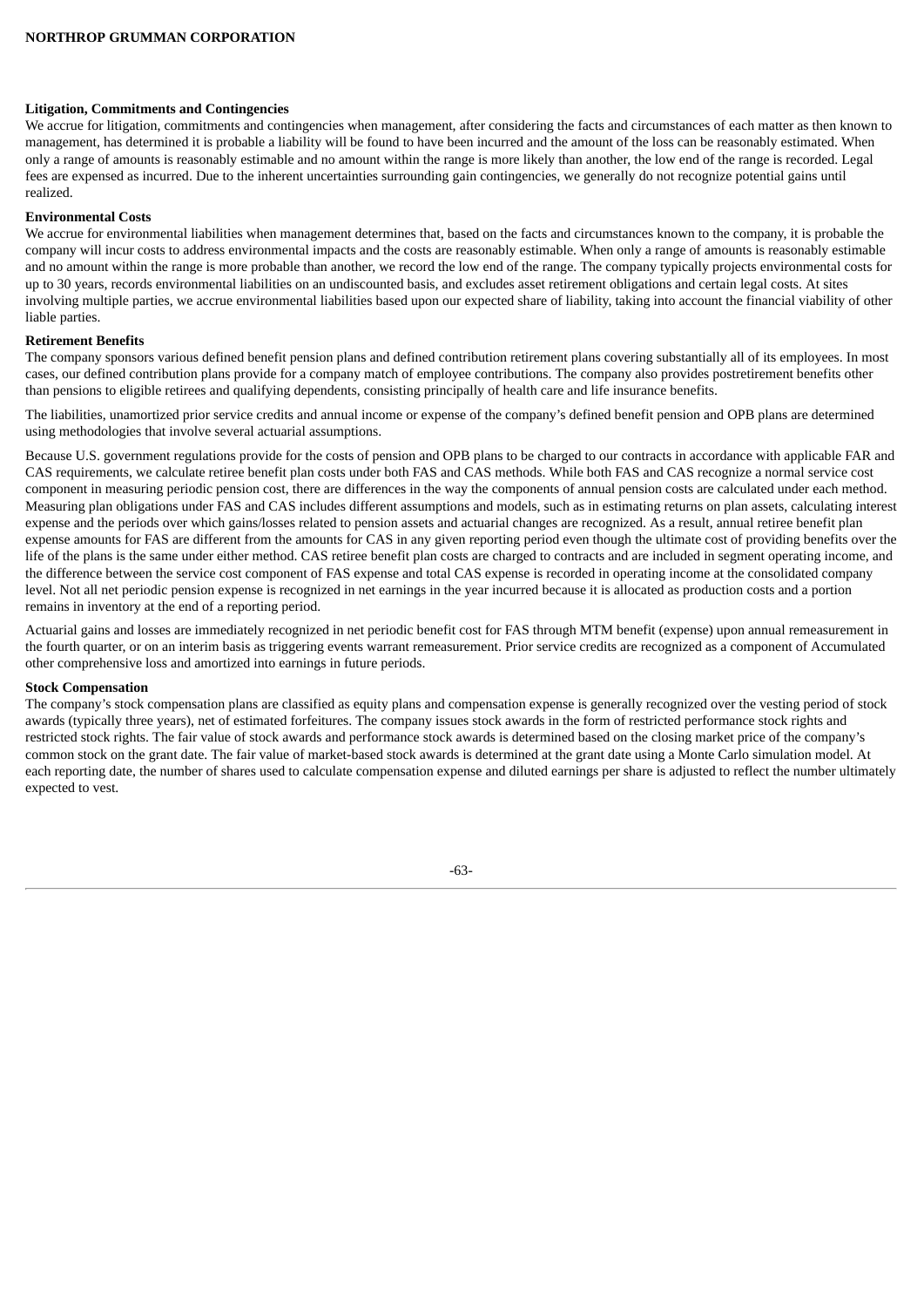## **Accumulated Other Comprehensive Loss**

The components of accumulated other comprehensive loss are as follows:

|                                                                                       | December 31 |       |  |       |  |
|---------------------------------------------------------------------------------------|-------------|-------|--|-------|--|
| \$ in millions                                                                        |             | 2021  |  | 2020  |  |
| Unamortized prior service credit, net of tax expense of \$1 for 2021 and \$3 for 2020 |             |       |  | 10    |  |
| Cumulative translation adjustment and other, net                                      |             | (145) |  | (138) |  |
| Total accumulated other comprehensive loss                                            |             | (143) |  | (128) |  |

#### **Related Party Transactions**

For all periods presented, the company had no material related party transactions.

# **Accounting Standards Updates**

Accounting standards updates adopted and/or issued, but not effective until after December 31, 2021, are not expected to have a material effect on the company's consolidated financial position, annual results of operations and/or cash flows.

#### **2. DISPOSITIONS**

*\$ in millions*

#### **Disposition of IT and Mission Support Services Business**

Effective January 30, 2021, we completed the IT services divestiture for \$3.4 billion in cash and recorded a pre-tax gain of \$2.0 billion. The IT and mission support services business was comprised of the majority of the former IS&S division of Defense Systems (excluding the Vinnell Arabia business); select cyber, intelligence and missions support programs, which were part of the former CIMS division of Mission Systems; and the former Space Technical Services business unit of Space Systems. The assets and liabilities of the IT and mission support services business were classified as held for sale in the consolidated statement of financial position as of December 31, 2020. Operating results include sales and operating income for the IT and mission support services business prior to the Divestiture date.

The company recorded pre-tax profit of the IT and mission support services business of \$20 million, \$247 million and \$245 million for the years ended December 31, 2021, 2020 and 2019, respectively.

The carrying amounts of the major classes of assets and liabilities of the IT and mission support services business classified as held for sale as of December 31, 2020 were as follows:

| <b>3</b> In millions                                      |           |
|-----------------------------------------------------------|-----------|
| Accounts receivable, net                                  | \$<br>110 |
| Unbilled receivables, net                                 | 269       |
| Other current assets                                      | 9         |
| Property, plant and equipment                             | 14        |
| Operating lease right-of-use assets                       | 38        |
| Goodwill <sup>(1)</sup>                                   | 1,195     |
| Total assets of disposal group held for sale              | 1,635     |
| Trade accounts payable                                    | (99)      |
| Accrued employee compensation                             | (59)      |
| Advance payments and billings in excess of costs incurred | (31)      |
| Other current liabilities                                 | (42)      |
| Non-current operating lease liabilities                   | (27)      |
| Total liabilities of disposal group held for sale         | (258)     |

 $(1)$  See Note 8 for a summary by reportable segment of Goodwill reclassified to Assets of disposal group held for sale as of December 31, 2020.

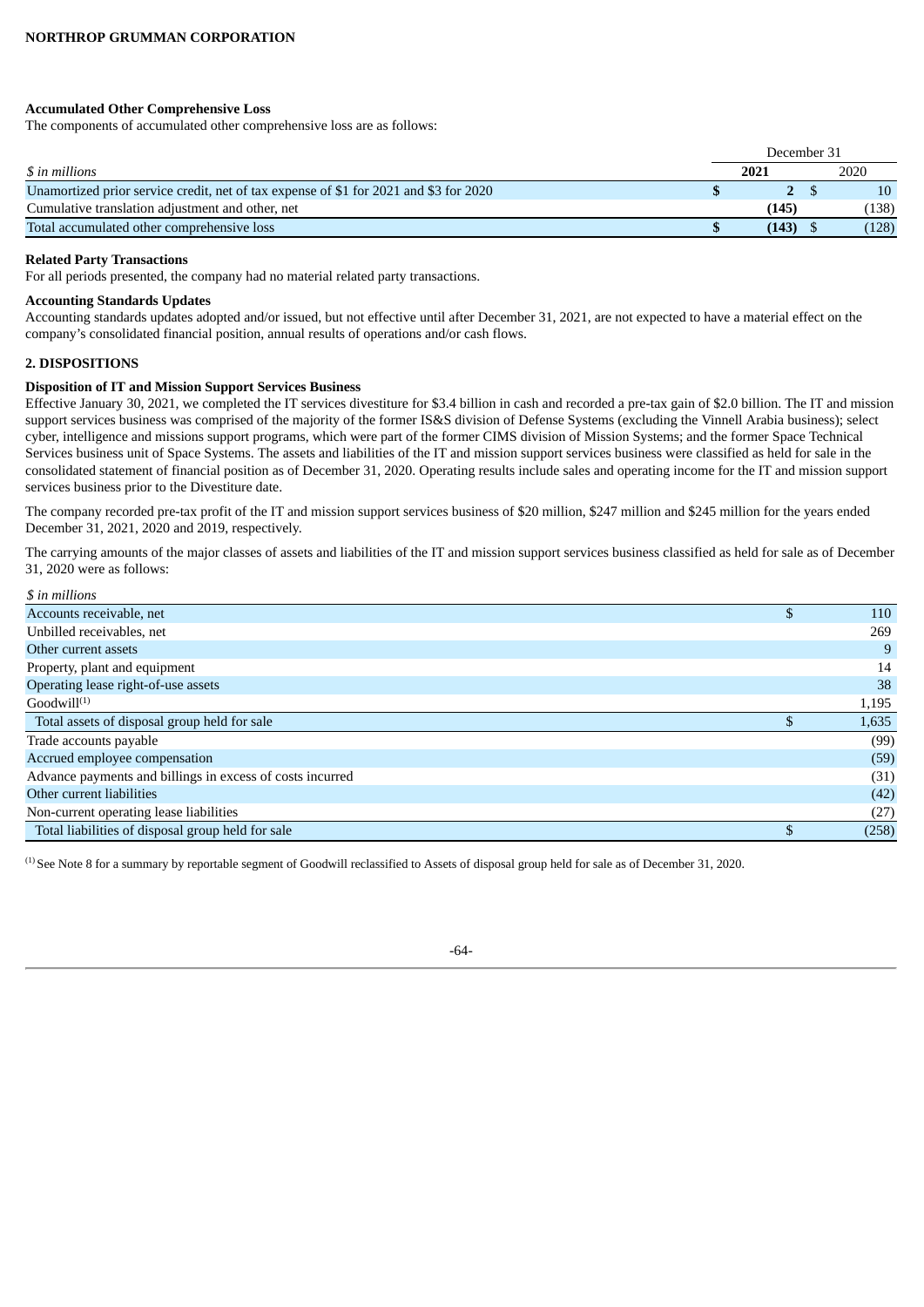# **3. EARNINGS PER SHARE, SHARE REPURCHASES AND DIVIDENDS ON COMMON STOCK**

#### **Basic Earnings Per Share**

We calculate basic earnings per share by dividing net earnings by the weighted-average number of shares of common stock outstanding during each period.

#### **Diluted Earnings Per Share**

Diluted earnings per share include the dilutive effect of awards granted to employees under stock-based compensation plans. The dilutive effect of these securities totaled 0.6 million, 0.5 million and 0.7 million shares for the years ended December 31, 2021, 2020 and 2019, respectively.

#### **Share Repurchases**

On September 16, 2015, the company's board of directors authorized a share repurchase program of up to \$4.0 billion of the company's common stock (the "2015 Repurchase Program"). On December 4, 2018, the company's board of directors authorized a share repurchase program of up to an additional \$3.0 billion in share repurchases of the company's common stock (the "2018 Repurchase Program"). Repurchases under the 2015 Repurchase Program commenced in March 2016 and were completed in March 2020 at which time repurchases under the 2018 Repurchase Program commenced. Repurchases under the 2018 Repurchase Program were completed in October 2021.

On January 25, 2021, the company's board of directors authorized a new share repurchase program of up to an additional \$3.0 billion in share repurchases of the company's common stock (the "2021 Repurchase Program"). Repurchases under the 2021 Repurchase Program commenced in October 2021 upon the completion of the 2018 Repurchase Program. As of December 31, 2021, repurchases under the 2021 Repurchase Program totaled \$0.8 billion; \$2.2 billion remained under this share repurchase authorization. By its terms, the 2021 Repurchase Program is set to expire when we have used all authorized funds for repurchases.

On January 24, 2022, the company's board of directors authorized a new share repurchase program of up to an additional \$2.0 billion in share repurchases of the company's common stock (the "2022 Repurchase Program"), bringing the total outstanding authorization up to \$4.2 billion. By its terms, repurchases under the 2022 Repurchase Program will commence upon completion of the 2021 Repurchase Program and will expire when we have used all authorized funds for repurchases.

During the first quarter of 2021, the company entered into an accelerated share repurchase (ASR) agreement with Goldman Sachs & Co. LLC (Goldman Sachs) to repurchase \$2.0 billion of the company's common stock as part of the 2018 Repurchase Program. Under the agreement, we made a payment of \$2.0 billion to Goldman Sachs and received an initial delivery of 5.9 million shares valued at \$1.7 billion that were immediately canceled by the company. The remaining balance of \$300 million was settled on June 1, 2021 with a final delivery of 0.2 million shares from Goldman Sachs. The final average purchase price was \$327.29 per share.

During the fourth quarter of 2021, the company entered into an ASR agreement with Goldman Sachs to repurchase \$500 million of the company's common stock as part of the 2021 Repurchase Program. Under the agreement, we made a payment of \$500 million to Goldman Sachs and received an initial delivery of 1.2 million shares valued at \$425 million that were immediately canceled by the company. The remaining balance of \$75 million is included as a reduction to Retained earnings on the consolidated statement of financial position. The final number of shares to be repurchased will be based on the company's daily volume-weighted average share price during the term of the transaction, less a discount, and is expected to be completed in the first quarter of 2022. Goldman Sachs may be required to deliver additional shares of common stock to the company at final settlement or, under certain circumstances, the company may be required to either, at the company's election, deliver shares or make a cash payment to Goldman Sachs.

Share repurchases take place from time to time, subject to market and regulatory conditions and management's discretion, in the open market or in privately negotiated transactions. The company retires its common stock upon repurchase and, in the periods presented, has not made any purchases of common stock other than in connection with these publicly announced repurchase programs.

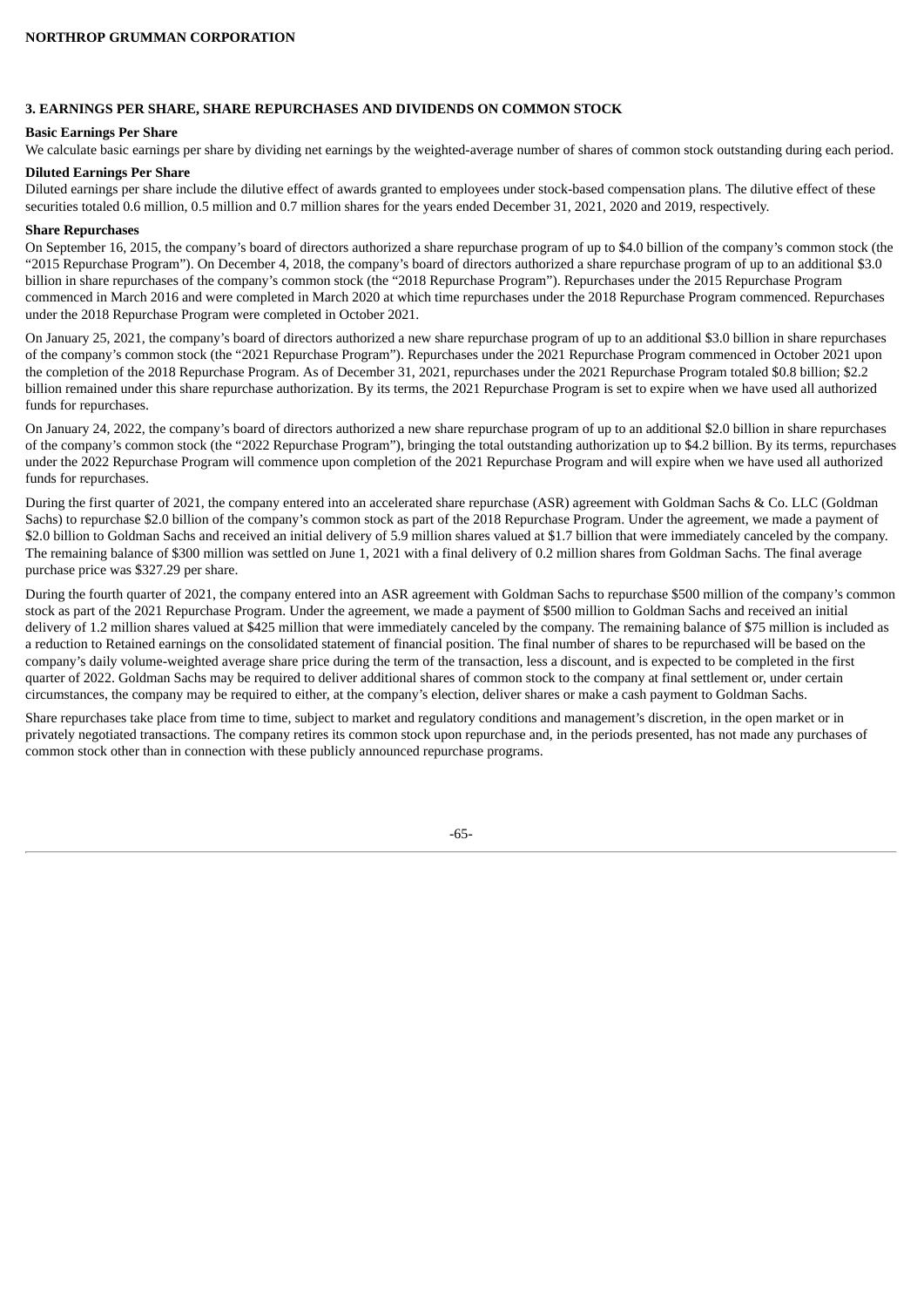The table below summarizes the company's share repurchases to date under the authorizations described above:

|                           |    |                      |                                |      |                  |                |      | <b>Shares Repurchased</b><br>(in millions) |      |
|---------------------------|----|----------------------|--------------------------------|------|------------------|----------------|------|--------------------------------------------|------|
| Repurchase Program        |    | Amount<br>Authorized | Total<br><b>Shares Retired</b> |      | Average<br>Price |                |      | Year Ended December 31                     |      |
| <b>Authorization Date</b> |    | (in millions)        | (in millions)                  |      | Per Share $(1)$  | Date Completed | 2021 | 2020                                       | 2019 |
| September 16, 2015        | ۵D | 4.000                | 15.4 <sup>5</sup>              |      | 260.33           | March 2020     |      | 0.9                                        | 3.2  |
| December 4, 2018          |    | 3.000                | 8.9                            | - \$ | 337.18           | October 2021   | 8.4  | 0.5                                        |      |
| January 25, 2021          |    | 3.000                | $2.2^{\circ}$                  | - \$ | 358.38           |                | 2.2  |                                            |      |
|                           |    |                      |                                |      |                  |                | 10.6 | 1.4                                        | 3.2  |

 $(1)$  Includes commissions paid.

#### **Dividends on Common Stock**

In May 2021, the company increased the quarterly common stock dividend 8 percent to \$1.57 per share from the previous amount of \$1.45 per share. In May 2020, the company increased the quarterly common stock dividend 10 percent to \$1.45 per share from the previous amount of \$1.32 per share. In May 2019, the company increased the quarterly common stock dividend 10 percent to \$1.32 per share from the previous amount of \$1.20 per share.

#### **4. ACCOUNTS RECEIVABLE, NET**

Accounts receivable, net represent amounts billed and due from customers. Substantially all accounts receivable at December 31, 2021 are expected to be collected in 2022. The company does not believe it has significant exposure to credit risk as the majority of our accounts receivable are due from the U.S. government either as the ultimate customer or in connection with foreign military sales.

Accounts receivable, net consisted of the following:

|                                            | December 31 |       |  |       |  |
|--------------------------------------------|-------------|-------|--|-------|--|
| \$ in millions                             |             | 2021  |  | 2020  |  |
| Due from U.S. government <sup>(1)</sup>    |             | 1,173 |  | 956   |  |
| Due from international and other customers |             | 328   |  | 578   |  |
| Accounts receivable, gross                 |             | 1,501 |  | 1,534 |  |
| Allowance for expected credit losses       |             | (34)  |  | (33)  |  |
| Accounts receivable, net                   |             | 1,467 |  | 1,501 |  |

 $<sup>(1)</sup>$  Includes receivables due from the U.S. government associated with FMS sales. For FMS, we contract with and are paid by the U.S. government.</sup>

#### **5. UNBILLED RECEIVABLES, NET**

Unbilled receivables, net represent revenue recognized under the cost-to-cost method that exceeds amounts billed to customers. Substantially all unbilled receivables at December 31, 2021 are expected to be billed and collected in 2022. Progress and performance-based payments are reflected as an offset to the related unbilled receivable balances.

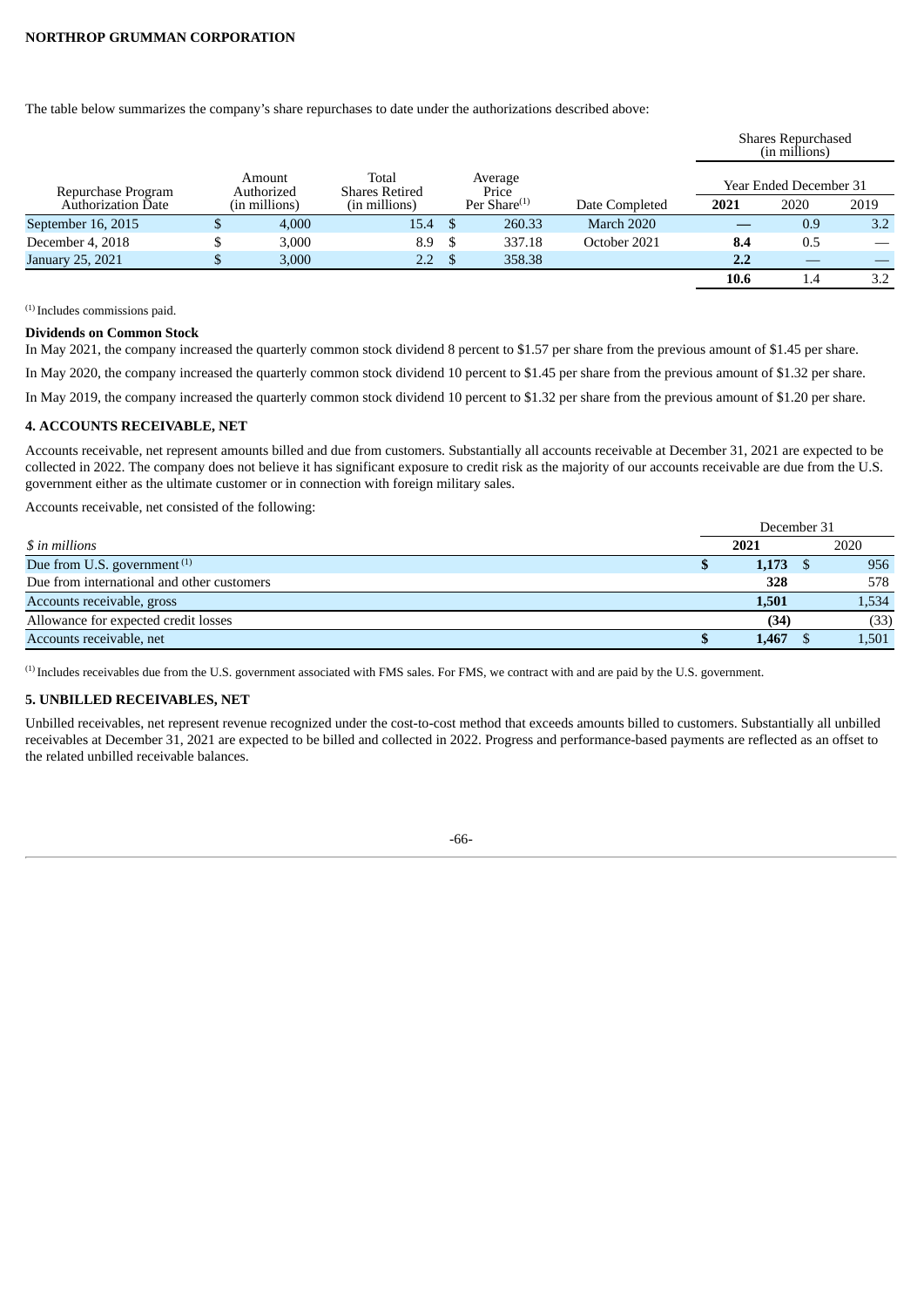Unbilled receivables, net consisted of the following:

|                                                                               | December 31       |  |           |
|-------------------------------------------------------------------------------|-------------------|--|-----------|
| \$ in millions                                                                | 2021              |  | 2020      |
| Due from U.S. government $(1)$                                                |                   |  |           |
| Unbilled receivables                                                          | \$<br>$22,140$ \$ |  | 19,315    |
| Progress and performance-based payments received                              | (17,038)          |  | (14, 615) |
| Total due from U.S. government                                                | 5,102             |  | 4,700     |
| Due from international and other customers                                    |                   |  |           |
| Unbilled receivables                                                          | 2.913             |  | 3,361     |
| Progress and performance-based payments received                              | (2,503)           |  | (2,881)   |
| Total due from international and other customers                              | 410               |  | 480       |
| Unbilled receivables, net of progress and performance-based payments received | 5,512             |  | 5,180     |
| Allowance for expected credit losses                                          | (20)              |  | (40)      |
| Unbilled receivables, net                                                     | 5,492<br>D        |  | 5,140     |

 $^{(1)}$ Includes unbilled receivables due from the U.S. government associated with FMS sales. For FMS, we contract with and are paid by the U.S. government.

# **6. INVENTORIED COSTS, NET**

Inventoried costs are primarily associated with contracts where the U.S. government is the primary customer, therefore the company does not believe it has significant exposure to recoverability risk related to these amounts.

Inventoried costs, net consisted of the following:

|                                    | December 31 |  |      |  |
|------------------------------------|-------------|--|------|--|
| \$ in millions                     | 2021        |  | 2020 |  |
| Contracts in process               | 478         |  | 430  |  |
| Product inventory and raw material | 333         |  | 329  |  |
| Inventoried costs, net             | 811         |  | 759  |  |

# **7. INCOME TAXES**

Federal and foreign income tax expense consisted of the following:

|                                              |    | Year Ended December 31 |      |      |      |       |
|----------------------------------------------|----|------------------------|------|------|------|-------|
| \$ in millions                               |    | 2021                   |      | 2020 |      | 2019  |
| Federal income tax expense:                  |    |                        |      |      |      |       |
| Current                                      | \$ | 1,398                  | - \$ | 246  | - \$ | 758   |
| Deferred                                     |    | 518                    |      | 288  |      | (474) |
| Total federal income tax expense             |    | 1,916                  |      | 534  |      | 284   |
| Foreign income tax expense:                  |    |                        |      |      |      |       |
| Current                                      |    | 6                      |      |      |      | 10    |
| <b>Deferred</b>                              |    | 11                     |      |      |      | 6     |
| Total foreign income tax expense             |    | 17                     |      |      |      | 16    |
| Total federal and foreign income tax expense |    | 1,933                  | Æ    | 539  |      | 300   |

Earnings from foreign operations before income taxes are not material for all periods presented.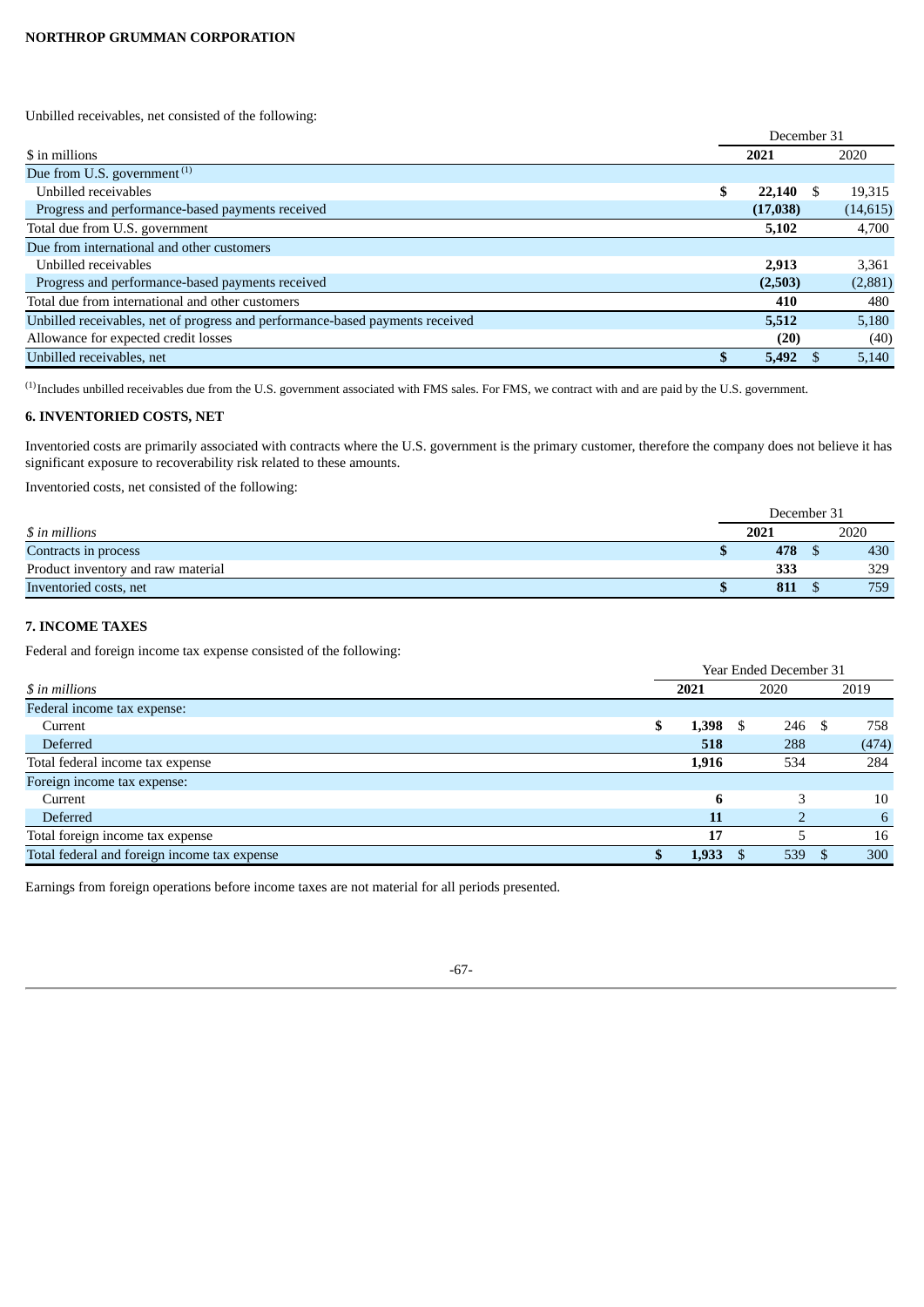#### **NORTHROP GRUMMAN CORPORATION**

Income tax expense differs from the amount computed by multiplying earnings before income taxes by the statutory federal income tax rate due to the following:

|                                                | Year Ended December 31 |       |              |       |             |       |        |  |
|------------------------------------------------|------------------------|-------|--------------|-------|-------------|-------|--------|--|
| \$ in millions                                 |                        | 2021  |              | 2020  |             | 2019  |        |  |
| Income tax expense at statutory rate           |                        | 1,877 | $21.0 \%$ \$ | 783   | $21.0\%$ \$ | 535   | 21.0 % |  |
| Research credit                                |                        | (192) | (2.2)        | (206) | (5.5)       | (216) | (8.5)  |  |
| Foreign derived intangible income              |                        | (50)  | (0.6)        | (55)  | (1.5)       | (28)  | (1.1)  |  |
| IT services divestiture nondeductible goodwill |                        | 250   | 2.8          |       |             |       |        |  |
| Other, net                                     |                        | 48    | 0.6          |       | 0.5         | 9     | 0.4    |  |
| Total federal and foreign income taxes         |                        | 1,933 | $21.6 \%$ \$ | 539   | $14.5\%$ \$ | 300   | 11.8 % |  |

The year to date 2021 ETR increased to 21.6 percent from 14.5 percent in the same period of 2020 primarily due to federal income taxes resulting from the IT services divestiture, including \$250 million of income tax expense related to \$1.2 billion of nondeductible goodwill in the divested business. The company's 2021 MTM benefit did not significantly impact the 2021 ETR; however, MTM expense in 2020 reduced the 2020 ETR by 1.3 percentage points.

The year to date 2020 ETR increased to 14.5 percent from 11.8 percent in the same period of 2019. MTM expense reduced the 2020 ETR by 1.3 percentage points and the 2019 ETR by 3.7 percentage points.

Income tax payments, net of refunds received, were \$1.3 billion, \$312 million and \$324 million for the years ended December 31, 2021, 2020 and 2019, respectively. Taxes receivable, which are included in Prepaid expenses and other current assets in the consolidated statements of financial position, were \$571 million and \$792 million as of December 31, 2021 and 2020, respectively.

#### **Uncertain Tax Positions**

We file income tax returns in the U.S. federal jurisdiction and in various state and foreign jurisdictions. The Northrop Grumman 2017-2018 federal tax returns are currently under Internal Revenue Service (IRS) examination. During the third quarter of 2021, the company requested an appeal with the IRS for the Northrop Grumman 2014-2016 federal income tax returns and refund claims related to its 2007-2016 federal tax returns. In addition, legacy OATK federal tax returns for the years ended March 31, 2014 and 2015, the nine-month transition period ended December 31, 2015 and calendar years 2016-2017 (the "OATK 2014 to 2017 tax years") are currently under appeal with the IRS.

Tax returns for open tax years related to state and foreign jurisdictions remain subject to examination. As state income taxes are generally considered allowable and allocable costs, any individual or aggregate state examination impacts are not expected to have a material impact on our financial results. Amounts currently subject to examination related to foreign jurisdictions are not material.

The change in unrecognized tax benefits during 2021, 2020 and 2019, excluding interest, is as follows:

|                                                              | December 31 |  |       |  |       |
|--------------------------------------------------------------|-------------|--|-------|--|-------|
| \$ in millions                                               | 2021        |  | 2020  |  | 2019  |
| Unrecognized tax benefits at beginning of the year           | 1,481       |  | 1,223 |  | 748   |
| Additions based on tax positions related to the current year | 355         |  | 187   |  | 158   |
| Additions for tax positions of prior years                   | 47          |  | 270   |  | 400   |
| Reductions for tax positions of prior years                  | (251)       |  | (190) |  | (65)  |
| Settlements with taxing authorities                          | (1)         |  | (7)   |  | (15)  |
| Other, net                                                   | (1)         |  | (2)   |  | (3)   |
| Net change in unrecognized tax benefits                      | 149         |  | 258   |  | 475   |
| Unrecognized tax benefits at end of the year                 | 1.630       |  | 1.481 |  | 1.223 |

-68-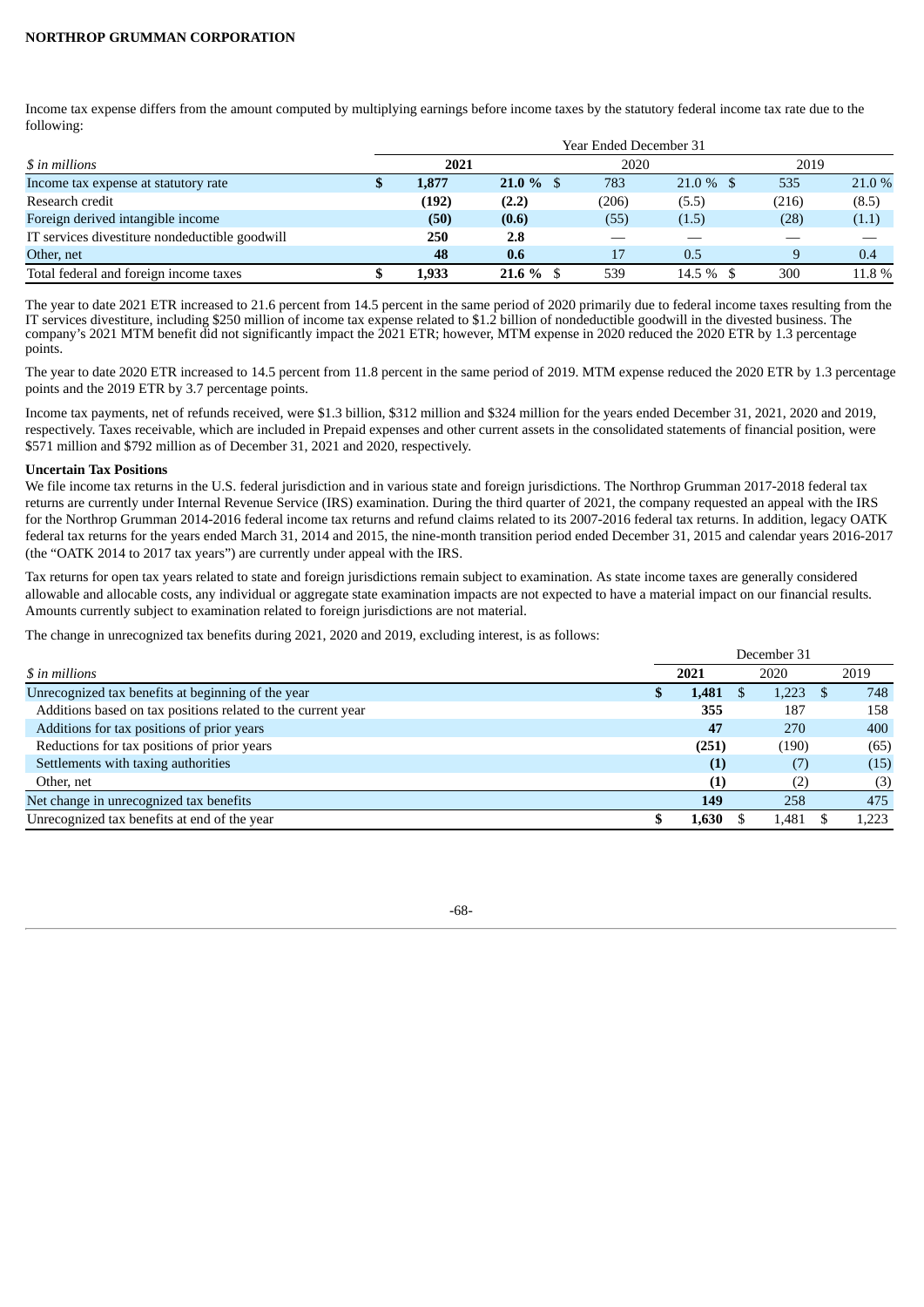Our 2021 increase in unrecognized tax benefits was primarily related to our methods of accounting associated with the timing of revenue recognition and related costs and the 2017 Tax Cuts and Jobs Act, which includes related final revenue recognition regulations issued in December 2020 under IRC Section 451(b) and procedural guidance issued in August 2021. As of December 31, 2021, we have approximately \$1.6 billion in unrecognized tax benefits, including \$399 million related to our position on IRC Section 451(b). If these matters, including our position on IRC Section 451(b), are unfavorably resolved, there could be a material impact on our future cash flows. It is reasonably possible that within the next 12 months unrecognized tax benefits may increase by approximately \$120 million. Additionally, it is reasonably possible that within the next twelve months, unrecognized tax benefits claimed in legacy OATK's 2014 to 2017 tax years may decline by up to \$110 million through administrative resolution with IRS Appeals.

Our current unrecognized tax benefits, which are included in Other current liabilities in the consolidated statements of financial position, were \$590 million and \$433 million as of December 31, 2021 and 2020, respectively, with the remainder of our unrecognized tax benefits included within Other non-current liabilities. These liabilities include \$175 million of accrued interest and penalties. If the income tax benefits from these tax positions are ultimately realized, \$664 million of federal and foreign tax benefits would reduce the company's ETR.

Net interest expense within the company's federal, foreign and state income tax provisions was not material for all years presented.

#### **Deferred Income Taxes**

Deferred income taxes reflect the net tax effects of temporary differences between the carrying amounts of assets and liabilities for financial reporting purposes and tax purposes. Net deferred tax assets and liabilities are classified as non-current in the consolidated statements of financial position.

The tax effects of significant temporary differences and carryforwards that gave rise to year-end deferred federal, state and foreign tax balances, as presented in the consolidated statements of financial position, are as follows:

|                                             | December 31 |       |       |       |
|---------------------------------------------|-------------|-------|-------|-------|
| \$ in millions                              |             | 2021  | 2020  |       |
| <b>Deferred Tax Assets</b>                  |             |       |       |       |
| <b>Retiree benefits</b>                     | \$          | 804   | \$    | 1,738 |
| Accrued employee compensation               |             | 371   |       | 360   |
| Provisions for accrued liabilities          |             | 156   |       | 232   |
| Inventory                                   |             | 649   |       | 849   |
| Stock-based compensation                    |             | 39    |       | 40    |
| <b>Operating lease liabilities</b>          |             | 493   |       | 435   |
| Tax credits                                 |             | 431   |       | 343   |
| Other                                       |             | 135   |       | 112   |
| Gross deferred tax assets                   |             | 3,078 |       | 4,109 |
| Less: valuation allowance                   |             | (349) |       | (307) |
| Net deferred tax assets                     |             | 2,729 |       | 3,802 |
| <b>Deferred Tax Liabilities</b>             |             |       |       |       |
| Goodwill                                    |             | 533   |       | 533   |
| Purchased intangibles                       |             | 148   |       | 201   |
| Property, plant and equipment, net          |             | 755   |       | 737   |
| Operating lease right-of-use assets         |             | 444   |       | 423   |
| Contract accounting differences             |             | 1,036 |       | 1,513 |
| Other                                       |             | 103   |       | 84    |
| Deferred tax liabilities                    |             | 3,019 | 3,491 |       |
| Total net deferred tax (liabilities) assets | \$          | (290) | \$    | 311   |

Realization of deferred tax assets is primarily dependent on generating sufficient taxable income in future periods. The company believes it is more-likelythan-not our net deferred tax assets will be realized.

At December 31, 2021, the company has available tax credits and unused net operating losses of \$524 million and \$316 million, respectively, that may be applied against future taxable income. The majority of tax credits and net

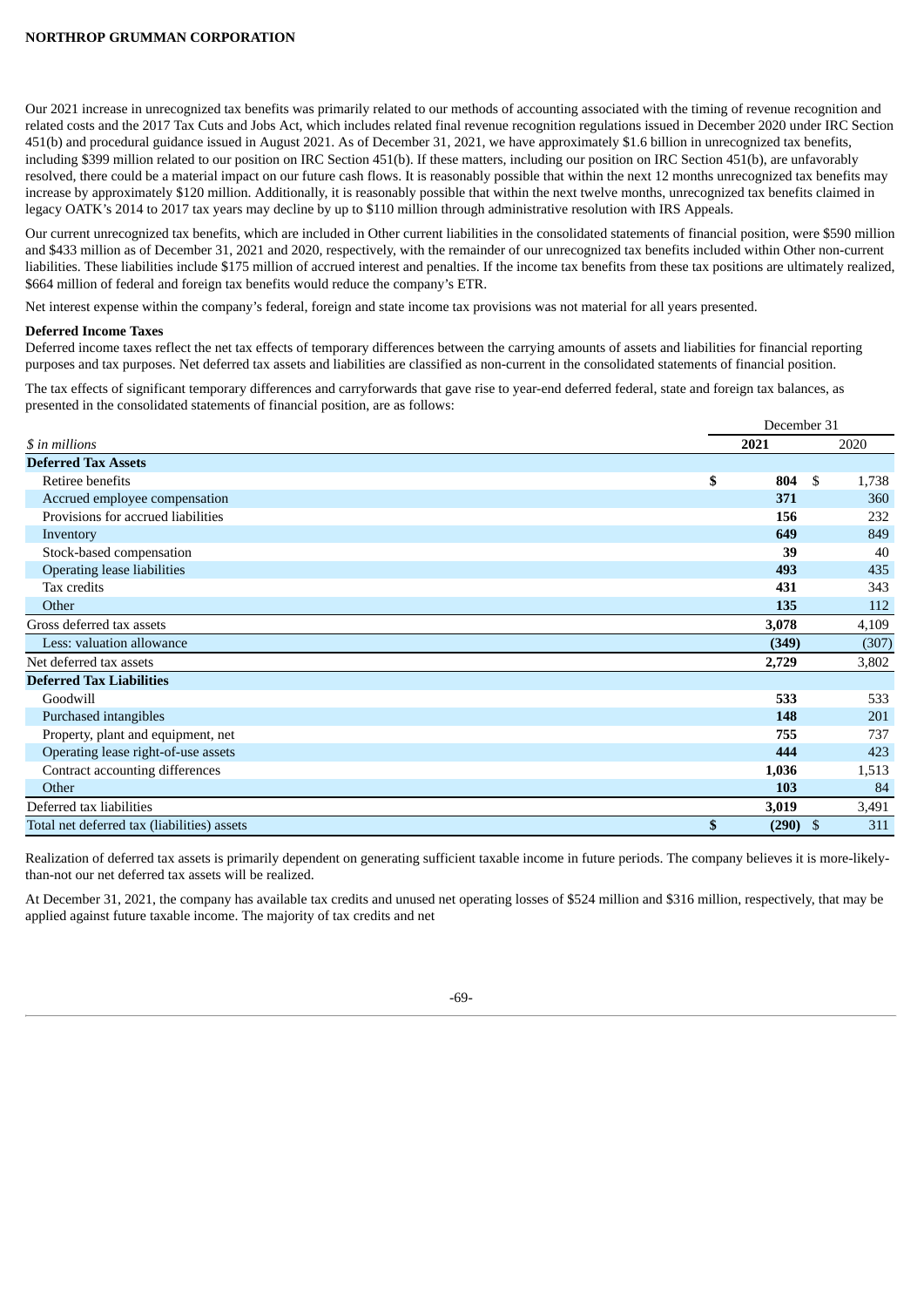# **NORTHROP GRUMMAN CORPORATION**

operating losses expire in 2022 through 2046, however, some may be carried forward indefinitely. Due to the uncertainty of the realization of the tax credits and net operating losses, the company has recorded valuation allowances of \$230 million and \$40 million as of December 31, 2021, respectively.

## **Undistributed Foreign Earnings**

As of December 31, 2021, the company has accumulated undistributed earnings generated by our foreign subsidiaries and most have been taxed in the U.S. We intend to indefinitely reinvest these earnings, as well as future earnings from our foreign subsidiaries to fund our international operations. In addition, we expect future U.S. cash generation will be sufficient to meet future U.S. cash needs.

## **8. GOODWILL AND OTHER PURCHASED INTANGIBLE ASSETS**

### **Goodwill**

Changes in the carrying amounts of goodwill for the years ended December 31, 2020 and 2021, were as follows:

|                                                            | Aeronautics |                 |                        |               |          |
|------------------------------------------------------------|-------------|-----------------|------------------------|---------------|----------|
| \$ in millions                                             | Systems     | Defense Systems | <b>Mission Systems</b> | Space Systems | Total    |
| <b>Balance as of December 31, 2019</b>                     | 3.467       | 4.376           | 6.062                  | 4.803         | 18,708   |
| Reclassification to assets of disposal group held for sale |             | (966)           | (181)                  | (48)          | (1, 195) |
| Other $(2)$                                                |             |                 |                        |               |          |
| <b>Balance as of December 31, 2020</b>                     | 3,467       | 3.415           | 5,881                  | 4.755         | 17.518   |
| Other $(2)$                                                |             | (3)             |                        |               | (3)      |
| <b>Balance as of December 31, 2021</b>                     | 3.467       | 3.412           | 5.881                  | 4.755         | 17,515   |

<sup>(1)</sup> Represents the reclassification of goodwill to assets of disposal group held for sale due to the divestiture of our IT and mission support services business that was pending as of December 31, 2020 (See Note 2).

 $(2)$  Other consists primarily of adjustments for foreign currency translation.

At December 31, 2021 and 2020, accumulated goodwill impairment losses totaled \$417 million and \$153 million at Aeronautics Systems and Space Systems, respectively.

### **Other Purchased Intangible Assets**

Net customer-related and other intangible assets are as follows:

|                                                    | December 31 |         |  |         |  |  |
|----------------------------------------------------|-------------|---------|--|---------|--|--|
| \$ in millions                                     |             | 2021    |  | 2020    |  |  |
| Gross customer-related and other intangible assets |             | 3.361   |  | 3,362   |  |  |
| Less accumulated amortization                      |             | (2,783) |  | (2,579) |  |  |
| Net customer-related and other intangible assets   |             | 578     |  | 783     |  |  |

Amortization expense for 2021, 2020 and 2019, was \$204 million, \$262 million and \$332 million, respectively. As of December 31, 2021, the expected future amortization of purchased intangibles for each of the next five years is as follows:

| \$ in millions |    |     |
|----------------|----|-----|
| 2022           | ۰U | 197 |
| 2023           |    | 79  |
| 2024           |    | 56  |
| 2025           |    | 44  |
| 2026           |    | 42  |

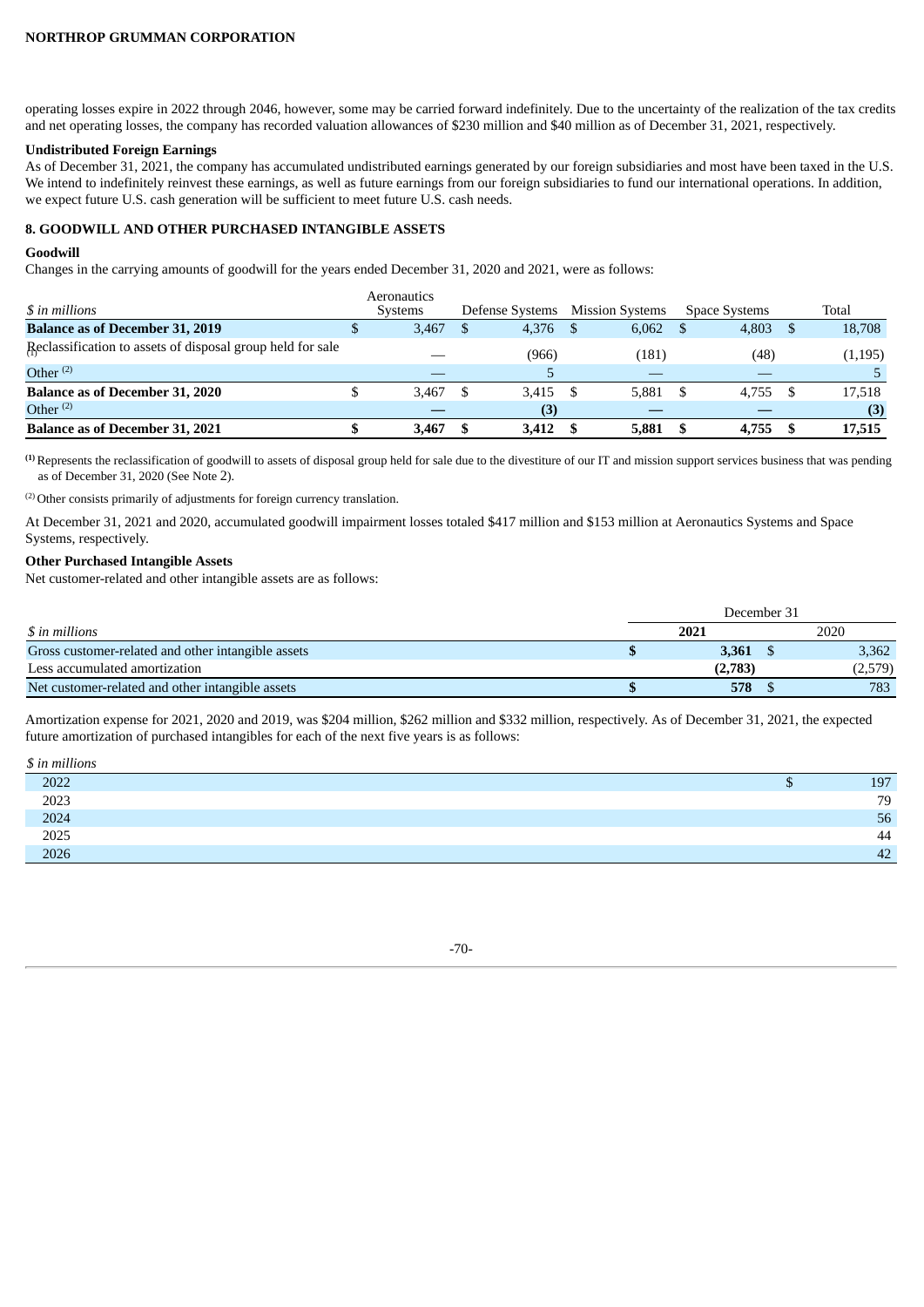# **9. FAIR VALUE OF FINANCIAL INSTRUMENTS**

The following table presents the financial assets and liabilities the company records at fair value on a recurring basis identified by the level of inputs used to determine fair value. See Note 1 for the definitions of these levels and for further information on our financial instruments.

|                                           |                | <b>December 31, 2021</b> |         |     |              | December 31, 2020 |         |  |         |  |                          |  |       |
|-------------------------------------------|----------------|--------------------------|---------|-----|--------------|-------------------|---------|--|---------|--|--------------------------|--|-------|
| \$ in millions                            | <b>Level 1</b> | <b>Level 2</b>           | Level 3 |     | <b>Total</b> |                   | Level 1 |  | Level 2 |  | Level 3                  |  | Total |
| <b>Financial Assets</b>                   |                |                          |         |     |              |                   |         |  |         |  |                          |  |       |
| Marketable securities                     | 393            |                          |         | 7 S | 401          |                   | 377     |  |         |  | $\overline{\phantom{m}}$ |  | 378   |
| Marketable securities valued<br>using NAV |                |                          |         |     | 17           |                   |         |  |         |  |                          |  | 18    |
| Total marketable securities               | 393            |                          |         |     | 418          |                   | 377     |  |         |  |                          |  | 396   |
| <b>Derivatives</b>                        |                |                          |         |     | (1)          |                   |         |  |         |  |                          |  |       |

The notional value of the company's foreign currency forward contracts at December 31, 2021 and 2020 was \$120 million and \$133 million, respectively. At December 31, 2021 and 2020, no portion of the notional value was designated as a cash flow hedge.

The derivative fair values and related unrealized gains/losses at December 31, 2021 and 2020 were not material.

There were no transfers of financial instruments into or out of Level 3 of the fair value hierarchy during the years ended December 31, 2021 and 2020.

The carrying value of cash and cash equivalents and commercial paper approximates fair value.

### **10. DEBT**

## **Commercial Paper**

The company maintains a commercial paper program that serves as a source of short-term financing with capacity to issue unsecured commercial paper notes up to \$2.0 billion. There were no commercial paper borrowings outstanding at December 31, 2021 and December 31, 2020, respectively. The outstanding balance of commercial paper borrowings is recorded in Other current liabilities in the consolidated statements of financial position.

### **Credit Facility**

In August 2018, the company entered into a five-year senior unsecured credit facility in an aggregate principal amount of \$2.0 billion (the "2018 Credit Agreement"). In October 2019, the company amended the 2018 Credit Agreement to extend its maturity date by one year from August 2023 to August 2024. The revolving credit facility established under the 2018 Credit Agreement is intended to support the company's commercial paper program and other general corporate purposes. At December 31, 2021, there was no balance outstanding under this facility. Commercial paper borrowings reduce the amount available for borrowing under the 2018 Credit Agreement.

Our credit agreement contains generally customary terms and conditions, including covenants restricting the company's ability to sell all or substantially all of its assets, merge or consolidate with another entity or undertake other fundamental changes and incur liens. The company also cannot permit the ratio of its debt to capitalization (as set forth in the credit agreement) to exceed 65 percent. At December 31, 2021, the company was in compliance with all covenants under its credit agreement.

### **Unsecured Senior Notes**

### *Repayments of Senior Notes*

In March 2021, the company repaid \$700 million of 3.50 percent unsecured notes upon maturity.

In March 2021, the company redeemed \$1.5 billion of 2.55 percent unsecured notes due October 2022. The company recorded a pre-tax charge of \$54 million principally related to the premium paid on the redemption, which was recorded in Other, net in the unaudited condensed consolidated statements of earnings and comprehensive income.

### *Debt Exchange*

On September 2, 2021, the company completed an exchange offer to eligible holders of the outstanding notes of our direct wholly owned subsidiary, Northrop Grumman Systems Corporation ("NGSC") maturing through 2036. An aggregate principal amount of \$422 million of the NGSC notes was exchanged for \$422 million of Northrop Grumman Corporation notes with the same interest rates and maturity dates as the NGSC notes exchanged. Because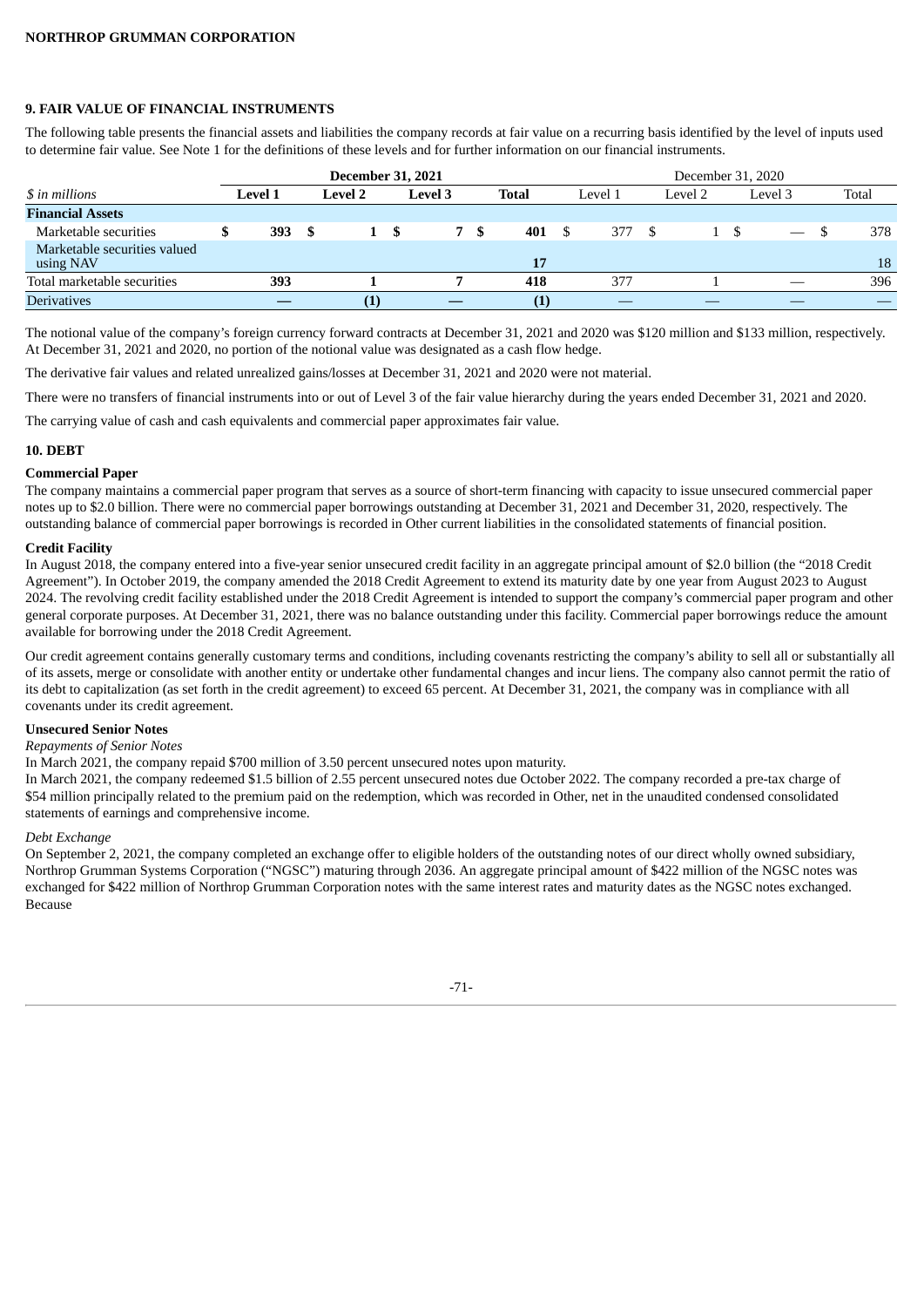the debt instruments are not substantially different, the exchange was treated as a debt modification for accounting purposes with no gain or loss recognized.

Long-term debt consists of the following:

|                                              |                   |              | December 31  |
|----------------------------------------------|-------------------|--------------|--------------|
| \$ in millions                               |                   | 2021         | 2020         |
| Fixed-rate notes and debentures, maturing in | Interest rate     |              |              |
| 2021                                         | 3.50%             | \$           | \$<br>700    |
| 2022                                         | 2.55%             |              | 1,500        |
| 2023                                         | 3.25%             | 1,050        | 1,050        |
| 2025                                         | 2.93%             | 1,500        | 1,500        |
| 2026                                         | 7.75% - 7.88%     | 527          | 527          |
| 2027                                         | 3.20%             | 750          | 750          |
| 2028                                         | 3.25%             | 2,000        | 2,000        |
| 2030                                         | 4.40%             | 750          | 750          |
| 2031                                         | 7.75%             | 466          | 466          |
| 2040                                         | $5.05\% - 5.15\%$ | 800          | 800          |
| 2043                                         | 4.75%             | 950          | 950          |
| 2045                                         | 3.85%             | 600          | 600          |
| 2047                                         | 4.03%             | 2,250        | 2,250        |
| 2050                                         | 5.25%             | 1,000        | 1,000        |
| Other                                        | Various           | 205          | 235          |
| Debt issuance costs                          |                   | (65)         | (75)         |
| Total long-term debt                         |                   | 12,783       | 15,003       |
| Less: current portion $(1)$                  |                   | 6            | 742          |
| Long-term debt, net of current portion       |                   | \$<br>12,777 | \$<br>14,261 |

 $<sup>(1)</sup>$  The current portion of long-term debt is recorded in Other current liabilities in the consolidated statements of financial position.</sup>

The estimated fair value of long-term debt was \$15.1 billion and \$18.2 billion as of December 31, 2021 and 2020, respectively. We calculated the fair value of long-term debt using Level 2 inputs, based on interest rates available for debt with terms and maturities similar to the company's existing debt arrangements.

Indentures underlying long-term debt issued by the company or its subsidiaries contain various restrictions with respect to the issuer, including one or more restrictions relating to limitations on liens, sale-leaseback arrangements and funded debt of subsidiaries. The majority of these fixed rate notes and debentures are subject to redemption at the company's discretion at any time prior to maturity in whole or in part at the principal amount plus any makewhole premium and accrued and unpaid interest. Interest on these fixed rate notes and debentures are payable semi-annually in arrears.

Total interest payments, net of interest received, were \$570 million, \$572 million and \$521 million for the years ended December 31, 2021, 2020 and 2019, respectively.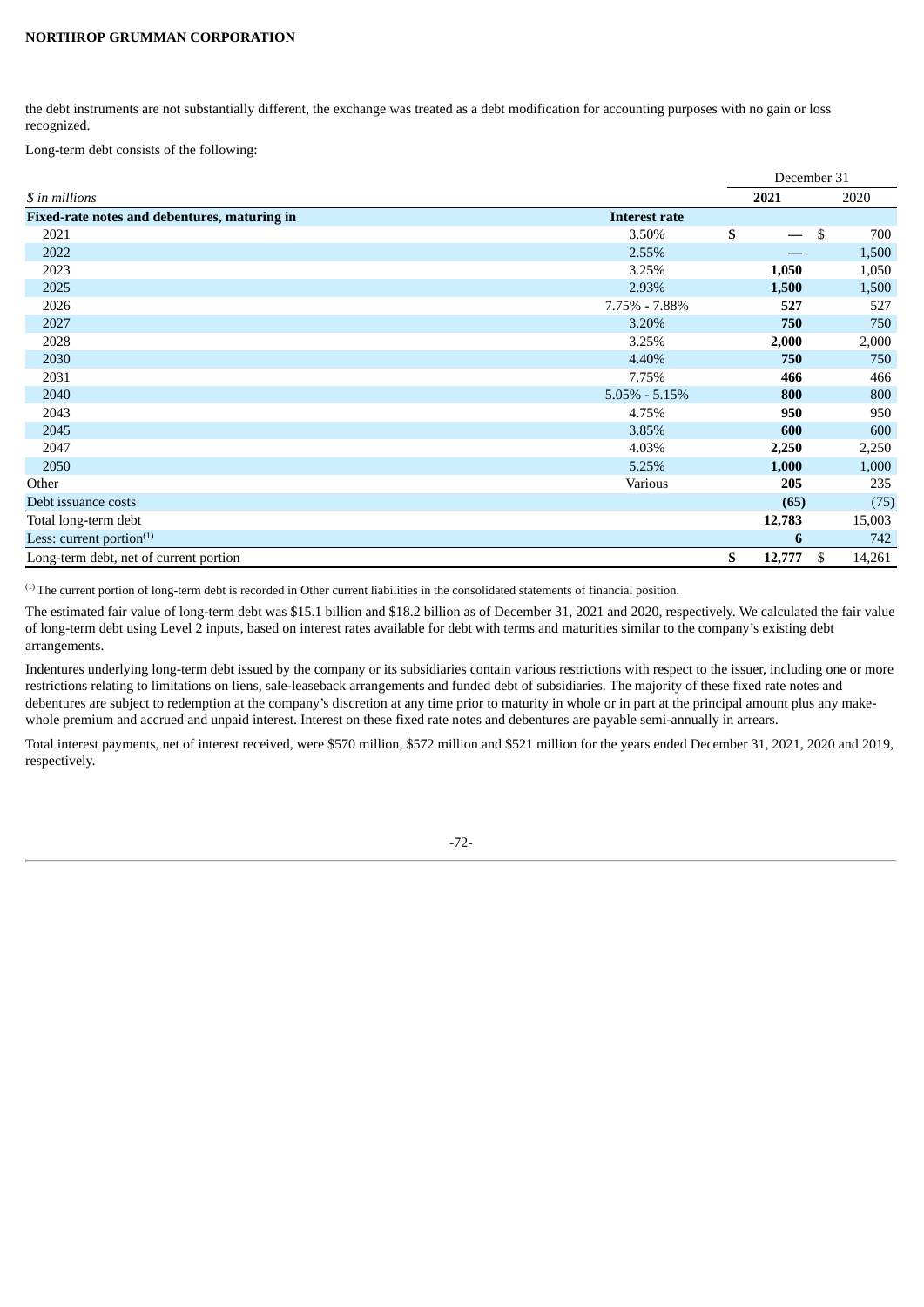Maturities of long-term debt as of December 31, 2021, are as follows:

| S | 6      |
|---|--------|
|   | 1,063  |
|   | 3      |
|   | 1,503  |
|   | 530    |
|   | 9,757  |
|   | 12,862 |
|   | (14)   |
|   | (65)   |
|   | 12,783 |
|   |        |

## **11. INVESTIGATIONS, CLAIMS AND LITIGATION**

On May 4, 2012, the company commenced an action, *Northrop Grumman Systems Corp. v. United States*, in the U.S. Court of Federal Claims. This lawsuit relates to an approximately \$875 million firm fixed-price contract awarded to the company in 2007 by the U.S. Postal Service (USPS) for the construction and delivery of flats sequencing systems (FSS) as part of the postal automation program. The FSS were delivered. The company's lawsuit seeks approximately \$63 million for unpaid portions of the contract price, and approximately \$115 million based on the company's assertions that, through various acts and omissions over the life of the contract, the USPS adversely affected the cost and schedule of performance and materially altered the company's obligations under the contract. The United States responded to the company's complaint with an answer, denying most of the company's claims, and counterclaims seeking approximately \$410 million, less certain amounts outstanding under the contract. In the course of the litigation, the United States subsequently amended its counterclaim, reducing it to seek approximately \$193 million. The principal counterclaim alleges that the company delayed its performance and caused damages to the USPS because USPS did not realize certain costs savings as early as it had expected. On February 3, 2020, after extensive discovery and motions practice, the parties commenced what was expected to be a seven-week trial. After COVID-19-related interruptions, trial concluded on March 5, 2021. On October 12, 2021, the parties completed post-trial briefing, and on December 8, 2021, the court held a post-trial oral argument. Although the ultimate outcome of this matter cannot be predicted or reasonably estimated at this time, the company intends to continue vigorously to pursue and defend the matter.

The company is engaged in remediation activities relating to environmental conditions allegedly resulting from historic operations at the former United States Navy and Grumman facilities in Bethpage, New York. For over 20 years, the company has worked closely with the United States Navy, the United States Environmental Protection Agency, the New York State Department of Environmental Conservation (NYSDEC), the New York State Department of Health and other federal, state and local governmental authorities, to address legacy environmental conditions in Bethpage. In December 2019, the State of New York issued an Amended Record of Decision seeking to impose additional remedial requirements beyond measures the company previously had been taking; the State also communicated that it was assessing potential natural resource damages. In December 2020, the parties reached a tentative agreement regarding the steps the company will take to implement the State's Amended Record of Decision and to resolve certain potential other claims, including for natural resource damages. On September 22, 2021, the State of New York issued for public comment a new consent decree reflecting the agreement. On December 7, 2021, the public comment period closed. We understand that the State will next seek court approval of the consent decree. We are also in discussions with the DoD (Navy and DCMA) and the Bethpage and South Farmingdale Water Districts to explore whether claims involving these parties can be resolved at this stage.

We have incurred, and expect to continue to incur, as included in Note 12, substantial remediation costs related to the legacy Bethpage environmental conditions. It is also possible that applicable remediation, allocation and allowability standards and other requirements to which we are subject may continue to change, and our costs may increase materially. In addition to disputes and legal proceedings related to environmental conditions at the site (including remediation, allocation and allowability), we are a party to various, and may become a party to additional disputes and legal proceedings with individual and class action plaintiffs alleging personal injury and property

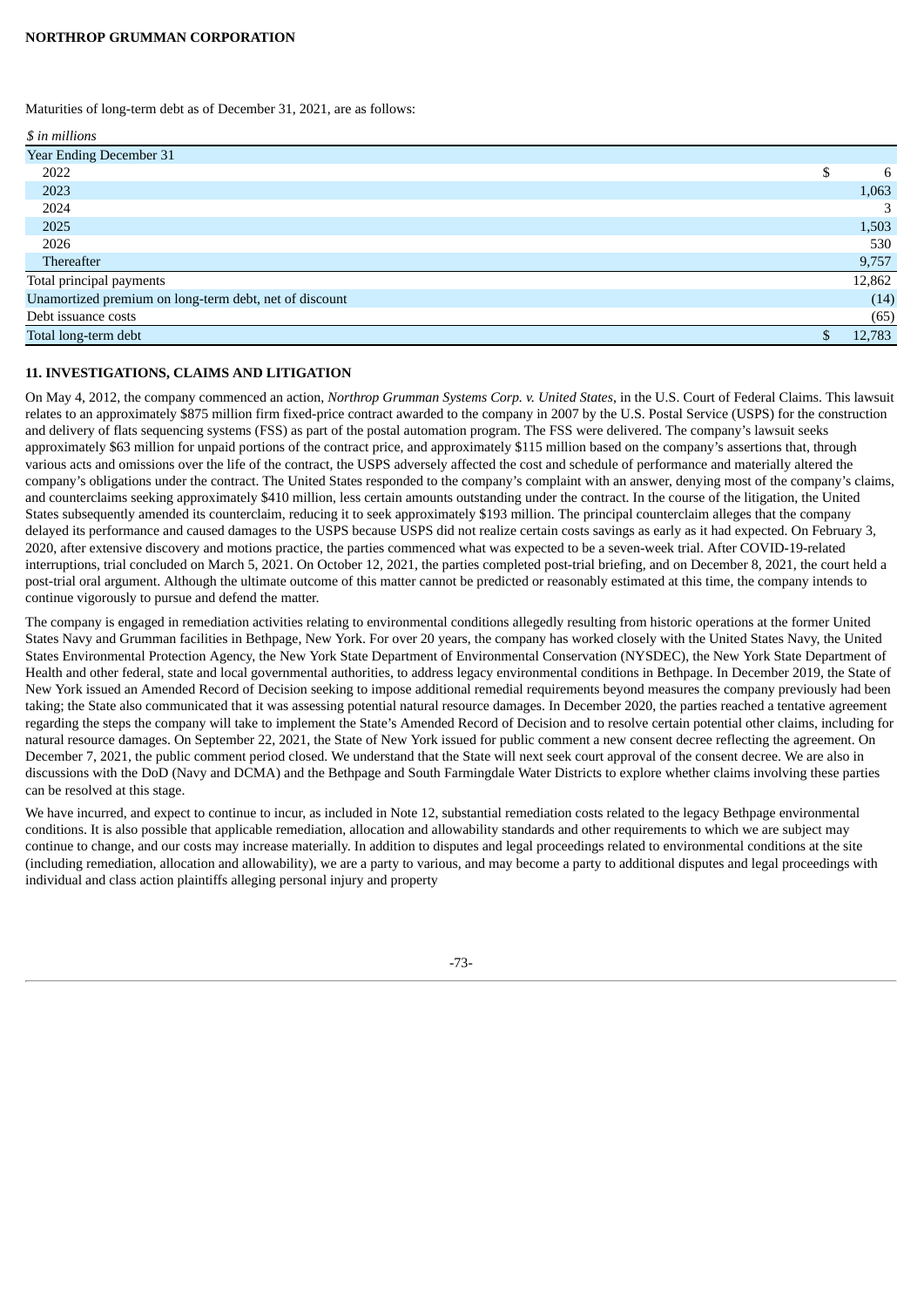damage, with insurance carriers and with other parties. We cannot at this time predict or reasonably estimate the potential cumulative outcomes or ranges of possible liability of these aggregate Bethpage matters.

In June 2018, the FTC issued a Decision and Order enabling the company's acquisition of OATK to proceed and providing generally for the company to continue to make solid rocket motors available to competing missile primes on a non-discriminatory basis. The company has taken and continues to take robust actions to help ensure compliance with the terms of the Order. Similarly, the Compliance Officer, appointed under the Order, and the FTC have taken and continue to take various actions to oversee compliance. In October 2019, the company received a civil investigative demand from the FTC requesting certain information relating to a potential issue regarding the company's compliance with the Order in connection with a then pending missile competition. The company promptly provided information in response to the request. We have recently resumed discussions with staff at the FTC regarding our response and their views. We cannot predict the outcome of those discussions, but we do not believe they are likely to have a material adverse effect on the company's consolidated financial position as of December 31, 2021, or its annual results of operations and/or cash flows. We believe the company has been and continues to be in compliance with the Order.

The company is a party to various other investigations, lawsuits, arbitration, claims, enforcement actions and other legal proceedings, including government investigations and claims, that arise in the ordinary course of our business. The nature of legal proceedings is such that we cannot assure the outcome of any particular matter. However, based on information available to the company to date, the company does not believe that the outcome of any of these other matters pending against the company is likely to have a material adverse effect on the company's consolidated financial position as of December 31, 2021, or its annual results of operations and/or cash flows.

## **12. COMMITMENTS AND CONTINGENCIES**

## **U.S. Government Cost Claims and Contingencies**

From time to time, the company is advised of claims by the U.S. government concerning certain potential disallowed costs, plus, at times, penalties and interest. When such findings are presented, the company and U.S. government representatives engage in discussions to enable the company to evaluate the merits of these claims, as well as to assess the amounts being claimed. Where appropriate, provisions are made to reflect the company's estimated exposure for such potential disallowed costs. Such provisions are reviewed periodically using the most recent information available. The company believes it has adequately reserved for disputed amounts that are probable and reasonably estimable, and that the outcome of any such matters would not have a material adverse effect on its consolidated financial position as of December 31, 2021, or its annual results of operations and/or cash flows.

The U.S. government has raised questions about an interest rate assumption used by the company to determine our CAS pension expense. On June 1, 2020, the government provided written notice that the assumptions the company used during the period 2013-2019 were potentially noncompliant with CAS. We submitted a formal response on July 31, 2020, which we believe demonstrates the appropriateness of the assumptions used. On November 24, 2020, the government replied to the company's response, disagreeing with our position and requesting additional input, which we provided on February 22, 2021 and further discussed with the government. We are prepared to engage further if, and as, appropriate. The sensitivity to changes in interest rate assumptions makes it reasonably possible the outcome of this matter could have a material adverse effect on our financial position, results of operations and/or cash flows, although we are not currently able to estimate a range of any potential loss.

-74-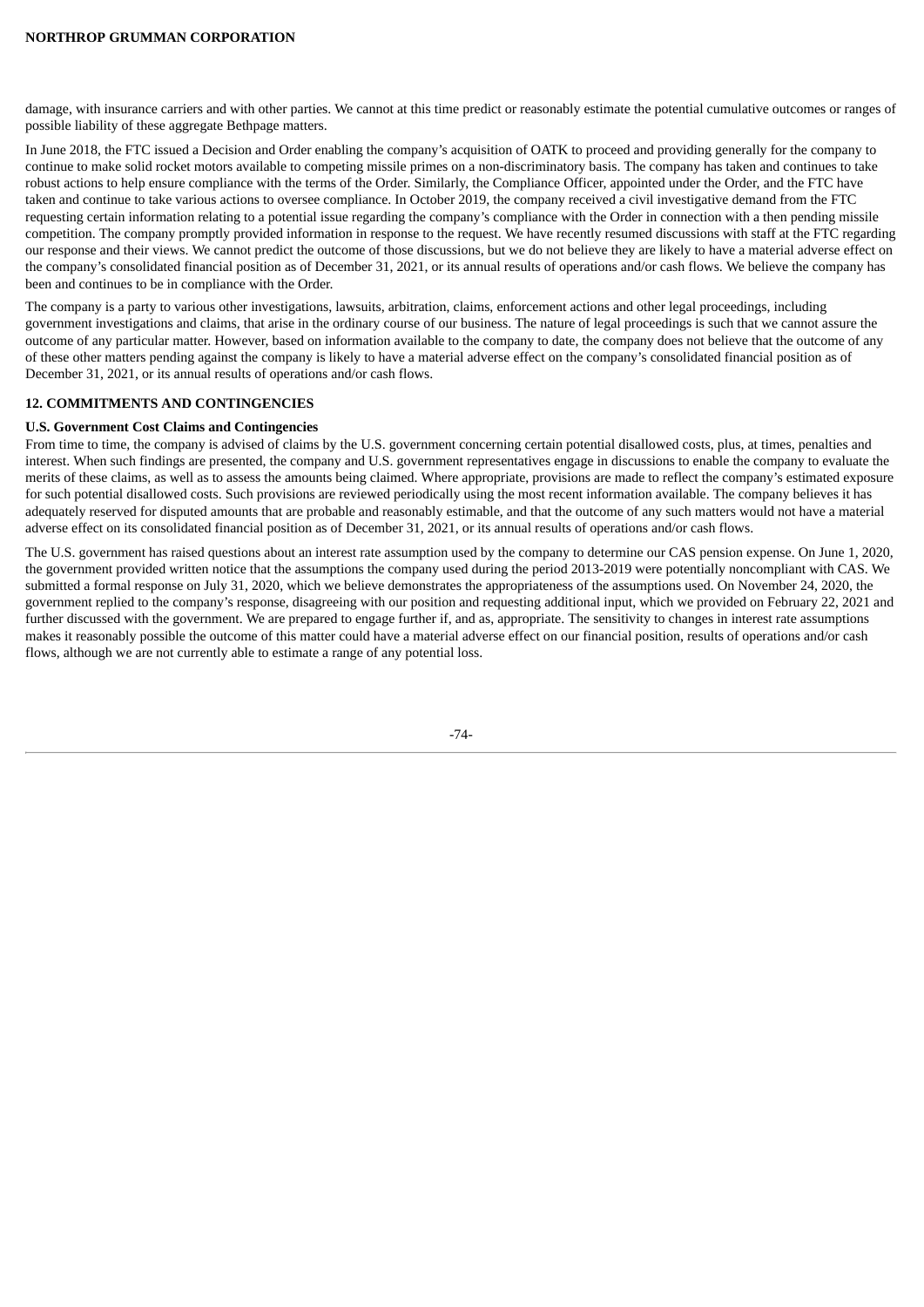### **Environmental Matters**

The table below summarizes the amount accrued for environmental remediation costs, management's estimate of the amount of reasonably possible future costs in excess of accrued costs and the deferred costs expected to be recoverable through overhead charges on U.S. government contracts as of December 31, 2021 and 2020:

|                          | Reasonably Possible Future<br>Costs in excess of Accrued |  |                      |                     |  |  |  |  |  |
|--------------------------|----------------------------------------------------------|--|----------------------|---------------------|--|--|--|--|--|
| \$ in millions           | Accrued Costs <sup>(1)(2)</sup>                          |  | Costs <sup>(2)</sup> | Deferred $CostS(3)$ |  |  |  |  |  |
| <b>December 31, 2021</b> | 572                                                      |  | 363                  | 486                 |  |  |  |  |  |
| December 31, 2020        | 614                                                      |  | 346                  | 529                 |  |  |  |  |  |

 $^{(1)}$  As of December 31, 2021, \$208 million is recorded in Other current liabilities and \$364 million is recorded in Other non-current liabilities.

 $^{(2)}$  Estimated remediation costs are not discounted to present value. The reasonably possible future costs in excess of accrued costs do not take into consideration amounts expected to be recoverable through overhead charges on U.S. government contracts.

As of December 31, 2021, \$182 million is deferred in Prepaid expenses and other current assets and \$304 million is deferred in Other non-current assets. These amounts (3) are evaluated for recoverability on a routine basis.

Although management cannot predict whether new information gained as our environmental remediation projects progress, or as changes in facts and circumstances occur, will materially affect the estimated liability accrued, except with respect to Bethpage, we do not anticipate that future remediation expenditures associated with our currently identified projects will have a material adverse effect on the company's consolidated financial position as of December 31, 2021, or its annual results of operations and/or cash flows.

With respect to Bethpage, as discussed in Note 11, in December 2019, the State of New York issued an Amended Record of Decision, seeking to impose additional remedial requirements beyond those the company previously had been taking; the State also communicated that it was assessing potential natural resource damages. In December 2020, the parties reached a tentative agreement regarding the steps the company will take to implement the State's Amended Record of Decision and to resolve certain potential other claims, including for natural resource damages. On September 22, 2021, the State of New York issued for public comment a new consent decree reflecting the agreement. On December 7, 2021, the public comment period closed. We understand that the State will next seek court approval of the consent decree. As discussed in Note 11, the applicable remediation standards and other requirements to which we are subject may continue to change, our costs may increase materially, and those costs may not be fully recoverable.

## **Financial Arrangements**

In the ordinary course of business, the company uses standby letters of credit and guarantees issued by commercial banks and surety bonds issued principally by insurance companies to guarantee the performance on certain obligations. At December 31, 2021, there were \$434 million of stand-by letters of credit and guarantees and \$71 million of surety bonds outstanding.

### **Indemnifications**

The company has provided indemnifications for certain environmental, income tax and other potential liabilities in connection with certain of its divestitures. The settlement of these liabilities is not expected to have a material adverse effect on the company's consolidated financial position as of December 31, 2021, or its annual results of operations and/or cash flows.

## **13. RETIREMENT BENEFITS**

### **Plan Descriptions**

*U.S. Defined Benefit Pension Plans* – The company sponsors several defined benefit pension plans in the U.S. Pension benefits for most participants are based on years of service, age and compensation. It is our policy to fund at least the minimum amount required for all qualified plans, using actuarial cost methods and assumptions acceptable under U.S. government regulations, by making payments into benefit trusts separate from the company.

*U.S. Defined Contribution Plans* – The company also sponsors defined contribution plans covering the majority of its employees, including certain employees covered under collective bargaining agreements. Company contributions vary depending on date of hire, with a majority of employees being eligible for employer matching of employee contributions. Based on date of hire, certain employees are eligible to receive a company non-elective contribution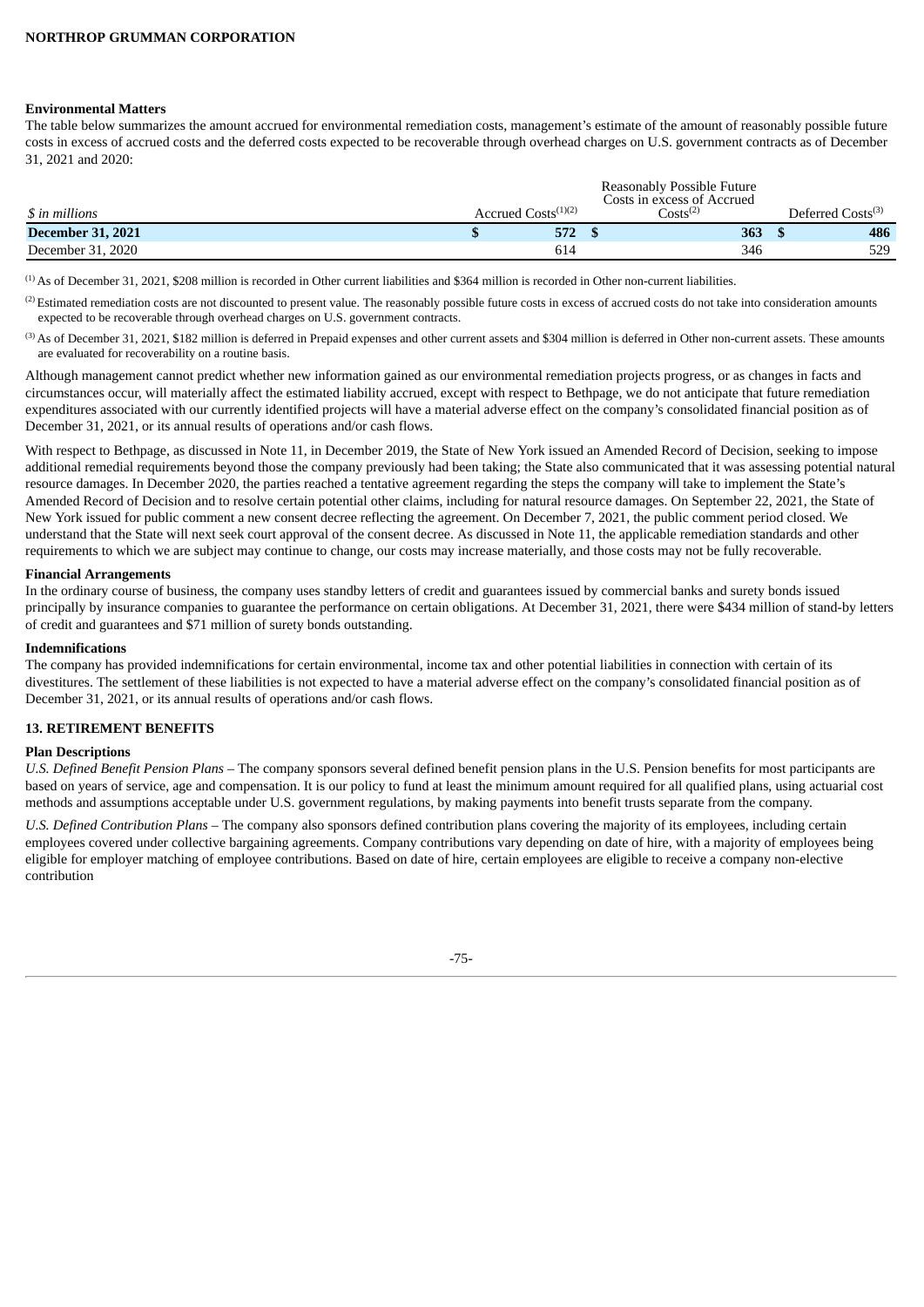or an enhanced matching contribution in lieu of a defined benefit pension plan benefit. The company's contributions to these defined contribution plans for the years ended December 31, 2021, 2020 and 2019, were \$588 million, \$590 million and \$481 million, respectively.

*Non-U.S. Benefit Plans –* The company sponsors several benefit plans for non-U.S. employees. These plans are designed to provide benefits appropriate to local practice and in accordance with local regulations. Some of these plans are funded using benefit trusts separate from the company.

*Medical and Life Benefits* – The company funds a portion of the costs for certain health care and life insurance benefits for a substantial number of its active and retired employees. In addition to a company and employee cost-sharing feature, the health plans also have provisions for deductibles, copayments, coinsurance percentages, out-of-pocket limits, conformance to a schedule of reasonable fees, the use of managed care providers and coordination of benefits with other plans. The plans also provide for a Medicare carve-out. The company reserves the right to amend or terminate the plans at any time.

Certain covered employees and dependents are eligible to participate in plans upon retirement if they meet specified age and years of service requirements. The company provides subsidies to reimburse certain retirees for a portion of the cost of individual Medicare-supplemental coverage purchased directly by the retiree through a private insurance exchange. The company has capped the amount of its contributions to substantially all of its remaining postretirement medical and life benefit plans. In addition, after January 1, 2005 (or earlier at some businesses), newly hired employees are not eligible for subsidized postretirement medical and life benefits.

### **Summary Plan Results**

The cost to the company of its retirement benefit plans is shown in the following table:

|                                                   | Year Ended December 31                                      |                              |  |         |    |         |      |       |      |                |    |      |
|---------------------------------------------------|-------------------------------------------------------------|------------------------------|--|---------|----|---------|------|-------|------|----------------|----|------|
|                                                   | <b>Medical and Life Benefits</b><br><b>Pension Benefits</b> |                              |  |         |    |         |      |       |      |                |    |      |
| \$ in millions                                    |                                                             | 2021<br>2020<br>2021<br>2019 |  |         |    |         | 2020 | 2019  |      |                |    |      |
| Components of net periodic benefit cost (benefit) |                                                             |                              |  |         |    |         |      |       |      |                |    |      |
| Service cost                                      |                                                             | 414                          |  | 409     | -S | 367     | £.   | 16    | - \$ | 17             | -S | 16   |
| Interest cost                                     |                                                             | 1,054                        |  | 1,226   |    | 1,360   |      | 53    |      | 67             |    | 80   |
| Expected return on plan assets                    |                                                             | (2,512)                      |  | (2,376) |    | (2,101) |      | (105) |      | (102)          |    | (92) |
| Amortization of prior service (credit) cost       |                                                             | (9)                          |  | (59)    |    | (59)    |      | (1)   |      | $\overline{4}$ |    | (3)  |
| Mark-to-market (benefit) expense                  |                                                             | (1, 921)                     |  | 1,034   |    | 1,783   |      | (434) |      |                |    | 17   |
| Other                                             |                                                             | (1)                          |  | 10      |    |         |      |       |      | フ              |    |      |
| Net periodic benefit cost (benefit)               | J.                                                          | (2, 975)                     |  | 244     |    | 1,350   |      | (471) |      | (12)           |    | 18   |

The table below summarizes the components of changes in unamortized prior service credit (cost) for the years ended December 31, 2019, 2020 and 2021:

|                                                            |                         |    | Medical and Life |       |
|------------------------------------------------------------|-------------------------|----|------------------|-------|
| \$ in millions                                             | <b>Pension Benefits</b> |    | <b>Benefits</b>  | Total |
| Changes in unamortized prior service credit                |                         |    |                  |       |
| Amortization of prior service credit                       | 59                      | -S | 3                | 62    |
| Tax expense                                                | (14)                    |    |                  | (15)  |
| Change in unamortized prior service credit $-2019$         | 45                      |    |                  | 47    |
| Amortization of prior service credit (cost)                | 59                      |    | (4)              | 55    |
| Tax expense                                                | (15)                    |    |                  | (14)  |
| Change in unamortized prior service credit $(cost) - 2020$ | 44                      |    | (3)              | 41    |
| Amortization of prior service credit (cost)                |                         |    |                  | 10    |
| Tax expense                                                |                         |    |                  | (2)   |
| Change in unamortized prior service credit $(cost) - 2021$ | 7                       |    |                  | 8     |

The following table sets forth the funded status and amounts recognized in the consolidated statements of financial position for the company's defined benefit retirement plans. Pension benefits data includes the qualified plans,

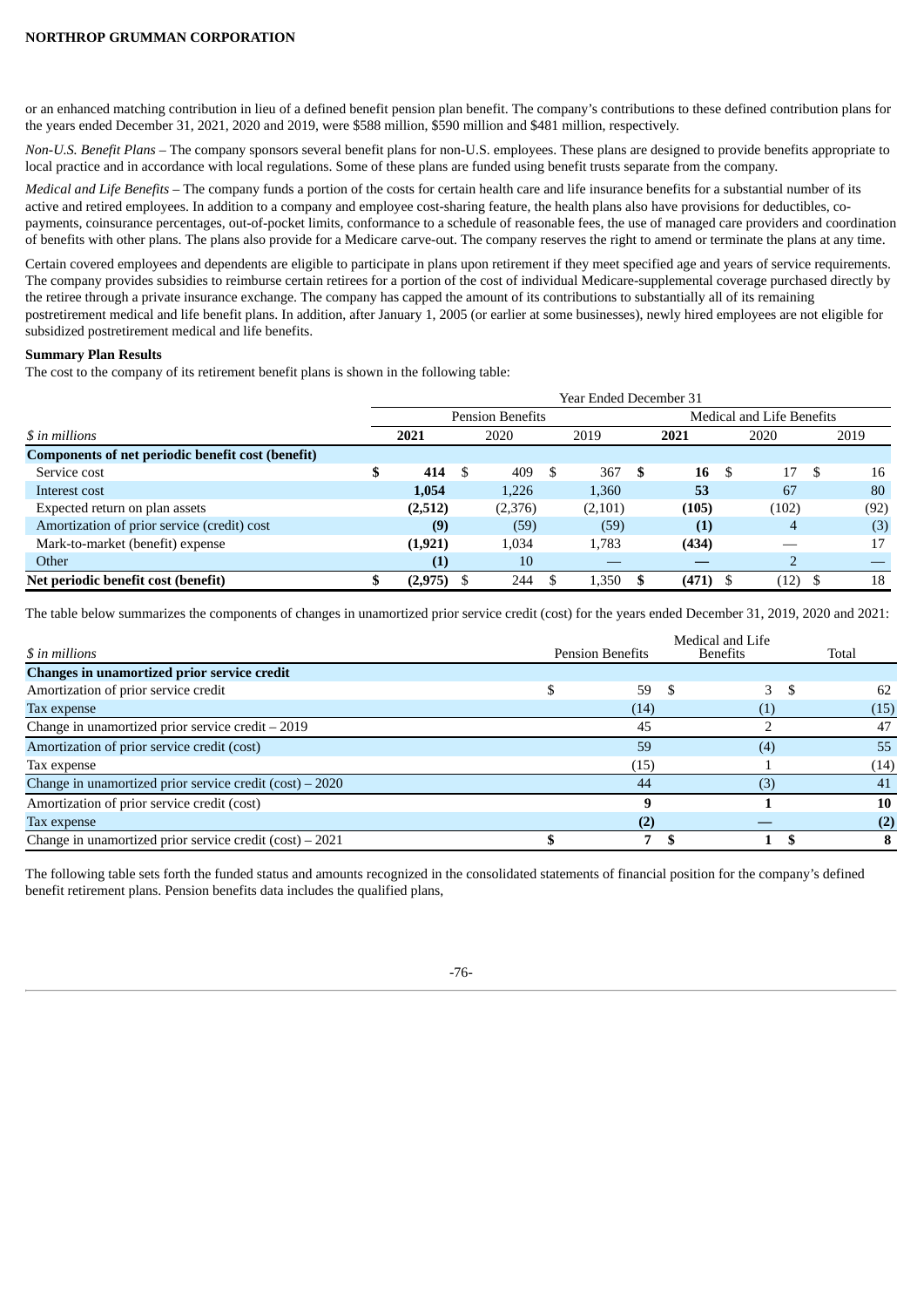foreign plans and U.S. unfunded non-qualified plans for benefits provided to directors, officers and certain employees. The company uses a December 31 measurement date for its plans.

|                                                   | <b>Pension Benefits</b> |     |         |              | Medical and Life Benefits |       |
|---------------------------------------------------|-------------------------|-----|---------|--------------|---------------------------|-------|
| \$ in millions                                    | 2021                    |     | 2020    | 2021         |                           | 2020  |
| <b>Plan Assets</b>                                |                         |     |         |              |                           |       |
| Fair value of plan assets at beginning of year    | \$<br>34,452            | \$. | 30,646  | S.<br>1,515  | \$                        | 1,392 |
| Net gain on plan assets                           | 3,637                   |     | 4,802   | 170          |                           | 218   |
| <b>Employer contributions</b>                     | 104                     |     | 851     | 37           |                           | 36    |
| Participant contributions                         | 8                       |     | 8       | 23           |                           | 24    |
| Benefits paid                                     | (1,964)                 |     | (1,865) | (157)        |                           | (155) |
| Other                                             | (1)                     |     | 10      |              |                           |       |
| Fair value of plan assets at end of year          | 36,236                  |     | 34,452  | 1,588        |                           | 1,515 |
| <b>Projected Benefit Obligation</b>               |                         |     |         |              |                           |       |
| Projected benefit obligation at beginning of year | 40,182                  |     | 36,914  | 2,119        |                           | 2,048 |
| Service cost                                      | 414                     |     | 409     | 16           |                           | 17    |
| Interest cost                                     | 1,054                   |     | 1,226   | 53           |                           | 67    |
| Participant contributions                         | 8                       |     | 8       | 23           |                           | 24    |
| Actuarial (gain) loss                             | (794)                   |     | 3,455   | (369)        |                           | 115   |
| Benefits paid                                     | (1,964)                 |     | (1,865) | (157)        |                           | (155) |
| Other                                             | (12)                    |     | 35      |              |                           | 3     |
| Projected benefit obligation at end of year       | 38,888                  |     | 40,182  | 1,685        |                           | 2,119 |
| <b>Funded status</b>                              | \$<br>(2,652)           | \$  | (5,730) | (97)<br>- \$ | \$                        | (604) |

# **Pension Benefits**

The increase in the fair value of our plan assets for the year ended December 31, 2021 was principally driven by net plan asset returns of 10.9 percent. In 2020, the fair value of our plan assets increased primarily due to net plan asset returns of 16.2 percent and a \$750 million discretionary pension contribution.

The decrease in our projected benefit obligation for the year ended December 31, 2021, was primarily driven by a 30 basis point increase in the discount rate from year end 2020. In 2020, our projected benefit obligation increased primarily due to a 71 basis point decrease in the discount rate from year end 2019.

|                                                                                              | <b>Pension Benefits</b> |         |  |         |      | Medical and Life Benefits |  |       |  |  |
|----------------------------------------------------------------------------------------------|-------------------------|---------|--|---------|------|---------------------------|--|-------|--|--|
| \$ in millions                                                                               |                         | 2021    |  | 2020    | 2021 |                           |  | 2020  |  |  |
| Classification of amounts recognized in the consolidated statements of financial<br>position |                         |         |  |         |      |                           |  |       |  |  |
| Non-current assets                                                                           | \$                      | 462     |  | 211S    |      | 285                       |  | 179   |  |  |
| Current liability                                                                            |                         | (182)   |  | (180)   |      | (45)                      |  | (46)  |  |  |
| Non-current liability                                                                        |                         | (2,932) |  | (5,761) |      | (337)                     |  | (737) |  |  |

The accumulated benefit obligation for all defined benefit pension plans was \$38.3 billion and \$39.6 billion at December 31, 2021 and 2020, respectively.

Amounts for pension plans with accumulated benefit obligations in excess of fair value of plan assets are as follows:

|                                | December 31 |  |        |  |  |  |
|--------------------------------|-------------|--|--------|--|--|--|
| \$ in millions                 | 2021        |  | 2020   |  |  |  |
| Projected benefit obligation   | 36,524      |  | 37,681 |  |  |  |
| Accumulated benefit obligation | 35,994      |  | 37,135 |  |  |  |
| Fair value of plan assets      | 33,410      |  | 31,741 |  |  |  |

-77-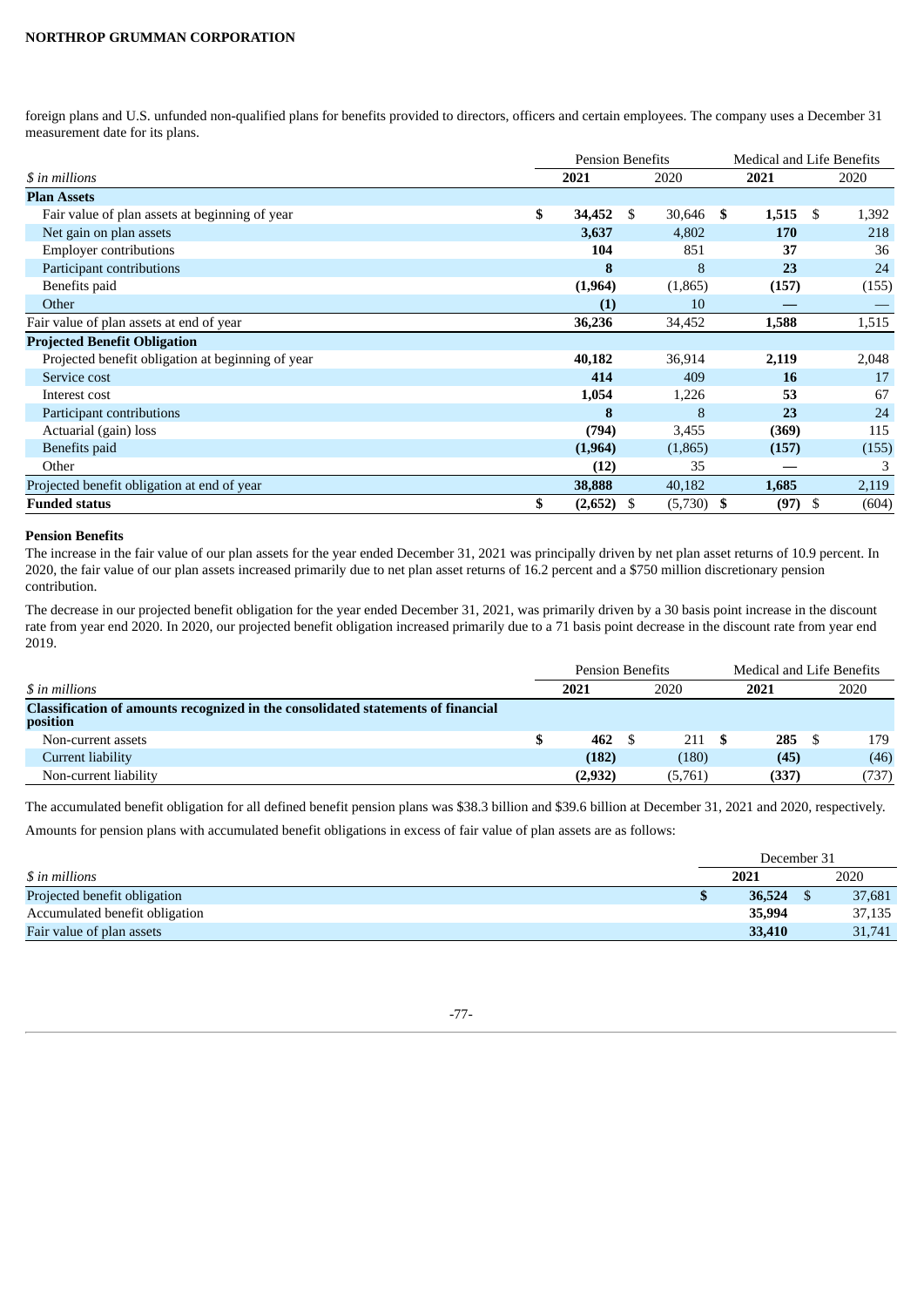### **Plan Assumptions**

On a weighted-average basis, the following assumptions were used to determine benefit obligations at December 31 of each year and net periodic benefit cost for the following year:

|                                                                                                  |        | <b>Pension Benefits</b> |        | <b>Medical and Life Benefits</b> |          |        |
|--------------------------------------------------------------------------------------------------|--------|-------------------------|--------|----------------------------------|----------|--------|
|                                                                                                  | 2021   | 2020                    | 2019   | 2021                             | 2020     | 2019   |
| Discount rate                                                                                    | 2.98 % | 2.68%                   | 3.39%  | 2.93%                            | 2.58%    | 3.35%  |
| Expected long-term return on plan assets                                                         | 7.50 % | 7.50 %                  | 8.00%  | 7.19 %                           | 7.22%    | 7.66 % |
| Initial cash balance crediting rate assumed for the next<br>year                                 | 2.25%  | 2.25%                   | 2.39%  |                                  |          |        |
| Rate to which the cash balance crediting rate is assumed<br>to increase (the ultimate rate)      | 2.25%  | 2.25%                   | 2.64 % |                                  |          |        |
| Year that the cash balance crediting rate reaches the<br>ultimate rate                           | 2027   | 2026                    | 2025   |                                  |          |        |
| Rate of compensation increase                                                                    | 3.00%  | 3.00%                   | 3.00%  |                                  |          |        |
| Initial health care cost trend rate assumed for the next year                                    |        |                         |        | 5.30 %                           | 5.60 %   | 5.90 % |
| Rate to which the health care cost trend rate is assumed to<br>decline (the ultimate trend rate) |        |                         |        | 5.00%                            | $5.00\%$ | 5.00%  |
| Year that the health care cost trend rate reaches the<br>ultimate trend rate                     |        |                         |        | 2023                             | 2023     | 2023   |

### **Plan Assets and Investment Policy**

Plan assets are invested in various asset classes that are expected to produce a sufficient level of diversification and investment return over the long term. Through consultation with our investment management team and outside investment advisers, management develops expected long-term returns for each of the plans' strategic asset classes. In doing so, we consider a number of factors, including our historical investment performance, current market data such as yields/price-earnings ratios, historical market returns over long periods and periodic surveys of investment managers' expectations. Liability studies are conducted on a regular basis to provide guidance in setting investment goals with an objective to balance risk. Risk targets are established and monitored against acceptable ranges.

Our investment policies and procedures are designed to ensure the plans' investments are in compliance with ERISA. Guidelines are established defining permitted investments within each asset class. Derivatives are used for transitioning assets, asset class rebalancing, managing currency risk and for management of fixed-income and alternative investments.

For the majority of the plans' assets, the investment policies require that the asset allocation be maintained within the following ranges as of December 31, 2021:

|                           | <b>Asset Allocation Ranges</b> |
|---------------------------|--------------------------------|
| Cash and cash equivalents | $-$ % - 12%                    |
| Global public equities    | $30\% - 50\%$                  |
| Fixed-income securities   | $20\% - 40\%$                  |
| Alternative investments   | 18% - 38%                      |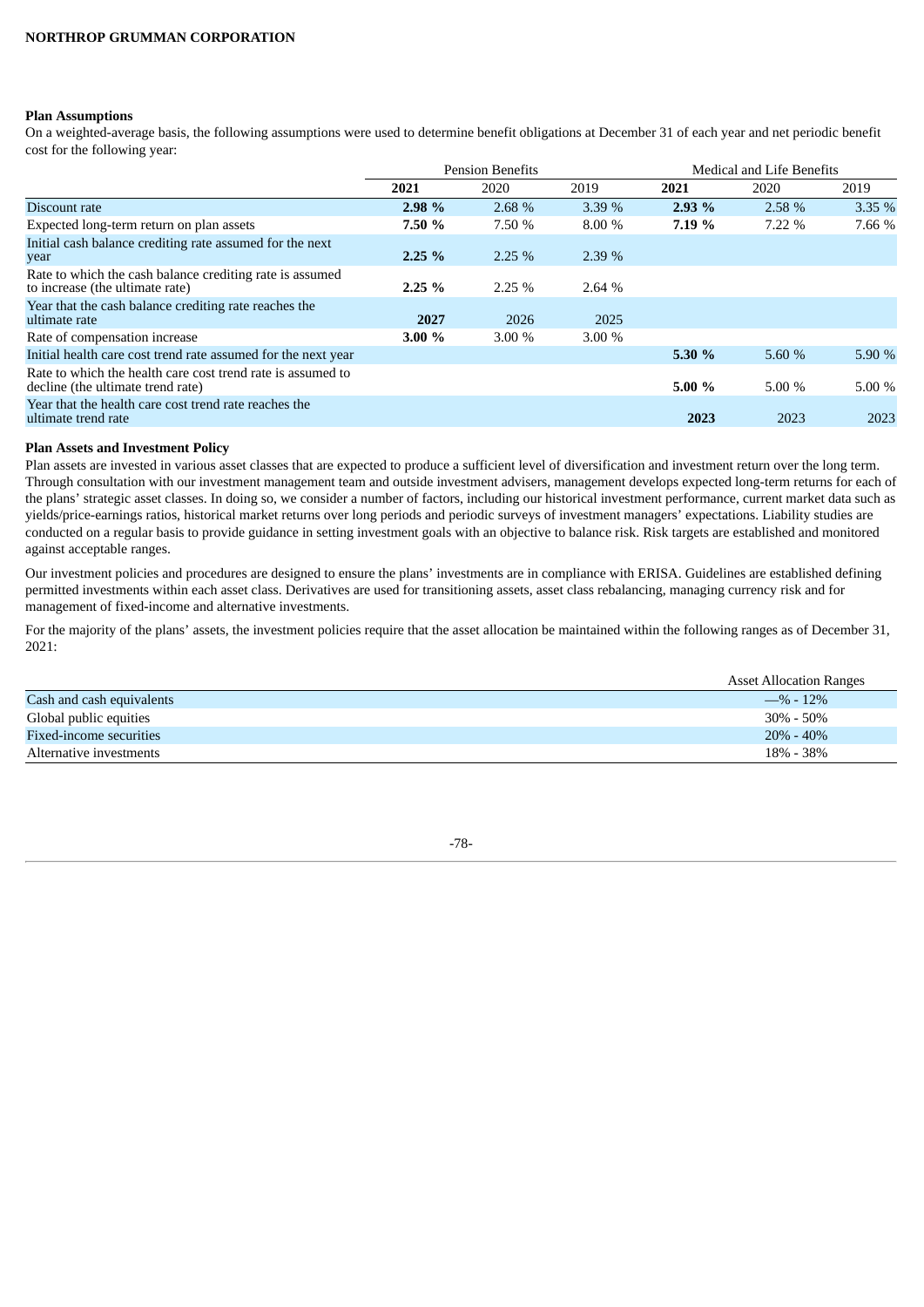The table below provides the fair values of the company's pension and Voluntary Employee Beneficiary Association (VEBA) trust plan assets at December 31, 2021 and 2020, by asset category. The table also identifies the level of inputs used to determine the fair value of assets in each category. See Note 1 for the definitions of these levels. Certain investments that are measured at fair value using NAV per share (or its equivalent) as a practical expedient are not required to be categorized in the fair value hierarchy table. The total fair value of these investments is included in the table below to permit reconciliation of the fair value hierarchy to amounts presented in the funded status table. As of December 31, 2021 and 2020, there were no investments expected to be sold at a value materially different than NAV.

|                                                          |             | Level 1 |       |                | Level 3<br>Level 2 |        |    |                | Total |                |    |        |    |        |
|----------------------------------------------------------|-------------|---------|-------|----------------|--------------------|--------|----|----------------|-------|----------------|----|--------|----|--------|
| \$ in millions                                           | 2021        |         | 2020  | 2021           |                    | 2020   |    | 2021           | 2020  |                |    | 2021   |    | 2020   |
| <b>Asset category</b>                                    |             |         |       |                |                    |        |    |                |       |                |    |        |    |        |
| Cash and cash equivalents                                | \$<br>119   | \$      | 120   | \$<br>2,268    | \$                 | 1,238  |    |                |       |                | \$ | 2,387  | \$ | 1,358  |
| U.S. equities                                            | 3,085       |         | 2,981 | $\overline{2}$ |                    |        |    |                |       |                |    | 3,087  |    | 2,981  |
| International equities                                   | 3,105       |         | 3,354 |                |                    |        | \$ | 3              | \$    | 2              |    | 3,108  |    | 3,356  |
| Fixed-income securities                                  |             |         |       |                |                    |        |    |                |       |                |    |        |    |        |
| U.S. Treasuries                                          | 21          |         | 22    | 2,815          |                    | 2,273  |    |                |       |                |    | 2,836  |    | 2,295  |
| <b>U.S. Government Agency</b>                            |             |         |       | 180            |                    | 258    |    |                |       |                |    | 180    |    | 258    |
| Non-U.S. Government                                      |             |         |       | 277            |                    | 332    |    |                |       |                |    | 277    |    | 332    |
| Corporate debt                                           | 30          |         | 31    | 5,501          |                    | 6,228  |    |                |       |                |    | 5,531  |    | 6,259  |
| Asset backed                                             |             |         |       | 987            |                    | 1,080  |    |                |       |                |    | 987    |    | 1,080  |
| High yield debt                                          | 19          |         | 24    | 31             |                    | 48     |    |                |       |                |    | 50     |    | 72     |
| <b>Bank loans</b>                                        |             |         |       | 21             |                    | 59     |    |                |       |                |    | 21     |    | 59     |
| Other assets                                             | 33          |         | (2)   | 57             |                    | 59     |    | $\overline{2}$ |       | $\overline{2}$ |    | 92     |    | 59     |
| Investments valued using NAV as a<br>practical expedient |             |         |       |                |                    |        |    |                |       |                |    |        |    |        |
| U.S. equities                                            |             |         |       |                |                    |        |    |                |       |                |    | 1,652  |    | 1,567  |
| International equities                                   |             |         |       |                |                    |        |    |                |       |                |    | 6,849  |    | 7,193  |
| Fixed-income funds                                       |             |         |       |                |                    |        |    |                |       |                |    | 1,461  |    | 1,959  |
| Hedge funds                                              |             |         |       |                |                    |        |    |                |       |                |    | 63     |    | 65     |
| Opportunistic investments                                |             |         |       |                |                    |        |    |                |       |                |    | 3,039  |    | 2,499  |
| Private equity funds                                     |             |         |       |                |                    |        |    |                |       |                |    | 3,535  |    | 2,627  |
| Real estate funds                                        |             |         |       |                |                    |        |    |                |       |                |    | 2,742  |    | 2,180  |
| Payables, net                                            |             |         |       |                |                    |        |    |                |       |                |    | (73)   |    | (232)  |
| Fair value of plan assets at the end of<br>the year      | \$<br>6,412 | \$      | 6,530 | \$<br>12,139   | \$                 | 11,575 | \$ | 5              | \$    | $\overline{4}$ | \$ | 37,824 | \$ | 35,967 |

There were no transfers of plan assets into or out of Level 3 of the fair value hierarchy during the years ended December 31, 2021 and 2020.

Generally, investments are valued based on information in financial publications of general circulation, statistical and valuation services, records of security exchanges, appraisal by qualified persons, transactions and bona fide offers. Cash and cash equivalents are predominantly held in money market or shortterm investment funds. U.S. and international equities consist primarily of common stocks and institutional common trust funds. Investments in certain equity securities, which include domestic and international securities and registered investment companies, and exchange-traded funds with fixed income strategies are valued at the last reported sales or quoted price on the last business day of the reporting period. Fair values for certain fixed-income securities, which are not exchange-traded, are valued using third-party pricing services.

Other assets include derivative assets with a fair value of \$78 million and \$29 million, derivative liabilities with a fair value of \$38 million and \$27 million, and net notional amounts of \$3.7 billion and \$2.3 billion, as of December 31, 2021 and 2020, respectively. Derivative instruments may include exchange traded futures contracts, interest rate swaps, options on futures and swaps, currency contracts, total return swaps and credit default swaps. Notional amounts do not quantify risk or represent assets or liabilities of the pension and VEBA trusts, but are used in the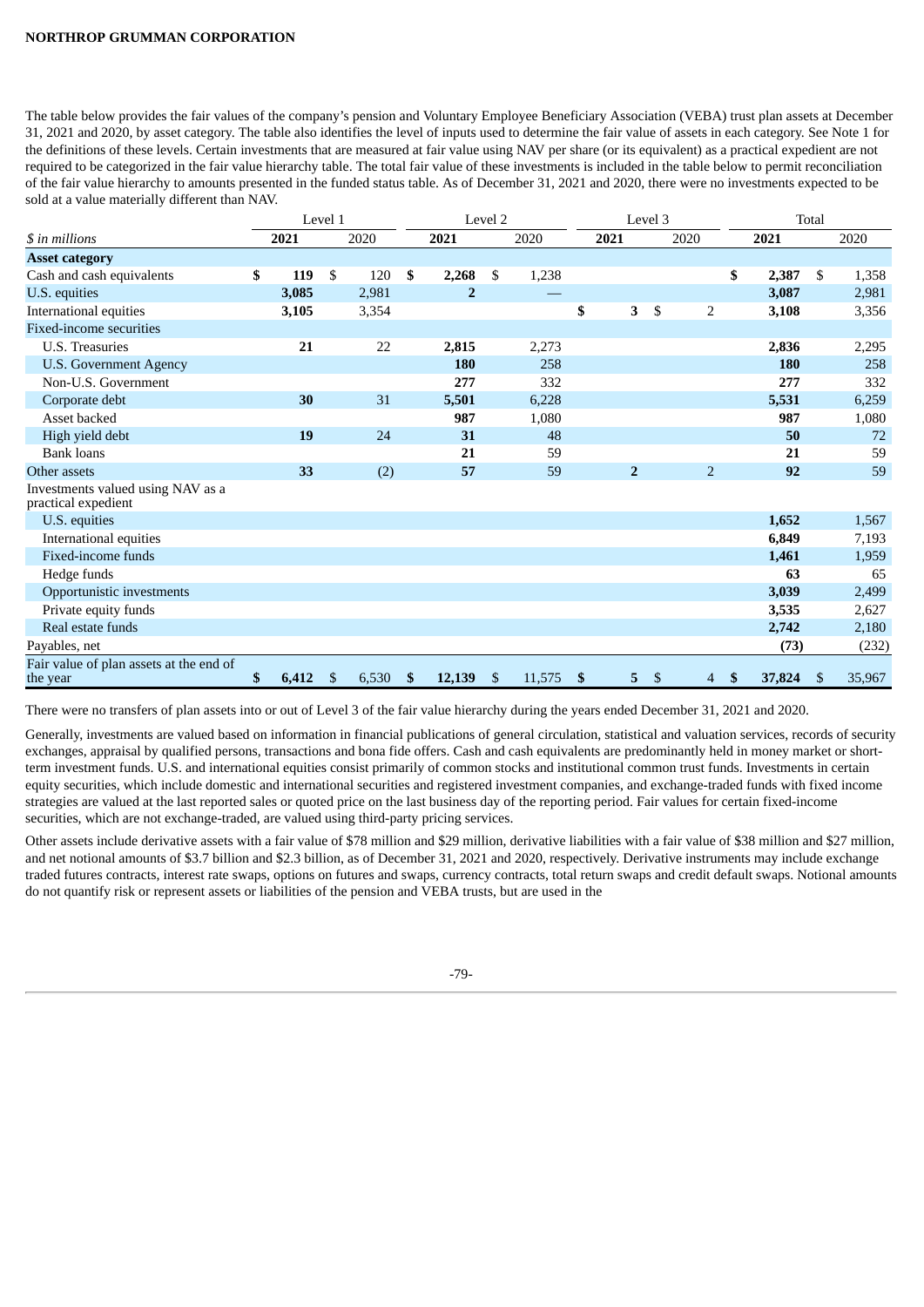calculation of cash settlement under the contracts. The volume of derivative activity is commensurate with the amounts disclosed at year-end. Certain derivative financial instruments within the pension trust are subject to master netting agreements with certain counterparties.

Investments in certain equity and fixed-income funds, which include common/collective trust funds, and alternative investments, including hedge funds, opportunistic investments, private equity funds and real estate funds, are valued based on the NAV derived by the investment managers, as a practical expedient, and are described further below.

U.S. and International equities: Generally, redemption periods are daily, monthly or quarterly with a notice requirement less than 90 days. As of December 31, 2021, unfunded commitments were \$100 million. There were no unfunded commitments as of December 31, 2020.

Fixed-income funds: Generally, redemption periods are daily, monthly or quarterly with a notice requirement of two days. There were no unfunded commitments as of December 31, 2021. Unfunded commitments were \$2 million as of December 31, 2020.

Hedge funds: Consist of closed-end funds with a 5-10 year life as well as funds that allow redemption requests subject to the liquidity limitations of the underlying investments. As of December 31, 2021 and 2020, unfunded commitments were \$6 million and \$9 million, respectively.

Opportunistic investments: Primarily held in partnerships with a 5-10 year life. As of December 31, 2021 and 2020, unfunded commitments were \$1.7 billion and \$1.9 billion, respectively.

Private equity funds: The term of each fund is typically 10 or more years and the fund's investors do not have an option to redeem their interest in the fund. As of December 31, 2021 and 2020, unfunded commitments were \$2.1 billion and \$2.3 billion, respectively.

Real estate funds: Consist primarily of open-end funds that generally allow investors to redeem their interests in the funds. Certain closed-end real estate funds have terms of 10 or more years. As of December 31, 2021 and 2020, unfunded commitments were \$350 million and \$60 million, respectively.

For the years ended December 31, 2021 and 2020, the defined benefit pension and VEBA trusts did not hold any Northrop Grumman common stock.

### **Benefit Payments**

The following table reflects estimated future benefit payments for the next ten years, based upon the same assumptions used to measure the benefit obligation, and includes expected future employee service, as of December 31, 2021:

|                         |    | Medical and Life     |             |               |  |  |  |  |
|-------------------------|----|----------------------|-------------|---------------|--|--|--|--|
| \$ in millions          |    | <b>Pension Plans</b> | Plans       | Total         |  |  |  |  |
| Year Ending December 31 |    |                      |             |               |  |  |  |  |
| 2022                    | ۰υ | 1,945                | 146<br>- \$ | 2,091<br>- \$ |  |  |  |  |
| 2023                    |    | 1,988                | 145         | 2,133         |  |  |  |  |
| 2024                    |    | 2,039                | 122         | 2,161         |  |  |  |  |
| 2025                    |    | 2,081                | 118         | 2,199         |  |  |  |  |
| 2026                    |    | 2,118                | 114         | 2,232         |  |  |  |  |
| 2027 through 2031       |    | 10,857               | 506         | 11,363        |  |  |  |  |

In 2022, the company expects to contribute the required minimum funding of approximately \$100 million to its pension plans and approximately \$38 million to its medical and life benefit plans. During the year ended December 31, 2021, the company made no discretionary pension contributions.

# **14. STOCK COMPENSATION PLANS AND OTHER COMPENSATION ARRANGEMENTS**

### **Stock Compensation Plans**

At December 31, 2021, the company had stock-based compensation awards outstanding under the following shareholder-approved plans: the 2011 Long-Term Incentive Stock Plan (2011 Plan), applicable to employees and non-employee directors, and the 1993 Stock Plan for Non-Employee Directors (1993 SPND).

*Employee Plans* – In May 2015, the company's shareholders approved amendments to the 2011 Plan. These amendments provided that shares issued under the plan would be counted against the aggregate share limit on a one-

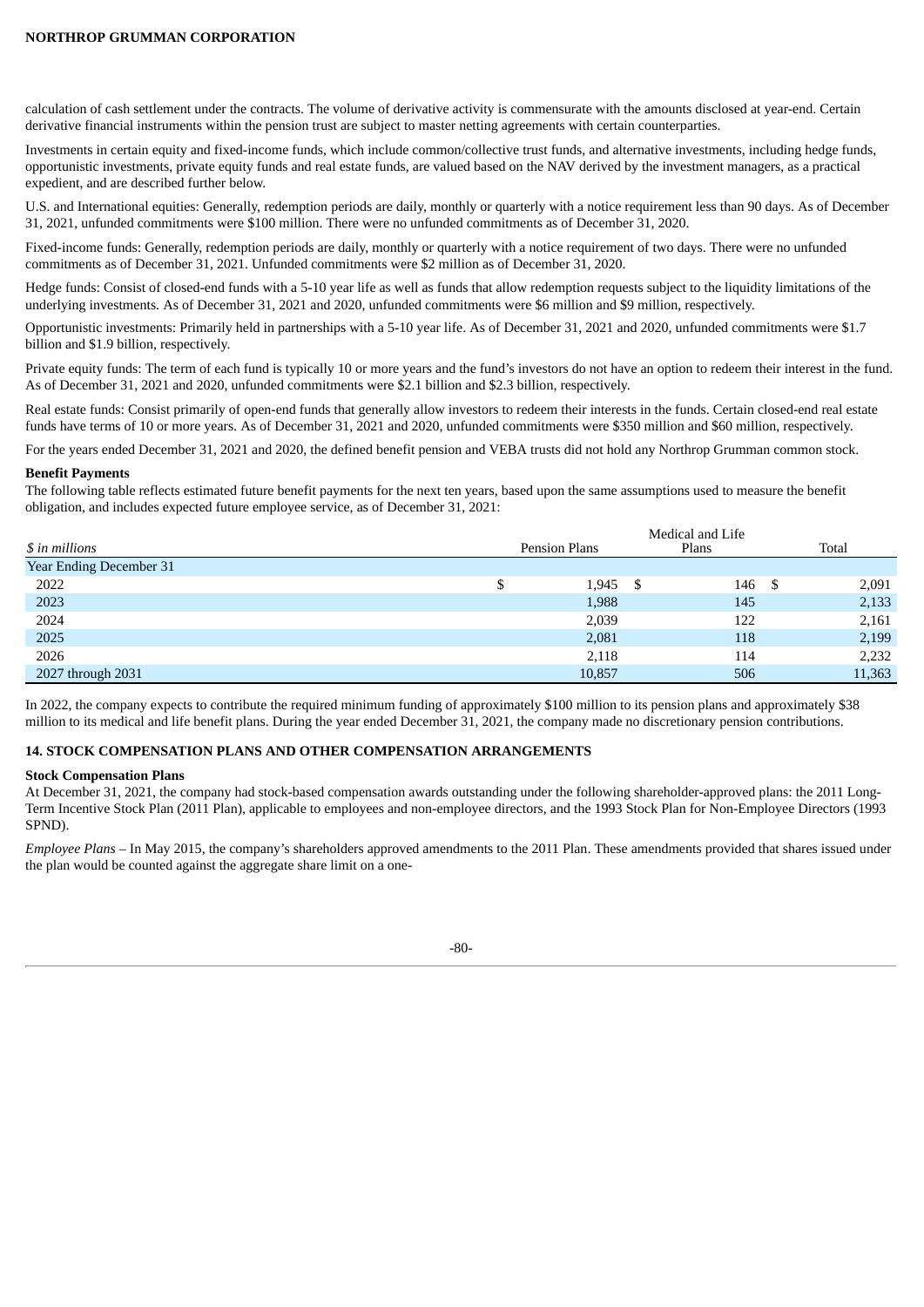for-one basis. As amended, 5.1 million shares plus 2.4 million of newly authorized shares were available for issuance under the 2011 Plan; as of December 31, 2021, 4.9 million shares remain available for issuance.

The 2011 Plan provides for the following equity awards: stock options, stock appreciation rights (SARs) and stock awards. Under the 2011 Plan, no SARs have been granted and there are no outstanding stock options. Stock awards include restricted performance stock rights (RPSR) and restricted stock rights (RSR). RPSRs generally vest and are paid following the completion of a three-year performance period, based primarily on achievement of certain performance metrics determined by the Board. RSRs generally vest 100% after three years. Each includes dividend equivalents, which are paid concurrently with the RPSR or RSR. The terms of equity awards granted under the 2011 Plan provide for accelerated vesting, and in some instances forfeiture, of all or a portion of an award upon termination of employment.

*Non-Employee Director Plans* – Awards to non-employee directors are made pursuant to the Northrop Grumman Corporation Equity Grant Program for Non-Employee Directors under the 2011 Plan (the Director Program), which was amended and restated effective January 1, 2016. Under the amended Director Program, each non-employee director is awarded an annual equity grant in the form of Automatic Stock Units, which vest on the one-year anniversary of the grant date. Directors may elect to have all or any portion of their Automatic Stock Units paid on (A) the earlier of (i) the beginning of a specified calendar year after the vesting date or (ii) their separation from service as a member of the Board, or (B) on the vesting date.

Directors also may elect to defer to a later year all or a portion of their remaining cash retainer or committee retainer fees into a stock unit account as Elective Stock Units or in alternative investment options. Elective Stock Units are awarded on a quarterly basis. Directors may elect to have all or a portion of their Elective Stock Units paid on the earlier of (i) the beginning of a specified calendar year or (ii) their separation from service as a member of the Board. Stock units awarded under the Director Program are paid out in an equivalent number of shares of Northrop Grumman common stock. Directors are credited with dividend equivalents in connection with the accumulated stock units until the shares of common stock relating to such stock units are issued.

### **Compensation Expense**

Stock-based compensation expense for the years ended December 31, 2021, 2020 and 2019 was \$94 million, \$90 million and \$127 million, respectively. The related tax (deficiencies) benefits for stock-based compensation for the years ended December 31, 2021, 2020 and 2019 were \$(2) million, \$14 million and \$14 million, respectively.

At December 31, 2021, there was \$96 million of unrecognized compensation expense related to unvested stock awards granted under the company's stockbased compensation plans. These amounts are expected to be charged to expense over a weighted-average period of 1.3 years.

### **Stock Awards**

Compensation expense for stock awards is measured at the grant date based on the fair value of the award and is recognized over the vesting period (generally three years). The fair value of stock awards and performance stock awards is determined based on the closing market price of the company's common stock on the grant date. The fair value of market-based stock awards is determined at the grant date using a Monte Carlo simulation model. For purposes of measuring compensation expense for performance awards, the number of shares ultimately expected to vest is estimated at each reporting date based on management's expectations regarding the relevant performance criteria.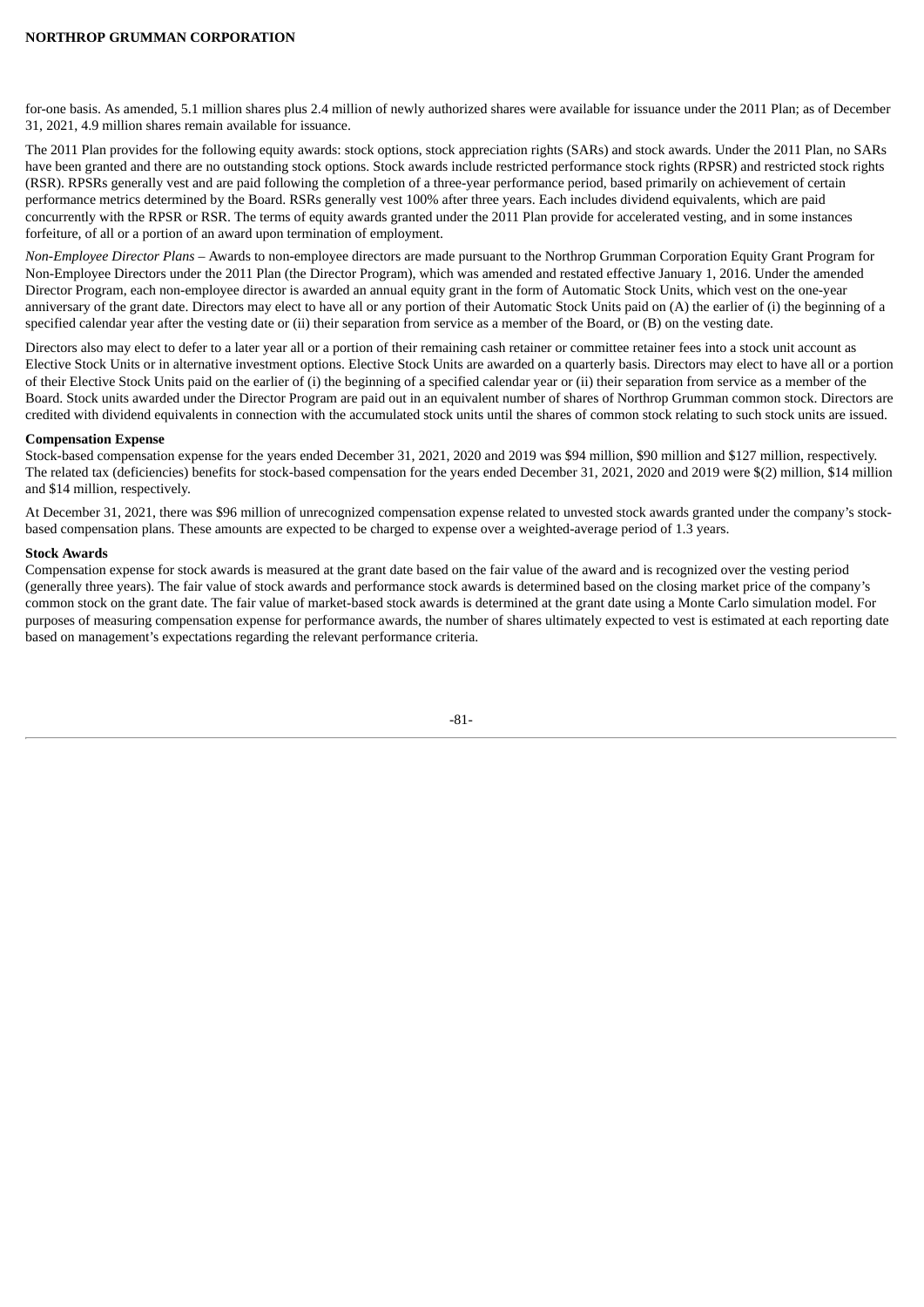## **NORTHROP GRUMMAN CORPORATION**

Stock award activity for the years ended December 31, 2019, 2020 and 2021, is presented in the table below. Vested awards do not include any adjustments to reflect the final performance measure for issued shares.

|                                         | <b>Stock</b><br>Awards<br>(in thousands) |               | Weighted-<br>Average<br><b>Grant Date</b><br><b>Fair Value</b><br><b>Per Share</b> | Weighted-<br>Average<br><b>Remaining</b><br>Contractual<br>Term (in years) |
|-----------------------------------------|------------------------------------------|---------------|------------------------------------------------------------------------------------|----------------------------------------------------------------------------|
| <b>Outstanding at January 1, 2019</b>   | 796                                      | <sup>\$</sup> | 244                                                                                | 0.8                                                                        |
| Granted                                 | 339                                      |               | 274                                                                                |                                                                            |
| <b>Vested</b>                           | (383)                                    |               | 222                                                                                |                                                                            |
| Forfeited                               | (51)                                     |               | 280                                                                                |                                                                            |
| <b>Outstanding at December 31, 2019</b> | 701                                      | <sup>\$</sup> | 278                                                                                | 0.9                                                                        |
| Granted                                 | 262                                      |               | 350                                                                                |                                                                            |
| <b>Vested</b>                           | (296)                                    |               | 305                                                                                |                                                                            |
| Forfeited                               | (64)                                     |               | 303                                                                                |                                                                            |
| <b>Outstanding at December 31, 2020</b> | 603                                      | \$            | 311                                                                                | 1.4                                                                        |
| Granted                                 | 304                                      |               | 296                                                                                |                                                                            |
| <b>Vested</b>                           | (269)                                    |               | 286                                                                                |                                                                            |
| Forfeited                               | (58)                                     |               | 318                                                                                |                                                                            |
| <b>Outstanding at December 31, 2021</b> | 580                                      | <sup>\$</sup> | 314                                                                                | 1.4                                                                        |

The majority of our stock awards are granted annually during the first quarter.

The grant date fair value of shares issued in settlement of fully vested stock awards was \$103 million, \$118 million and \$119 million during the years ended December 31, 2021, 2020 and 2019, respectively.

### **Cash Awards**

The company grants certain employees cash units (CUs) and cash performance units (CPUs). Depending on actual performance against financial objectives, recipients of CPUs earn between 0 and 200 percent of the original grant. The following table presents the minimum and maximum aggregate payout amounts related to those cash awards granted for the periods presented:

|                                 | Year Ended December 31 |      |      |  |  |  |  |
|---------------------------------|------------------------|------|------|--|--|--|--|
| \$ in millions                  | 2021                   | 2020 | 2019 |  |  |  |  |
| Minimum aggregate payout amount |                        |      | 36   |  |  |  |  |
| Maximum aggregate payout amount | 178                    |      | 203  |  |  |  |  |

The majority of our cash awards are granted annually during the first quarter. CUs typically vest and settle in cash on the third anniversary of the grant date, while CPUs generally vest and pay out in cash based primarily on the achievement of certain performance metrics over a three-year period. At December 31, 2021, there was \$115 million of unrecognized compensation expense related to cash awards.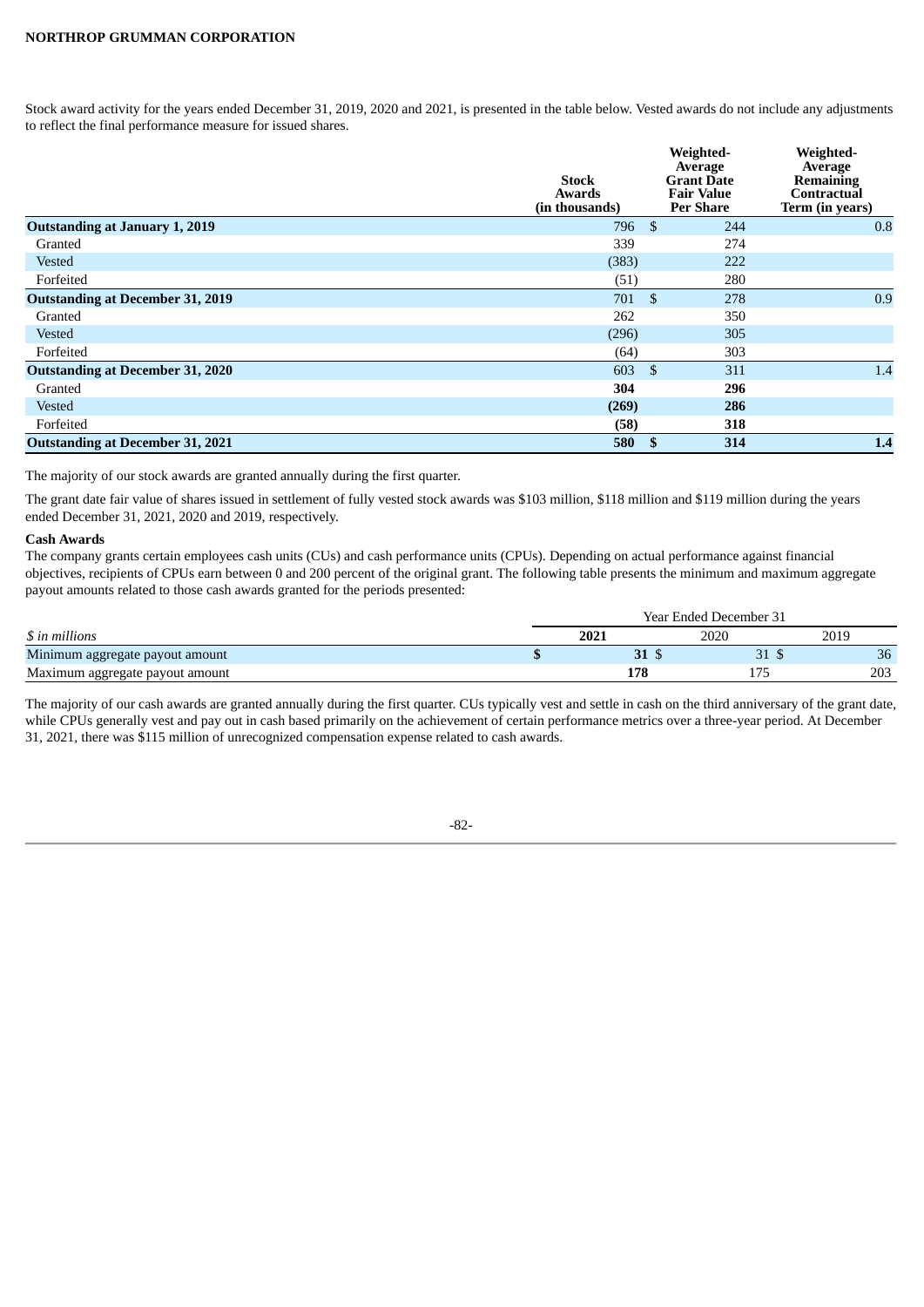# **15. LEASES**

# **Total Lease Cost**

Total lease cost is included in Product and Service costs in the consolidated statement of earnings and comprehensive income and is recorded net of immaterial sublease income. Total lease cost is comprised of the following:

| \$ in millions              |  | 2021 | 2020 |     |  | 2019 |
|-----------------------------|--|------|------|-----|--|------|
| <b>Operating lease cost</b> |  | 315  |      | 320 |  | 318  |
| Variable lease cost         |  | 31   |      | 28  |  | 11   |
| Short-term lease cost       |  | 80   |      | 93  |  | 75   |
| Total lease cost            |  | 426  |      | 441 |  | 404  |

# **Supplemental Balance Sheet Information**

Supplemental operating lease balance sheet information consists of the following:

|                                     | Year Ended December 31 |            |       |  |  |  |  |  |
|-------------------------------------|------------------------|------------|-------|--|--|--|--|--|
| \$ in millions                      | 2021                   |            | 2020  |  |  |  |  |  |
| Operating lease right-of-use assets |                        | $1,655$ \$ | 1,533 |  |  |  |  |  |
|                                     |                        |            |       |  |  |  |  |  |
| Other current liabilities           |                        | 284        | 263   |  |  |  |  |  |
| Operating lease liabilities         |                        | 1,590      | 1,343 |  |  |  |  |  |
| Total operating lease liabilities   |                        | 1,874      | 1,606 |  |  |  |  |  |

# **Other Supplemental Information**

Other supplemental operating lease information consists of the following:

|                                                                                  |  | Year Ended December 31 |              |
|----------------------------------------------------------------------------------|--|------------------------|--------------|
| \$ in millions                                                                   |  | 2021                   | 2020         |
| Cash paid for amounts included in the measurement of operating lease liabilities |  | 306                    | 275          |
| Right-of-use assets obtained in exchange for new lease liabilities               |  | 394                    | 345          |
|                                                                                  |  |                        |              |
| Weighted average remaining lease term                                            |  | $11.3$ years           | $12.1$ years |
| Weighted average discount rate                                                   |  | $3.1 \%$               | $3.5\%$      |

## **Maturities of Lease Liabilities**

Maturities of operating lease liabilities as of December 31, 2021 are as follows:

*\$ in millions*

| <b>Year Ending December 31</b>               |       |
|----------------------------------------------|-------|
| 2022                                         | 322   |
| 2023                                         | 297   |
| 2024                                         | 251   |
| 2025                                         | 206   |
| 2026                                         | 173   |
| Thereafter                                   | 1,058 |
| Total lease payments                         | 2,307 |
| Less: imputed interest                       | (433) |
| Present value of operating lease liabilities | 1,874 |

As of December 31, 2021, we have approximately \$300 million in rental commitments for real estate leases that have not yet commenced. These leases are expected to commence in 2022 with lease terms of 3 to 16 years.

-83-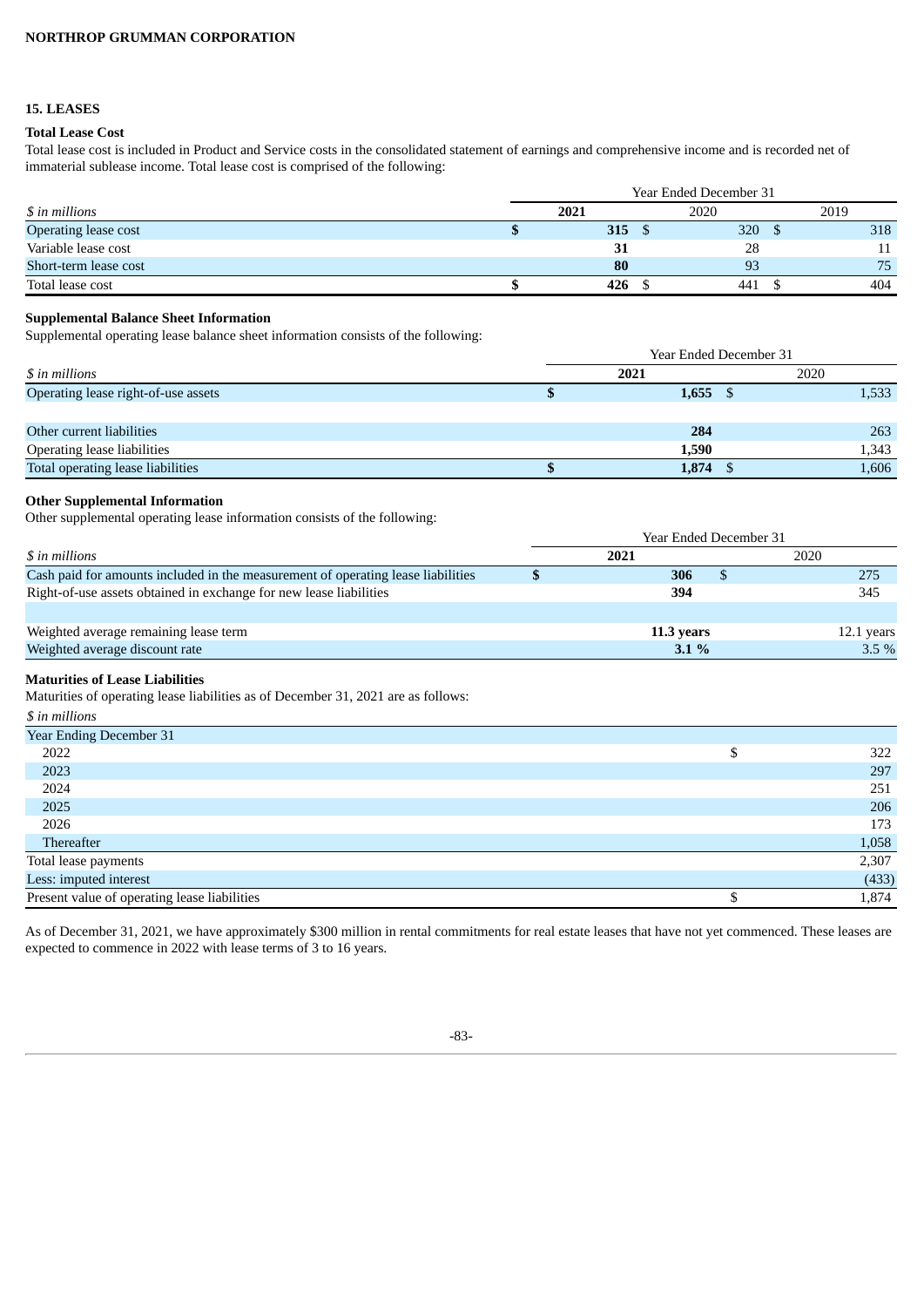## **16. SEGMENT INFORMATION**

The company is aligned in four operating sectors, which also comprise our reportable segments: Aeronautics Systems, Defense Systems, Mission Systems and Space Systems.

The following table presents sales and operating income by segment:

|                                        |              | Year Ended December 31 |     |              |
|----------------------------------------|--------------|------------------------|-----|--------------|
| \$ in millions                         | 2021         | 2020                   |     | 2019         |
| <b>Sales</b>                           |              |                        |     |              |
| <b>Aeronautics Systems</b>             | \$<br>11,259 | 12,169<br>S            |     | \$<br>11,116 |
| <b>Defense Systems</b>                 | 5,776        | 7,543                  |     | 7,495        |
| <b>Mission Systems</b>                 | 10,134       | 10,080                 |     | 9,410        |
| <b>Space Systems</b>                   | 10,608       | 8,744                  |     | 7,425        |
| Intersegment eliminations              | (2, 110)     | (1,737)                |     | (1,605)      |
| <b>Total sales</b>                     | 35,667       | 36,799                 |     | 33,841       |
| <b>Operating income</b>                |              |                        |     |              |
| <b>Aeronautics Systems</b>             | 1,093        | 1,206                  |     | 1,188        |
| Defense Systems                        | 696          |                        | 846 | 793          |
| <b>Mission Systems</b>                 | 1,579        | 1,459                  |     | 1,408        |
| <b>Space Systems</b>                   | 1,121        |                        | 893 | 794          |
| Intersegment eliminations              | (272)        | (216)                  |     | (205)        |
| Total segment operating income         | 4,217        | 4,188                  |     | 3,978        |
| FAS/CAS operating adjustment           | <b>130</b>   |                        | 418 | 465          |
| Unallocated corporate income (expense) | 1,304        | (541)                  |     | (474)        |
| <b>Total operating income</b>          | \$<br>5,651  | 4,065<br>\$            |     | \$<br>3,969  |

## **FAS/CAS Operating Adjustment**

For financial statement purposes, we account for our employee pension plans in accordance with FAS. However, the cost of these plans is charged to our contracts in accordance with applicable FAR and CAS requirements. The FAS/CAS operating adjustment, previously referred to as the net FAS (service)/CAS pension adjustment, reflects the difference between CAS pension expense included as cost in segment operating income and the service cost component of FAS expense included in total operating income.

## **Unallocated Corporate Income (Expense)**

Unallocated corporate income (expense) includes the portion of corporate costs not considered allowable or allocable under the applicable FAR and CAS requirements, and therefore not allocated to the segments, such as changes in deferred state income taxes and a portion of management and administration, legal, environmental, compensation, retiree benefits, advertising and other corporate unallowable costs. Unallocated corporate income (expense) also includes costs not considered part of management's evaluation of segment operating performance, such as amortization of purchased intangible assets and the additional depreciation expense related to the step-up in fair value of property, plant and equipment acquired through business combinations, as well as certain compensation and other costs.

During the first quarter of 2021, the \$2.0 billion pre-tax gain on the sale of our IT services business and \$192 million of unallowable state taxes and transaction costs associated with the divestiture were recorded in Unallocated corporate income (expense).

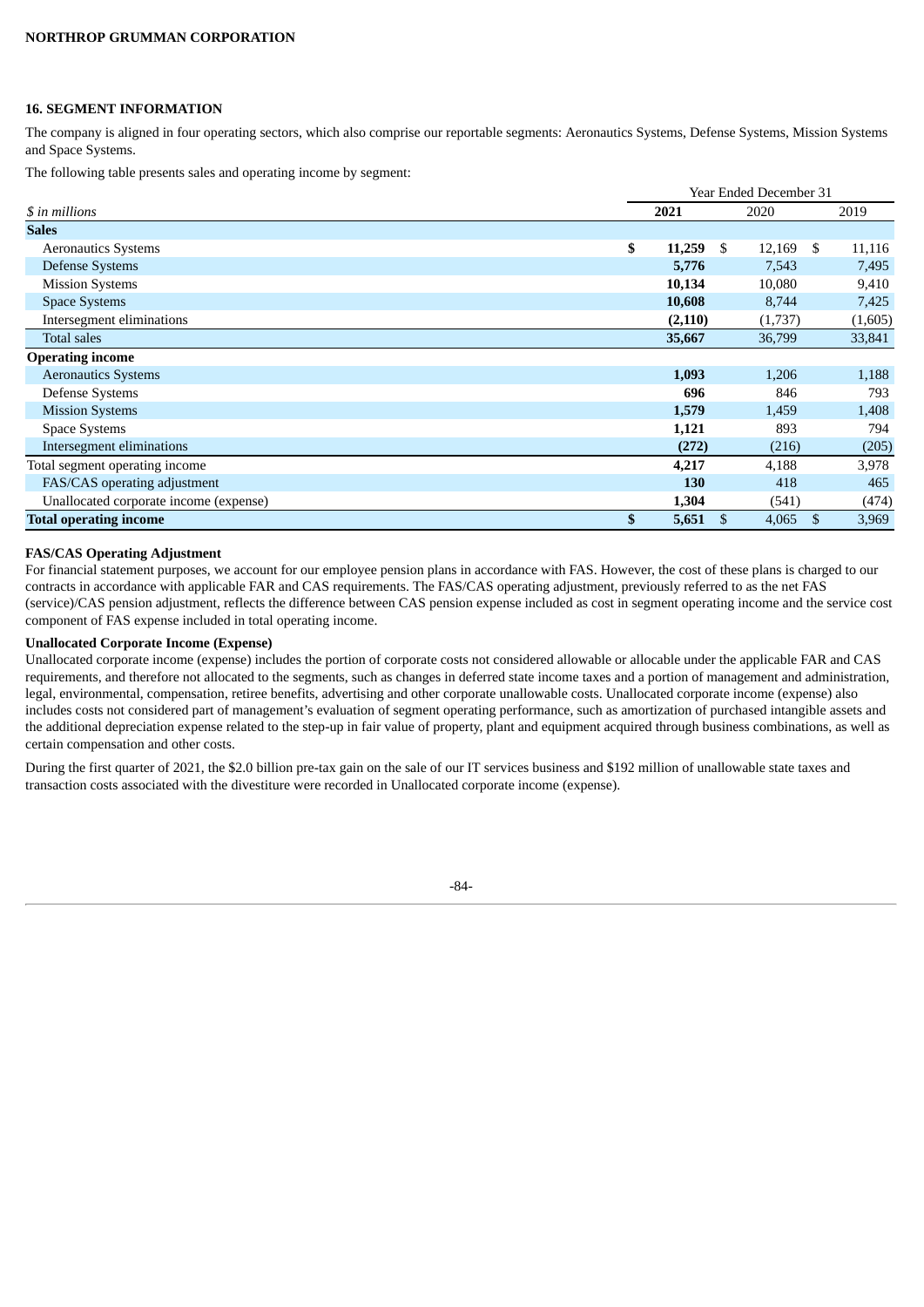# **Disaggregation of Revenue**

| Sales by Customer Type         | Year Ended December 31 |        |                 |              |        |             |        |                   |  |  |
|--------------------------------|------------------------|--------|-----------------|--------------|--------|-------------|--------|-------------------|--|--|
|                                |                        | 2021   |                 |              | 2020   |             |        | 2019              |  |  |
| \$ in millions                 |                        | \$     | $\frac{0}{(3)}$ |              | \$     | $0/6^{(3)}$ | \$     | $\frac{0}{6}$ (3) |  |  |
| <b>Aeronautics Systems</b>     |                        |        |                 |              |        |             |        |                   |  |  |
| U.S. government <sup>(1)</sup> | \$                     | 9,631  | 85 %            | $\mathbb{S}$ | 10,411 | 86 % \$     | 9,258  | 83 %              |  |  |
| International <sup>(2)</sup>   |                        | 1,421  | 13 %            |              | 1,595  | 13 %        | 1,688  | 15 %              |  |  |
| Other customers                |                        | 18     | $-$ %           |              | 41     | $-$ %       | 67     | 1 %               |  |  |
| Intersegment sales             |                        | 189    | 2%              |              | 122    | 1 %         | 103    | 1 %               |  |  |
| Aeronautics Systems sales      |                        | 11,259 | 100 %           |              | 12,169 | 100 %       | 11,116 | 100 %             |  |  |
| <b>Defense Systems</b>         |                        |        |                 |              |        |             |        |                   |  |  |
| U.S. government <sup>(1)</sup> |                        | 3,595  | 62 %            |              | 5,103  | 68 %        | 4,952  | 66 %              |  |  |
| International <sup>(2)</sup>   |                        | 1,317  | 23 %            |              | 1,317  | 17 %        | 1,442  | 19 %              |  |  |
| Other customers                |                        | 75     | $1\%$           |              | 395    | 5 %         | 410    | 6 %               |  |  |
| Intersegment sales             |                        | 789    | 14 %            |              | 728    | 10 %        | 691    | $9%$              |  |  |
| Defense Systems sales          |                        | 5,776  | 100 %           |              | 7,543  | 100 %       | 7,495  | 100 %             |  |  |
| <b>Mission Systems</b>         |                        |        |                 |              |        |             |        |                   |  |  |
| U.S. government $(1)$          |                        | 7,223  | 71 %            |              | 7,279  | 72 %        | 6,765  | 72 %              |  |  |
| International <sup>(2)</sup>   |                        | 1,846  | 18 %            |              | 1,945  | 19 %        | 1,839  | 19 %              |  |  |
| Other customers                |                        | 72     | $1\%$           |              | 77     | 1 %         | 78     | 1 %               |  |  |
| Intersegment sales             |                        | 993    | 10 %            |              | 779    | 8 %         | 728    | $8\ \%$           |  |  |
| <b>Mission Systems sales</b>   |                        | 10,134 | 100 %           |              | 10,080 | 100 %       | 9,410  | 100 %             |  |  |
| <b>Space Systems</b>           |                        |        |                 |              |        |             |        |                   |  |  |
| U.S. government <sup>(1)</sup> |                        | 9,885  | 93 %            |              | 8,110  | 93 %        | 6,959  | 94 %              |  |  |
| International <sup>(2)</sup>   |                        | 398    | 4%              |              | 331    | 4 %         | 185    | 2 %               |  |  |
| Other customers                |                        | 186    | 2%              |              | 195    | 2 %         | 198    | 3 %               |  |  |
| Intersegment sales             |                        | 139    | $1\%$           |              | 108    | 1 %         | 83     | 1 %               |  |  |
| Space Systems sales            |                        | 10,608 | 100 %           |              | 8,744  | 100 %       | 7,425  | 100 %             |  |  |
| <b>Total</b>                   |                        |        |                 |              |        |             |        |                   |  |  |
| U.S. government <sup>(1)</sup> |                        | 30,334 | 85 %            |              | 30,903 | 84 %        | 27,934 | 83 %              |  |  |
| International <sup>(2)</sup>   |                        | 4,982  | 14 %            |              | 5,188  | 14 %        | 5,154  | 15 %              |  |  |
| Other customers                |                        | 351    | $1\%$           |              | 708    | 2 %         | 753    | 2 %               |  |  |
| <b>Total Sales</b>             | \$                     | 35,667 | 100 % \$        |              | 36,799 | 100 % \$    | 33,841 | 100 %             |  |  |

Sales to the U.S. government include sales from contracts for which we are the prime contractor, as well as those for which we are a subcontractor and the ultimate customer is the U.S. government. Each of the company's segments derives substantial revenue from the U.S. government. (1)

 $^{(2)}$  International sales include sales from contracts for which we are the prime contractor, as well as those for which we are a subcontractor and the ultimate customer is an international customer. These sales include foreign military sales contracted through the U.S. government.

<sup>(3)</sup> Percentages calculated based on total segment sales.

-85-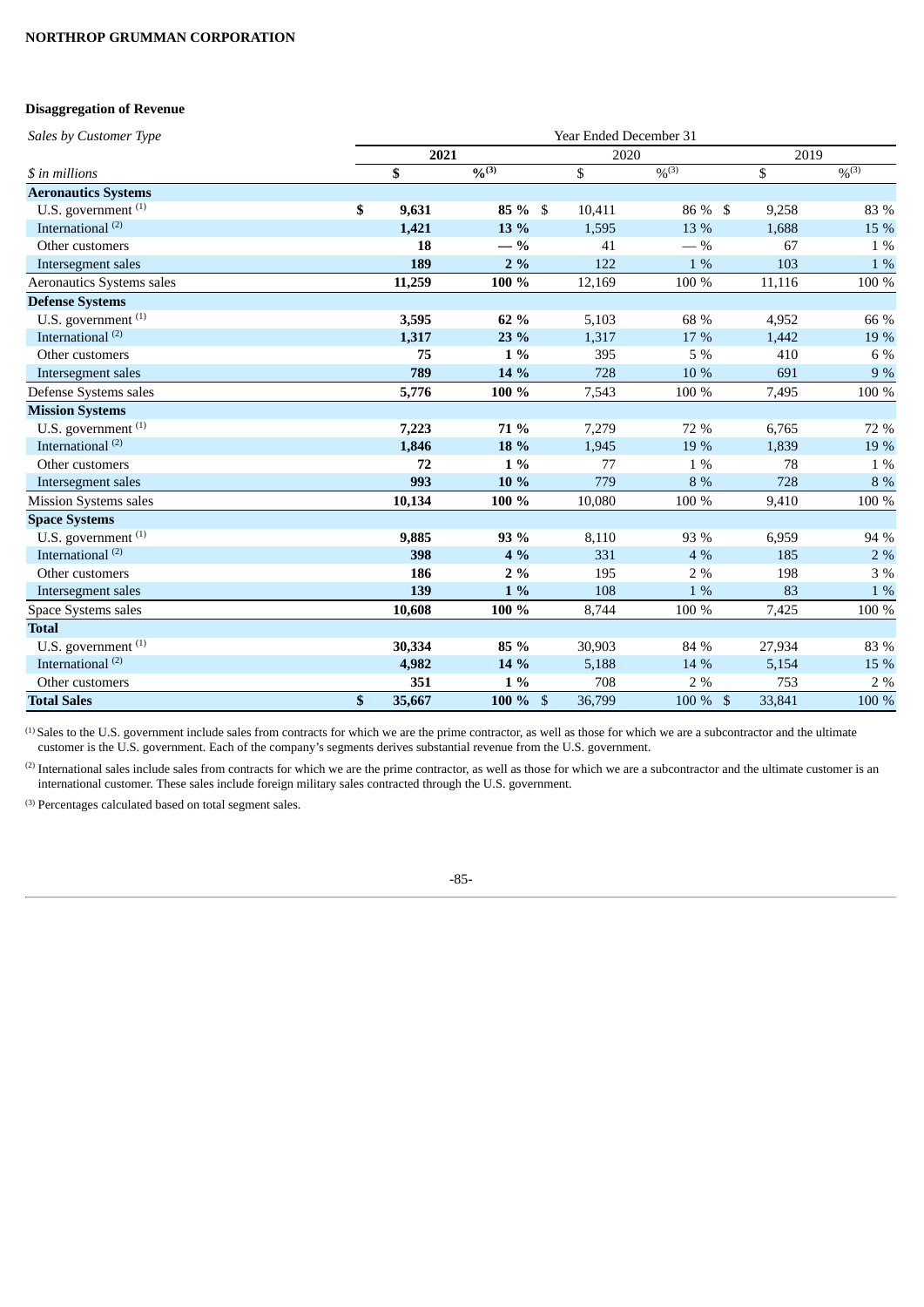# **NORTHROP GRUMMAN CORPORATION**

| Sales by Contract Type           | Year Ended December 31 |             |              |             |        |                   |  |  |
|----------------------------------|------------------------|-------------|--------------|-------------|--------|-------------------|--|--|
|                                  | 2021                   |             | 2020         |             | 2019   |                   |  |  |
| \$ in millions                   | \$                     | $0/0^{(1)}$ | \$           | $0/0^{(1)}$ | \$     | $\frac{0}{0}$ (1) |  |  |
| <b>Aeronautics Systems</b>       |                        |             |              |             |        |                   |  |  |
| Cost-type                        | \$<br>5,419            | 49 % \$     | 6,142        | 51 % \$     | 5,299  | 48 %              |  |  |
| Fixed-price                      | 5,651                  | 51 %        | 5,905        | 49 %        | 5,714  | 52 %              |  |  |
| Intersegment sales               | 189                    |             | 122          |             | 103    |                   |  |  |
| <b>Aeronautics Systems sales</b> | 11,259                 |             | 12,169       |             | 11,116 |                   |  |  |
| <b>Defense Systems</b>           |                        |             |              |             |        |                   |  |  |
| Cost-type                        | 1,739                  | 35 %        | 2,345        | 34 %        | 2,509  | 37 %              |  |  |
| Fixed-price                      | 3,248                  | 65 %        | 4,470        | 66 %        | 4,295  | 63 %              |  |  |
| Intersegment sales               | 789                    |             | 728          |             | 691    |                   |  |  |
| Defense Systems sales            | 5,776                  |             | 7,543        |             | 7,495  |                   |  |  |
| <b>Mission Systems</b>           |                        |             |              |             |        |                   |  |  |
| Cost-type                        | 3,139                  | 34 %        | 3,582        | 39 %        | 3,335  | 38 %              |  |  |
| Fixed-price                      | 6,002                  | 66 %        | 5,719        | 61 %        | 5,347  | 62 %              |  |  |
| Intersegment sales               | 993                    |             | 779          |             | 728    |                   |  |  |
| <b>Mission Systems sales</b>     | 10,134                 |             | 10,080       |             | 9,410  |                   |  |  |
| <b>Space Systems</b>             |                        |             |              |             |        |                   |  |  |
| Cost-type                        | 7,731                  | 74 %        | 6,369        | 74 %        | 5,336  | 73 %              |  |  |
| Fixed-price                      | 2,738                  | 26 %        | 2,267        | 26 %        | 2,006  | 27 %              |  |  |
| Intersegment sales               | 139                    |             | 108          |             | 83     |                   |  |  |
| Space Systems sales              | 10.608                 |             | 8,744        |             | 7,425  |                   |  |  |
| <b>Total</b>                     |                        |             |              |             |        |                   |  |  |
| Cost-type                        | 18,028                 | 51 %        | 18,438       | 50 %        | 16,479 | 49 %              |  |  |
| Fixed-price                      | 17,639                 | 49 %        | 18,361       | 50 %        | 17,362 | 51 %              |  |  |
| <b>Total Sales</b>               | \$<br>35,667           |             | \$<br>36,799 | \$          | 33,841 |                   |  |  |

 $<sup>(1)</sup>$  Percentages calculated based on external customer sales.</sup>

-86-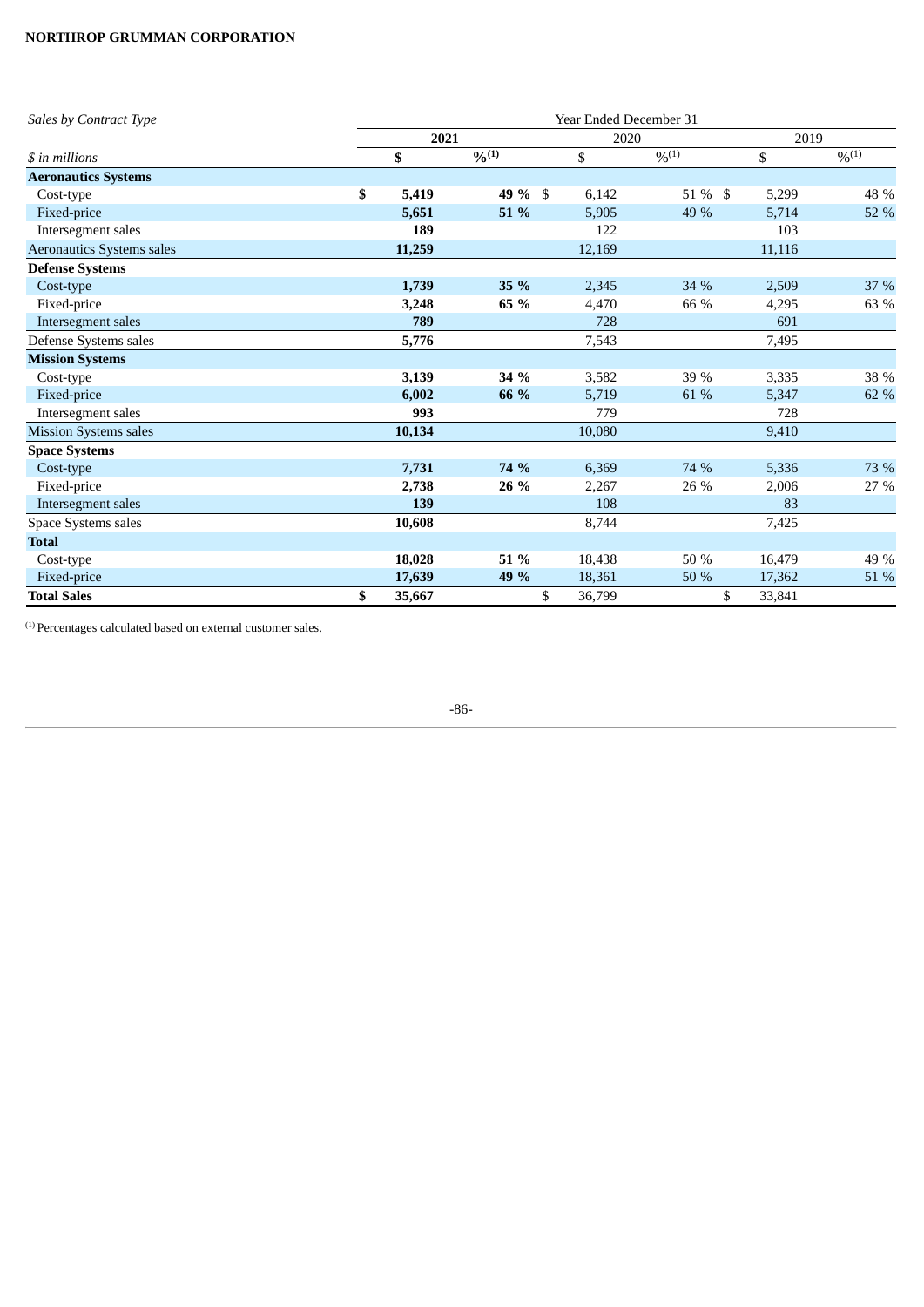# **NORTHROP GRUMMAN CORPORATION**

| Sales by Geographic Region       | Year Ended December 31 |        |                              |              |                   |              |                  |  |  |  |
|----------------------------------|------------------------|--------|------------------------------|--------------|-------------------|--------------|------------------|--|--|--|
|                                  | 2021                   |        |                              |              | 2020              |              | 2019             |  |  |  |
| \$ in millions                   |                        | \$     | $\frac{0}{2}$ <sup>(2)</sup> | \$           | $\frac{0}{20}(2)$ | \$           | $\sqrt{0^{(2)}}$ |  |  |  |
| <b>Aeronautics Systems</b>       |                        |        |                              |              |                   |              |                  |  |  |  |
| <b>United States</b>             | \$                     | 9,649  | 87 % \$                      | 10,452       | 87 % \$           | 9,325        | 85 %             |  |  |  |
| Asia/Pacific                     |                        | 896    | 8%                           | 841          | 7 %               | 810          | 7 %              |  |  |  |
| Europe                           |                        | 461    | 4 %                          | 574          | 5 %               | 587          | 5 %              |  |  |  |
| All other <sup>(1)</sup>         |                        | 64     | $1\%$                        | 180          | $1\, \%$          | 291          | 3 %              |  |  |  |
| Intersegment sales               |                        | 189    |                              | 122          |                   | 103          |                  |  |  |  |
| <b>Aeronautics Systems sales</b> |                        | 11,259 |                              | 12,169       |                   | 11,116       |                  |  |  |  |
| <b>Defense Systems</b>           |                        |        |                              |              |                   |              |                  |  |  |  |
| <b>United States</b>             |                        | 3,670  | 74 %                         | 5,498        | 81 %              | 5,362        | 79 %             |  |  |  |
| Asia/Pacific                     |                        | 465    | 9%                           | 402          | 6 %               | 369          | 5 %              |  |  |  |
| Europe                           |                        | 314    | 6 %                          | 315          | 4 %               | 249          | 4 %              |  |  |  |
| All other $(1)$                  |                        | 538    | 11 %                         | 600          | 9%                | 824          | 12 %             |  |  |  |
| Intersegment sales               |                        | 789    |                              | 728          |                   | 691          |                  |  |  |  |
| Defense Systems sales            |                        | 5,776  |                              | 7,543        |                   | 7,495        |                  |  |  |  |
| <b>Mission Systems</b>           |                        |        |                              |              |                   |              |                  |  |  |  |
| <b>United States</b>             |                        | 7,295  | 80 %                         | 7,356        | 79 %              | 6,843        | 79 %             |  |  |  |
| Asia/Pacific                     |                        | 518    | 6%                           | 707          | $8\ \%$           | 637          | $7\%$            |  |  |  |
| Europe                           |                        | 1,004  | 10 %                         | 893          | 9%                | 850          | 10 %             |  |  |  |
| All other <sup>(1)</sup>         |                        | 324    | 4 %                          | 345          | 4 %               | 352          | 4 %              |  |  |  |
| Intersegment sales               |                        | 993    |                              | 779          |                   | 728          |                  |  |  |  |
| <b>Mission Systems sales</b>     |                        | 10,134 |                              | 10,080       |                   | 9,410        |                  |  |  |  |
| <b>Space Systems</b>             |                        |        |                              |              |                   |              |                  |  |  |  |
| <b>United States</b>             |                        | 10,071 | 96 %                         | 8,305        | 96 %              | 7,157        | 98 %             |  |  |  |
| Asia/Pacific                     |                        | 60     | 1 %                          | 18           | $-$ %             | 20           | $-$ %            |  |  |  |
| Europe                           |                        | 328    | 3%                           | 300          | 4 %               | 147          | 2%               |  |  |  |
| All other $(1)$                  |                        | 10     | $-$ %                        | 13           | $-$ %             | 18           | $-$ %            |  |  |  |
| Intersegment sales               |                        | 139    |                              | 108          |                   | 83           |                  |  |  |  |
| Space Systems sales              |                        | 10.608 |                              | 8,744        |                   | 7,425        |                  |  |  |  |
| <b>Total</b>                     |                        |        |                              |              |                   |              |                  |  |  |  |
| <b>United States</b>             |                        | 30,685 | 86 %                         | 31,611       | 86 %              | 28,687       | 85 %             |  |  |  |
| Asia/Pacific                     |                        | 1,939  | 5 %                          | 1,968        | 5 %               | 1,836        | 6 %              |  |  |  |
| Europe                           |                        | 2,107  | $6\%$                        | 2,082        | $6\ \%$           | 1,833        | 5 %              |  |  |  |
| All other <sup>(1)</sup>         |                        | 936    | 3%                           | 1,138        | 3 %               | 1,485        | 4 %              |  |  |  |
| <b>Total Sales</b>               | \$                     | 35,667 |                              | \$<br>36,799 |                   | \$<br>33,841 |                  |  |  |  |

 $<sup>(1)</sup>$  All other is principally comprised of the Middle East.</sup>

 $(2)$  Percentages calculated based on external customer sales.

-87-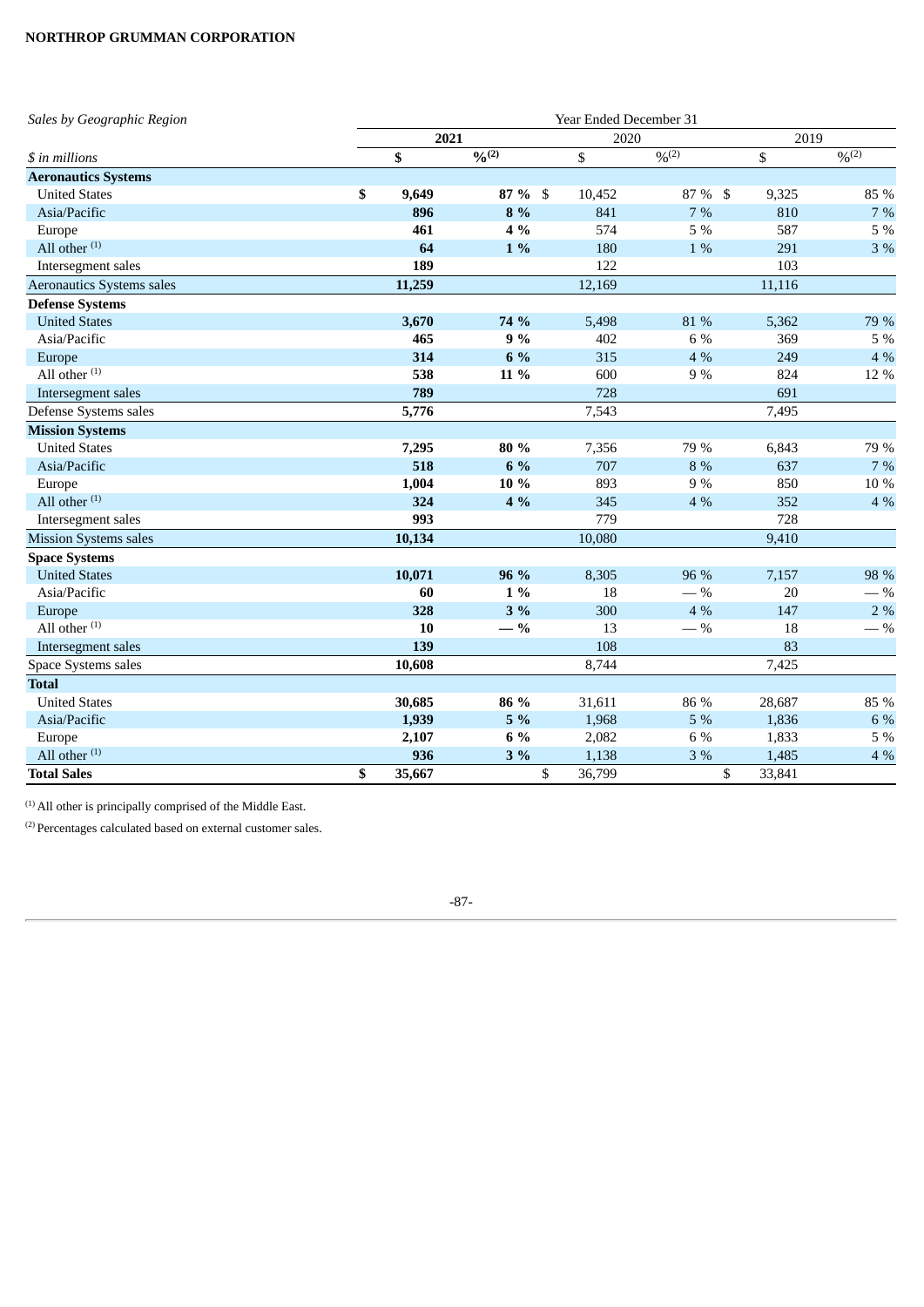## **Intersegment Sales and Operating Income**

Sales between segments are recorded at values that include intercompany operating income for the performing segment based on that segment's estimated average operating margin rate for external sales. Such intercompany operating income is eliminated in consolidation, so that the company's total sales and total operating income reflect only those transactions with external customers. See Note 1 for additional information.

The following table presents intersegment sales and operating income before eliminations:

|                                                | Year Ended December 31 |              |                                     |     |      |                     |  |     |              |                            |     |     |  |
|------------------------------------------------|------------------------|--------------|-------------------------------------|-----|------|---------------------|--|-----|--------------|----------------------------|-----|-----|--|
| \$ in millions                                 |                        |              | 2021                                |     | 2020 |                     |  |     |              | 2019                       |     |     |  |
|                                                |                        | <b>Sales</b> | Operating<br><b>Sales</b><br>Income |     |      | Operating<br>Income |  |     | <b>Sales</b> | <b>Operating</b><br>Income |     |     |  |
| <b>Intersegment sales and operating income</b> |                        |              |                                     |     |      |                     |  |     |              |                            |     |     |  |
| <b>Aeronautics Systems</b>                     | đ                      | 189          | \$                                  | 19  |      | 122                 |  | 11  |              | 103                        | \$. | 10  |  |
| Defense Systems                                |                        | 789          |                                     | 89  |      | 728                 |  | 76  |              | 691                        |     | 74  |  |
| <b>Mission Systems</b>                         |                        | 993          |                                     | 150 |      | 779                 |  | 116 |              | 728                        |     | 113 |  |
| Space Systems                                  |                        | 139          |                                     | 14  |      | 108                 |  | 13  |              | 83                         |     | 8   |  |
| Total                                          |                        | 2.110        |                                     | 272 |      | 1,737               |  | 216 |              | 1,605                      |     | 205 |  |

#### **Assets**

Substantially all of the company's operating assets are located in the U.S. The following table presents assets by segment:

|                            | December 31 |        |   |        |
|----------------------------|-------------|--------|---|--------|
| \$ in millions             |             | 2021   |   | 2020   |
| <b>Assets</b>              |             |        |   |        |
| <b>Aeronautics Systems</b> | \$          | 9,423  | S | 8,997  |
| <b>Defense Systems</b>     |             | 5,911  |   | 7,352  |
| <b>Mission Systems</b>     |             | 9,869  |   | 10,029 |
| <b>Space Systems</b>       |             | 10,760 |   | 10,028 |
| Corporate assets $^{(1)}$  |             | 6,616  |   | 8,063  |
| <b>Total assets</b>        |             | 42,579 | S | 44,469 |

 $^{(1)}$ Corporate assets principally consist of cash and cash equivalents, refundable taxes, deferred tax assets, property, plant and equipment, marketable securities and deferred costs associated with certain environmental matters.

## **Capital Expenditures and Depreciation and Amortization**

The following table presents capital expenditures and depreciation and amortization by segment:

|                            | Year Ended December 31                                               |       |   |       |    |      |    |      |   |       |  |       |
|----------------------------|----------------------------------------------------------------------|-------|---|-------|----|------|----|------|---|-------|--|-------|
| \$ in millions             |                                                                      | 2021  |   | 2020  |    | 2019 |    | 2021 |   | 2020  |  | 2019  |
|                            | Depreciation and Amortization <sup>(1)</sup><br>Capital Expenditures |       |   |       |    |      |    |      |   |       |  |       |
| <b>Aeronautics Systems</b> | Φ                                                                    | 465   | Ъ | 540   | -S | 528  | -S | 216  | S | 238   |  | 224   |
| Defense Systems            |                                                                      | 133   |   | 78    |    | 71   |    | 45   |   | 48    |  | 44    |
| <b>Mission Systems</b>     |                                                                      | 236   |   | 302   |    | 229  |    | 170  |   | 150   |  | 133   |
| <b>Space Systems</b>       |                                                                      | 530   |   | 440   |    | 352  |    | 247  |   | 211   |  | 189   |
| Corporate                  |                                                                      | 51    |   | 60    |    | 84   |    | 295  |   | 358   |  | 428   |
| Total                      |                                                                      | 1,415 |   | 1.420 |    | .264 |    | 973  |   | 1.005 |  | 1,018 |

 $(1)$  Corporate amounts include the amortization of purchased intangible assets and the additional depreciation expense related to the step-up in fair value of property, plant and equipment acquired through business combinations as they are not considered part of management's evaluation of segment operating performance.

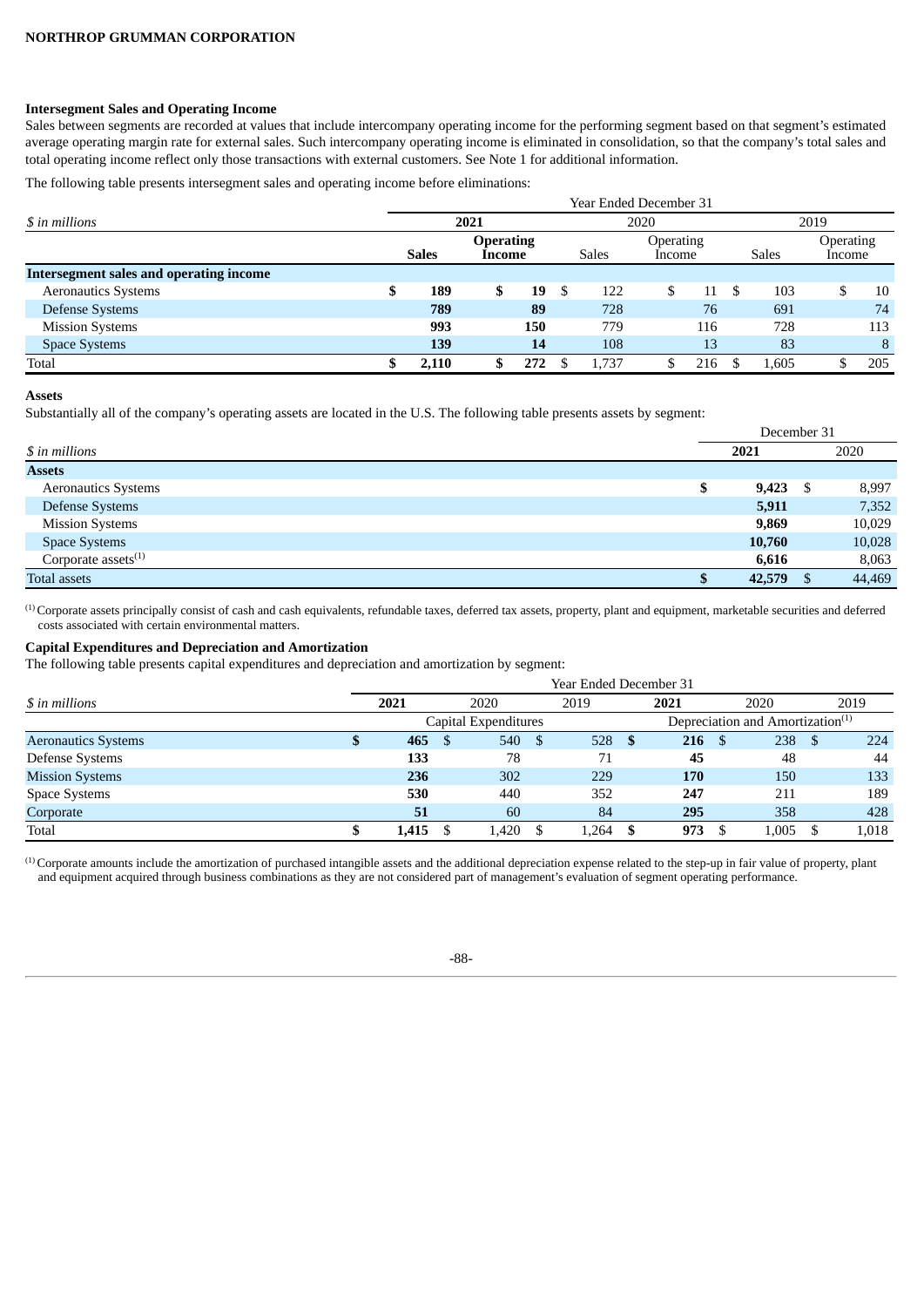### **Item 9. Changes in and Disagreements with Accountants on Accounting and Financial Disclosure**

None.

# **Item 9A. Controls and Procedures**

# **DISCLOSURE CONTROLS AND PROCEDURES**

Our principal executive officer (Chairman, Chief Executive Officer and President) and principal financial officer (Corporate Vice President and Chief Financial Officer) have evaluated the company's disclosure controls and procedures (as defined in Rule 13a-15(e) and Rule 15d-15(e) of the Securities Exchange Act of 1934 (the Exchange Act)) as of December 31, 2021, and have concluded that these controls and procedures are effective to ensure that information required to be disclosed by us in the reports that we file or submit under the Exchange Act is recorded, processed, summarized and reported within the time periods specified in the SEC's rules and forms. These disclosure controls and procedures include, without limitation, controls and procedures designed to ensure that information required to be disclosed in the reports that we file or submit is accumulated and communicated to management, including the principal executive officer and the principal financial officer, as appropriate to allow timely decisions regarding required disclosure.

# **CHANGES IN INTERNAL CONTROL OVER FINANCIAL REPORTING**

During the three months ended December 31, 2021, no change occurred in our internal control over financial reporting that materially affected, or is reasonably likely to materially affect, our internal control over financial reporting.

## **Item 9B. Other Information**

None.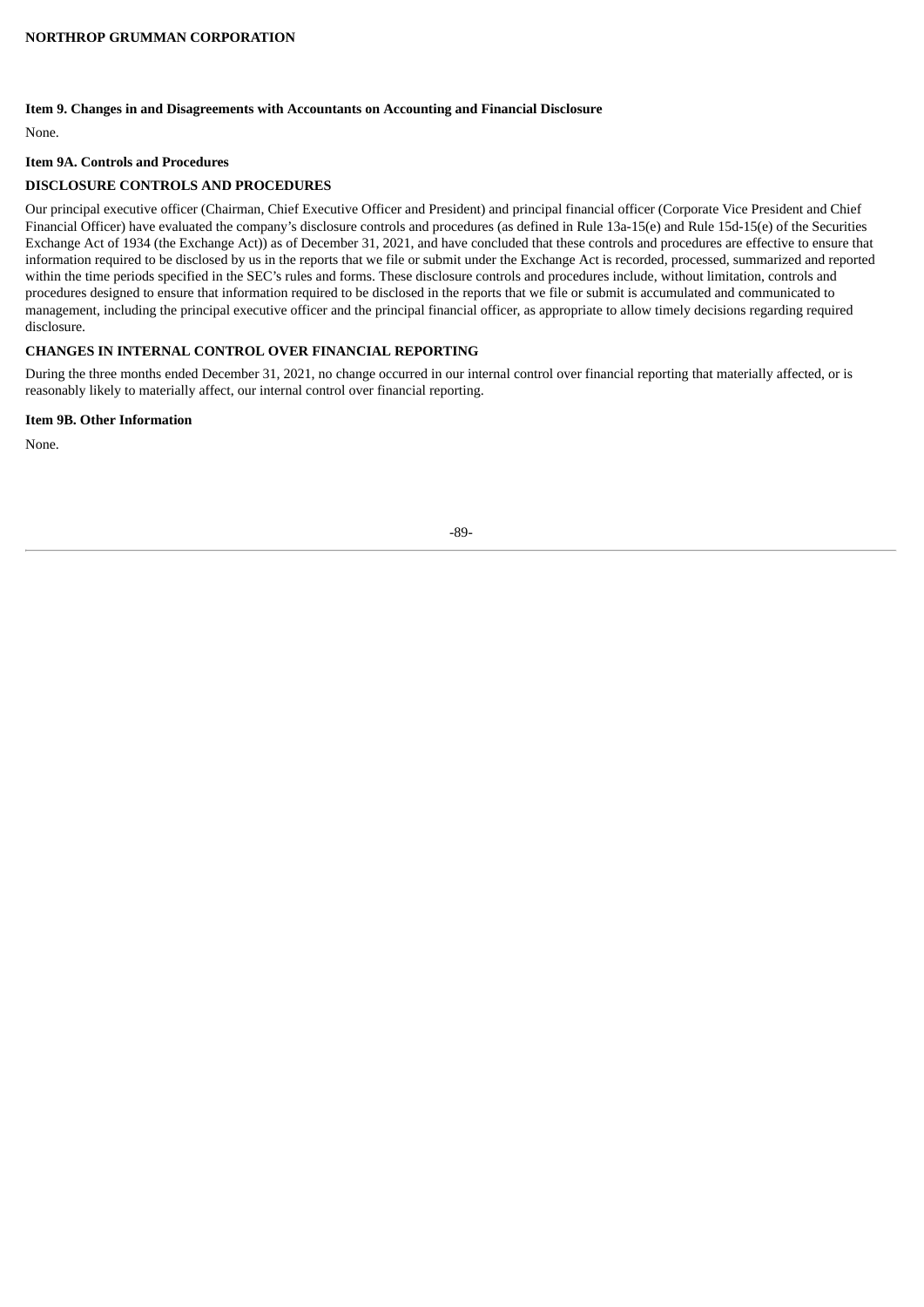## **MANAGEMENT'S REPORT ON INTERNAL CONTROL OVER FINANCIAL REPORTING**

The management of Northrop Grumman Corporation (the company) prepared and is responsible for the consolidated financial statements and all related financial information contained in this Annual Report. This responsibility includes establishing and maintaining effective internal control over financial reporting. The company's internal control over financial reporting is designed to provide reasonable assurance regarding the reliability of financial reporting and the preparation of financial statements for external purposes in accordance with accounting principles generally accepted in the United States of America.

To comply with the requirements of Section 404 of the Sarbanes–Oxley Act of 2002, the company designed and implemented a structured and comprehensive assessment process to evaluate its internal control over financial reporting across the enterprise. The assessment of the effectiveness of the company's internal control over financial reporting is based on criteria established in *Internal Control—Integrated Framework (2013)* issued by the Committee of Sponsoring Organizations of the Treadway Commission. Because of its inherent limitations, a system of internal control over financial reporting can provide only reasonable assurance and may not prevent or detect misstatements. Management regularly monitors its internal control over financial reporting, and actions are taken to correct deficiencies as they are identified. Based on its assessment, management has concluded that the company's internal control over financial reporting was effective as of December 31, 2021.

Deloitte & Touche LLP issued an attestation report dated January 26, 2022, concerning the company's internal control over financial reporting, which is contained in this Annual Report. The company's consolidated financial statements as of and for the year ended December 31, 2021, have been audited by the independent registered public accounting firm of Deloitte & Touche LLP in accordance with the standards of the Public Company Accounting Oversight Board (United States).

/s/ Kathy J. Warden Chairman, Chief Executive Officer and President

/s/ David F. Keffer Corporate Vice President and Chief Financial Officer January 26, 2022

-90-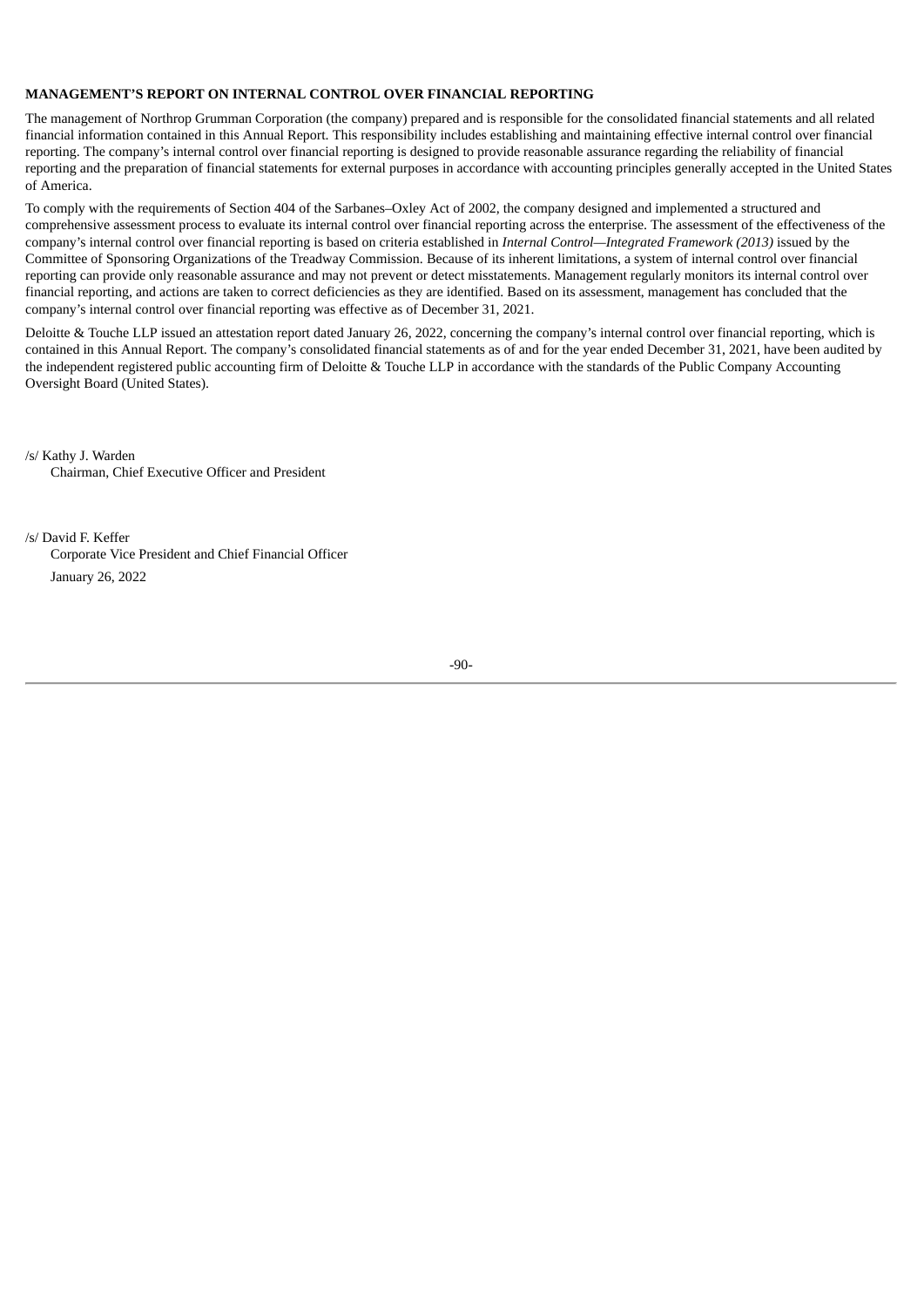# **REPORT OF INDEPENDENT REGISTERED PUBLIC ACCOUNTING FIRM**

To the Board of Directors and Shareholders of Northrop Grumman Corporation Falls Church, Virginia

## **Opinion on Internal Control over Financial Reporting**

We have audited the internal control over financial reporting of Northrop Grumman Corporation and subsidiaries (the "Company") as of December 31, 2021, based on criteria established in *Internal Control - Integrated Framework (2013)* issued by the Committee of Sponsoring Organizations of the Treadway Commission (COSO). In our opinion, the Company maintained, in all material respects, effective internal control over financial reporting as of December 31, 2021, based on the criteria established in *Internal Control - Integrated Framework (2013)* issued by COSO.

We have also audited, in accordance with the standards of the Public Company Accounting Oversight Board (United States) (PCAOB), the consolidated financial statements as of and for the year ended December 31, 2021 of the Company and our report dated January 26, 2022 expressed an unqualified opinion on those financial statements.

# **Basis for Opinion**

The Company's management is responsible for maintaining effective internal control over financial reporting and for its assessment of the effectiveness of internal control over financial reporting, included in the accompanying Management's Report on Internal Control over Financial Reporting. Our responsibility is to express an opinion on the Company's internal control over financial reporting based on our audit. We are a public accounting firm registered with the PCAOB and are required to be independent with respect to the Company in accordance with the U.S. federal securities laws and the applicable rules and regulations of the Securities and Exchange Commission and the PCAOB.

We conducted our audit in accordance with the standards of the PCAOB. Those standards require that we plan and perform the audit to obtain reasonable assurance about whether effective internal control over financial reporting was maintained in all material respects. Our audit included obtaining an understanding of internal control over financial reporting, assessing the risk that a material weakness exists, testing and evaluating the design and operating effectiveness of internal control based on the assessed risk, and performing such other procedures as we considered necessary in the circumstances. We believe that our audit provides a reasonable basis for our opinion.

## **Definition and Limitations of Internal Control over Financial Reporting**

A company's internal control over financial reporting is a process designed to provide reasonable assurance regarding the reliability of financial reporting and the preparation of financial statements for external purposes in accordance with generally accepted accounting principles. A company's internal control over financial reporting includes those policies and procedures that (1) pertain to the maintenance of records that, in reasonable detail, accurately and fairly reflect the transactions and dispositions of the assets of the company; (2) provide reasonable assurance that transactions are recorded as necessary to permit preparation of financial statements in accordance with generally accepted accounting principles, and that receipts and expenditures of the company are being made only in accordance with authorizations of management and directors of the company; and (3) provide reasonable assurance regarding prevention or timely detection of unauthorized acquisition, use, or disposition of the company's assets that could have a material effect on the financial statements.

Because of its inherent limitations, internal control over financial reporting may not prevent or detect misstatements. Also, projections of any evaluation of effectiveness to future periods are subject to the risk that controls may become inadequate because of changes in conditions, or that the degree of compliance with the policies or procedures may deteriorate.

/s/ Deloitte & Touche LLP McLean, Virginia January 26, 2022

### **Item 9C. Disclosure Regarding Foreign Jurisdictions that Prevent Inspections**

None.

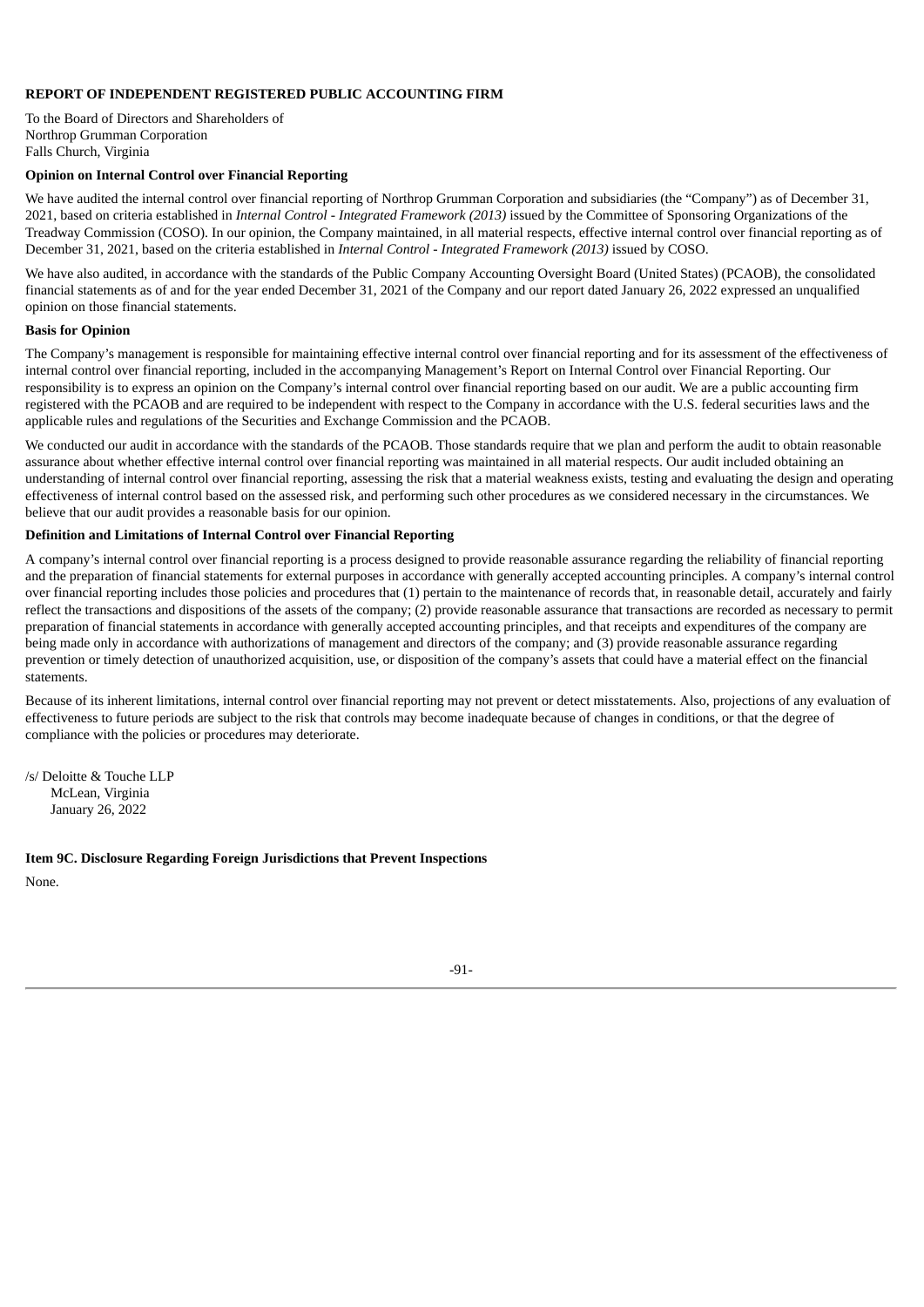### **PART III**

# **Item 10. Directors, Executive Officers and Corporate Governance**

# **DIRECTORS**

Information about our Directors will be incorporated herein by reference to the Proxy Statement for the 2022 Annual Meeting of Shareholders, to be filed with the SEC within 120 days after the end of the company's fiscal year.

# **INFORMATION ABOUT OUR EXECUTIVE OFFICERS**

Our executive officers as of January 26, 2022, are listed below, along with their ages on that date, positions and offices held with the company, and principal occupations and employment, focused primarily on the past five years.

| <b>Name</b>         | Age | <b>Office Held</b>                                                                 | <b>Since</b> | <b>Recent Business Experience</b>                                                                                                                                                                                               |
|---------------------|-----|------------------------------------------------------------------------------------|--------------|---------------------------------------------------------------------------------------------------------------------------------------------------------------------------------------------------------------------------------|
| Kathy J. Warden     | 50  | Chairman, Chief<br><b>Executive Officer and</b><br>President                       | 2019         | Chief Executive Officer and President (2019); President and Chief<br>Operating Officer (2018); Corporate Vice President and President,<br>Mission Systems Sector (2016-2017)                                                    |
| Ann M. Addison      | 60  | Corporate Vice President<br>and Chief Human<br><b>Resources Officer</b>            | 2019         | Corporate Vice President (2018); Executive Vice President and<br>Chief Human Resources Officer, Leidos (2016-2018); Vice<br>President, Human Resources, Lockheed Martin (2010-2016)                                             |
| Mark A. Caylor      | 57  | Corporate Vice President<br>and President, Mission<br><b>Systems Sector</b>        | 2018         | Corporate Vice President and President, Enterprise Services and<br>Chief Strategy Officer (2014-2017)                                                                                                                           |
| Sheila C. Cheston   | 63  | Corporate Vice President<br>and General Counsel                                    | 2010         |                                                                                                                                                                                                                                 |
| Michael A. Hardesty | 50  | Corporate Vice President,<br>Controller, and Chief<br><b>Accounting Officer</b>    | 2013         |                                                                                                                                                                                                                                 |
| Thomas H. Jones     | 55  | Corporate Vice President<br>and President,<br><b>Aeronautics Systems</b><br>Sector | 2021         | Vice President and General Manager, Airborne C4ISR Division,<br>Mission Systems Sector (2017-2020); Vice President and General<br>Manager, Advanced Concepts & Technologies Division, Mission<br>Systems Sector (2015-2017)     |
| Lesley A. Kalan     | 48  | Corporate Vice President<br>and Chief Strategy and<br>Development Officer          | 2020         | Corporate Vice President, Government Relations (2018-2019);<br>Vice President, Legislative Affairs (2010-2017)                                                                                                                  |
| David F. Keffer     | 44  | Corporate Vice President<br>and Chief Financial<br>Officer                         | 2020         | General Partner, Blue Delta Capital Partners (2018-2020); Chief<br>Financial Officer and Executive Vice President, CSRA, Inc.<br>$(2015 - 2018)$                                                                                |
| Blake E. Larson     | 62  | Corporate Vice President                                                           | 2022         | Corporate Vice President and President, Space Systems Sector<br>(2020-2021); Corporate Vice President and President, Former<br>Innovation Systems Sector (2018-2020); Chief Operating Officer,<br>Orbital ATK, Inc. (2015-2018) |
| David T. Perry      | 57  | Corporate Vice President<br>and Chief Global<br><b>Business Officer</b>            | 2019         | Corporate Vice President and Chief Global Business<br>Development Officer (2012-2019)                                                                                                                                           |
| Mary D. Petryszyn   | 60  | Corporate Vice President<br>and President, Defense<br><b>Systems Sector</b>        | 2020         | Vice President and General Manager, Land and Avionics C4ISR<br>Division, Mission Systems Sector (2016-2019), Vice President,<br>Global Strategy and Mission Solutions, Aerospace Systems<br>Sector (2015-2016)                  |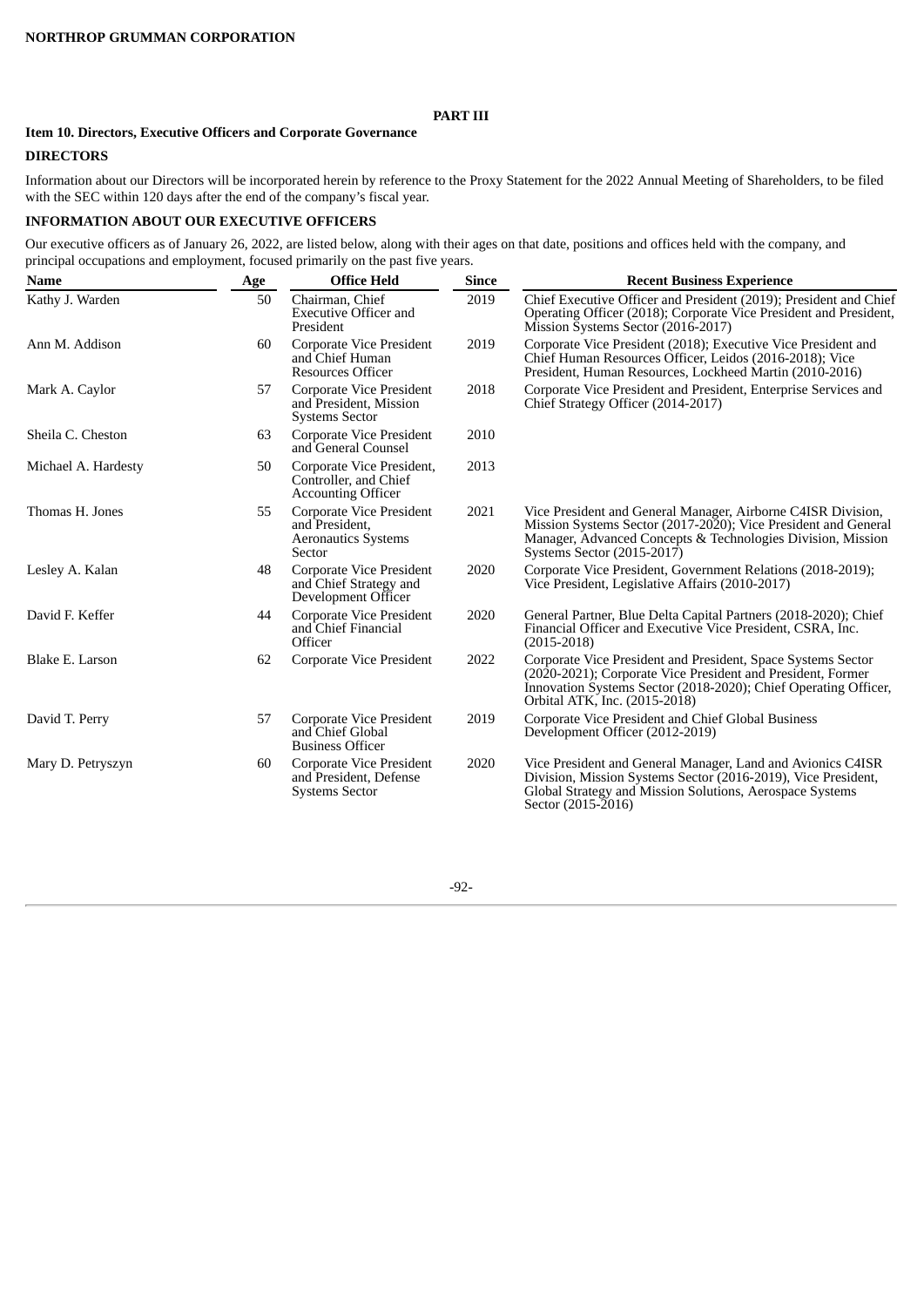| <b>Name</b>      | Age | <b>Office Held</b>                                                        | Since | <b>Recent Business Experience</b>                                                                                                                                                                                                                                                                                                                                                                         |
|------------------|-----|---------------------------------------------------------------------------|-------|-----------------------------------------------------------------------------------------------------------------------------------------------------------------------------------------------------------------------------------------------------------------------------------------------------------------------------------------------------------------------------------------------------------|
| Shawn N. Purvis  | 48  | Corporate Vice President<br>and President, Enterprise<br><b>Services</b>  | 2018  | Vice President and Chief Information Officer (2016-2017); Vice<br>President and General Manager, Cyber Division, Former<br>Information Systems Sector (2014-2016)                                                                                                                                                                                                                                         |
| Lucy C. Ryan     | 48  | Corporate Vice President,<br>Communications                               | 2019  | Vice President, Enterprise Communications (2018); Director of<br>Communications, General Dynamics (2010-2018)                                                                                                                                                                                                                                                                                             |
| Thomas L. Wilson | 53  | Corporate Vice President<br>and President, Space<br><b>Systems Sector</b> | 2022  | Vice President and General Manager, Strategic Space Systems<br>Division, Space Systems Sector (2020-2021); Vice President of<br>Strategy and Business Development, Space Systems Sector<br>(2020); Vice President of Business Development, Former<br>Innovation Systems Sector (2018-2020); Vice President of<br>Strategy and Business Development, Space Systems Group,<br>Orbital ATK, Inc. (2015-2018) |

# **AUDIT COMMITTEE FINANCIAL EXPERT**

The information as to the Audit and Risk Committee and the Audit and Risk Committee Financial Expert will be incorporated herein by reference to the Proxy Statement for the 2022 Annual Meeting of Shareholders.

### **CODE OF ETHICS**

We have adopted Standards of Business Conduct for all of our employees, including the principal executive officer, principal financial officer and principal accounting officer. The Standards of Business Conduct can be found on our internet website at www.northropgrumman.com under "Who We Are – Investors – Corporate Governance – Standards of Business Conduct." A copy of the Standards of Business Conduct is available to any stockholder who requests it by writing to: Northrop Grumman Corporation, c/o Office of the Secretary, 2980 Fairview Park Drive, Falls Church, VA 22042. We disclose amendments to provisions of our Standards of Business Conduct by posting amendments on our website. Waivers of the provisions of our Standards of Business Conduct that apply to our directors and executive officers are disclosed in a Current Report on Form 8-K.

The website and information contained on it or incorporated in it are not intended to be incorporated in this Annual Report on Form 10-K or other filings with the SEC.

### **OTHER DISCLOSURES**

Other disclosures required by this Item will be incorporated herein by reference to the Proxy Statement for the 2022 Annual Meeting of Shareholders.

### **Item 11. Executive Compensation**

Information concerning Executive Compensation, including information concerning Compensation Committee Interlocks and Insider Participation and the Compensation Committee Report, will be incorporated herein by reference to the Proxy Statement for the 2022 Annual Meeting of Shareholders.

# **Item 12. Security Ownership of Certain Beneficial Owners and Management and Related Stockholder Matters**

The information as to Securities Authorized for Issuance Under Equity Compensation Plans and Security Ownership of Certain Beneficial Owners and Management will be incorporated herein by reference to the Proxy Statement for the 2022 Annual Meeting of Shareholders.

For a description of securities authorized under our equity compensation plans, see Note 14 to the consolidated financial statements.

### **Item 13. Certain Relationships and Related Transactions, and Director Independence**

The information as to Certain Relationships and Related Transactions and Director Independence will be incorporated herein by reference to the Proxy Statement for the 2022 Annual Meeting of Shareholders.

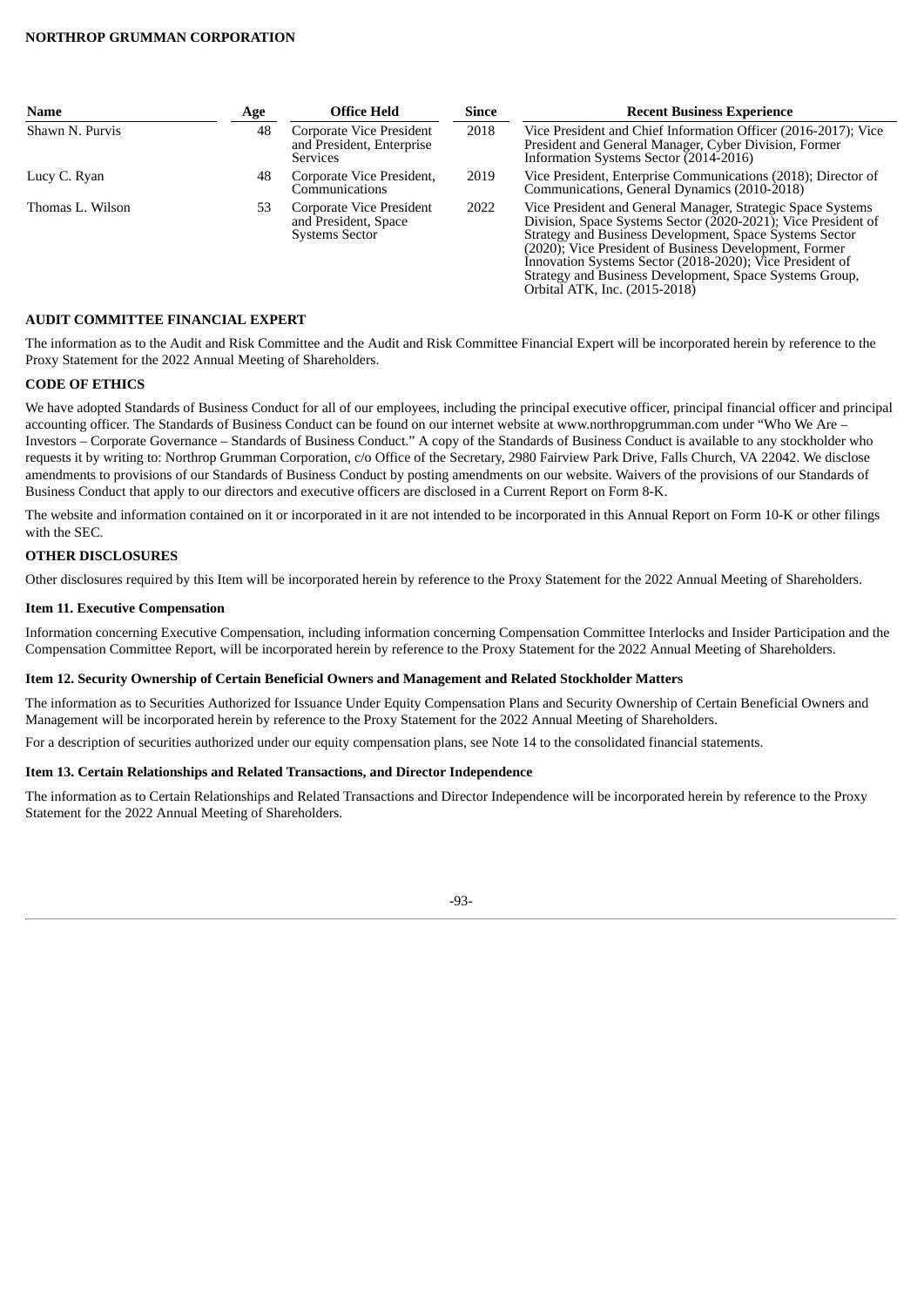# **Item 14. Principal Accounting Fees and Services**

The information as to Principal Accounting Fees and Services will be incorporated herein by reference to the Proxy Statement for the 2022 Annual Meeting of Shareholders.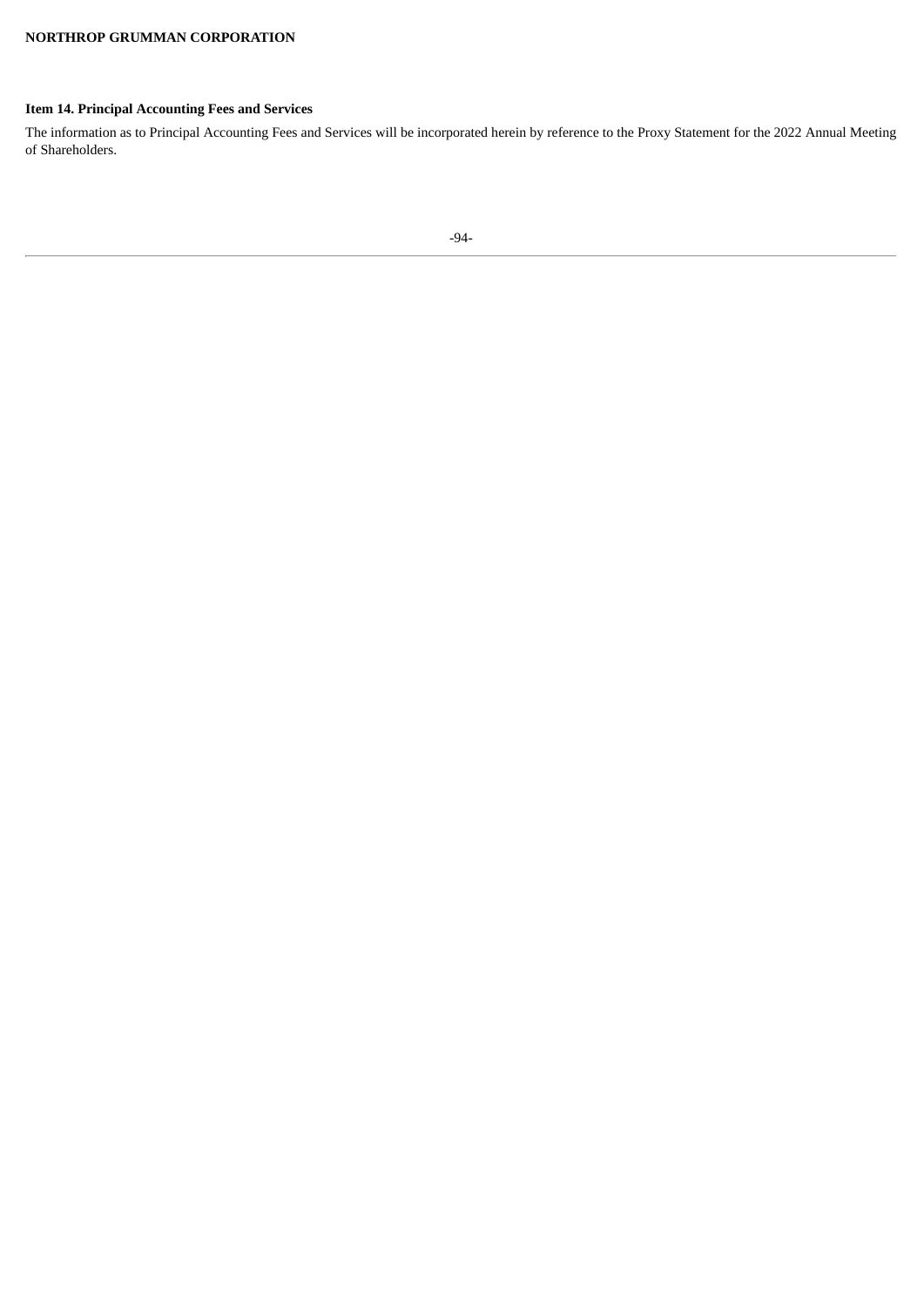### **PART IV**

### **Item 15. Exhibits, Financial Statement Schedules**

(a) 1. Report of Independent Registered Public Accounting Firm (PCAOB ID No. 34)

Financial Statements

Consolidated Statements of Earnings and [Comprehensive](#page-54-0) Income [Consolidated](#page-55-0) Statements of Financial Position [Consolidated](#page-56-0) Statements of Cash Flows Consolidated Statements of Changes in [Shareholders'](#page-57-0) Equity Notes to [Consolidated](#page-58-0) Financial Statements

2. Financial Statement Schedules

All schedules have been omitted because they are not applicable, not required, or the information has been otherwise supplied in the consolidated financial statements or notes to the consolidated financial statements.

3. Exhibits

| 2(a) | Agreement and Plan of Merger among Titan II, Inc. (formerly Northrop Grumman Corporation), Northrop Grumman Corporation       |
|------|-------------------------------------------------------------------------------------------------------------------------------|
|      | (formerly New P. Inc.) and Titan Merger Sub Inc., dated March 30, 2011 (incorporated by reference to Exhibit 10.1 to Form 8-K |
|      | filed April 4, 2011. File No. 001-16411)                                                                                      |

- 2(b) Separation and Distribution Agreement dated as of March 29, 2011, among Titan II, Inc. (formerly Northrop Grumman Corporation), Northrop Grumman Corporation (formerly New P, Inc.), Huntington Ingalls Industries, Inc., Northrop Grumman [Shipbuilding,](http://www.sec.gov/Archives/edgar/data/1133421/000095012311032455/v59140exv10w2.htm) Inc. and Northrop Grumman Systems Corporation (incorporated by reference to Exhibit 10.2 to Form 8-K filed April 4, 2011, File No. 001-16411)
- 2(c) Agreement and Plan of Merger dated as of September 17, 2017, among Northrop Grumman Corporation, Neptune Merger, Inc. and Orbital ATK, Inc. [\(incorporated](http://www.sec.gov/Archives/edgar/data/1133421/000095015717001300/ex2-1.htm) by reference to Exhibit 2.1 to Form 8-K filed September 18, 2017, File No. 001-16411)
- 2(d) Transaction Agreement dated as of April 28, 2014, among Alliant Techsystems Inc., Vista Spinco Inc., Vista Merger Sub Inc. and Orbital Sciences Corporation [\(incorporated](http://www.sec.gov/Archives/edgar/data/866121/000095015714000426/ex2-1.htm) by reference to Exhibit 2.1 to Alliant Techsystems Inc. (now known as Northrop Grumman Innovation Systems, Inc.) Form 8-K filed May 2, 2014, File No. 001-16411)
- 3(a) Amended and Restated Certificate of [Incorporation](http://www.sec.gov/Archives/edgar/data/1133421/000113342112000033/noc-6302012xex31.htm) of Northrop Grumman Corporation dated May 29, 2012 (incorporated by reference to Exhibit 3.1 to Form 10-Q for the quarter ended June 30, 2012, filed July 25, 2012, File No. 001-16411)
- 3(b) Amended and Restated Bylaws of Northrop Grumman Corporation dated December 4, 2018 [\(incorporated](http://www.sec.gov/Archives/edgar/data/1133421/000113342118000055/form8-k120418xex31bylaws.htm) by reference to Exhibit 3.1 to Form 8-K filed December 10, 2018, File No. 001-16411)
- 4(a) Registration Rights Agreement dated as of January 23, 2001, by and among Northrop Grumman Corporation (now Northrop Grumman Systems [Corporation\),](http://www.sec.gov/Archives/edgar/data/59880/000089843001000375/0000898430-01-000375-0004.txt) NNG, Inc. (now Northrop Grumman Corporation) and Unitrin, Inc. (incorporated by reference to Exhibit(d)(6) to Amendment No. 4 to Schedule TO filed January 31, 2001, File No. 001-3229)
- 4(b) Indenture dated as of October 15, 1994, between Northrop Grumman Corporation (now Northrop Grumman Systems Corporation) and The Chase Manhattan Bank (National Association), Trustee [\(incorporated](http://www.sec.gov/Archives/edgar/data/72945/0000912057-94-003514.txt) by reference to Exhibit 4.1 to Form 8-K filed October 25, 1994, File No. 001-3229)
- 4(c) First [Supplemental](http://www.sec.gov/Archives/edgar/data/1133421/000095012311039852/v58707exv4w1.htm) Indenture dated as of March 30, 2011 by and among Northrop Grumman Systems Corporation, The Bank of New York Mellon (successor trustee to JPMorgan Chase Bank and The Chase Manhattan Bank, N.A.), Titan II, Inc. (formerly known as Northrop Grumman Corporation), and Titan Holdings II, L.P., to Indenture dated as of October 15, 1994, between Northrop Grumman Corporation (now Northrop Grumman Systems Corporation) and The Chase Manhattan Bank, N.A., Trustee (incorporated by reference to Exhibit 4.1 to Form 10-Q for the quarter ended March 31, 2011, filed April 27, 2011, File No. 001- 16411)
- 4(d) Second [Supplemental](http://www.sec.gov/Archives/edgar/data/1133421/000095012311039852/v58707exv4w2.htm) Indenture dated as of March 30, 2011 by and among Northrop Grumman Systems Corporation, The Bank of New York Mellon (successor trustee to JPMorgan Chase Bank and The Chase Manhattan Bank, N.A.), Titan Holdings II, L.P., and Northrop Grumman Corporation (formerly known as New P, Inc.), to Indenture dated as of October 15, 1994, between Northrop Grumman Corporation (now Northrop Grumman Systems Corporation) and The Chase Manhattan Bank, N.A., Trustee (incorporated by reference to Exhibit 4.2 to Form 10-Q for the quarter ended March 31, 2011, filed April 27, 2011, File No. 001- 16411)
- 4(e) Form of Officers' Certificate (without exhibits) establishing the terms of Northrop Grumman Corporation's (now Northrop Grumman Systems [Corporation's\)](http://www.sec.gov/Archives/edgar/data/72945/0000912057-96-006729.txt) 7.875% Debentures due 2026 (incorporated by reference to Exhibit 4.3 to Form S-4 Registration Statement No. 333-02653 filed April 19, 1996)
- 4(f) Form of Northrop Grumman Corporation's (now Northrop Grumman Systems [Corporation's\)](http://www.sec.gov/Archives/edgar/data/72945/0000912057-96-006729.txt) 7.875% Debentures due 2026 (incorporated by reference to Exhibit 4.6 to Form S-4 Registration Statement No. 333-02653 filed April 19, 1996)
- 4(g) Form of Officers' Certificate establishing the terms of Northrop Grumman Corporation's (now Northrop Grumman Systems [Corporation's\)](http://www.sec.gov/Archives/edgar/data/1133421/000089843001500160/dex109.txt) 7.75% Debentures due 2031 (incorporated by reference to Exhibit 10.9 to Form 8-K filed April 17, 2001, File No.  $001 - 16411$
- 4(h) Senior Indenture dated as of December 15, 1991, between Litton Industries, Inc. [\(predecessor-in-interest](http://www.sec.gov/Archives/edgar/data/59880/0000950148-96-001149.txt) to Northrop Grumman Systems Corporation) and The Bank of New York, as trustee, under which its 7.75% and 6.98% debentures due 2026 and 2036 were issued, and specimens of such debentures (incorporated by reference to Exhibit 4.1 to the Form 10-Q of Litton Industries, Inc. for the quarter ended April 30, 1996, filed June 11, 1996, File No. 001-3998)
- 4(i) Supplemental Indenture with respect to Senior Indenture dated December 15, 1991, dated as of April 3, 2001, among Litton Industries, Inc. [\(predecessor-in-interest](http://www.sec.gov/Archives/edgar/data/1133421/000102140801500799/dex47.txt) to Northrop Grumman Systems Corporation), Northrop Grumman Corporation, Northrop Grumman Systems Corporation and The Bank of New York, as trustee (incorporated by reference to Exhibit 4.7 to Form 10-Q for the quarter ended March 31, 2001, filed May 10, 2001, File No. 001-16411)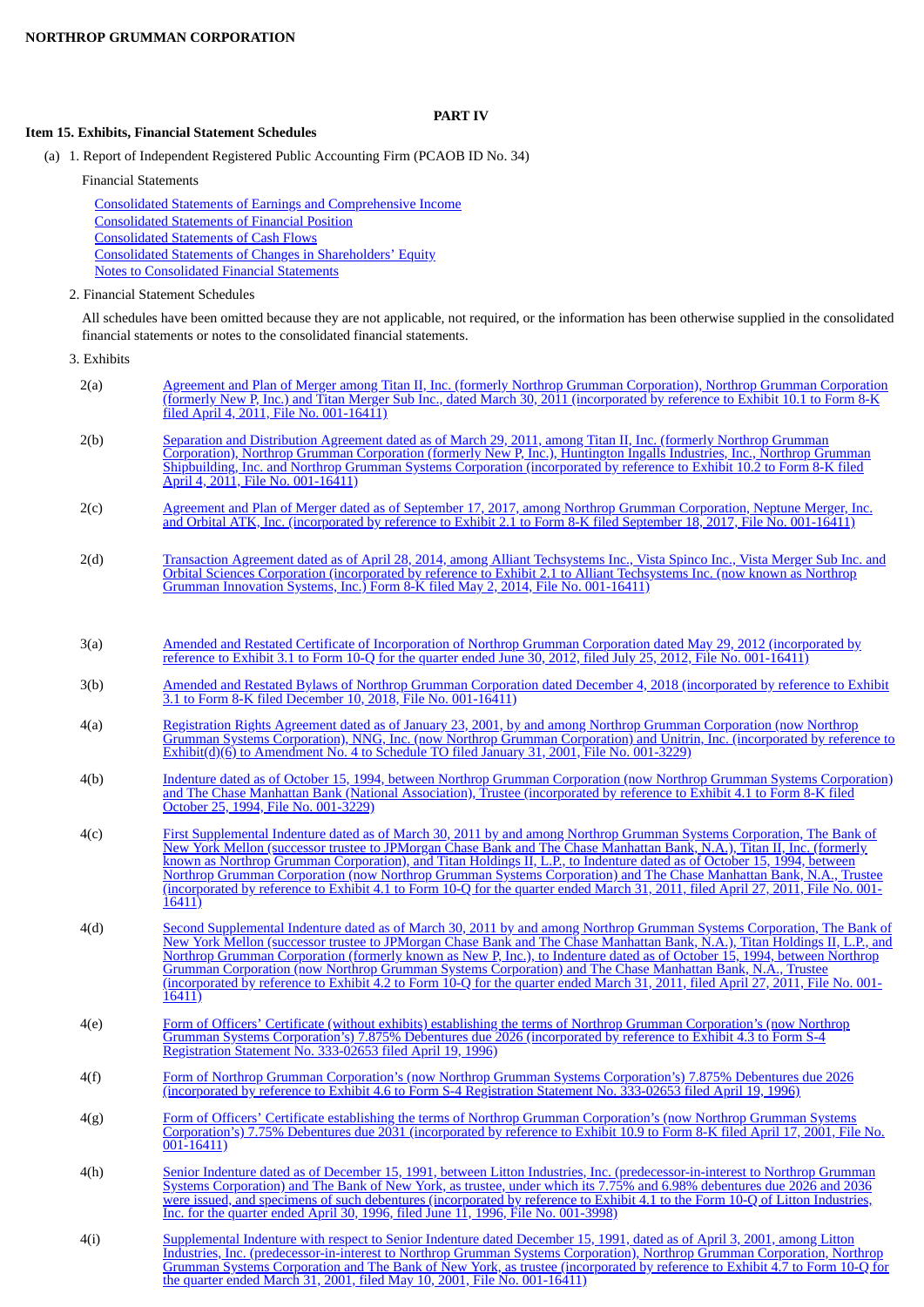- 4(j) Supplemental Indenture with respect to Senior Indenture dated December 15, 1991, dated as of December 20, 2002, among Litton Industries, Inc. [\(predecessor-in-interest](http://www.sec.gov/Archives/edgar/data/1133421/000089843003002012/dex4t.htm) to Northrop Grumman Systems Corporation), Northrop Grumman Corporation, Northrop Grumman Systems Corporation and The Bank of New York, as trustee (incorporated by reference to Exhibit 4(t) to Form 10-K for the year ended December 31, 2002, filed March 24, 2003, File No. 001-16411)
- 4(k) Third Supplemental Indenture dated as of March 30, 2011 by and among Northrop Grumman Systems Corporation [\(successor-in](http://www.sec.gov/Archives/edgar/data/1133421/000095012311039852/v58707exv4w5.htm)interest to Litton Industries, Inc.), The Bank of New York Mellon (formerly known as The Bank of New York), as trustee, Titan II, Inc. (formerly known as Northrop Grumman Corporation), and Titan Holdings II, L.P., to Senior Indenture dated December 15, 1991, between Litton Industries, Inc. and The Bank of New York, as trustee (incorporated by reference to Exhibit 4.5 to Form 10- Q for the quarter ended March 31, 2011, filed April 27, 2011, File No. 001-16411)
- 4(1) Fourth Supplemental Indenture dated as of March 30, 2011 by and among Northrop Grumman Systems Corporation [\(successor-in](http://www.sec.gov/Archives/edgar/data/1133421/000095012311039852/v58707exv4w6.htm)interest to Litton Industries, Inc.), The Bank of New York Mellon (formerly known as The Bank of New York) as trustee, Titan Holdings II, L.P., and Northrop Grumman Corporation (formerly known as New P, Inc.), to Senior Indenture dated December 15, 1991, between Litton Industries, Inc. and The Bank of New York, as trustee (incorporated by reference to Exhibit 4.6 to Form 10- Q for the quarter ended March 31, 2011, filed April 27, 2011, File No. 001-16411)
- 4(m) Indenture between TRW Inc. (predecessor-in-interest to Northrop Grumman Systems Corporation) and Mellon Bank, N.A., as trustee, dated as of May 1, 1986 (incorporated by reference to Exhibit 2 to the Form 8-A Registration Statement of TRW Inc. dated July 3, 1986, File No. 001-02384)
- 4(n) First Supplemental Indenture between TRW Inc. (predecessor-in-interest to Northrop Grumman Systems Corporation) and Mellon Bank, N.A., as trustee, dated as of August 24, 1989 (incorporated by reference to Exhibit 4(b) to Form S-3 Registration Statement No. 33-30350 of TRW Inc.)
- 4(o) Fifth Supplemental Indenture between TRW Inc. [\(predecessor-in-interest](http://www.sec.gov/Archives/edgar/data/100030/000095015299006103/0000950152-99-006103.txt) to Northrop Grumman Systems Corporation) and The Chase Manhattan Bank, as successor trustee, dated as of June 2, 1999 (incorporated by reference to Exhibit 4(f) to Form S-4 Registration Statement No. 333-83227 of TRW Inc. filed July 20, 1999)
- 4(p) Ninth Supplemental Indenture dated as of December 31, 2009 among Northrop Grumman Space & Mission Systems Corp. [\(predecessor–in-interest](http://www.sec.gov/Archives/edgar/data/1133421/000095012310010126/v54508exv4wp.htm) to Northrop Grumman Systems Corporation); The Bank of New York Mellon, as successor trustee; Northrop Grumman Corporation; and Northrop Grumman Systems Corporation (incorporated by reference to Exhibit 4(p) to Form 10-K for the year ended December 31, 2009, filed February 9, 2010, File No. 001-16411)
- 4(q) Tenth Supplemental Indenture dated as of March 30, 2011, by and among Northrop Grumman Systems Corporation [\(successor-in](http://www.sec.gov/Archives/edgar/data/1133421/000095012311039852/v58707exv4w7.htm)interest to Northrop Grumman Space & Mission Systems Corp. and TRW, Inc.), The Bank of New York Mellon, as successor trustee to JPMorgan Chase Bank and to Mellon Bank, N.A., Titan II Inc. (formerly known as Northrop Grumman Corporation), and Titan Holdings II, L.P., to Indenture between TRW Inc. and Mellon Bank, N.A., as trustee, dated as of May 1, 1986 (incorporated by reference to Exhibit 4.7 to Form 10-Q for the quarter ended March 31, 2011, filed April 27, 2011, File No. 001- 16411)
- 4(r) Eleventh [Supplemental](http://www.sec.gov/Archives/edgar/data/1133421/000095012311039852/v58707exv4w8.htm) Indenture dated as of March 30, 2011, by and among Northrop Grumman Systems Corporation (successorin-interest to Northrop Grumman Space & Mission Systems Corp. and TRW Inc.), The Bank of New York Mellon, as successor trustee to JPMorgan Chase Bank and to Mellon Bank, N.A., Titan Holdings II, L.P., and Northrop Grumman Corporation (formerly known as New P, Inc.) to Indenture between TRW Inc. and Mellon Bank, N.A., as trustee, dated as of May 1, 1986 (incorporated by reference to Exhibit 4.8 to Form 10-Q for the quarter ended March 31, 2011, filed April 27, 2011, File No. 001- 16411)
- 4(s) Twelfth [Supplemental](https://www.sec.gov/Archives/edgar/data/1133421/000095015721000904/ex4-1.htm) Indenture, dated as of August 25, 2021, to the Indenture dated as of May 1, 1986, by and among Northrop Grumman Systems Corporation, Northrop Grumman Corporation and The Bank of New York Mellon, as trustee (incorporated by reference to Exhibit 4.1 to Form 8-K filed August 27, 2021, File No. 001-16411)
- 4(t) Thirteenth [Supplemental](https://www.sec.gov/Archives/edgar/data/1133421/000095015721000904/ex4-2.htm) Indenture, dated as of August 25, 2021, to the Indenture dated as of May 1, 1986, by and among Northrop Grumman Systems Corporation, Northrop Grumman Corporation and The Bank of New York Mellon, as trustee (incorporated by reference to Exhibit 4.2 to Form 8-K filed August 27, 2021, File No. 001-16411)
- 4(u) Indenture dated as of November 21, 2001, between Northrop Grumman Corporation and JPMorgan Chase Bank, as trustee [\(incorporated](http://www.sec.gov/Archives/edgar/data/1133421/000089843001503659/dex41.txt) by reference to Exhibit 4.1 to Form 8-K filed November 21, 2001, File No. 001-16411)
- 4(v) First [Supplemental](https://www.sec.gov/Archives/edgar/data/1133421/000095012309027412/v53270exv4wxay.htm) Indenture dated as of July 30, 2009, between Northrop Grumman Corporation and The Bank of New York Mellon, as successor trustee to Indenture dated as of November 21, 2001 (incorporated by reference to Exhibit 4(a) to Form 8-K filed July 30, 2009, File No. 001-16411)
- 4(w) Second [Supplemental](http://www.sec.gov/Archives/edgar/data/1133421/000095012310102289/v57777exv4wa.htm) Indenture dated as of November 8, 2010, between Northrop Grumman Corporation and The Bank of New York Mellon, as successor trustee, to Indenture dated as of November 21, 2001 (incorporated by reference to Exhibit 4(a) to Form 8-K filed November 8, 2010, File No. 001-16411)
- 4(x) Form of Northrop Grumman [Corporation's](http://www.sec.gov/Archives/edgar/data/1133421/000095012310102289/v57777exv4wa.htm) 5.050% Senior Note due 2040 (incorporated by reference to Exhibit C to Exhibit 4(a) to Form 8-K filed November 8, 2010, File No. 001-16411)
- 4(y) Third [Supplemental](http://www.sec.gov/Archives/edgar/data/1133421/000095012311039852/v58707exv4w9.htm) Indenture dated as of March 30, 2011, by and among Titan II, Inc. (formerly known as Northrop Grumman Corporation), The Bank of New York Mellon, as successor trustee to JPMorgan Chase Bank, and Titan Holdings II, L.P., to Indenture dated as of November 21, 2001 between Northrop Grumman Corporation and JPMorgan Chase Bank, as trustee (incorporated by reference to Exhibit 4.9 to Form 10-Q for the quarter ended March 31, 2011, filed April 27, 2011, File No. 001- 16411)
- 4(z) Fourth [Supplemental](http://www.sec.gov/Archives/edgar/data/1133421/000095012311039852/v58707exv4w10.htm) Indenture dated as of March 30, 2011, by and among Titan Holdings II, L.P., The Bank of New York Mellon, as successor trustee to JPMorgan Chase Bank, and Northrop Grumman Corporation (formerly known as New P, Inc.), to Indenture dated as of November 21, 2001 between Northrop Grumman Corporation and JPMorgan Chase Bank, as trustee (incorporated by reference to Exhibit 4.10 to Form 10-Q for the quarter ended March 31, 2011, filed April 27, 2011, File No. 001-16411)
- 4(aa) Fifth [Supplemental](http://www.sec.gov/Archives/edgar/data/1133421/000119312513243040/d545882dex4a.htm) Indenture, dated as of May 31, 2013, between Northrop Grumman Corporation and The Bank of New York Mellon, as successor to JPMorgan Chase Bank, Trustee, to Indenture dated as of November 21, 2001 (incorporated by reference to Exhibit 4(a) to Form 8-K filed May 31, 2013, File No. 001-16411)
- 4(bb) Form of 3.250% Senior Note due 2023 [\(incorporated](http://www.sec.gov/Archives/edgar/data/1133421/000119312513243040/d545882dex4a.htm) by reference to Exhibit B to Exhibit 4(a) to Form 8-K filed May 31, 2013, File No. 001-16411)
- 4(cc) Form of 4.750% Senior Note due 2043 [\(incorporated](http://www.sec.gov/Archives/edgar/data/1133421/000119312513243040/d545882dex4a.htm) by reference to Exhibit C to Exhibit 4(a) to Form 8-K filed May 31, 2013, File No. 001-16411)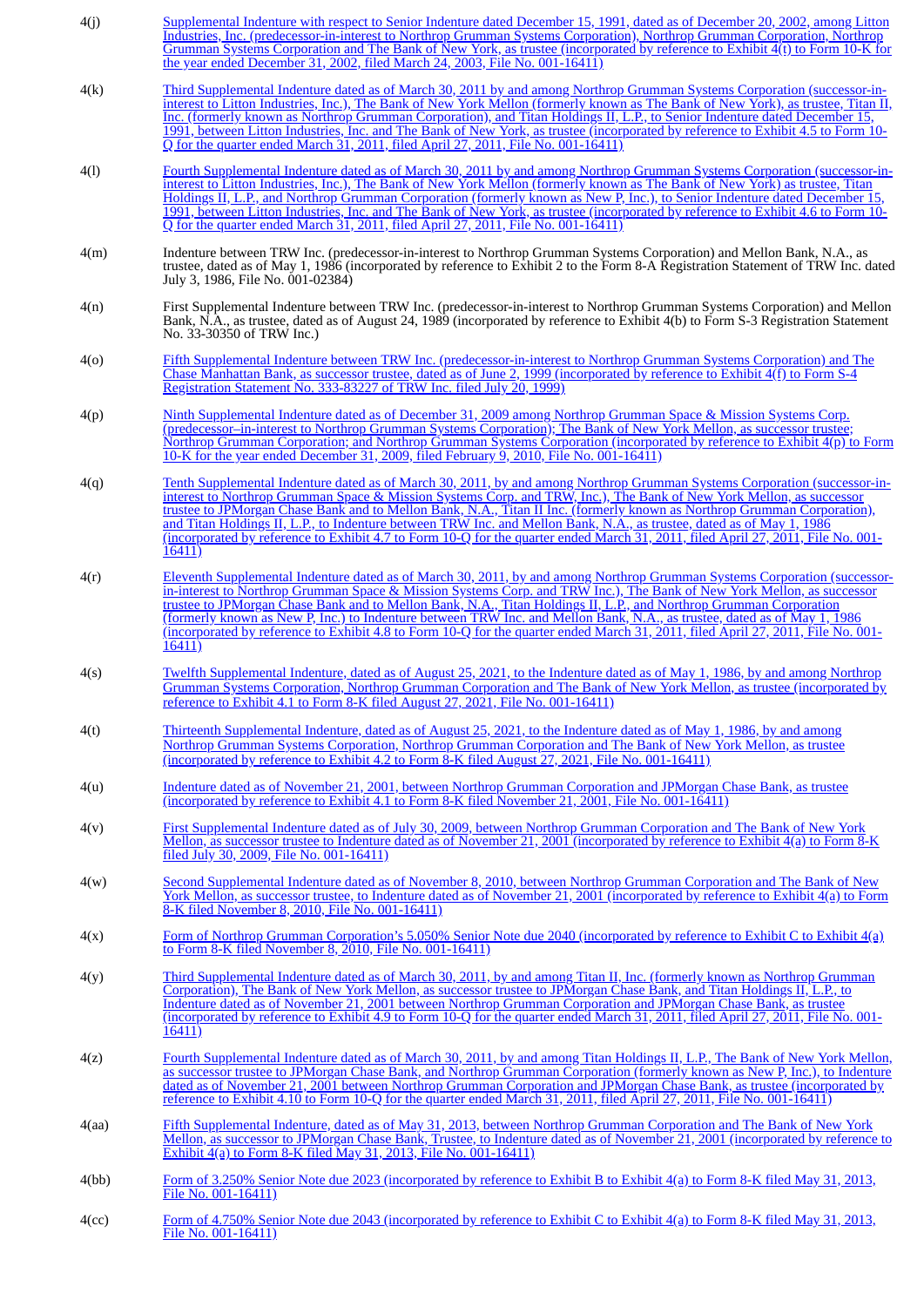- 4(dd) Sixth [Supplemental](http://www.sec.gov/Archives/edgar/data/1133421/000119312515037499/d865409dex41.htm) Indenture, dated as of February 6, 2015, between Northrop Grumman Corporation and The Bank of New York Mellon, as successor to JPMorgan Chase Bank, Trustee, to Indenture dated as of November 21, 2001 (incorporated by reference to Exhibit 4.1 to Form 8-K filed February 6, 2015, File No. 001-16411)
- 4(ee) Form of 3.850% Senior Note due 2045 [\(incorporated](http://www.sec.gov/Archives/edgar/data/1133421/000119312515037499/d865409dex41.htm) by reference to Exhibit A to Exhibit 4.1 to Form 8-K filed February 6, 2015, File No. 001-16411)
- 4(ff) Seventh [Supplemental](http://www.sec.gov/Archives/edgar/data/1133421/000119312516782630/d301589dex41.htm) Indenture, dated as of December 1, 2016, between Northrop Grumman Corporation and The Bank of New York Mellon, as successor to JPMorgan Chase Bank, Trustee, to Indenture dated as of November 21, 2001 (incorporated by reference to Exhibit 4.1 to Form 8-K filed December 1, 2016, File No. 001-16411)
- 4(gg) Form of 3.200% Senior Note due 2027 [\(incorporated](http://www.sec.gov/Archives/edgar/data/1133421/000119312516782630/d301589dex41.htm) by reference to Exhibit A to Exhibit 4.1 to Form 8-K filed December 1, 2016, File No. 001-16411)
- 4(hh) Eighth [Supplemental](http://www.sec.gov/Archives/edgar/data/1133421/000119312517309966/d463997dex41.htm) Indenture, dated as of October 13, 2017, between Northrop Grumman Corporation and The Bank of New York Mellon, as successor to JPMorgan Chase Bank, Trustee, to Indenture dated as of November 21, 2001 (incorporated by reference to Exhibit 4.1 to Form 8-K filed October 13, 2017, File No. 001-16411)
- 4(ii) Ninth [Supplemental](https://www.sec.gov/Archives/edgar/data/1133421/000119312520082921/d895407dex41.htm) Indenture, dated as of March 23, 2020, between Northrop Grumman Corporation and The Bank of New York Mellon, as successor to JPMorgan Chase, Trustee, to Indenture dated as of November 21, 2001 (incorporated by reference to Exhibit 4.1 to Form 8-K filed March 24, 2020, File No. 001-16411)
- 4(jj) Form of 2.930% Senior Note due 2025 [\(incorporated](http://www.sec.gov/Archives/edgar/data/1133421/000119312517309966/d463997dex41.htm) by reference to Exhibit C to Exhibit 4.1 to Form 8-K filed October 13, 2017, File No. 001-16411)
- 4(kk) Form of 3.250% Senior Note due 2028 [\(incorporated](http://www.sec.gov/Archives/edgar/data/1133421/000119312517309966/d463997dex41.htm) by reference to Exhibit D to Exhibit 4.1 to Form 8-K filed October 13, 2017, File No. 001-16411)
- 4(ll) Form of 4.030% Senior Note due 2047 [\(incorporated](http://www.sec.gov/Archives/edgar/data/1133421/000119312517309966/d463997dex41.htm) by reference to Exhibit E to Exhibit 4.1 to Form 8-K filed October 13, 2017, File No. 001-16411)
- 4(mm) Form of 4.400% Senior Note due 2030 [\(incorporated](https://www.sec.gov/Archives/edgar/data/1133421/000119312520082921/d895407dex41.htm) by reference to Exhibit 4.1 to Form 8-K filed March 24, 2020, File No. 001- 16411)
- 4(nn) Form of 5.150% Senior Note due 2040 [\(incorporated](https://www.sec.gov/Archives/edgar/data/1133421/000119312520082921/d895407dex41.htm) by reference to Exhibit 4.1 to Form 8-K filed March 24, 2020, File No. 001- 16411)
- 4(oo) Form of 5.250% Senior Note due 2050 [\(incorporated](https://www.sec.gov/Archives/edgar/data/1133421/000119312520082921/d895407dex41.htm) by reference to Exhibit 4.1 to Form 8-K filed March 24, 2020, File No. 001- 16411)
- 4(pp) Tenth [Supplemental](https://www.sec.gov/Archives/edgar/data/1133421/000119312521265095/d216834dex41.htm) Indenture, dated as of September 2, 2021, between Northrop Grumman Corporation and The Bank of New York Mellon, as successor to JPMorgan Chase Bank, Trustee, to Indenture dated as of November 21, 2001 (incorporated by reference to Exhibit 4.1 to Form 8-K filed September 3, 2021, File No. 001-16411)
- 4(qq) Form of 7.875% Senior Note due 2026 [\(incorporated](https://www.sec.gov/Archives/edgar/data/1133421/000119312521265095/d216834dex41.htm) by reference to Exhibit A in Exhibit 4.1 to Form 8-K filed September 3, 2021, File No. 001-16411)
- 4(rr) Form of 7.750% Senior Note due 2026 [\(incorporated](https://www.sec.gov/Archives/edgar/data/1133421/000119312521265095/d216834dex41.htm) by reference to Exhibit B in Exhibit 4.1 to Form 8-K filed September 3, 2021, File No. 001-16411)
- 4(ss) Form of 6.650% Senior Note due 2028 [\(incorporated](https://www.sec.gov/Archives/edgar/data/1133421/000119312521265095/d216834dex41.htm) by reference to Exhibit C in Exhibit 4.1 to Form 8-K filed September 3, 2021, File No. 001-16411)
- 4(tt) Form of 7.750% Senior Note due 2029 [\(incorporated](https://www.sec.gov/Archives/edgar/data/1133421/000119312521265095/d216834dex41.htm) by reference to Exhibit D in Exhibit 4.1 to Form 8-K filed September 3, 2021, File No. 001-16411)
- 4(uu) Form of 7.750% Senior Note due 2031 [\(incorporated](https://www.sec.gov/Archives/edgar/data/1133421/000119312521265095/d216834dex41.htm) by reference to Exhibit E in Exhibit 4.1 to Form 8-K filed September 3, 2021, File No. 001-16411)
- 4(vv) Form of 6.980% Senior Note due 2036 [\(incorporated](https://www.sec.gov/Archives/edgar/data/1133421/000119312521265095/d216834dex41.htm) by reference to Exhibit F in Exhibit 4.1 to Form 8-K filed September 3, 2021, File No. 001-16411)
- 4(ww) Registration Rights Agreement, dated as of September 2, 2021, between Northrop Grumman Corporation and BofA Securities, Inc., BNP Paribas Securities Corp. and Wells Fargo Securities, LLC, as dealer managers [\(incorporated](https://www.sec.gov/Archives/edgar/data/1133421/000119312521265095/d216834dex48.htm) by reference to Exhibit 4.8 to Form 8-K filed September 3, 2021, File No. 001-16411)
- 4(xx) [Description](https://www.sec.gov/Archives/edgar/data/1133421/000113342120000006/noc-12312019xex4ll.htm) of Securities [\(incorporated](https://www.sec.gov/Archives/edgar/data/1133421/000113342120000006/noc-12312019xex4ll.htm) by reference to Exhibit 4(ll) to Form 10-K for the year ended December 31, 2019, filed January 30, 2020, File No. 001-16411)
- 10(a) Credit Agreement, dated as of August 17, 2018, among Northrop Grumman Corporation, as Borrower; Northrop Grumman Systems Corporation, as Guarantor; the lenders party thereto and JPMorgan Chase Bank, N.A., as [Administrative](http://www.sec.gov/Archives/edgar/data/1133421/000095015718000910/ex10-1.htm) Agent (incorporated by reference to Exhibit 10.1 to Form 8-K filed August 17, 2018, File No. 001-16411)
	- (i) Extension and Amendment Agreement, dated as of October 17, 2019, among Northrop Grumman Corporation, as Borrower, Northrop Grumman Systems Corporation, as Guarantor, the issuing banks party thereto, the lenders party thereto and JPMorgan Chase Bank, N.A., as [Administrative](https://www.sec.gov/Archives/edgar/data/1133421/000095015719001202/ex10-1.htm) Agent (incorporated by reference to Exhibit 10.1 to Form 8-K filed October 21, 2019, File No. 001-16411)
- 10(b) Form of Guarantee dated as of April 3, 2001, by Northrop Grumman Corporation of the indenture indebtedness issued by Litton Industries, Inc. [\(predecessor-in-interest](http://www.sec.gov/Archives/edgar/data/1133421/000089843001500160/dex1010.txt) to Northrop Grumman Systems Corporation) (incorporated by reference to Exhibit 10.10 to Form 8-K filed April 17, 2001, File No. 001-16411)
- 10(c) Form of Guarantee dated as of April 3, 2001, by Northrop Grumman Corporation of Northrop Grumman Systems Corporation indenture indebtedness [\(incorporated](http://www.sec.gov/Archives/edgar/data/1133421/000089843001500160/dex1011.txt) by reference to Exhibit 10.11 to Form 8-K and filed April 17, 2001, File No. 001-16411)
- 10(d) Form of Guarantee dated as of March 27, 2003, by Northrop Grumman Corporation, as Guarantor, in favor of JP Morgan Chase Bank, as trustee, of certain debt securities issued by the former Northrop Grumman Space & Mission Systems Corp. (predecessorin-interest to Northrop Grumman Systems Corporation) [\(incorporated](http://www.sec.gov/Archives/edgar/data/1133421/000095013003003625/dex42.htm) by reference to Exhibit 4.2 to Form 10-Q for the quarter ended March 31, 2003, filed May 14, 2003, File No. 001-16411)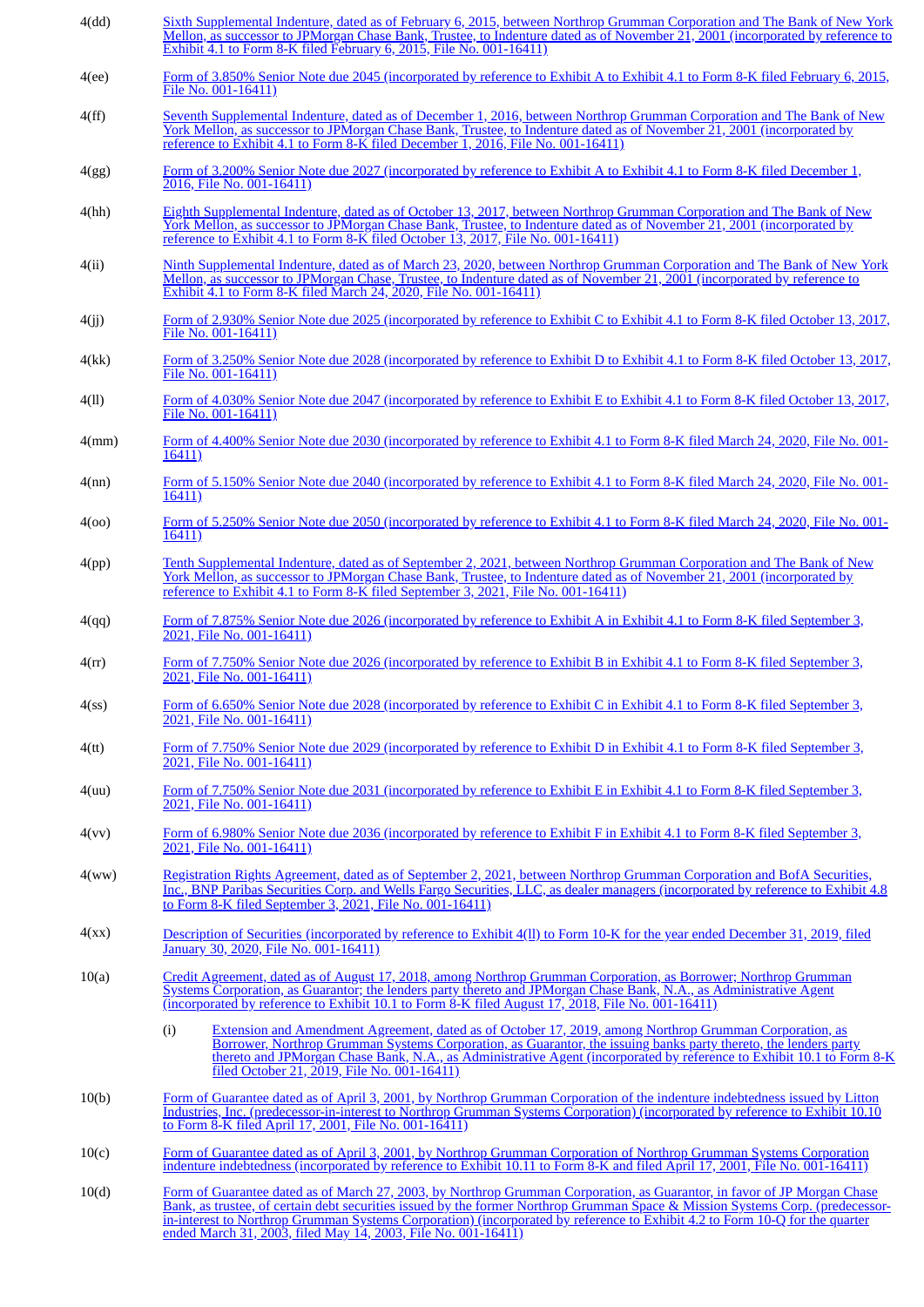| (i) | First Amendment to Guarantee, dated as of August 25, 2021, to the Guarantee dated as of March 27, 2003, by and among |
|-----|----------------------------------------------------------------------------------------------------------------------|
|     | Northrop Grumman Systems Corporation, Northrop Grumman Corporation and The Bank of New York Mellon, as trustee       |
|     | (incorporated by reference to Exhibit 10.1 to Form 8-K filed August 27, 2021, File No. 001-16411)                    |

- +10(e) Northrop Grumman Corporation 1993 Stock Plan for [Non-Employee](http://www.sec.gov/Archives/edgar/data/1133421/000095012309024563/v52989exv10w1.htm) Directors (as Amended and Restated January 1, 2010) (incorporated by reference to Exhibit 10.1 to Form 10-Q for the quarter ended June 30, 2009, filed July 23, 2009, File No. 001- <u>16411)</u>
- +10(f) Amended and Restated 2011 Long-Term Incentive Stock Plan (as amended and restated effective as of May 20, 2015) [\(incorporated](http://www.sec.gov/Archives/edgar/data/1133421/000119312515120112/d883285ddef14a.htm#rom883285_55) by reference to Appendix B to the Company's Proxy Statement on Schedule 14A for the 2015 Annual Meeting of Shareholders filed April 6, 2015, File No. 001-16411)
	- (i) Northrop Grumman Corporation Equity Grant Program for [Non-Employee](http://www.sec.gov/Archives/edgar/data/1133421/000113342115000057/noc-9302015xex101.htm) Directors under the Northrop Grumman 2011 Long-Term Incentive Stock Plan, Amended and Restated Effective as of January 1, 2016 (incorporated by reference to Exhibit 10.1 to Form 10-Q for the quarter ended September 30, 2015, filed October 28, 2015, File No. 001-16411)
	- (ii) Grant Certificate Specifying the Terms and Conditions Applicable to 2018 Restricted Stock Rights Granted Under the 2011 Long-Term Incentive Stock Plan [\(incorporated](http://www.sec.gov/Archives/edgar/data/1133421/000113342118000012/noc-03312018xex101.htm) by reference to Exhibit 10.1 to Form 10-Q for the quarter ended <u>March 31, 2018, filed April 25, 2018, File No. 001-16411)</u>
	- (iii) Grant Certificate Specifying the Terms and Conditions Applicable to 2018 Restricted Performance Stock Rights Granted Under the 2011 Long-Term Incentive Stock Plan [\(incorporated](http://www.sec.gov/Archives/edgar/data/1133421/000113342118000012/noc-03312018xex102.htm) by reference to Exhibit 10.2 to Form 10-Q for the quarter <u>ended March 31, 2018, filed April 25, 2018, File No. 001-16411)</u>
	- (iv) Grant Certificate Specifying the Terms and Conditions Applicable to Special 2018 Restricted Stock Rights Granted to Blake Larson Under the 2011 Long-Term Incentive Stock Plan [\(incorporated](http://www.sec.gov/Archives/edgar/data/1133421/000113342118000038/noc-06302018xex102.htm) by reference to Exhibit 10.2 to Form 10-Q for the quarter ended June 30, 2018, filed July 25, 2018, File No. 001-16411)
	- (v) Grant Certificate Specifying the Terms and Conditions Applicable to 2018 Restricted Stock Rights Granted to Mark Caylor Under the 2011 Long-Term Incentive Stock Plan [\(incorporated](https://www.sec.gov/Archives/edgar/data/1133421/000113342119000007/noc-12312018xex10gxvii.htm) by reference to Exhibit  $10(g)(xvi)$  to Form 10-K for the year ended December 31, 2018, filed January 31, 2019, File No. 001-16411)
	- (vi) 2019 Restricted Stock Rights Grant Agreement Granted Under the 2011 Long-Term Incentive Stock Plan [\(incorporated](https://www.sec.gov/Archives/edgar/data/1133421/000113342119000021/noc-03312019xex101.htm) by reference to Exhibit 10.1 to Form 10-Q for the quarter ended March 31, 2019, filed April 24, 2019, File No. 001- 16411)
	- (vii) 2019 Restricted Performance Stock Rights Grant Agreement Granted Under the 2011 Long-Term Incentive Stock Plan [\(incorporated](https://www.sec.gov/Archives/edgar/data/1133421/000113342119000021/noc-03312019xex102.htm) by reference to Exhibit 10.2 to Form 10-Q for the quarter ended March 31, 2019, filed April 24, 2019, File No. 001-16411)
	- (viii) 2020 Restricted Stock Rights Grant Agreement Granted Under the 2011 Long-Term Incentive Stock Plan [\(incorporated](https://www.sec.gov/Archives/edgar/data/1133421/000113342120000019/noc-3312020xex101.htm) by reference to Exhibit 10.1 to Form 10-Q for the quarter ended March 31, 2020, filed April 29, 2020, File No. 001- 16411)
	- (ix) 2020 Restricted Performance Stock Rights Grant Agreement Granted Under the 2011 Long-Term Incentive Stock Plan [\(incorporated](https://www.sec.gov/Archives/edgar/data/1133421/000113342120000019/noc-3312020xex102.htm) by reference to Exhibit 10.2 to Form 10-Q for the quarter ended March 31, 2020, filed April 29, 2020, File  $N_0$ .  $001 - 16411$
	- (x) 2020 Restricted Stock Rights Grant Agreement Granted to Blake Larson and Janis Pamiljans Under the 2011 Long-Term Incentive Stock Plan [\(incorporated](https://www.sec.gov/Archives/edgar/data/1133421/000113342120000019/noc-3312020xex103.htm) by reference to Exhibit 10.3 to Form 10-Q for the quarter ended March 31, 2020, filed April 29, 2020, File No. 001-16411)
	- (xi) 2021 Restricted Stock Rights Grant Agreement Granted Under the 2011 Long-Term Incentive Stock Plan [\(incorporated](https://www.sec.gov/Archives/edgar/data/1133421/000113342121000029/noc-3312021xex102.htm) by reference to Exhibit 10.2 to Form 10-Q for the quarter ended March 31, 2021, filed April 29, 2021, File No. 001- 16411)
	- (xii) 2021 Restricted Performance Stock Rights Grant Agreement Granted Under the 2011 Long-Term Incentive Stock Plan [\(incorporated](https://www.sec.gov/Archives/edgar/data/1133421/000113342121000029/noc-3312021xex103.htm) by reference to Exhibit 10.3 to Form 10-Q for the quarter ended March 31, 2021, filed April 29, 2021, File  $N_0$ . 001-16411)
	- (xiii) 2021 Restricted Stock Rights Grant Agreement Granted to Blake Larson Under the 2011 Long-Term Incentive Stock Plan [\(incorporated](https://www.sec.gov/Archives/edgar/data/1133421/000113342121000029/noc-3312021xex104.htm) by reference to Exhibit 10.4 to Form 10-Q for the quarter ended March 31, 2021, filed April 29, 2021, File No. 001-16411)
- +10(g) Northrop Grumman 2011 Long-Term Incentive Stock Plan (As Amended Through December 4, 2014) [\(incorporated](http://www.sec.gov/Archives/edgar/data/1133421/000113342115000008/noc-12312014xex10h.htm) by reference to Exhibit 10(h) to Form 10-K for the year ended December 31, 2014, filed February 2, 2015, File No. 001-16411)
	- (i) Summary of [Non-Employee](http://www.sec.gov/Archives/edgar/data/1133421/000119312512045323/d250683dex10jii.htm) Director Award Terms Under the 2011 Long-Term Incentive Stock Plan effective December 21, 2011 (incorporated by reference to Exhibit 10(j)(ii) to Form 10-K for the year ended December 31, 2011, filed February 8, 2012, File No. 001-16411)
	- (ii) Northrop Grumman Corporation Equity Grant Program for [Non-Employee](http://www.sec.gov/Archives/edgar/data/1133421/000113342115000008/noc-12312014xex10hii.htm) Directors under the Northrop Grumman 2011 Long-Term Incentive Stock Plan, Amended and Restated Effective January 1, 2015 (incorporated by reference to Exhibit 10(h)(ii) to Form 10-K for the year ended December 31, 2014, filed February 2, 2015, File No. 001-16411)
- +10(h) Northrop Grumman [Supplemental](http://www.sec.gov/Archives/edgar/data/1133421/000113342114000006/noc-12312013xex10l.htm) Plan 2 (Amended and Restated Effective as of January 1, 2014) (incorporated by reference to Exhibit 10(l) to Form 10-K for the year ended December 31, 2013, Filed February 3, 2014, File No. 001-16411)
	- (i) Appendix B to the Northrop Grumman [Supplemental](http://www.sec.gov/Archives/edgar/data/1133421/000113342114000006/noc-12312013xex10li.htm) Plan 2: ERISA Supplemental Program 2 (Amended and Restated Effective as of January 1, 2014) (incorporated by reference to Exhibit 10(1)(i) to Form 10-K for the year ended December 31, 2013, filed February 3, 2014, File No. 001-16411)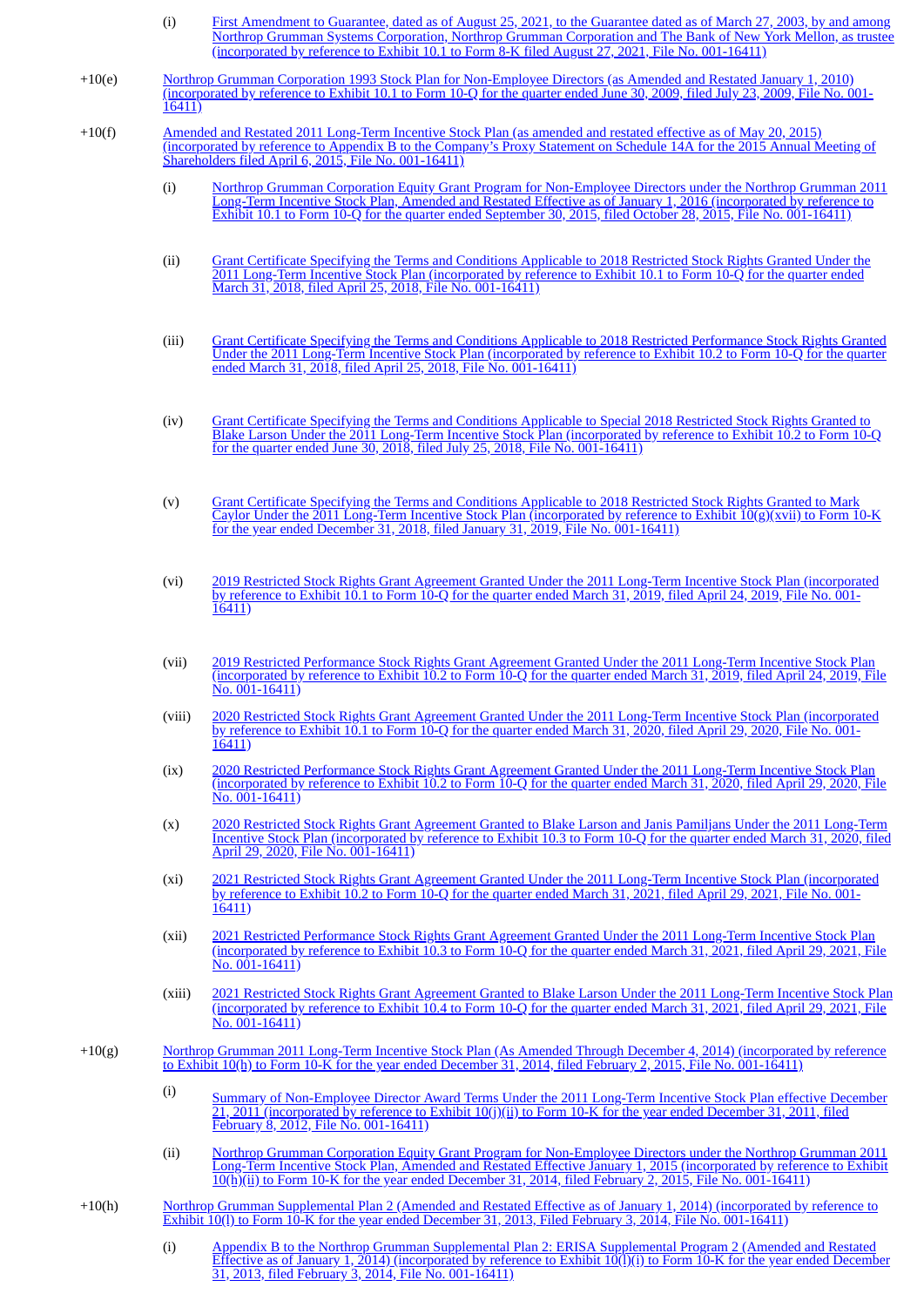|           | (ii)                | Appendix G to the Northrop Grumman Supplemental Plan 2: Officers Supplemental Executive Retirement Program<br>(Amended and Restated Effective as of January 1, 2012) (incorporated by reference to Exhibit 10(k)(iv) to Form 10-K for<br>the year ended December 31, 2011, filed February 8, 2012, File No. 001-16411) |
|-----------|---------------------|------------------------------------------------------------------------------------------------------------------------------------------------------------------------------------------------------------------------------------------------------------------------------------------------------------------------|
|           | (iii)               | Appendix I to the Northrop Grumman Supplemental Plan 2: Officers Supplemental Executive Retirement Program II<br>(Amended and Restated January 1, 2014) (incorporated by reference to Exhibit 10(k)(iv) to Form 10-K for the year ended<br>December 31, 2015, filed February 1, 2016, File No. 001-16411)              |
|           | (iv)                | First Amendment to the Northrop Grumman Supplemental Plan 2, dated December 20, 2017 (Effective as of December<br>$\frac{31,2017}{1}$ (incorporated by reference to Exhibit $\frac{10}{10}$ )(y) to Form 10-K for the year ended December 31, 2017, filed<br>January 29, 2018, File No. 001-16411)                     |
|           | (v)                 | First Amendment to Appendix F to the Northrop Grumman Supplemental Plan 2, CPC Supplemental Executive<br>Retirement Program, effective December 30, 2019 (incorporated by reference to Exhibit 10(h)(y) to Form 10-K for the<br>year ended December 31, 2019, filed January 30, 2020, File No. 001-16411)              |
| $+10(i)$  |                     | Northrop Grumman Supplementary Retirement Income Plan (formerly TRW Supplementary Retirement Income Plan) (Amended<br>and Restated Effective January 1, 2014) (incorporated by reference to Exhibit 10(m) to Form 10-K for the year ended December<br>31, 2013, filed February 3, 2014, File No. 001-16411)            |
| $+10(j)$  |                     | Severance Plan for Elected and Appointed Officers of Northrop Grumman Corporation (Amended and Restated Effective<br>December 31, 2019) (incorporated by reference to Exhibit 10(j) to Form 10-K for the year ended December 31, 2019, filed<br>January 30, 2020, File No. 001-16411)                                  |
| $+10(k)$  |                     | Non-Employee Director Compensation Term Sheet, effective May 20, 2020 (incorporated by reference to Exhibit 10.1 to Form 10-<br>Q for the quarter ended June 30, 2020, filed July 30, 2020, File No. 001-16411)                                                                                                        |
| $+10(l)$  |                     | Non-Employee Director Compensation Term Sheet, effective May 19, 2021 (incorporated by reference to Exhibit 10.1 to Form 10-<br>O for the quarter ended June 30, 2021, filed July 29, 2021, File No. 001-16411)                                                                                                        |
| $+10(m)$  | 16411)              | Form of Indemnification Agreement between Northrop Grumman Corporation and its directors and executive officers<br>(incorporated by reference to Exhibit 10.3 to Form 10-Q for the quarter ended March 31, 2012, filed April 25, 2012, File No. 001-                                                                   |
| $+10(n)$  |                     | Northrop Grumman Deferred Compensation Plan (Amended and Restated Effective as of April 1, 2016) (incorporated by<br>reference to Exhibit 10.3 to Form 10-Q for the quarter ended March 31, 2016, filed April 27, 2016, File No. 001-16411)                                                                            |
| $+10(0)$  | 16411)              | The 2002 Incentive Compensation Plan of Northrop Grumman Corporation, As Amended and Restated effective January 1, 2009<br>(incorporated by reference to Exhibit 10.6 to Form 10-Q for the quarter ended March 31, 2009, filed April 22, 2009, File No. 001-                                                           |
| $+10(p)$  | $001 - 16411$       | Northrop Grumman 2006 Annual Incentive Plan and Incentive Compensation Plan, as amended and restated effective January 1,<br>2022 (incorporated by reference to Exhibit 10.2 to Form 10-Q for the quarter ended June 30, 2021, filed July 29, 2021, File No.                                                           |
| $+10(q)$  | $001 - 16411$       | Northrop Grumman Innovation Systems Nonqualified Deferred Compensation Plan, as amended and restated January 1, 2019<br>(incorporated by reference to Exhibit $10(r)$ to Form 10-K for the year ended December 31, 2018, filed January 31, 2019, File No.                                                              |
| $+10(r)$  |                     | Northrop Grumman Savings Excess Plan (Amended and Restated Effective as of January 1, 2020) (incorporated by reference to<br>Exhibit 10(s) to Form 10-K for the year ended December 31, 2019, filed January 30, 2020, File No. 001-16411)                                                                              |
| $+10(s)$  | $001 - 16411$       | Northrop Grumman Officers Retirement Account Contribution Plan (Amended and Restated Effective as of January 1, 2019)<br>(incorporated by reference to Exhibit $10(y)$ to Form $10-K$ for the year ended December 31, 2018, filed January 31, 2019, File No.                                                           |
| $+10(t)$  |                     | Northrop Grumman Innovation Systems Defined Benefit Supplemental Executive Retirement Plan, as amended and restated<br>effective January 1, 2019 (incorporated by reference to Exhibit $10(x)$ to Form 10-K for the year ended December 31, 2018, filed<br>January 31, 2019, File No. 001-16411)                       |
|           | (i)                 | First Amendment to Northrop Grumman Innovation Systems Defined Benefit Supplemental Executive Retirement Plan,<br>effective December 31, 2019 (incorporated by reference to Exhibit $10(y)(i)$ to Form 10-K for the year ended December<br>, 2019, filed January 30, 2020, File No. 001-16411)                         |
| $+10(u)$  |                     | Northrop Grumman Innovation Systems Defined Contribution Supplemental Executive Retirement Plan, as amended and restated<br>effective January 1, 2019 (incorporated by reference to Exhibit $10(y)$ to Form 10-K for the year ended December 31, 2018, filed<br>January 31, 2019, File No. 001-16411)                  |
| $+10(v)$  |                     | Executive Basic Life Insurance and Accidental Death and Dismemberment Insurance Policy dated January 1, 2019 (incorporated<br>by reference to Exhibit 10.4 to Form 10-Q for the quarter ended March 31, 2019, filed April 24, 2019, File No. 001-16411)                                                                |
| $+10(w)$  |                     | Executive Long-Term Disability Insurance Policy dated January 1, 2019 (incorporated by reference to Exhibit 10.5 to Form 10-Q<br>for the quarter ended March 31, 2019, filed April 24, 2019, File No. 001-16411)                                                                                                       |
| $+10(x)$  |                     | Executive Supplemental Individual Disability Insurance Plan dated June 30, 2014 (incorporated by reference to Exhibit $10(z)$ to<br>Form 10-K for the year ended December 31, 2017, filed January 29, 2018, File No. 001-16411)                                                                                        |
| $+10(y)$  |                     | Group Personal Excess Liability Policy effective as of January 1, 2021 (incorporated by reference to Exhibit 10.1 to Form 10-Q<br>for the quarter ended March 31, 2021, filed April 29, 2021, File No. 001-16411)                                                                                                      |
| $+10(z)$  | 16411)              | Letter dated January 10, 2018 from Northrop Grumman Corporation to Blake Larson regarding compensation effective June 6,<br>2018 (incorporated by reference to Exhibit 10.3 to Form 10-Q for quarter ended June 30, 2018, filed July 25, 2018, File No. 001-                                                           |
| $+10(aa)$ |                     | Letter dated February 3, 2020 from Northrop Grumman Corporation to David Keffer regarding compensation effective February<br>17, 2020 (incorporated by reference to Exhibit 10.4 to Form 10-Q for the quarter ended March 31, 2020, filed April 29, 2020, File<br>No. 001-16411)                                       |
| *21       | <b>Subsidiaries</b> |                                                                                                                                                                                                                                                                                                                        |
| *23       |                     | <b>Consent of Independent Registered Public Accounting Firm</b>                                                                                                                                                                                                                                                        |
|           |                     |                                                                                                                                                                                                                                                                                                                        |

\*24 Power of [Attorney](#page-106-0)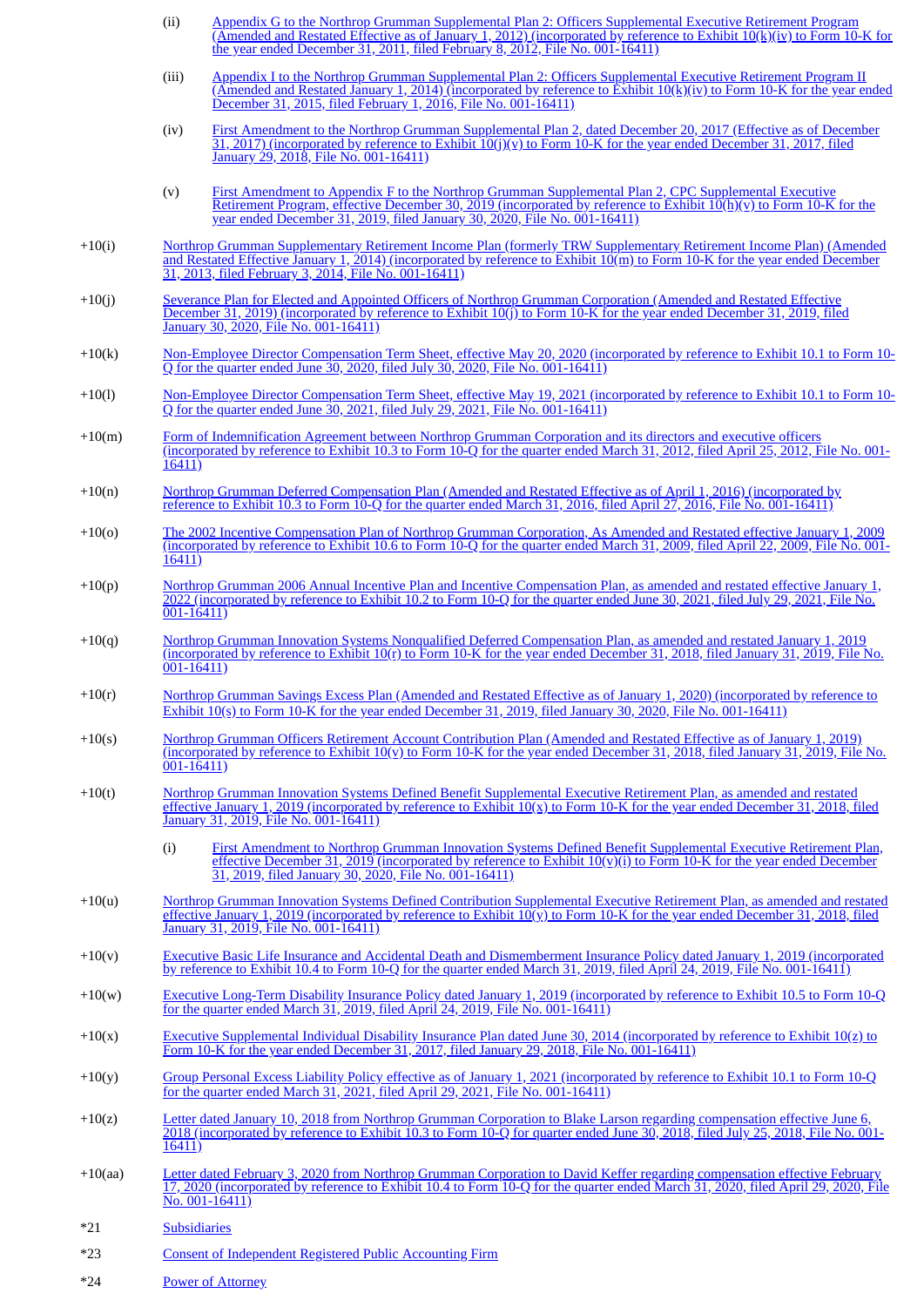- \*31.1 Certification of Kathy J. Warden pursuant to Section 302 of the [Sarbanes-Oxley](#page-108-0) Act of 2002
- \*31.2 Certification of David F. Keffer pursuant to Section 302 of the [Sarbanes-Oxley](#page-109-0) Act of 2002
- \*\*32.1 Certification of Kathy J. Warden pursuant to Section 906 of the [Sarbanes-Oxley](#page-110-0) Act of 2002
- \*\*32.2 Certification of David F. Keffer pursuant to Section 906 of the [Sarbanes-Oxley](#page-111-0) Act of 2002
- \*101 Northrop Grumman Corporation Annual Report on Form 10-K for the fiscal year ended December 31, 2021, formatted as inline XBRL (Extensible Business Reporting Language); (i) the Cover Page, (ii) the Consolidated Statements of Earnings and Comprehensive Income, (iii) Consolidated Statements of Financial Position, (iv) Consolidated Statements of Cash Flows, (v) Consolidated Statements of Changes in Shareholders' Equity, and (vi) Notes to Consolidated Financial Statements. The instance document does not appear in the Interactive Data File because its XBRL tags are embedded within the Inline XBRL document.
- \*104 Cover Page Interactive Data File (formatted as Inline XBRL and contained in Exhibit 101)
- + Management contract or compensatory plan or arrangement
- \* Filed with this Report
- \*\* Furnished with this Report

## **Item 16. Form 10-K Summary**

None.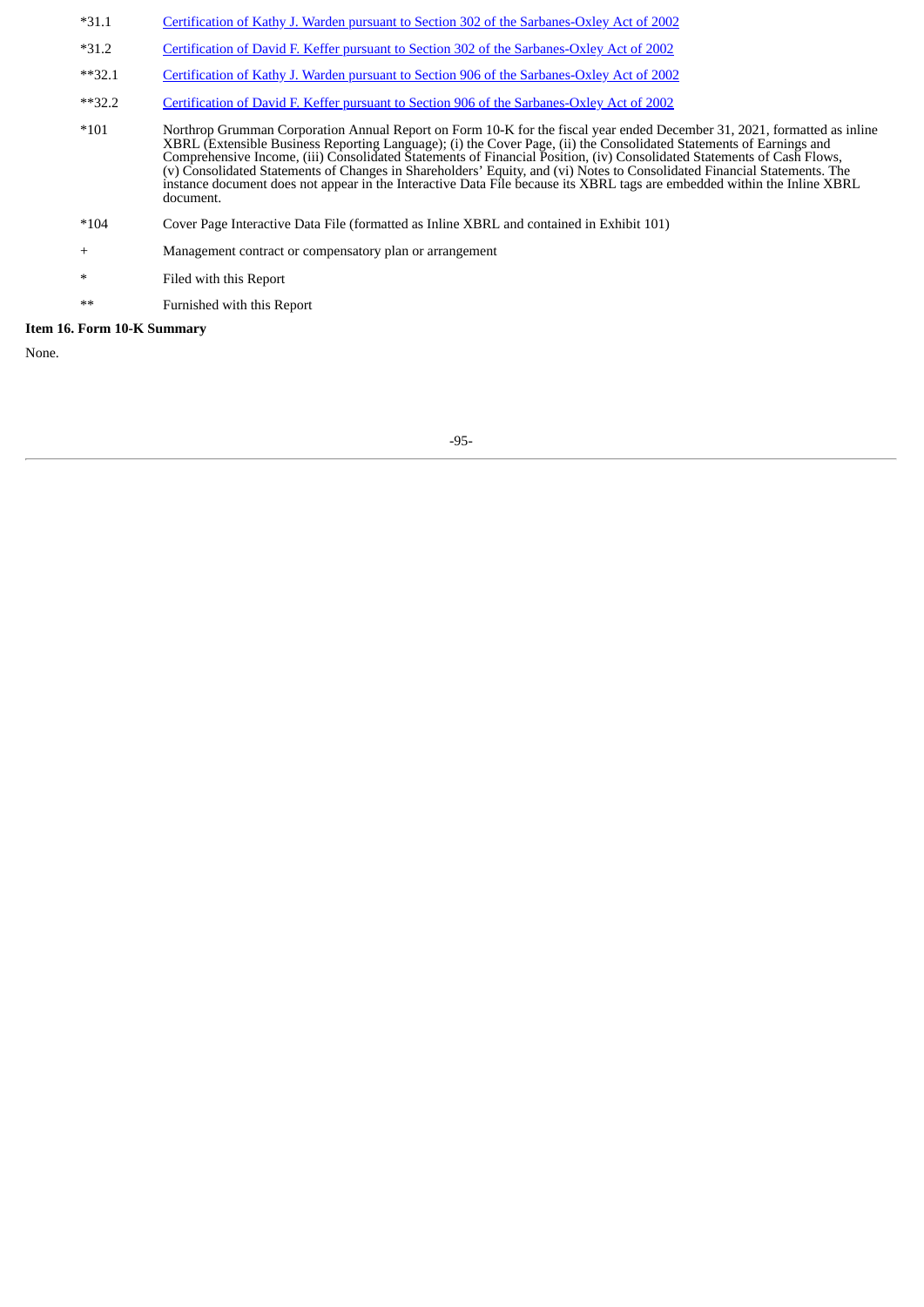## **SIGNATURES**

Pursuant to the requirements of Section 13 or 15(d) of the Securities Exchange Act of 1934, the registrant has duly caused this report to be signed on its behalf by the undersigned, thereunto duly authorized, on the 26th day of January 2022.

## NORTHROP GRUMMAN CORPORATION

By: **/s/ Michael A. Hardesty**

Michael A. Hardesty Corporate Vice President, Controller, and Chief Accounting Officer (Principal Accounting Officer)

Pursuant to the requirements of the Securities Exchange Act of 1934, this report has been signed on behalf of the registrant this the 26th day of January 2022, by the following persons and in the capacities indicated.

| Title                                                                                          |
|------------------------------------------------------------------------------------------------|
| Chairman, Chief Executive Officer and President (Principal Executive Officer), and<br>Director |
| Corporate Vice President and Chief Financial Officer (Principal Financial Officer)             |
| Corporate Vice President, Controller and Chief Accounting Officer                              |
| Director                                                                                       |
| Director                                                                                       |
| <b>Director</b>                                                                                |
| Director                                                                                       |
| <b>Director</b>                                                                                |
| Director                                                                                       |
| <b>Director</b>                                                                                |
| <b>Director</b>                                                                                |
| Director                                                                                       |
| Director                                                                                       |
| Director                                                                                       |
| Director                                                                                       |
|                                                                                                |
|                                                                                                |

Jennifer C. McGarey Corporate Vice President and Secretary Attorney-in-Fact pursuant to a power of attorney

-96-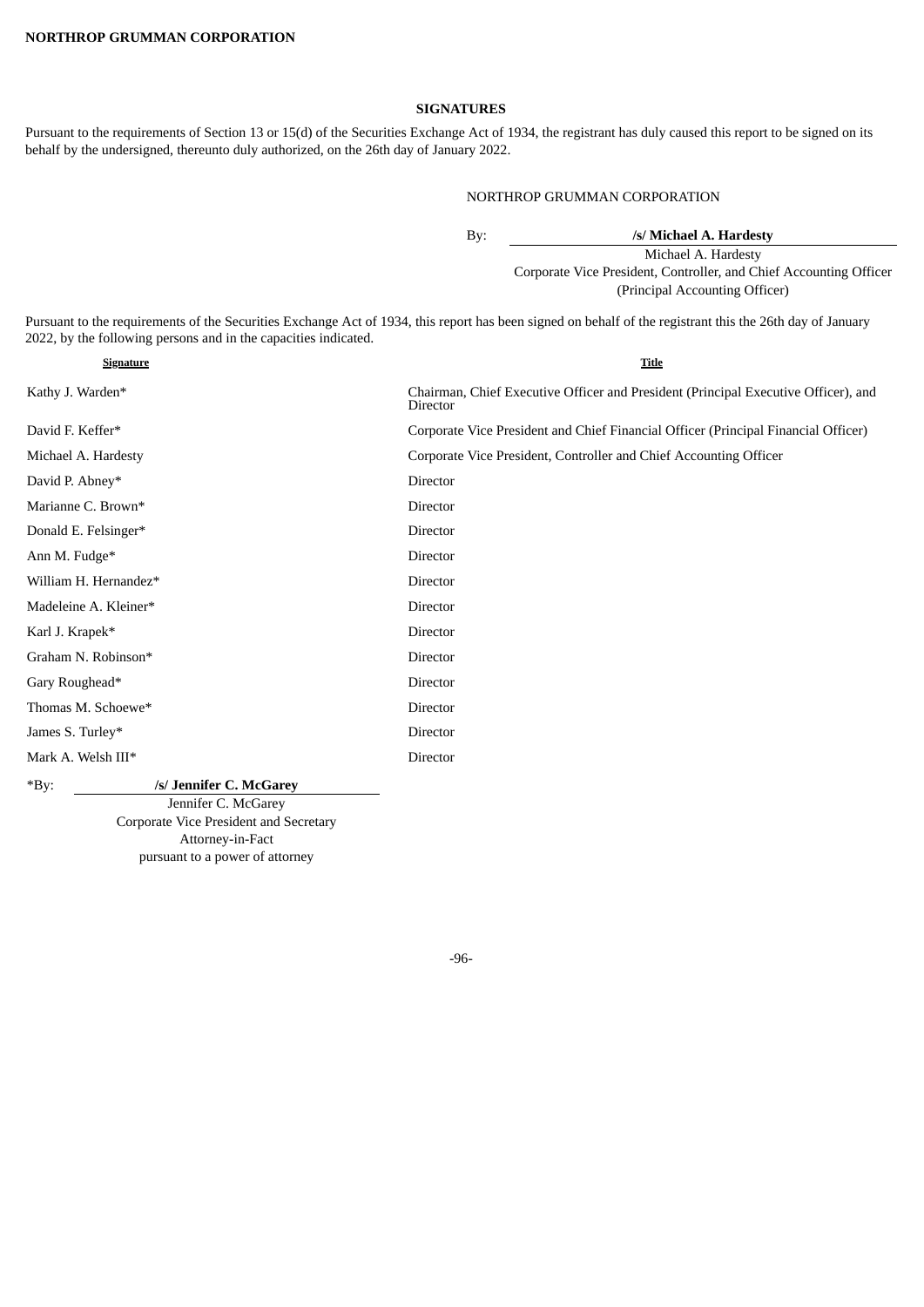## <span id="page-104-0"></span>**NORTHROP GRUMMAN CORPORATION SUBSIDIARIES Address for all subsidiaries is: c/o NORTHROP GRUMMAN CORPORATION Office of the Secretary 2980 Fairview Park Drive Falls Church, Virginia 22042**

| <b>Name of Subsidiary</b>                | Jurisdiction of<br>Incorporation | Ownership<br>Percentage |
|------------------------------------------|----------------------------------|-------------------------|
| Northrop Grumman Systems Corporation     | Delaware                         | 100%                    |
| Northrop Grumman Overseas Holdings, Inc. | Delaware                         | 100%                    |

The company has additional subsidiaries, which do not constitute significant subsidiaries.

All the above listed subsidiaries have been consolidated in the company's consolidated financial statements.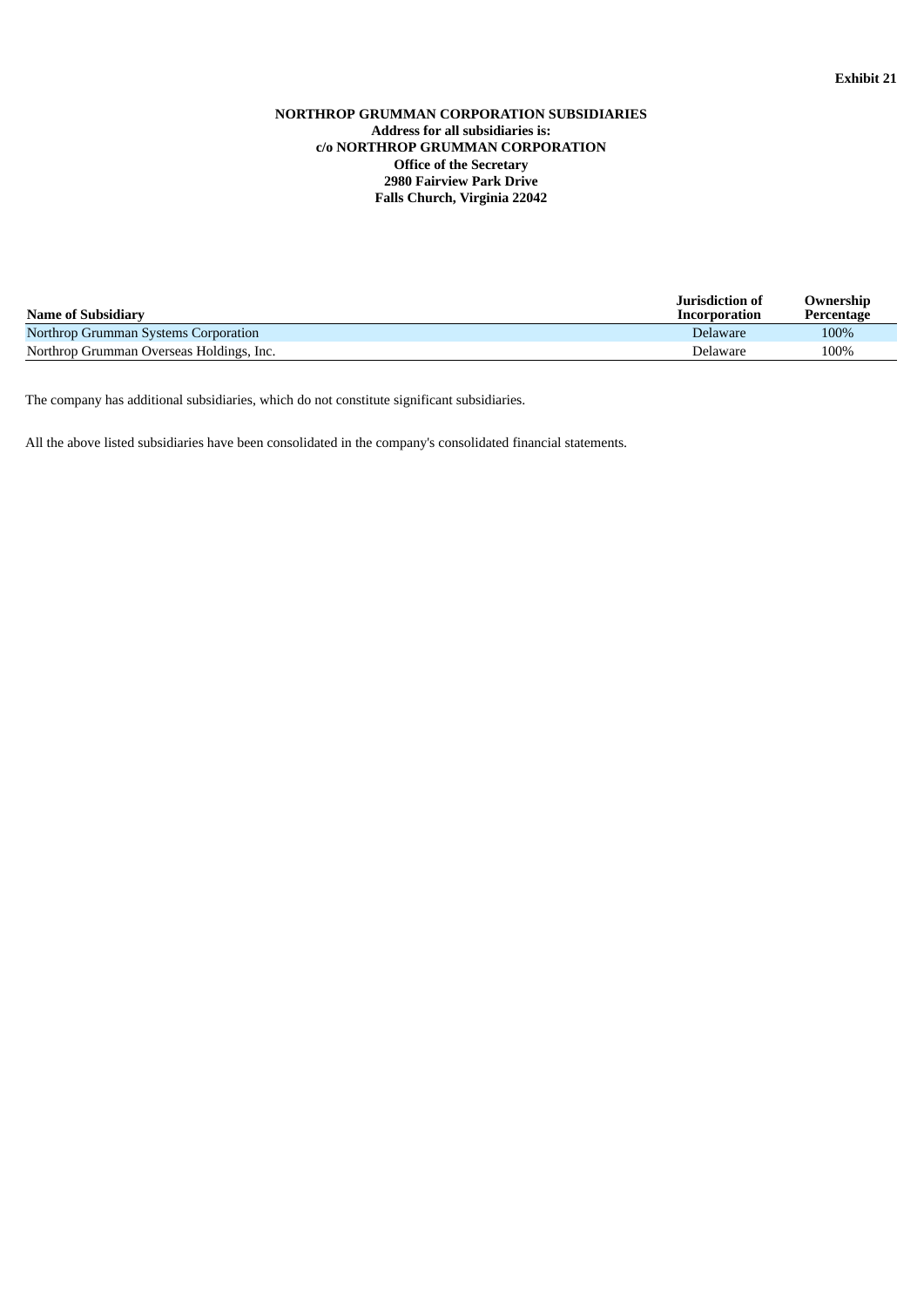# <span id="page-105-0"></span>**CONSENT OF INDEPENDENT REGISTERED PUBLIC ACCOUNTING FIRM**

Northrop Grumman Corporation 2980 Fairview Park Drive Falls Church, Virginia 22042

We consent to the incorporation by reference in Registration Statement Nos. 033-59815, 033-59853, 333-67266, 333-100179, 333-107734, 333-121104, 333-125120, 333-127317, and 333-175798 on Form S-8; and Registration Statement No. 333-237504 on Form S-3; of our reports dated January 26, 2022, relating to the financial statements of Northrop Grumman Corporation and subsidiaries, and the effectiveness of Northrop Grumman Corporation and subsidiaries' internal control over financial reporting, appearing in this Annual Report on Form 10-K for the year ended December 31, 2021.

/s/ Deloitte & Touche LLP McLean, Virginia January 26, 2022

-4-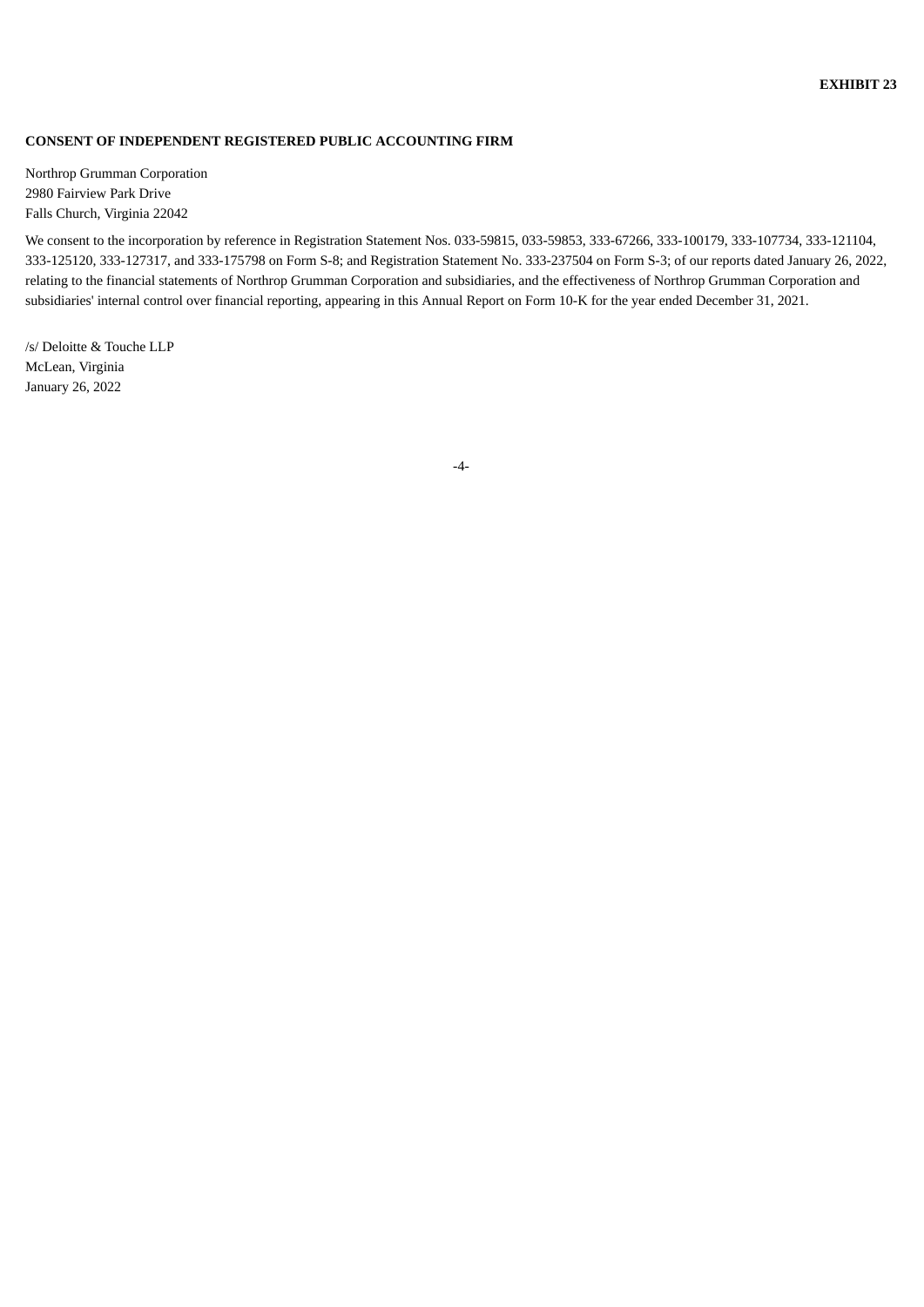# **POWER OF ATTORNEY IN CONNECTION WITH THE**

## **2021 ANNUAL REPORT ON FORM 10-K**

<span id="page-106-0"></span>KNOW ALL MEN BY THESE PRESENTS, that each of the undersigned directors and officers of NORTHROP GRUMMAN CORPORATION, a Delaware corporation, does hereby appoint SHEILA C. CHESTON and JENNIFER C. MCGAREY, and each of them as his or her agents and attorneys-infact (the "Agents"), in his or her respective name and in the capacity or capacities indicated below, to execute and/or file the Annual Report on Form 10-K for the fiscal year ended December 31, 2021 (the "Report") under the Securities Exchange Act of 1934, as amended (the "Act"), and any one or more amendments to any part of the Report that may be required to be filed under the Act (including the financial statements, schedules and all exhibits and other documents filed therewith or constituting a part thereof) and to any part or all of any amendment(s) to the Report, whether executed and filed by the undersigned or by any of the Agents. Further, each of the undersigned does hereby authorize and direct the Agents to take any and all actions and execute and file any and all documents with the Securities and Exchange Commission (the "Commission"), which they deem necessary or advisable to comply with the Act and the rules and regulations or orders of the Commission adopted or issued pursuant thereto, to the end that the Report shall be properly filed under the Act. Finally, each of the undersigned does hereby ratify each and every act and documents which the Agents may take, execute or file pursuant thereto with the same force and effect as though such action had been taken or such document had been executed or filed by the undersigned, respectively.

This Power of Attorney shall remain in full force and effect until revoked or superseded by written notice filed with the Commission.

IN WITNESS WHEREOF, each of the undersigned has caused this Power of Attorney to be executed as of this 26th day of January 2022.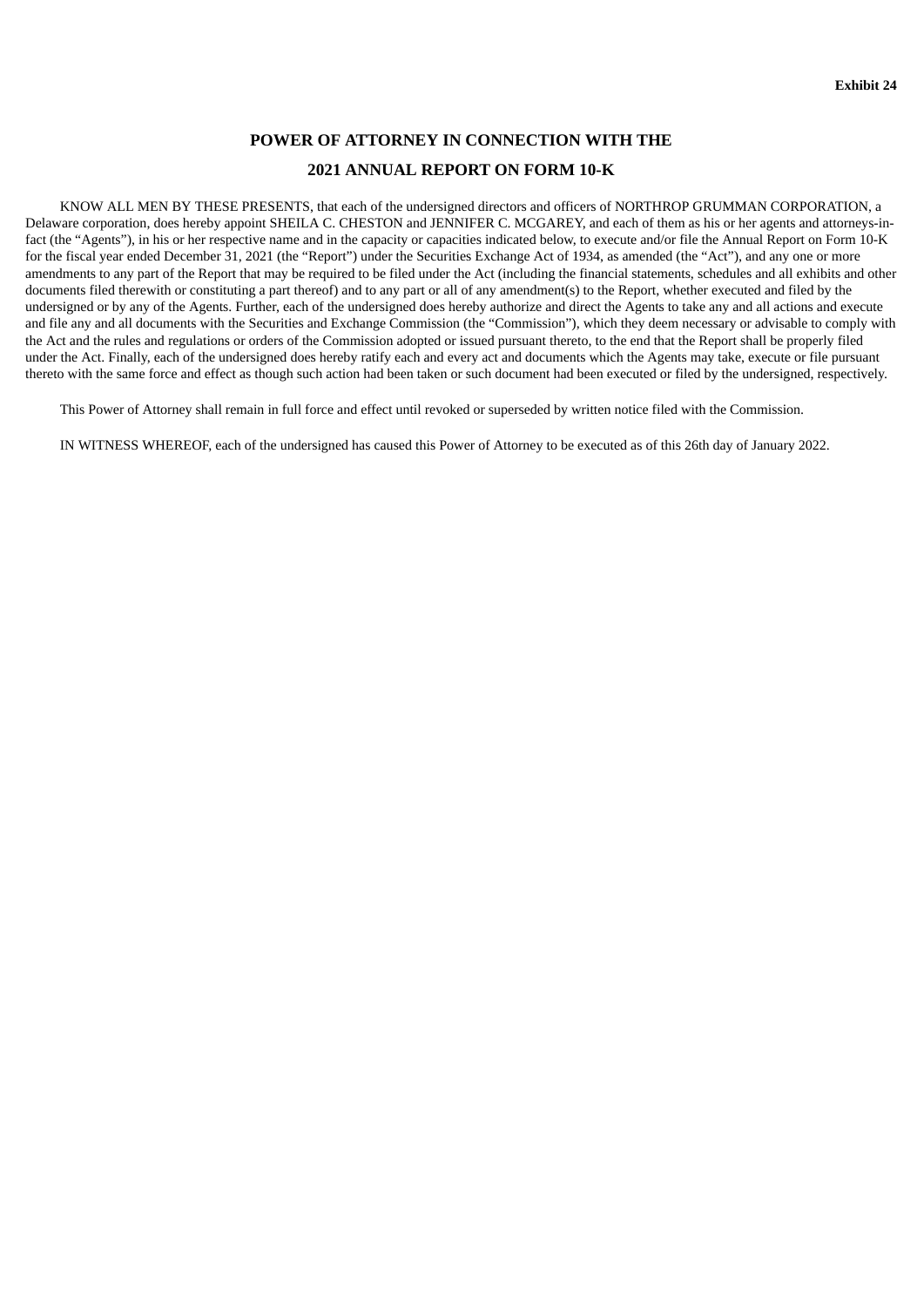| /s/ David P. Abney<br>David P. Abney                    | Director                                                                              |
|---------------------------------------------------------|---------------------------------------------------------------------------------------|
|                                                         |                                                                                       |
| /s/ Marianne C. Brown<br><b>Marianne C. Brown</b>       | Director                                                                              |
| /s/ Donald E. Felsinger<br><b>Donald E. Felsinger</b>   | Director                                                                              |
| /s/ Ann M. Fudge<br>Ann M. Fudge                        | Director                                                                              |
| /s/ William H. Hernandez<br>William H. Hernandez        | Director                                                                              |
| /s/ Madeleine A. Kleiner<br><b>Madeleine A. Kleiner</b> | Director                                                                              |
| /s/ Karl J. Krapek<br>Karl J. Krapek                    | Director                                                                              |
| /s/ Graham N. Robinson<br><b>Graham N. Robinson</b>     | Director                                                                              |
| /s/ Gary Roughead<br><b>Gary Roughead</b>               | Director                                                                              |
| /s/ Thomas M. Schoewe<br><b>Thomas M. Schoewe</b>       | Director                                                                              |
| /s/ James S. Turley<br><b>James S. Turley</b>           | Director                                                                              |
| /s/ Mark A. Welsh, III<br>Mark A. Welsh, III            | <b>Director</b>                                                                       |
| /s/ Kathy J. Warden<br>Kathy J. Warden                  | Chairman, Chief Executive Officer and President<br>(Principal Executive Officer)      |
| /s/ David F. Keffer<br>David F. Keffer                  | Corporate Vice President and Chief Financial Officer<br>(Principal Financial Officer) |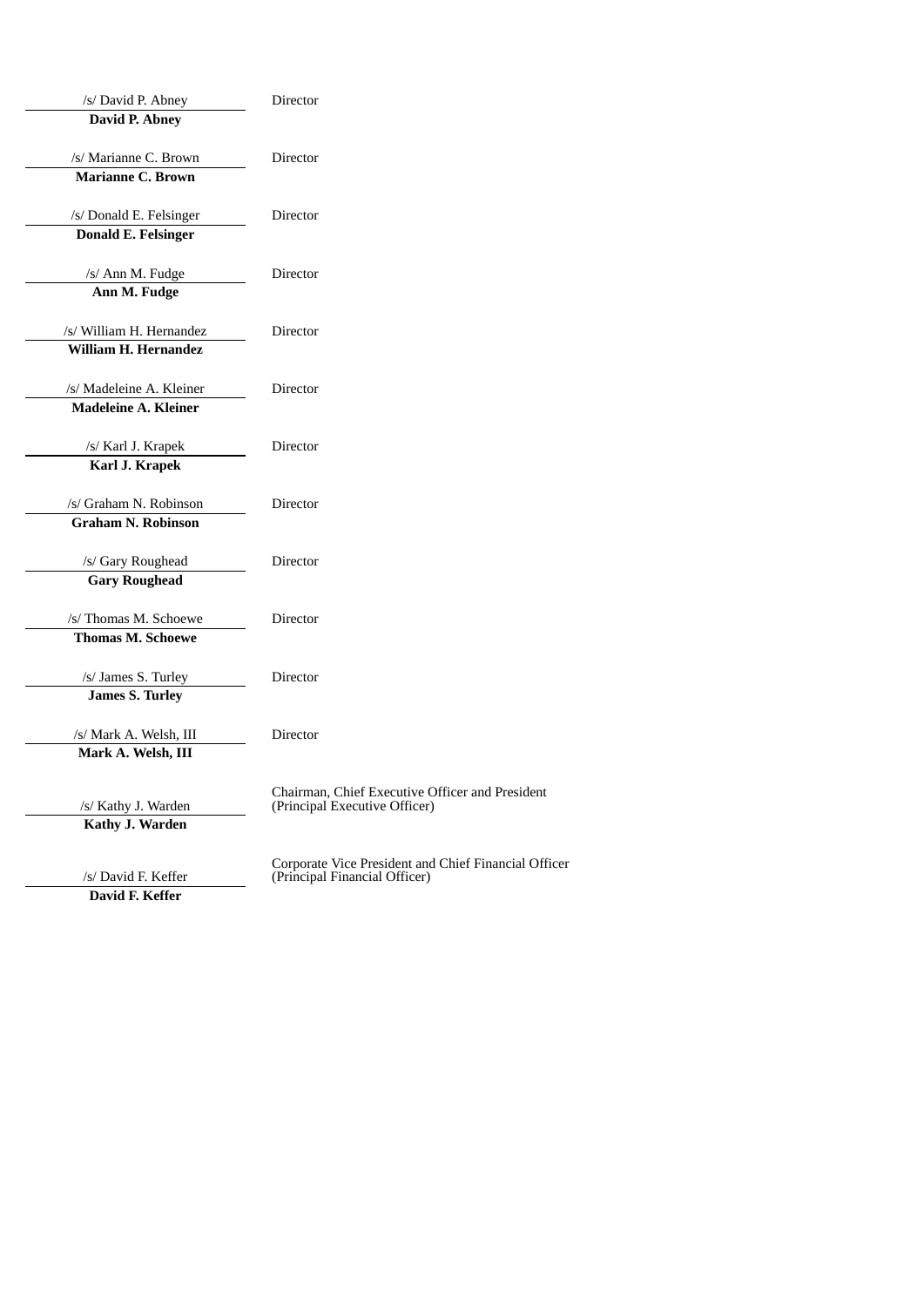## **CERTIFICATION PURSUANT TO SECTION 302 OF THE SARBANES-OXLEY ACT OF 2002**

I, Kathy J. Warden, certify that:

- 1. I have reviewed this report on Form 10-K of Northrop Grumman Corporation ("company");
- 2. Based on my knowledge, this report does not contain any untrue statement of a material fact or omit to state a material fact necessary to make the statements made, in light of the circumstances under which such statements were made, not misleading with respect to the period covered by this report;
- 3. Based on my knowledge, the financial statements, and other financial information included in this report, fairly present in all material respects the financial condition, results of operations and cash flows of the company as of, and for, the periods presented in this report;
- 4. The company's other certifying officer and I are responsible for establishing and maintaining disclosure controls and procedures (as defined in Exchange Act Rules 13a-15(e) and 15d-15(e)) and internal control over financial reporting (as defined in Exchange Act Rules 13a-15(f) and 15d-15(f)) for the company and have:
	- a) Designed such disclosure controls and procedures, or caused such disclosure controls and procedures to be designed under our supervision, to ensure that material information relating to the company, including its consolidated subsidiaries, is made known to us by others within those entities, particularly during the period in which this report is being prepared;
	- b) Designed such internal control over financial reporting, or caused such internal control over financial reporting to be designed under our supervision, to provide reasonable assurance regarding the reliability of financial reporting and the preparation of financial statements for external purposes in accordance with generally accepted accounting principles;
	- c) Evaluated the effectiveness of the company's disclosure controls and procedures and presented in this report our conclusions about the effectiveness of the disclosure controls and procedures, as of the end of the period covered by this report based on such evaluation; and
	- d) Disclosed in this report any change in the company's internal control over financial reporting that occurred during the company's most recent fiscal quarter (the company's fourth fiscal quarter in the case of an annual report) that has materially affected, or is reasonably likely to materially affect, the company's internal control over financial reporting; and
- 5. The company's other certifying officer and I have disclosed, based on our most recent evaluation of internal control over financial reporting, to the company's auditors and the audit committee of the company's board of directors (or persons performing the equivalent functions):
	- a) All significant deficiencies and material weaknesses in the design or operation of internal control over financial reporting which are reasonably likely to adversely affect the company's ability to record, process, summarize and report financial information; and
	- b) Any fraud, whether or not material, that involves management or other employees who have a significant role in the company's internal control over financial reporting.

Date: January 26, 2022

**/s/ Kathy J. Warden**

Kathy J. Warden Chairman, Chief Executive Officer and President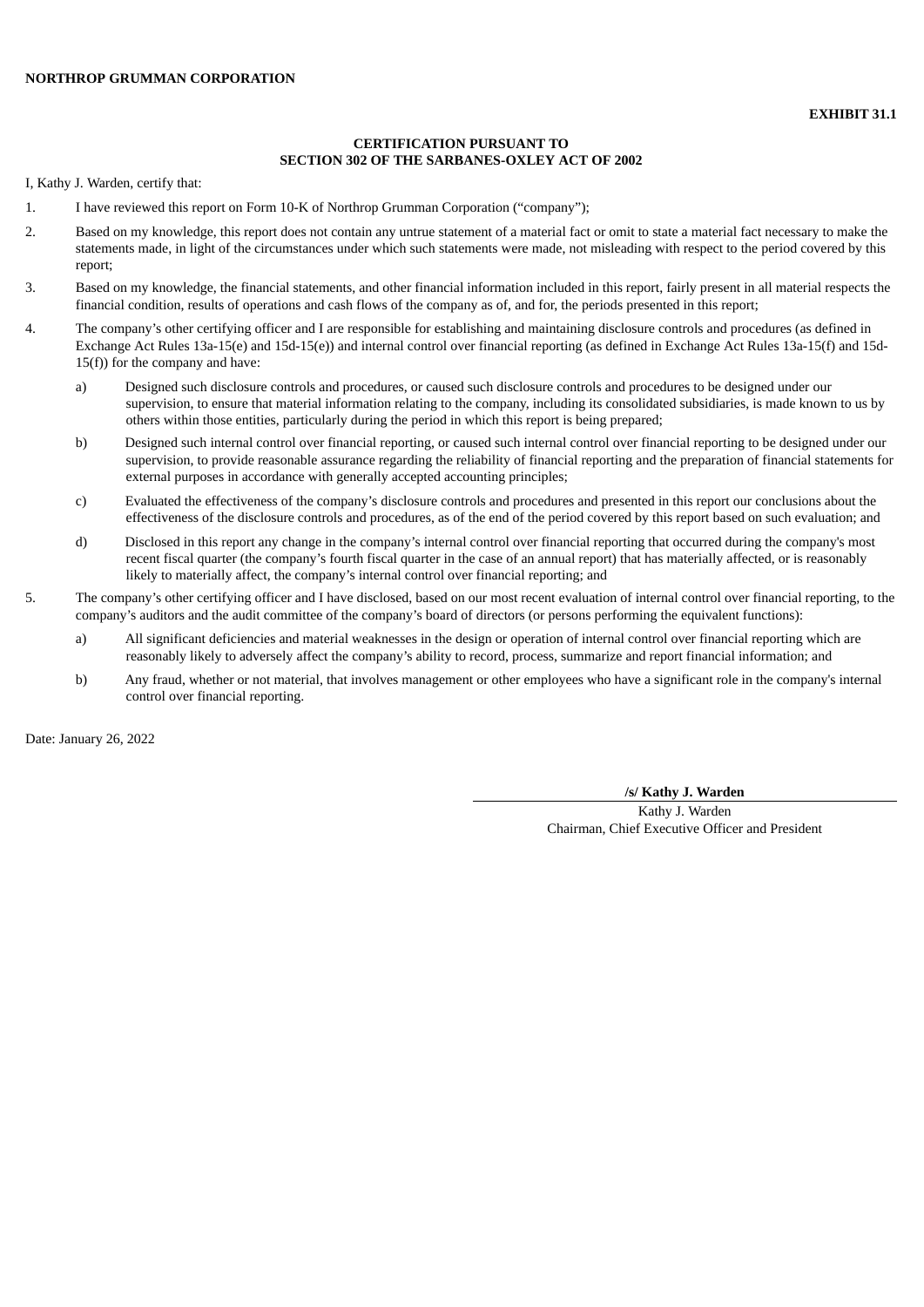## **CERTIFICATION PURSUANT TO SECTION 302 OF THE SARBANES-OXLEY ACT OF 2002**

I, David F. Keffer, certify that:

- 1. I have reviewed this report on Form 10-K of Northrop Grumman Corporation ("company");
- 2. Based on my knowledge, this report does not contain any untrue statement of a material fact or omit to state a material fact necessary to make the statements made, in light of the circumstances under which such statements were made, not misleading with respect to the period covered by this report;
- 3. Based on my knowledge, the financial statements, and other financial information included in this report, fairly present in all material respects the financial condition, results of operations and cash flows of the company as of, and for, the periods presented in this report;
- 4. The company's other certifying officer and I are responsible for establishing and maintaining disclosure controls and procedures (as defined in Exchange Act Rules 13a-15(e) and 15d-15(e)) and internal control over financial reporting (as defined in Exchange Act Rules 13a-15(f) and 15d-15(f)) for the company and have:
	- a) Designed such disclosure controls and procedures, or caused such disclosure controls and procedures to be designed under our supervision, to ensure that material information relating to the company, including its consolidated subsidiaries, is made known to us by others within those entities, particularly during the period in which this report is being prepared;
	- b) Designed such internal control over financial reporting, or caused such internal control over financial reporting to be designed under our supervision, to provide reasonable assurance regarding the reliability of financial reporting and the preparation of financial statements for external purposes in accordance with generally accepted accounting principles;
	- c) Evaluated the effectiveness of the company's disclosure controls and procedures and presented in this report our conclusions about the effectiveness of the disclosure controls and procedures, as of the end of the period covered by this report based on such evaluation; and
	- d) Disclosed in this report any change in the company's internal control over financial reporting that occurred during the company's most recent fiscal quarter (the company's fourth fiscal quarter in the case of an annual report) that has materially affected, or is reasonably likely to materially affect, the company's internal control over financial reporting; and
- 5. The company's other certifying officer and I have disclosed, based on our most recent evaluation of internal control over financial reporting, to the company's auditors and the audit committee of the company's board of directors (or persons performing the equivalent functions):
	- a) All significant deficiencies and material weaknesses in the design or operation of internal control over financial reporting which are reasonably likely to adversely affect the company's ability to record, process, summarize and report financial information; and
	- b) Any fraud, whether or not material, that involves management or other employees who have a significant role in the company's internal control over financial reporting.

Date: January 26, 2022

**/s/ David F. Keffer**

David F. Keffer Corporate Vice President and Chief Financial Officer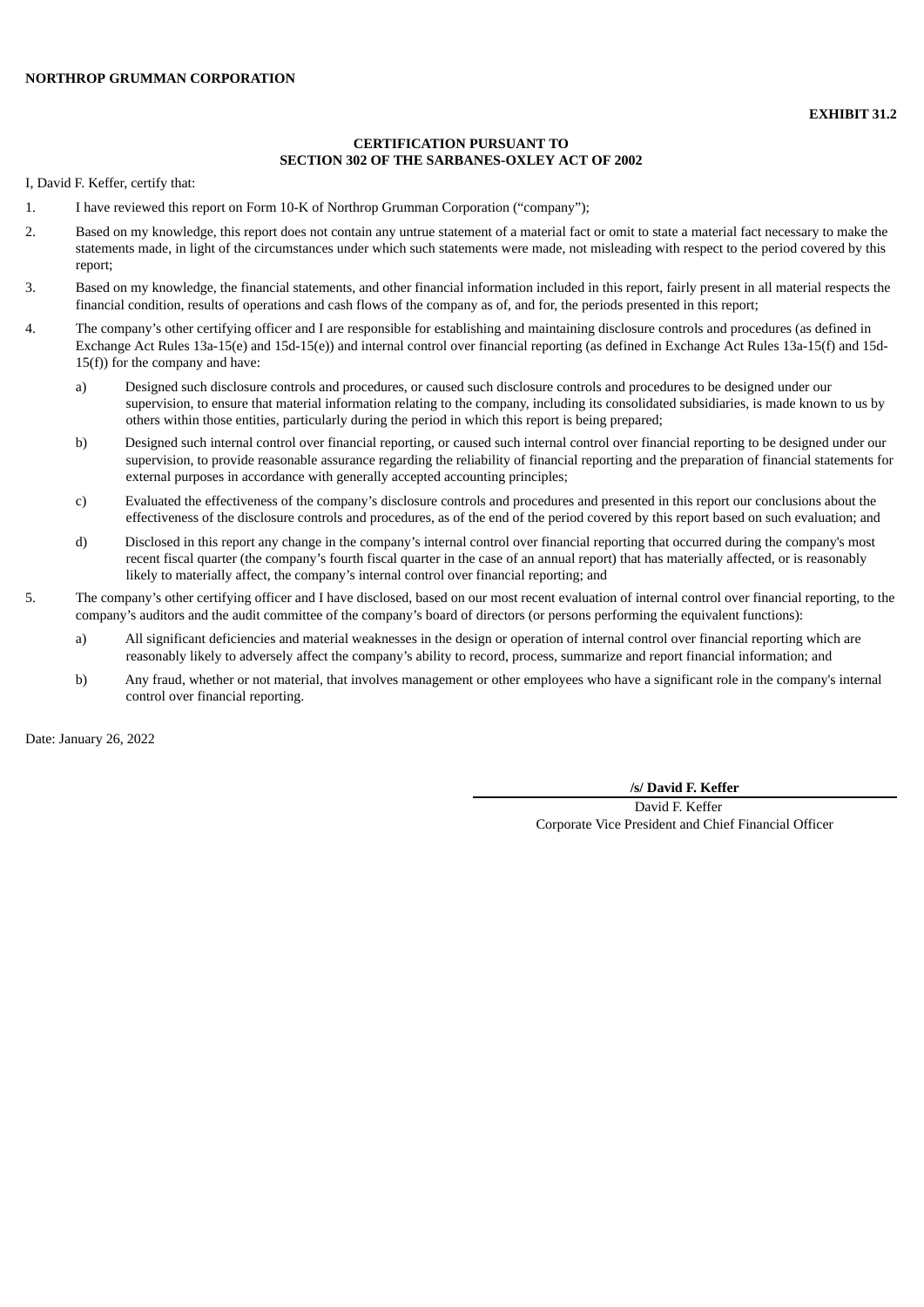**EXHIBIT 32.1**

# **CERTIFICATION PURSUANT TO 18 U.S.C. SECTION 1350, AS ADOPTED PURSUANT TO SECTION 906 OF THE SARBANES-OXLEY ACT OF 2002**

In connection with the Annual Report of Northrop Grumman Corporation (the "company") on Form 10-K for the period ended December 31, 2021, as filed with the Securities and Exchange Commission on the date hereof (the "Report"), I, Kathy J. Warden, Chairman, Chief Executive Officer and President of the company, certify, pursuant to 18 U.S.C. § 1350, as adopted pursuant to § 906 of the Sarbanes-Oxley Act of 2002, that:

- (1) The Report fully complies with the requirements of Section 13(a) or 15(d) of the Securities Exchange Act of 1934, as amended; and
- (2) The information contained in the Report fairly presents, in all material respects, the financial condition and results of operations of the company.

Date: January 26, 2022

**/s/ Kathy J. Warden**

Kathy J. Warden Chairman, Chief Executive Officer and President